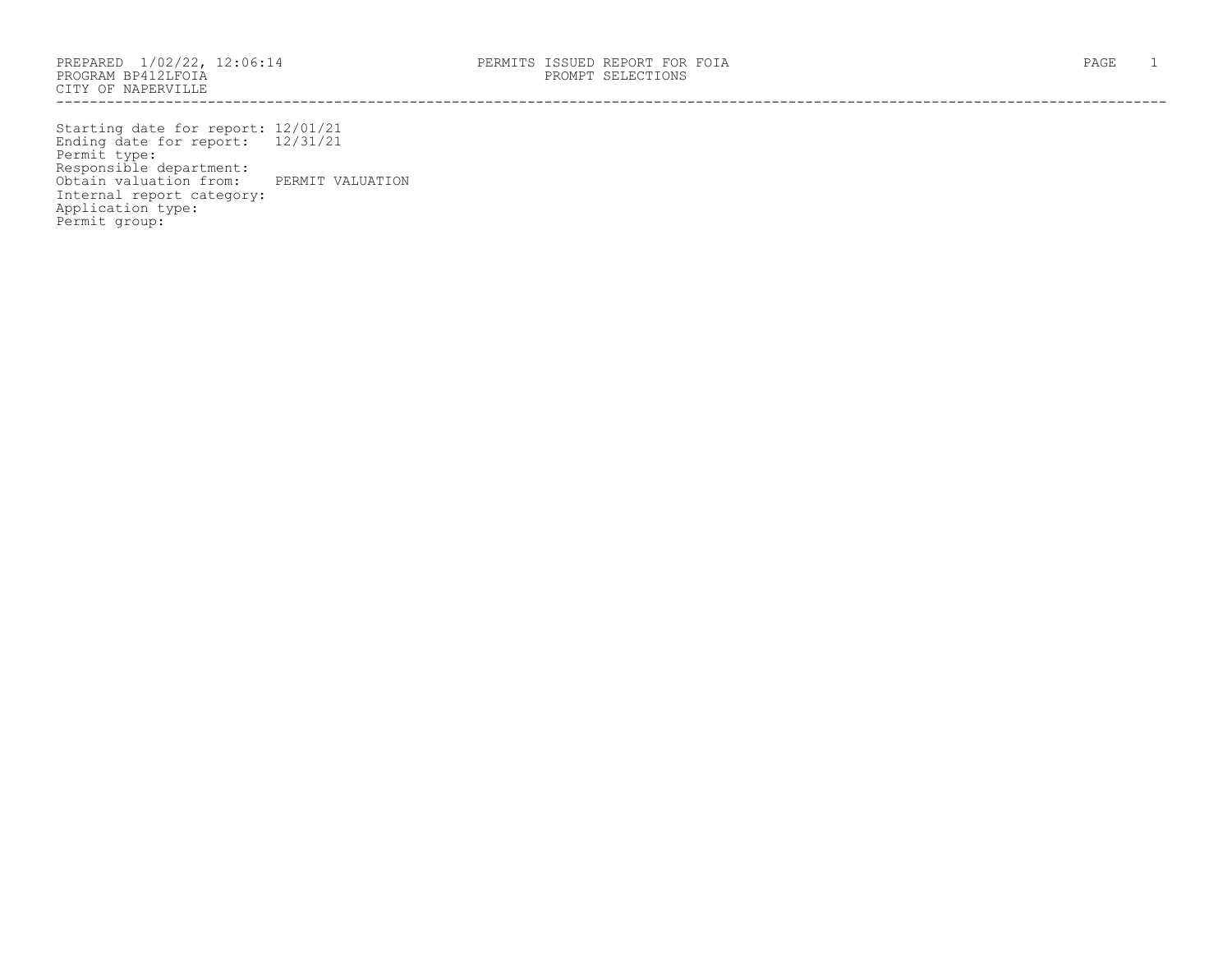## PREPARED  $1/02/22$ ,  $12:06:14$  PERMITS ISSUED REPORT PAGE 1 PROGRAM BP412LFOIA 12/01/21 THRU 12/31/21 CITY OF NAPERVILLE DEPARTMENT - T.E.D./BUILDING

| OBTAINED VALUATION FROM PERMIT VALUATION                                                                                                                                                                                                       |                                       |                                                         |  |
|------------------------------------------------------------------------------------------------------------------------------------------------------------------------------------------------------------------------------------------------|---------------------------------------|---------------------------------------------------------|--|
| APPLICATION APPLICATION TYPE AND DESCRIPTION<br>DATE                                                                                                                                                                                           | Parcel Number<br>Alternate ID Code    | PROPERTY OWNER/<br>CONTRACTOR                           |  |
| 95-00000571 ELEV ELEVATOR                                                                                                                                                                                                                      | 150 W WARRENVILLE RD                  |                                                         |  |
| $--------$ 3/09/95<br>Contractor #: 901-620-3277                                                                                                                                                                                               |                                       | D-07012020100000N809 -9 CB RICHARD ELLIS / BP EV        |  |
| STRUCTURE - 000 000 2 FREIGHT (BLDG 200)                               ISSUE DATE VALUATION     SUBCONTRACTOR(S)<br>PERMIT TYPE -     CMIS 00 COMMERCIAL MISC. PERMIT               12/30/21                                                   |                                       |                                                         |  |
| 95-00000593 ELEV ELEVATOR                                                                                                                                                                                                                      | 120 SPALDING DR HM                    |                                                         |  |
| $--------- 3/09/95$<br>Contractor #:                                                                                                                                                                                                           |                                       | D-0724400015000 N166 -114 EDWARD HOSPITAL MED BLDG (EV) |  |
| -----------                                                                                                                                                                                                                                    |                                       |                                                         |  |
| 95-00004838 ELEV ELEVATOR                                                                                                                                                                                                                      | 150 W WARRENVILLE RD                  |                                                         |  |
| $--------$ 12/21/07<br>Contractor #: 901-620-3277                                                                                                                                                                                              |                                       | $D-0701202010000000809 -9$ CB RICHARD ELLIS / BP EV     |  |
| STRUCTURE - 000 000 1 DW LIBRARY STAIRWAY                          ISSUE DATE VALUATION     SUBCONTRACTOR(S)<br>PERMIT TYPE -     CMIS 00 COMMERCIAL MISC. PERMIT              12/30/21                                                        |                                       |                                                         |  |
| 95-00004849 ELEV ELEVATOR                                                                                                                                                                                                                      | 120 SPALDING DR HM                    |                                                         |  |
| $--------- 12/26/07$<br>Contractor #:                                                                                                                                                                                                          |                                       | D-0724400015000 N166 -114 EDWARD HOSPITAL MED BLDG (EV) |  |
| STRUCTURE - 000 000 # 43 PASSENGER MOB II                            ISSUE DATE VALUATION     SUBCONTRACTOR(S)<br>PERMIT TYPE -      ELEV 02 ELEVATOR PERMIT                             12/15/21<br>STRUCTURE - 000 000 # 43 PASSENGER MOB II |                                       |                                                         |  |
| 95-00004872 ELEV ELEVATOR                                                                                                                                                                                                                      | 150 W WARRENVILLE RD                  |                                                         |  |
| $--------- 12/31/07$<br>Contractor #: 901-620-3277                                                                                                                                                                                             |                                       | D-070120201000000N809 -9 CB RICHARD ELLIS / BP EV       |  |
| STRUCTURE - 000 000 4 DW / 801 BUILDING                         ISSUE DATE VALUATION     SUBCONTRACTOR(S)<br>PERMIT TYPE -     CMIS 00 COMMERCIAL MISC. PERMIT           12/30/21                                                              |                                       |                                                         |  |
| 95-00004876 ELEV ELEVATOR                                                                                                                                                                                                                      | 150 W WARRENVILLE RD 704              |                                                         |  |
| $--------- 6/04/08$<br>Contractor #: 901-620-3277                                                                                                                                                                                              |                                       | D-07012020100000N809 -9 CB RICHARD ELLIS / BP EV        |  |
| STRUCTURE - 000 000 3 DW BLDG 704                                                                                                                                                                                                              | ISSUE DATE VALUATION SUBCONTRACTOR(S) |                                                         |  |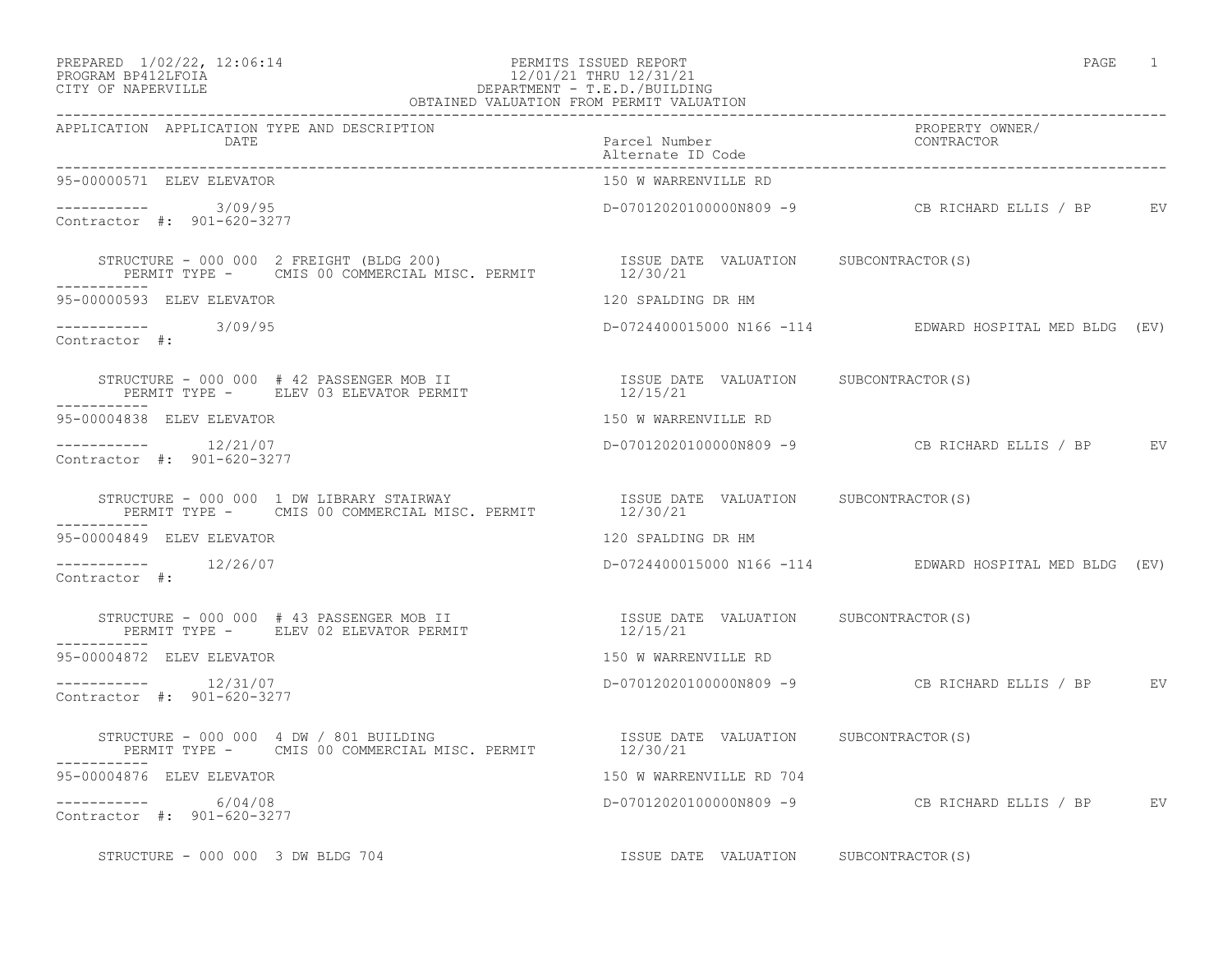## PREPARED  $1/02/22$ ,  $12:06:14$  PERMITS ISSUED REPORT PAGE 2 PROGRAM BP412LFOIA 12/01/21 THRU 12/31/21 CITY OF NAPERVILLE DEPARTMENT - T.E.D./BUILDING

| OBTAINED VALUATION FROM PERMIT VALUATION                                                                            |                                                   |                                                  |  |
|---------------------------------------------------------------------------------------------------------------------|---------------------------------------------------|--------------------------------------------------|--|
| APPLICATION APPLICATION TYPE AND DESCRIPTION<br>DATE                                                                | Parcel Number<br>Alternate ID Code                | PROPERTY OWNER/<br>CONTRACTOR                    |  |
| 95-00004876 (CONTINUED)                                                                                             |                                                   |                                                  |  |
| PERMIT TYPE - CMIS 00 COMMERCIAL MISC. PERMIT 12/30/21<br>-----------                                               |                                                   |                                                  |  |
| 97-00001373 ELEV ELEVATOR                                                                                           | 150 W WARRENVILLE RD 200                          |                                                  |  |
| $--------- 4/30/97$<br>Contractor #: 901-620-3277                                                                   |                                                   |                                                  |  |
| STRUCTURE - 000 000 MOD #1 PASS<br>PERMIT TYPE - CMIS 01 COMMERCIAL MISC. PERMIT 12/30/21 33000                     | ISSUE DATE VALUATION SUBCONTRACTOR (S)            |                                                  |  |
| 98-00005798 ELEV ELEVATOR                                                                                           | 535 E DIEHL RD                                    |                                                  |  |
| $-------- 12/29/98$<br>Contractor #:                                                                                |                                                   | D-08064100010000N1343-26 OPUS NORTH<br>EV        |  |
| STRUCTURE - 000 000 # 1 PASSENGER<br>PERMIT TYPE - ELEV 01 ELEVATOR PERMIT<br>___________                           | ISSUE DATE VALUATION SUBCONTRACTOR(S)<br>12/22/21 |                                                  |  |
| 98-00005883 ELEV ELEVATOR                                                                                           | 535 E DIEHL RD                                    |                                                  |  |
| $--------- 12/11/07$<br>Contractor #:                                                                               |                                                   | EV                                               |  |
| STRUCTURE - 000 000 # 2 PASSENGER<br>PERMIT TYPE - ELEV 01 ELEVATOR PERMIT                                          | ISSUE DATE VALUATION SUBCONTRACTOR(S)<br>12/22/21 |                                                  |  |
| 98-00005884 ELEV ELEVATOR                                                                                           | 535 E DIEHL RD                                    |                                                  |  |
| $--------- 12/11/07$<br>Contractor #:                                                                               |                                                   |                                                  |  |
| STRUCTURE - 000 000 # 3 PASSENGER<br>PERMIT TYPE - ELEV 01 ELEVATOR PERMIT                                          | ISSUE DATE VALUATION SUBCONTRACTOR(S)<br>12/22/21 |                                                  |  |
| 99-00000006 ELEV ELEVATOR                                                                                           | 1200 E WARRENVILLE RD                             |                                                  |  |
| $--------- 1/04/99$<br>Contractor #: 312-810-3350                                                                   |                                                   | D-08051030080000N476 -12 BMO HARRIS BANK EV      |  |
| STRUCTURE - 000 000 # 1 PASSENGER<br>STRUCTURE - UUU UUU # 1 PASSENGER<br>PERMIT TYPE -     ELEV 04 ELEVATOR PERMIT | ISSUE DATE VALUATION SUBCONTRACTOR(S)<br>12/13/21 |                                                  |  |
| -----------<br>99-00002757 ELEV ELEVATOR                                                                            | 150 W WARRENVILLE RD 600                          |                                                  |  |
| ----------- 7/02/99<br>Contractor #: 901-620-3277                                                                   |                                                   | D-07012020100000N809 -9 CB RICHARD ELLIS / BP EV |  |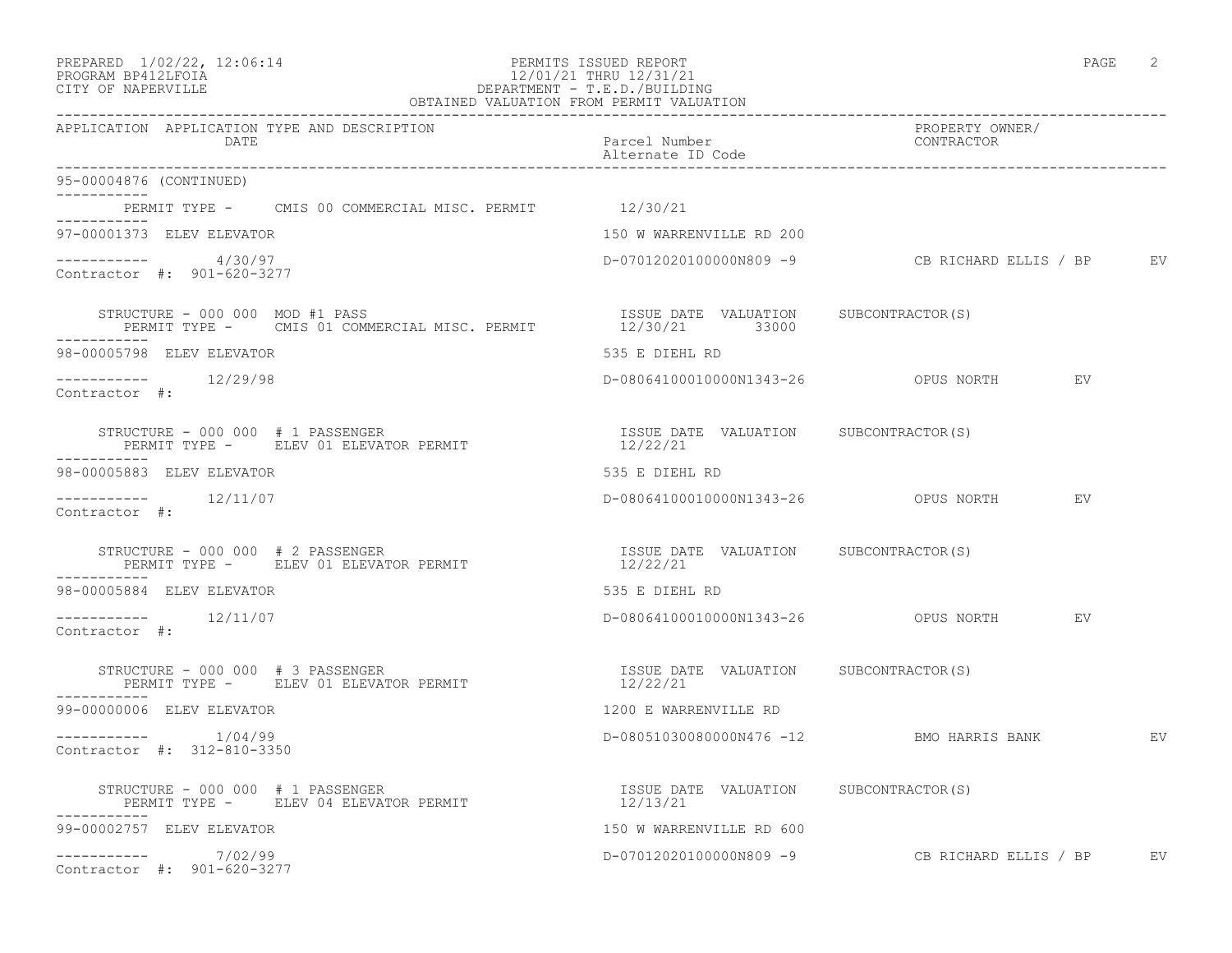# PROGRAM BP412LFOIA 12/01/21 THRU 12/31/21 CITY OF NAPERVILLE DEPARTMENT - T.E.D./BUILDING

| OBTAINED VALUATION FROM PERMIT VALUATION                                                                                                                                                                                       |                                             |                                                  |  |
|--------------------------------------------------------------------------------------------------------------------------------------------------------------------------------------------------------------------------------|---------------------------------------------|--------------------------------------------------|--|
| APPLICATION APPLICATION TYPE AND DESCRIPTION                                                                                                                                                                                   |                                             | PROPERTY OWNER/                                  |  |
| 99-00002757 (CONTINUED)                                                                                                                                                                                                        |                                             |                                                  |  |
| STRUCTURE - 000 000 12 PASS RIGHT, BLDG 600 NORTH ELEV #3 ISSUE DATE VALUATION SUBCONTRACTOR(S)<br>PERMIT TYPE - CMIS 00 COMMERCIAL MISC. PERMIT 12/30/21                                                                      |                                             |                                                  |  |
| 99-00005109 ELEV ELEVATOR                                                                                                                                                                                                      | 150 W WARRENVILLE RD 600                    |                                                  |  |
| $--------- 12/20/07$<br>Contractor #: 901-620-3277                                                                                                                                                                             |                                             | D-07012020100000N809 -9 CB RICHARD ELLIS / BP EV |  |
| STRUCTURE - 000 000 14 PASS LEFT, BLGD 600 NORTH ELEV #1 ISSUE DATE VALUATION SUBCONTRACTOR(S)<br>PERMIT TYPE - CMIS 00 COMMERCIAL MISC. PERMIT 12/30/21<br>------------                                                       |                                             |                                                  |  |
| 00-00004834 ELEV ELEVATOR                                                                                                                                                                                                      | 1403 W DIEHL RD                             |                                                  |  |
| $--------- 11/15/00$<br>Contractor #: 630-798-2161                                                                                                                                                                             |                                             | D-07034040060000N -20 TELLABS OPERATIONS INC EV  |  |
|                                                                                                                                                                                                                                |                                             |                                                  |  |
| 20-00000168 COMM COMMERCIAL/INDUSTRIAL APPLICATION 1505 MCDOWELL RD                                                                                                                                                            |                                             |                                                  |  |
| $--------- 1/23/20$<br>Contractor #: 773-930-4995                                                                                                                                                                              |                                             | D-07101000020000N268 -34 LEVEL CONSTRUCTION      |  |
|                                                                                                                                                                                                                                |                                             |                                                  |  |
| 20-00003685 CAL COMMERCIAL ALTERATION/REPAIR (NO NEW SO FTG) 1163 E OGDEN AV 620                                                                                                                                               |                                             |                                                  |  |
| $--------- 9/28/20$<br>Contractor #: 630-514-9650                                                                                                                                                                              | D-08081020120000N210 -42 CHRISTIAN BROTHERS |                                                  |  |
| STRUCTURE - 000 000 TAMA LACROSSE                                   ISSUE DATE VALUATION     SUBCONTRACTOR(S)<br>PERMIT TYPE -   FSBD 00 FIRE SPRINKLER PERMIT               12/29/21         METROPOLITAN FIRE<br>___________ |                                             | METROPOLITAN FIRE PROTECTION                     |  |
| 20-00004015 COMM COMMERCIAL/INDUSTRIAL APPLICATION 1355 E OGDEN AV                                                                                                                                                             |                                             |                                                  |  |
| $--------- 10/15/20$<br>Contractor #: 847-895-3700                                                                                                                                                                             |                                             | D-08081010150000N1862-42 BUILTECH SERVICES, LLC  |  |
|                                                                                                                                                                                                                                |                                             |                                                  |  |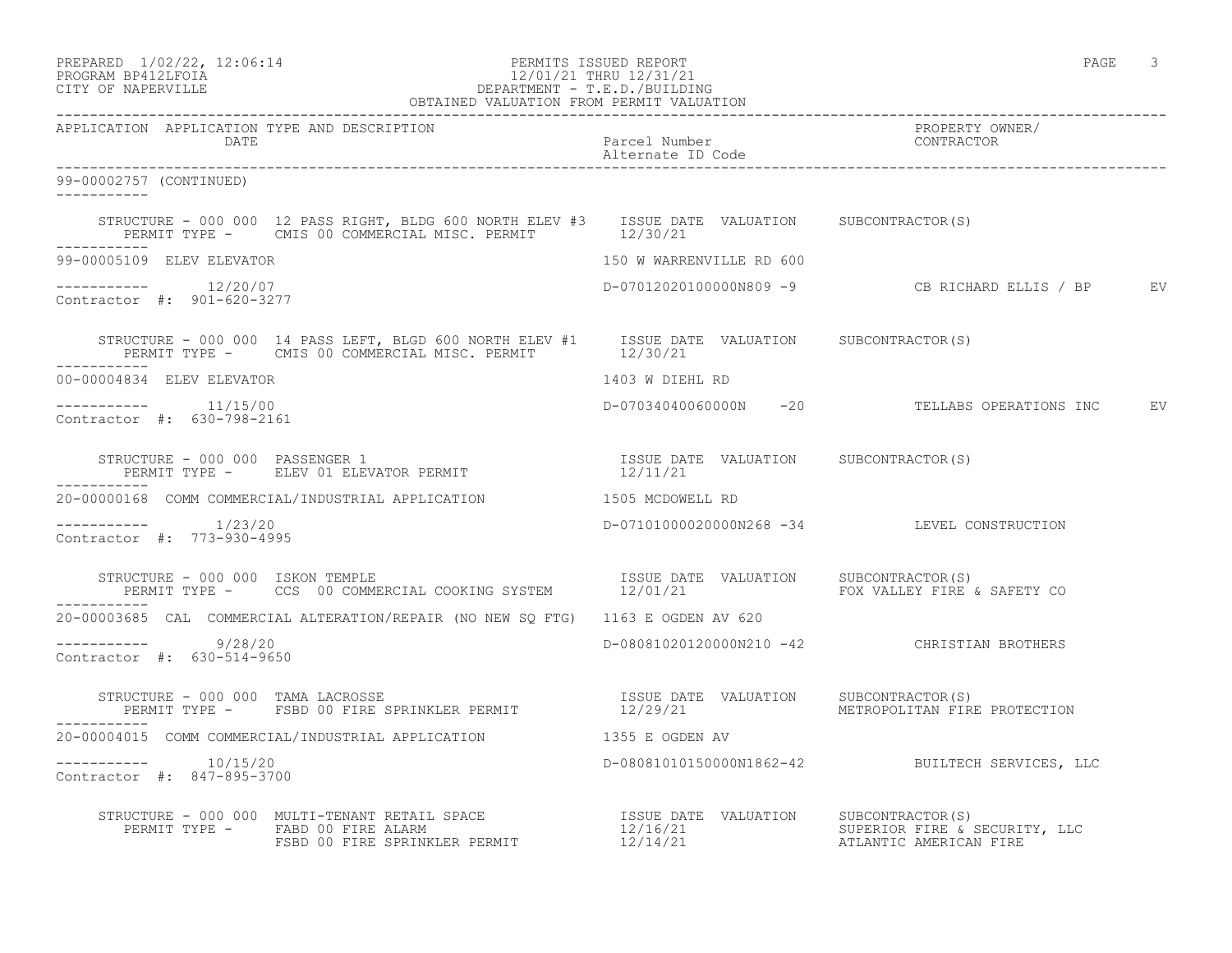### PREPARED  $1/02/22$ ,  $12:06:14$  PERMITS ISSUED REPORT PAGE 4 PROGRAM BP412LFOIA 12/01/21 THRU 12/31/21 CITY OF NAPERVILLE DEPARTMENT - T.E.D./BUILDING

| OBTAINED VALUATION FROM PERMIT VALUATION                                                                                                                                                                                         |                                                         |                                                              |
|----------------------------------------------------------------------------------------------------------------------------------------------------------------------------------------------------------------------------------|---------------------------------------------------------|--------------------------------------------------------------|
| APPLICATION APPLICATION TYPE AND DESCRIPTION<br>DATE                                                                                                                                                                             | Parcel Number<br>Alternate ID Code                      | PROPERTY OWNER/<br>CONTRACTOR                                |
| 21-00000846 CAD COMMERCIAL ADDITION (NEW SO FTG) 3400 CLUB DR                                                                                                                                                                    |                                                         |                                                              |
| $--------$ 3/18/21<br>Contractor #: 773-235-2433                                                                                                                                                                                 |                                                         | W-01041000200000N725 -183 BULLEY & ANDREWS LLC               |
| STRUCTURE – 000 000 WHITE EAGLE GOLF CLUB                        ISSUE DATE VALUATION   SUBCONTRACTOR(S)<br>PERMIT TYPE –    FABD 00 FIRE ALARM                                 12/10/21                       FOX VALLEY FIRE & |                                                         |                                                              |
| 21-00000875 CAL COMMERCIAL ALTERATION/REPAIR (NO NEW SQ FTG) 5 JACKSON AV                                                                                                                                                        |                                                         |                                                              |
| $--------- 3/19/21$<br>Contractor #: 847-804-8801                                                                                                                                                                                | D-07134300270000N194 -84 DIVISION 3 CORP.               |                                                              |
|                                                                                                                                                                                                                                  |                                                         |                                                              |
| 21-00001371 CAL COMMERCIAL ALTERATION/REPAIR (NO NEW SO FTG) 936 S ROUTE 59 104                                                                                                                                                  |                                                         |                                                              |
| $------ 4/16/21$<br>Contractor #: 847-219-4241                                                                                                                                                                                   | D-07223000360000N1134-109 SHREEJI BUILDERS              |                                                              |
| STRUCTURE – 000 000 TWIST PIZZA<br>PERMIT TYPE – FSBD 00 FIRE SPRINKLER PERMIT                 12/17/21                  ATLANTIC AMERICAN FIRE<br>-----------                                                                   |                                                         |                                                              |
| 21-00001639 DECK DECK                                                                                                                                                                                                            | 4211 FRASER CR                                          |                                                              |
| $--------- 4/27/21$<br>Contractor #: 815-641-2575                                                                                                                                                                                | W-01084000150000N1757-226 TIM BITNER                    |                                                              |
| STRUCTURE - 000 000 DECK<br>PERMIT TYPE - DECK 00 DECK                                                                                                                                                                           | ISSUE DATE VALUATION SUBCONTRACTOR(S)<br>12/10/21 11000 |                                                              |
| 21-00002237 CAL COMMERCIAL ALTERATION/REPAIR (NO NEW SO FTG) 1003 S WASHINGTON ST 265                                                                                                                                            |                                                         |                                                              |
| $--------- 5/24/21$<br>Contractor #: 888-666-0757                                                                                                                                                                                |                                                         | -                             PYRA-MED DESIGN & CONSTRUCTION |
| STRUCTURE - 000 000 STAR SMILES ORTHODONTICS                   ISSUE DATE VALUATION   SUBCONTRACTOR(S)<br>PERMIT TYPE -   FABD 00 FIRE ALARM                         12/17/21         SANTORO COMMUNICATIONS                     |                                                         |                                                              |
| 21-00002357 CAL COMMERCIAL ALTERATION/REPAIR (NO NEW SQ FTG) 540 FRONTENAC CT 180                                                                                                                                                |                                                         |                                                              |
| $--------- 5/27/21$<br>Contractor #: 630-283-3884                                                                                                                                                                                |                                                         | D-0717204008000 N1829-61 NEW PATH CONSTRUCTION               |
| STRUCTURE - 000 000 SPEC ENGINEERING, A GRAY COMPANY SISSUE DATE VALUATION SUBCONTRACTOR(S)                                                                                                                                      |                                                         |                                                              |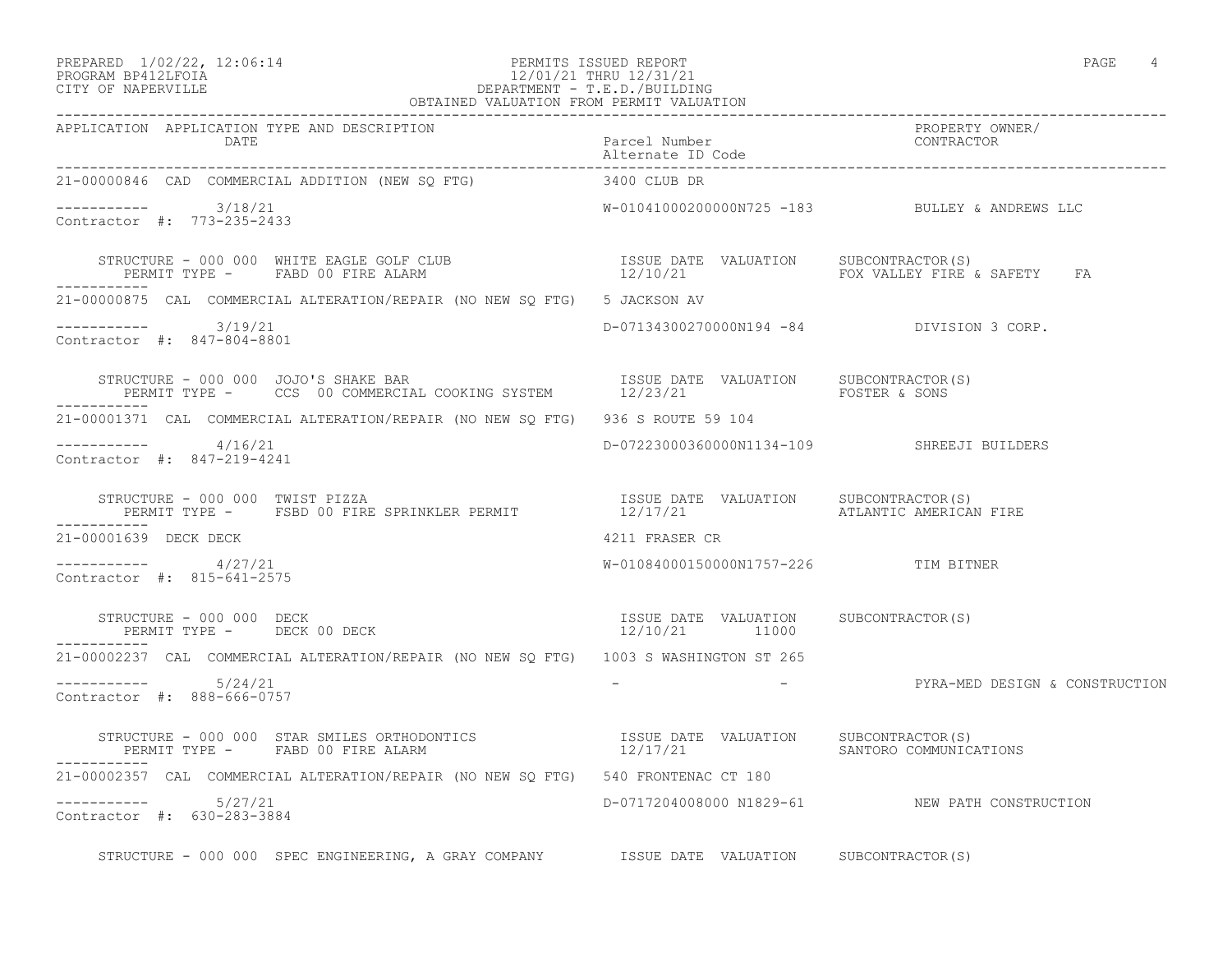### PREPARED  $1/02/22$ ,  $12:06:14$  PERMITS ISSUED REPORT PAGE 5 PROGRAM BP412LFOIA 12/01/21 THRU 12/31/21 CITY OF NAPERVILLE DEPARTMENT - T.E.D./BUILDING OBTAINED VALUATION FROM PERMIT VALUATION

------------------------------------------------------------------------------------------------------------------------------------ APPLICATION APPLICATION TYPE AND DESCRIPTION PROPERTY OWNER/ DATE Parcel Number CONTRACTOR

|                                                                                                                                                   | Alternate ID Code                                       |                                                      |
|---------------------------------------------------------------------------------------------------------------------------------------------------|---------------------------------------------------------|------------------------------------------------------|
| 21-00002357 (CONTINUED)                                                                                                                           |                                                         |                                                      |
| PERMIT TYPE -     CCAD 00 COMMERCIAL - CAD                     12/06/21        800000    IMMEDIATE ELECTRICAL SERVICES                            |                                                         |                                                      |
| 21-00002414 CAL COMMERCIAL ALTERATION/REPAIR (NO NEW SO FTG) 55 SHUMAN BL 800                                                                     |                                                         |                                                      |
| $--------- 6/01/21$<br>Contractor #: 847-534-2511                                                                                                 |                                                         | D-08063000140000N7 -25 ALLEGIANCE CONSTRUCTION GROUP |
| STRUCTURE - 000 000 LAMB WESTON                                                                                                                   | ISSUE DATE VALUATION SUBCONTRACTOR(S)                   | NOVA FIRE PROTECTION INC                             |
| 21-00002471 PAT PATIO APPLICATION                                                                                                                 | 1033 PAGE CT                                            |                                                      |
| $--------- 6/02/21$<br>Contractor #: 630-844-6020                                                                                                 |                                                         | D-07133000180000N58 -83 MUELLNER CONSTRUCTION        |
| STRUCTURE - 000 000 PATIO<br>PERMIT TYPE - PAT 00 PATIO                                                                                           | ISSUE DATE VALUATION SUBCONTRACTOR(S)<br>12/13/21 40000 |                                                      |
| 21-00002749 HME HOUSE METER-ELECTRIC                                                                                                              | 2912 REFLECTION DR HM                                   |                                                      |
| -----------     6/17/21<br>Contractor #: 224-293-3129                                                                                             | W-01044100660105N1845-198 LENNAR HOMES                  |                                                      |
| PERMIT TYPE - FABD 00 FIRE ALARM<br>--------<br>-----------                                                                                       | ISSUE DATE VALUATION SUBCONTRACTOR(S)<br>12/01/21       | ZOEPAZ INCORPORATED                                  |
| 21-00002764 BDD DEMOLITION SINGLE FAMILY                                                                                                          | 1033 PETTERSON CT                                       |                                                      |
| $---------$ 6/17/21<br>Contractor #: 630-922-9298                                                                                                 | D-07133000090000N58 -83 KRAMER HOMES                    |                                                      |
| STRUCTURE - 000 000 BDD<br>PERMIT TYPE -   BDD 00 DEMOLITION PERMIT                             12/14/21<br>STRUCTURE - 000 000 BDD<br>---------- | ISSUE DATE VALUATION SUBCONTRACTOR(S)                   | ACTIVE EXCAVATING AND WRECKING                       |
| 21-00003099 SIGN SIGN APPLICATIONS                                                                                                                | 659 S WASHINGTON ST                                     |                                                      |
| ----------- 7/07/21<br>Contractor #: 847-298-5133                                                                                                 |                                                         | D-07242050230000N340 -99 PGL SIGNS & SERVICE INC.LLC |
| STRUCTURE - 000 000<br>PERMIT TYPE - SIGN 00 SIGN                                                                                                 | ISSUE DATE VALUATION SUBCONTRACTOR(S)                   | 12/09/21 SYNERGY ELECTRICAL SERVICE                  |
| 21-00003275 SFR SINGLE FAMILY RESIDENCE                                                                                                           | 1033 PETTERSON CT                                       |                                                      |
| $--------- 7/14/21$<br>Contractor #: 630-922-9298                                                                                                 | D-07133000090000N58 -83 KRAMER HOMES                    |                                                      |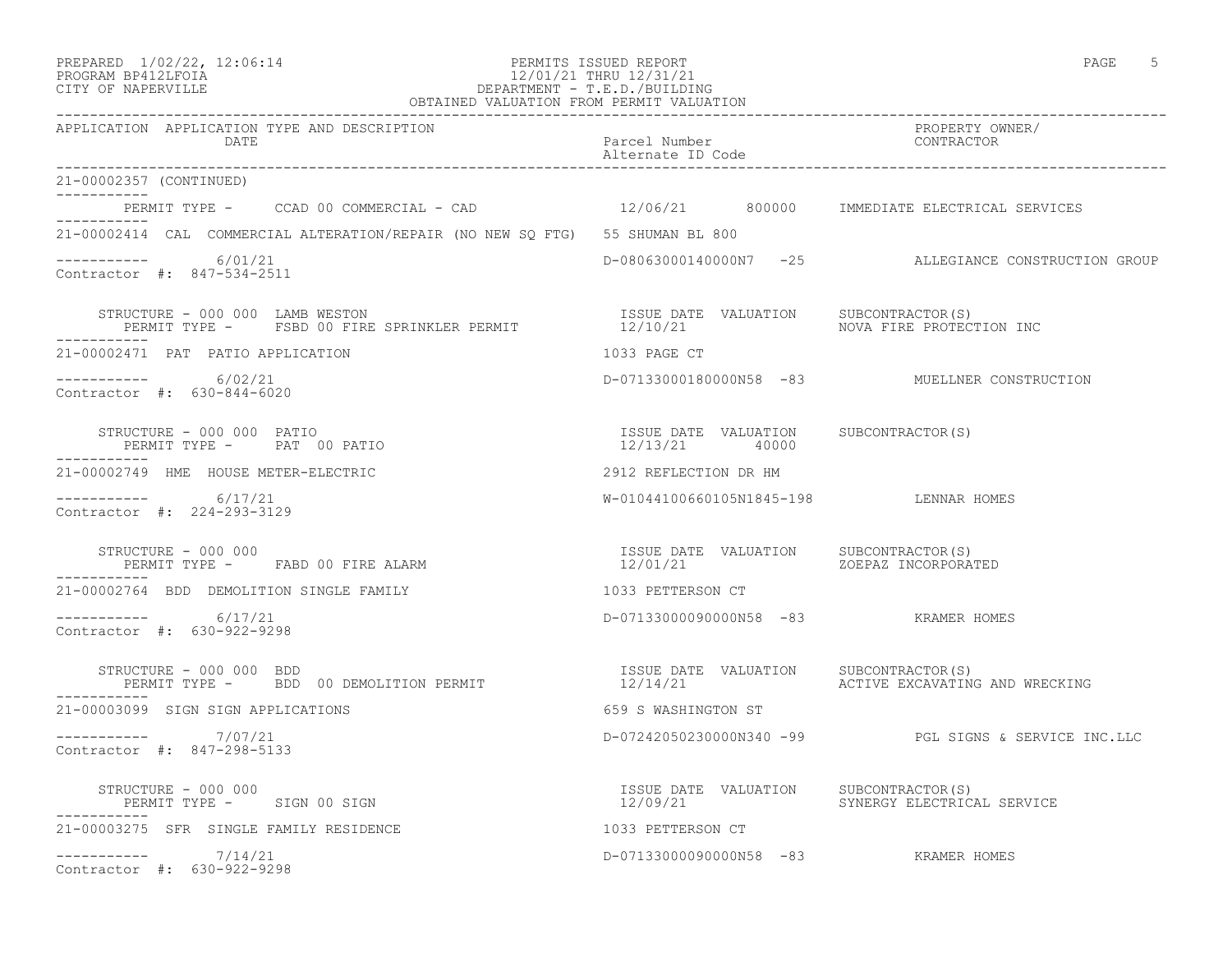|                                                   | PREPARED $1/02/22$ , $12:06:14$<br>PROGRAM BP412LFOIA<br>CITY OF NAPERVILLE<br>CITY OF NAPERVILLE<br>PROGRAM BPATILE<br>PROGRAM BERVILLE<br>PROGRAM BERVILLE<br>PROGRAM BERVILLE<br>PROGRAM BERVILLE<br>PROGRAM BERVILLE<br>PROGRAM BERVILLE                                                       |                      | PAGE<br>6                                                                      |
|---------------------------------------------------|----------------------------------------------------------------------------------------------------------------------------------------------------------------------------------------------------------------------------------------------------------------------------------------------------|----------------------|--------------------------------------------------------------------------------|
| DATE                                              |                                                                                                                                                                                                                                                                                                    |                      | Parcel Number (2008) PROPERTY OWNER<br>CONTRACTOR                              |
| 21-00003275 (CONTINUED)                           |                                                                                                                                                                                                                                                                                                    |                      |                                                                                |
| STRUCTURE - 000 000 SFR                           | PERMIT TYPE - ELEC 00 ELECTRIC FOR SINGLE FAMILY/DPX 12/14/21<br>ER 00 FINISHED BASEMENT<br>MECH 00 MECHANICAL FOR SFR/DPX 12/14/21 650000<br>MECH 00 MECHANICAL FOR SFR/DPX 12/14/21 650000<br>PLIM 00 PLUMBING BASEMENT ROUGH 12/14/21 650000<br>PLIM 00 PLUMBING FOR SINGLE FAMILY/DPX 12/14/21 | ISSUE DATE VALUATION | SUBCONTRACTOR(S)<br>LITTLE ELECTRICAL CONTRACTORS<br>FLAT TOP PLUMBING         |
|                                                   | SFRP 00 SINGLE FAMILY RESIDENCE PERMIT 12/14/21 650000<br>STRU 00 STRUCTURAL FOR SINGLE FAM/DPX 12/14/21<br>TREE 00 PARKWAY TREE PLANTING PERMIT 12/14/21                                                                                                                                          |                      | ACTIVE EXCAVATING & WRECKING<br>WM ROOFING & MASONARY & MORE                   |
|                                                   | 21-00003308 CAL COMMERCIAL ALTERATION/REPAIR (NO NEW SQ FTG) 1250 N MILL ST 103                                                                                                                                                                                                                    |                      |                                                                                |
| $--------- 7/16/21$<br>Contractor #: 888-666-0757 |                                                                                                                                                                                                                                                                                                    |                      | D-07124030410000N862 -54 PYRA-MED DESIGN & CONSTRUCTION                        |
| -----------                                       |                                                                                                                                                                                                                                                                                                    |                      |                                                                                |
|                                                   | 21-00003558 COMM COMMERCIAL/INDUSTRIAL APPLICATION 2719 BEEBE DR                                                                                                                                                                                                                                   |                      |                                                                                |
| $--------- 7/30/21$<br>Contractor #: 815-823-8253 |                                                                                                                                                                                                                                                                                                    |                      | D-07273000320000N1869-139 BELISLE CONSTRUCTION INC                             |
|                                                   | STRUCTURE - 000 000 KLA CHILDCARE (S)<br>PERMIT TYPE - COMM 00 COMMERCIAL FULL PERMIT (12/10/21 1800000 MGD ELECTRIC INC                                                                                                                                                                           |                      | PROSPECTIVE PLUMBING<br>A&E ROOFING                                            |
| 21-00003583 RAD RES ADDITIONS (NEW SQ FTG)        |                                                                                                                                                                                                                                                                                                    | 821 N ELLSWORTH ST   |                                                                                |
| $--------- 8/02/21$<br>Contractor #: 630-215-7378 |                                                                                                                                                                                                                                                                                                    |                      | D-08073140140000N426 -55 RIVERWALK DESIGN & BUILD LLC                          |
|                                                   | STRUCTURE - 000 000 KITCHEN/BATH/SCREEN PORCH<br>PERMIT TYPE - ELSC 00 ELECTRICAL CONTRACTOR (S) SERMIT TYPE - ELSC 00 ELECTRICAL CONTRACTOR (S) SERMIT TYPE -<br>RAD 00 ROOM ADDITION 6 12/03/21 450000 KTK ELECTRICAL CONTRACTORS INC                                                            |                      | KTK ELECTRICAL CONTRACTORS INC<br>A & E ROOFING & SIDING INC<br>J & R PLUMBING |
|                                                   | ROW 00 RIGHT OF WAY PERMIT<br>SWCP 00 SEWER AND/OR WATER CONN PERMIT 12/03/21<br>WMU 00 WATER METER UPGRADE                                                                                                                                                                                        | 12/03/21<br>12/03/21 | J & R PLUMBING<br>J & R PLUMBING                                               |
| 21-00003584 RAD RES ADDITIONS (NEW SQ FTG)        |                                                                                                                                                                                                                                                                                                    | 823 N ELLSWORTH ST   |                                                                                |
| $--------- 8/02/21$<br>Contractor #: 630-215-7378 |                                                                                                                                                                                                                                                                                                    |                      | D-08073140140000N426 -55 RIVERWALK DESIGN & BUILD LLC                          |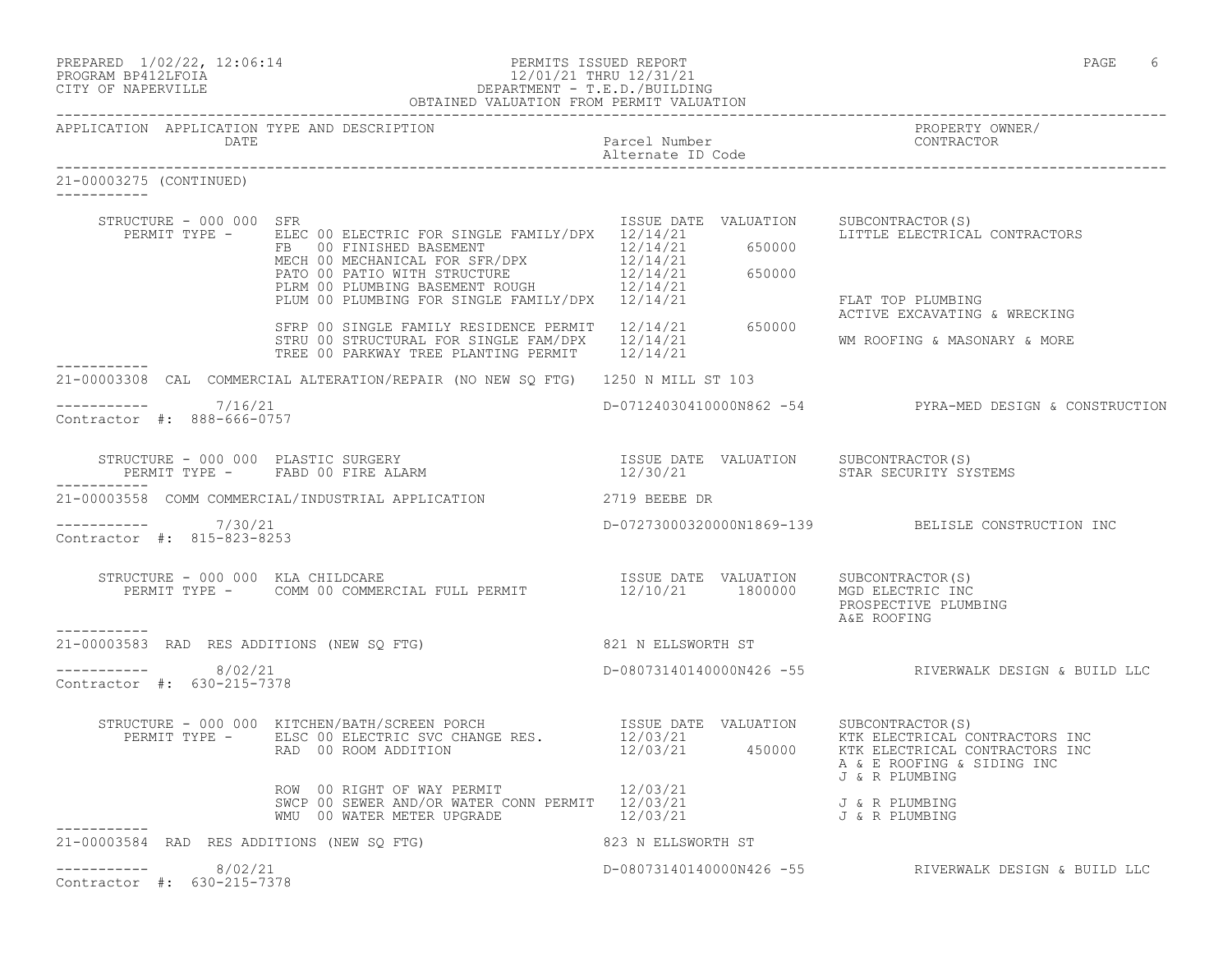## PROGRAM BP412LFOIA 12/01/21 THRU 12/31/21 CITY OF NAPERVILLE DEPARTMENT - T.E.D./BUILDING OBTAINED VALUATION FROM PERMIT VALUATION

------------------------------------------------------------------------------------------------------------------------------------ APPLICATION APPLICATION TYPE AND DESCRIPTION<br>DATE DATE DATE DATE DATE Parcel Number CONTRACTOR Alternate ID Code ------------------------------------------------------------------------------------------------------------------------------------ 21-00003584 (CONTINUED) ----------- STRUCTURE - 000 000 KITCHEN/BATH/SUNROOM ADDITION ISSUE DATE VALUATION SUBCONTRACTOR(S) PERMIT TYPE - ELSC 00 ELECTRIC SVC CHANGE RES.  $12/03/21$  KTK ELECTRICAL CONTRACTORS INC RAD 00 ROOM ADDITION 12/03/21 450000 KTK ELECTRICAL CONTRACTORS INC A & E ROOFING & SIDING INC J & R PLUMBING ROW 00 RIGHT OF WAY PERMIT 12/03/21 SWCP 00 SEWER AND/OR WATER CONN PERMIT 12/03/21 J & R PLUMBING WMU 00 WATER METER UPGRADE 12/03/21 J & R PLUMBING 21-00003718 DECK DECK 21-00003718 DECK DECK 332 W JEFFERSON AV DN ----------- 8/09/21 ----------- 8/09/21 D-07134270140000N538 -84 OWNER/CONTRACTOR Contractor #: STRUCTURE - 000 000 OUTSIDE STAIRS REPLACEMENT ISSUE DATE VALUATION SUBCONTRACTOR(S) PERMIT TYPE - DECK 00 DECK 12/10/21 4000 ----------- 21-00003764 CAL COMMERCIAL ALTERATION/REPAIR (NO NEW SQ FTG) 1277 S NAPER BL ----------- 8/10/21 D-08292030070000N143 -133 SEQUOIA GENERAL CONSTRUCTION Contractor #: 630-740-6563 STRUCTURE - 000 000 DELTA LIFE FITNESS ISSUE DATE VALUATION SUBCONTRACTOR(S) PERMIT TYPE - FABD 00 FIRE ALARM 12/21/21 CONNOR ELECTRIC ----------- 21-00003776 CAL COMMERCIAL ALTERATION/REPAIR (NO NEW SQ FTG) 1240 E DIEHL RD 200 ----------- 8/12/21 D-08053020170000N125 -27 ALLEGIANCE CONSTRUCTION GROUP Contractor #: 847-534-2511 STRUCTURE - 000 000 COGNIZANT<br>PERMIT TYPE - FSBD 00 FIRE SPRINKLER PERMIT 12/08/21 21 12008/21 PERMIT TYPE - FSBD 00 FIRE SPRINKLER PERMIT ----------- 21-00003821 ESC ELECTRIC SERVICE CHANGE 763 SIGMUND RD ----------- 8/16/21 D-07121120050000N1313-38 SUNRUN INSTALLATION SERVICES I Contractor #: 708-646-2111 STRUCTURE - 000 000 PHOTOVOLTAIC SYSTEM ISSUE DATE VALUATION SUBCONTRACTOR(S) PERMIT TYPE - PV 00 SOLAR PHOTOVOLTAIC 12/22/21 17100 SUNRUN INSTALLATION SERVICES I ----------- 21-00003965 COMM COMMERCIAL/INDUSTRIAL APPLICATION 235 W JEFFERSON AV DN ----------- 8/25/21 D-07134210110000N538 -84 BROWNSTONE HOMES Contractor #: 630-234-6474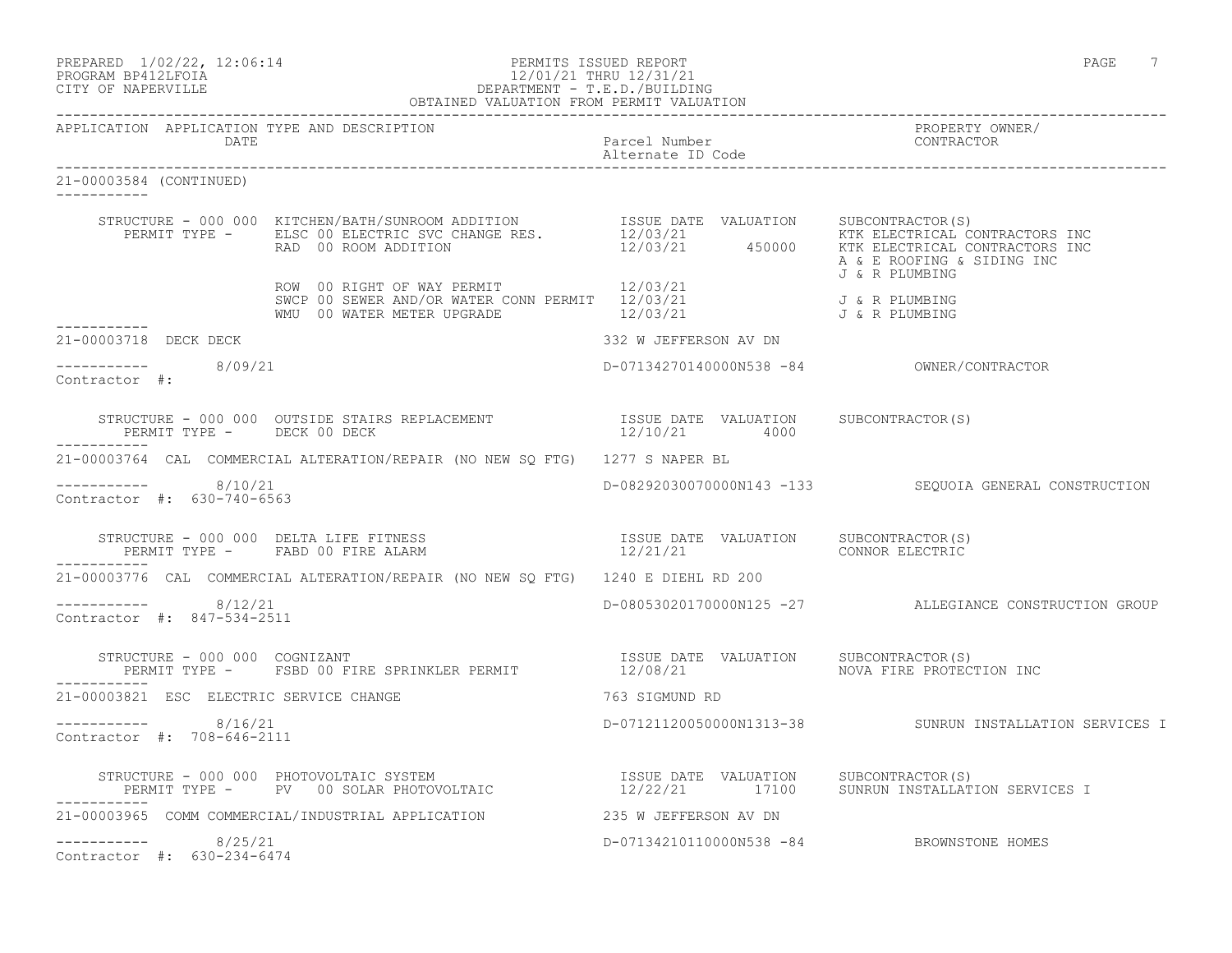### PROGRAM BP412LFOIA 12/01/21 THRU 12/31/21 CITY OF NAPERVILLE DEPARTMENT - T.E.D./BUILDING OBTAINED VALUATION FROM PERMIT VALUATION

------------------------------------------------------------------------------------------------------------------------------------

APPLICATION APPLICATION TYPE AND DESCRIPTION PROPERTY OWNER/ Parcel Number Alternate ID Code ------------------------------------------------------------------------------------------------------------------------------------ 21-00003965 (CONTINUED) ----------- STRUCTURE - 000 000 ALICE CHIN TEAM REALTY ISSUE DATE VALUATION SUBCONTRACTOR(S) PERMIT TYPE - COMM 00 COMMERCIAL FULL PERMIT 12/15/21 100000 LITTLE ELECTRICAL CONTRACTORS DEPENDABLE PLUMBING INC HI-TOPP ROOFING CONST. ----------- 21-00003982 THA TOWNHOUSE APPLICATION 1267 JOSIAH RD  $--------- 8/26/21$ ----------- 8/26/21 D-05325000141671N1859-13N PULTE GROUP-SCHAUMBURG Contractor #: 847-230-5400 STRUCTURE - 000 000 1 BLDG 5 UNITS<br>PERMIT TYPE - THA 00 TOWNHOUSE PERMIT ISSUE DATE VALUATION SUBCONTRACTOR(S)<br>12/03/21 195000 SUPERIOR ELECTRICAL TECHNOLOGI<br>S3 PLUMBING S3 PLUMBING HOLIDAY SEWER & WATER/WAUCONDA RABY ROOFING ----------- 21-00003983 THA TOWNHOUSE APPLICATION 1269 JOSIAH RD ----------- 8/26/21 D-05325000141672N1859-13N PULTE GROUP-SCHAUMBURG Contractor #: 847-230-5400 STRUCTURE - 000 000 1 BLDG 5 UNITS ISSUE DATE VALUATION SUBCONTRACTOR(S) PERMIT TYPE - THA 00 TOWNHOUSE PERMIT 12/03/21 195000 RABY ROOFING SUPERIOR ELECTRICAL TECHNOLOGI<br>S3 PLUMBING S3 PLUMBING HOLIDAY SEWER & WATER/WAUCONDA ----------- 21-00003984 THA TOWNHOUSE APPLICATION 1271 JOSIAH RD  $--------- 8/26/21$ ----------- 8/26/21 D-05325000141673N1859-13N PULTE GROUP-SCHAUMBURG Contractor #: 847-230-5400 STRUCTURE - 000 000 1 BLDG 5 UNITS ISSUE DATE VALUATION SUBCONTRACTOR(S) PERMIT TYPE - THA 00 TOWNHOUSE PERMIT 12/03/21 195000 RABY ROOFING SUPERIOR ELECTRICAL TECHNOLOGI S3 PLUMBING HOLIDAY SEWER & WATER/WAUCONDA ----------- 21-00003985 THA TOWNHOUSE APPLICATION 1273 JOSIAH RD  $--------- 8/26/21$ D-05325000141674N1859-13N PULTE GROUP-SCHAUMBURG Contractor #: 847-230-5400 STRUCTURE - 000 000 1 BLDG 5 UNITS TASHER SUBCONTRACTOR(S)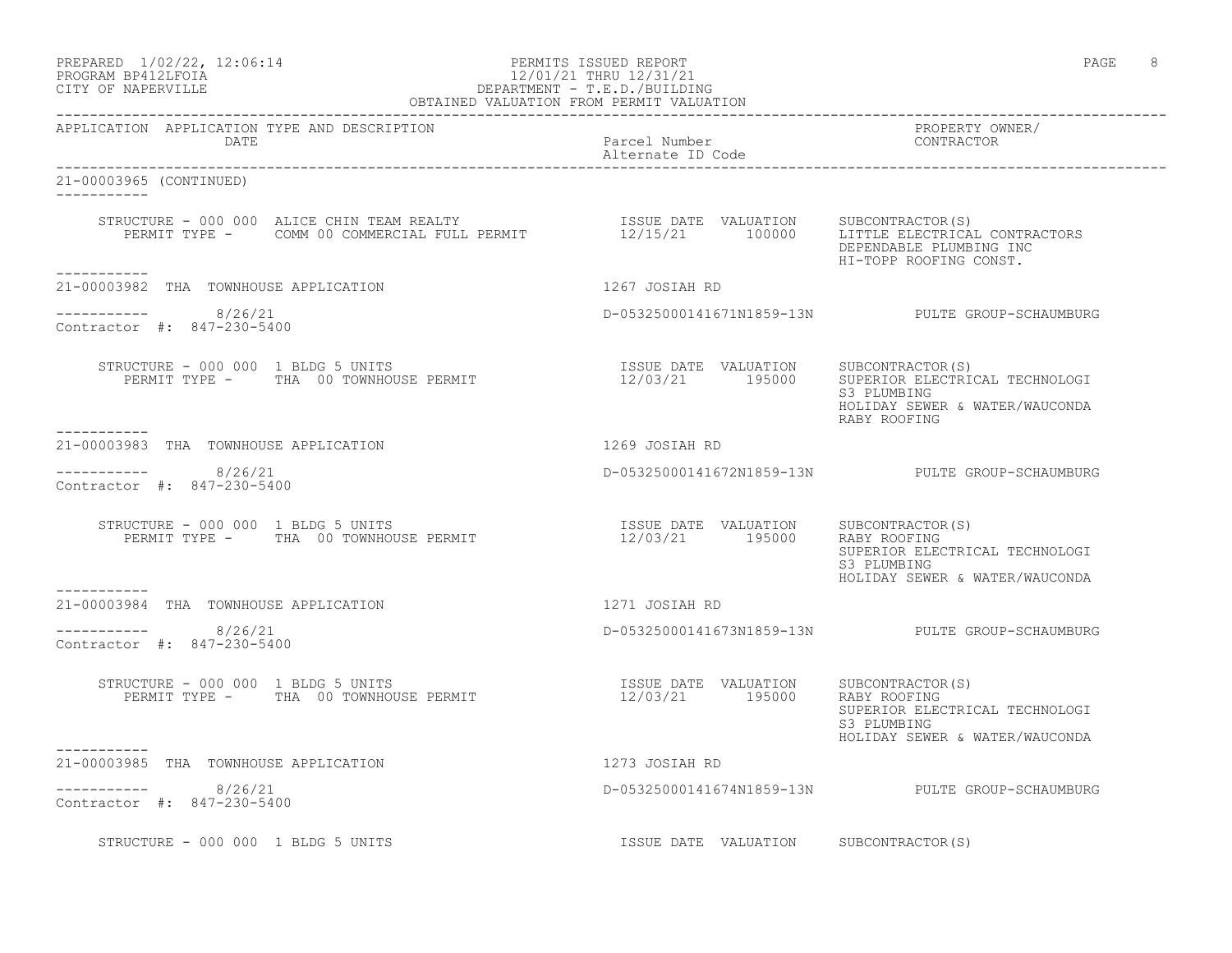## PROGRAM BP412LFOIA 12/01/21 THRU 12/31/21 CITY OF NAPERVILLE DEPARTMENT - T.E.D./BUILDING OBTAINED VALUATION FROM PERMIT VALUATION ------------------------------------------------------------------------------------------------------------------------------------

APPLICATION APPLICATION TYPE AND DESCRIPTION PROPERTY OWNER/

| DATE                                                                                                                                           | Parcel Number CONTRACTOR<br>Alternate ID Code |                                                                                                 |
|------------------------------------------------------------------------------------------------------------------------------------------------|-----------------------------------------------|-------------------------------------------------------------------------------------------------|
| 21-00003985 (CONTINUED)<br>------------                                                                                                        |                                               |                                                                                                 |
| PERMIT TYPE - THA 00 TOWNHOUSE PERMIT 12/03/21 195000<br>__________                                                                            |                                               | RABY ROOFING<br>SUPERIOR ELECTRICAL TECHNOLOGI<br>HOLIDAY SEWER & WATER/WAUCONDA<br>S3 PLUMBING |
| 21-00003986 THA TOWNHOUSE APPLICATION                                                                                                          | 1275 JOSIAH RD                                |                                                                                                 |
| $--------- 8/26/21$<br>Contractor #: 847-230-5400                                                                                              |                                               | D-05325000141675N1859-13N PULTE GROUP-SCHAUMBURG                                                |
| STRUCTURE - 000 000 1 BLDG 5 UNITS<br>RUCTURE – 000 000 1 BLDG 5 UNITS<br>PERMIT TYPE – THA 00 TOWNHOUSE PERMIT – 12/03/21 195000 RABY ROOFING |                                               | SUPERIOR ELECTRICAL TECHNOLOGI<br>S3 PLUMBING<br>HOLIDAY SEWER & WATER/WAUCONDA                 |
| 21-00003997 CAL COMMERCIAL ALTERATION/REPAIR (NO NEW SO FTG) 2216 FERRY RD 112                                                                 |                                               |                                                                                                 |
| $--------- 8/26/21$<br>Contractor #: 630-585-0021                                                                                              |                                               | D-07042030110000N1705-3 TRON GATE MOTOR CONDOS                                                  |
| STRUCTURE - 000 000 IRON GATE - ERNST<br>PERMIT TYPE -       FABD 00 FIRE ALARM<br>PERMIT TYPE - FABD 00 FIRE ALARM                            |                                               | ZOEPAZ INCORPORATED                                                                             |
| 21-00004014 CAL COMMERCIAL ALTERATION/REPAIR (NO NEW SO FTG) 1504 N NAPER BL 132                                                               |                                               |                                                                                                 |
| -----------    8/26/21<br>Contractor #: 630-341-2045                                                                                           |                                               | D-08082000510000N1003-43 MIDWEST HERITAGE HOMES INC                                             |
| STRUCTURE - 000 000 GOLFTEC<br>FSBD 00 FIRE SPRINKLER PERMIT 12/01/21<br>___________                                                           |                                               | CROSS POINTS, INC / EAST DUNDEE<br>MONARCH FIRE PROTECTION CO                                   |
| 21-00004025 OCCI OCCUPANCY INSPECTION                                                                                                          | 1900 NORTH AURORA RD                          |                                                                                                 |
| ----------- 8/27/21<br>Contractor #:                                                                                                           |                                               |                                                                                                 |
| STRUCTURE - 000 000 UMT GLOBAL LOGISTICS LLC<br>PERMIT TYPE - OCC 00 OCC INSPECT. PERMIT COM/RST 12/06/21                                      |                                               |                                                                                                 |
| 21-00004061 CAL COMMERCIAL ALTERATION/REPAIR (NO NEW SQ FTG) 504 W 5TH AV                                                                      |                                               |                                                                                                 |
| ----------- 8/31/21<br>Contractor #: 630-355-8094                                                                                              |                                               | D-07132080100000N535 -69 MUSTANG CONSTRUCTION INC                                               |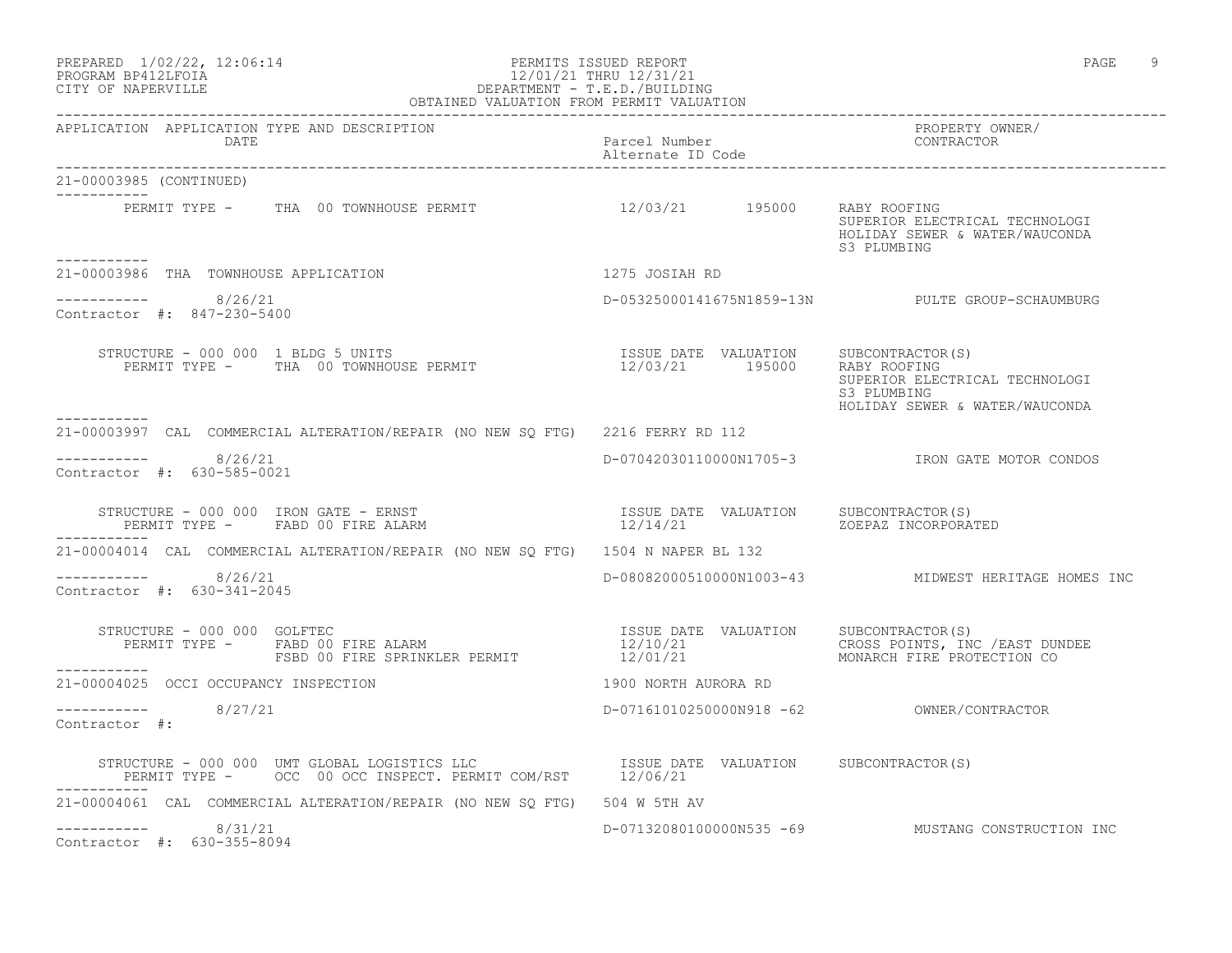### PREPARED  $1/02/22$ ,  $12:06:14$  PERMITS ISSUED REPORT PAGE 10 PROGRAM BP412LFOIA 12/01/21 THRU 12/31/21 CITY OF NAPERVILLE DEPARTMENT - T.E.D./BUILDING OBTAINED VALUATION FROM PERMIT VALUATION

------------------------------------------------------------------------------------------------------------------------------------ APPLICATION APPLICATION TYPE AND DESCRIPTION PROPERTY OWNER/ DATE Parcel Number Contractor of the Parcel Number Contractor of the Parcel Number Contractor of the Contractor of the Contractor of the Contractor of the Contractor of the Contractor of the Contractor of the Contractor of Alternate ID Code ------------------------------------------------------------------------------------------------------------------------------------ 21-00004061 (CONTINUED) ----------- STRUCTURE - 000 000 DEETTA'S BAKERY ISSUE DATE VALUATION SUBCONTRACTOR(S) PERMIT TYPE - FABD 00 FIRE ALARM ----------- 21-00004121 SFR SINGLE FAMILY RESIDENCE 217 N LAIRD ST ----------- 9/01/21 D-07131010040000N600 -68 AIRHART CONSTRUCTION CORP Contractor #: 630-293-3000 STRUCTURE - 000 000 SFR ISSUE DATE VALUATION SUBCONTRACTOR(S) PERMIT TYPE - DRWY 00 DRIVEWAY ADDITION/ALTERATION 12/06/21 577000 ELEC 00 ELECTRIC FOR SINGLE FAMILY/DPX 12/06/21 NAPERVILLE ELECTRICAL CONT INC GAR 00 GARAGE PERMIT SFR 12/06/21 577000 MECH 00 MECHANICAL FOR SFR/DPX 12/06/21 PLUM 00 PLUMBING FOR SINGLE FAMILY/DPX 12/06/21 STEVES PLUMBING DUNCAN EXCAVATING SFRP 00 SINGLE FAMILY RESIDENCE PERMIT 12/06/21 577000 STRU 00 STRUCTURAL FOR SINGLE FAM/DPX 12/06/21 RGC CONSTRUCTION, INC. TREE 00 PARKWAY TREE PLANTING PERMIT 12/06/21 ----------- 21-00004239 CAL COMMERCIAL ALTERATION/REPAIR (NO NEW SQ FTG) 1767 W OGDEN AV 123  $--------- 9/09/21$ D-07222010100000N1226-95 NORTH SHORE ALL TRADES INC Contractor #: 847-401-0620 STRUCTURE - 000 000 OGDEN DENTAL ISSUE DATE VALUATION SUBCONTRACTOR(S) PERMIT TYPE - CCAD 00 COMMERCIAL - CAD 12/15/21 150000 G & A PLUMBING SERVICES ACTIVE ELECTRIC PROS INC ----------- 21-00004258 THA TOWNHOUSE APPLICATION 607 E FRANKLIN AV ----------- 9/10/21 ----------- 9/10/21 D-08183090020000N1860-085 DJK CUSTOM HOMES Contractor #: 630-369-1953 STRUCTURE - 000 000 1 BLDG. 4 UNITS ISSUE DATE VALUATION SUBCONTRACTOR(S) PERMIT TYPE - 3B 00 FOUND. ONLY THA/APT/CONDO/U 12/09/21 1334100 CUSTOM HOME ELECTRIC INC DONEGAL SERVICES WALSH SERVICES<br>A&E ROOFING A&E ROOFING ----------- 21-00004259 THA TOWNHOUSE APPLICATION 609 E FRANKLIN AV ----------- 9/10/21 D-08183090020000N1860-85 DJK CUSTOM HOMES Contractor #: 630-369-1953 STRUCTURE - 000 000 1 BLDG. 4 UNITS TESSUE DATE VALUATION SUBCONTRACTOR(S)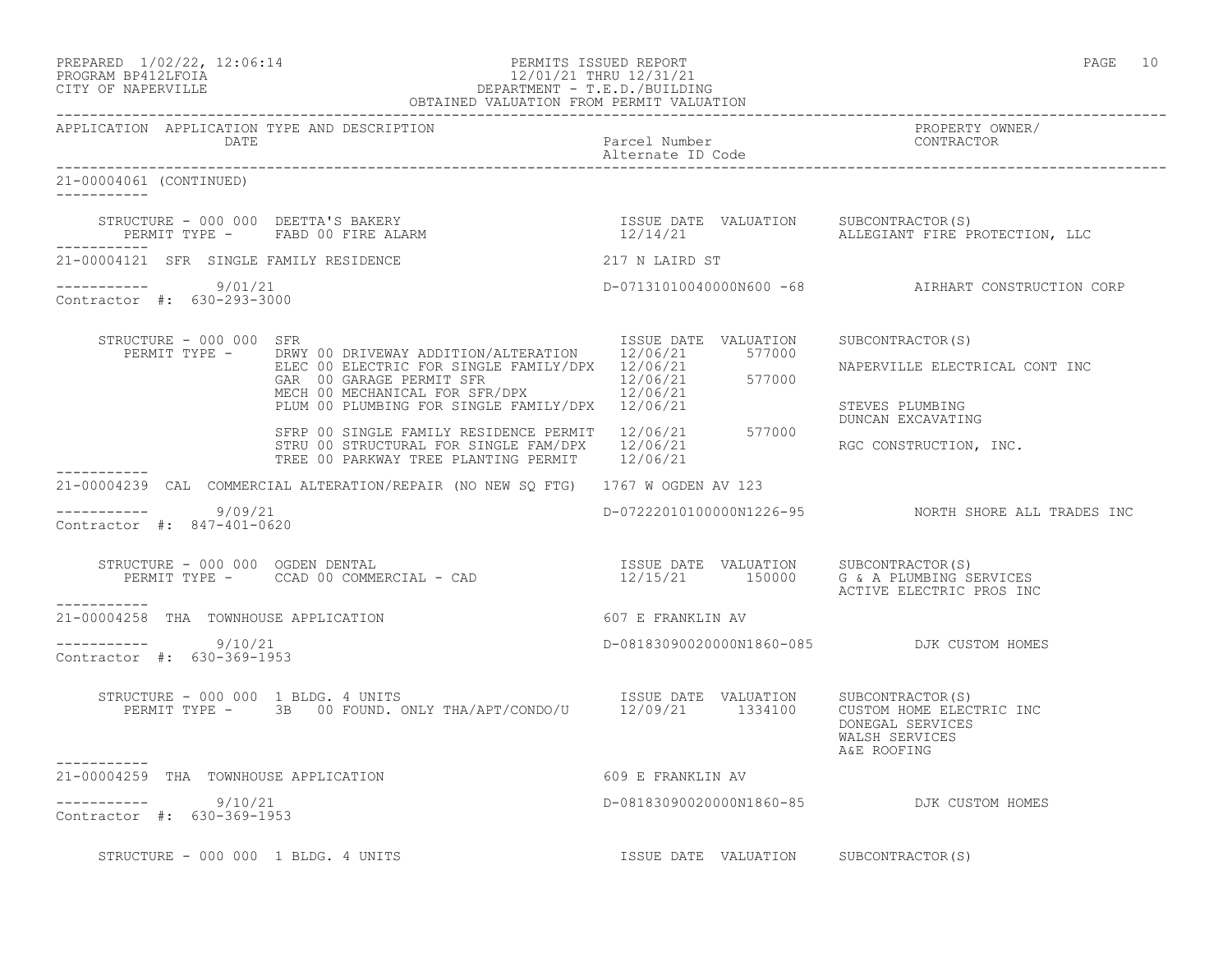### PREPARED  $1/02/22$ ,  $12:06:14$  PERMITS ISSUED REPORT PAGE 11 PROGRAM BP412LFOIA 12/01/21 THRU 12/31/21 CITY OF NAPERVILLE DEPARTMENT - T.E.D./BUILDING OBTAINED VALUATION FROM PERMIT VALUATION

------------------------------------------------------------------------------------------------------------------------------------

APPLICATION APPLICATION TYPE AND DESCRIPTION PROPERTY OWNER/ DATE Parcel Number Alternate ID Code ------------------------------------------------------------------------------------------------------------------------------------ 21-00004259 (CONTINUED) ----------- PERMIT TYPE - 3B 00 FOUND. ONLY THA/APT/CONDO/U 12/09/21 1160000 CUSTOM HOME ELECTRIC INC DONEGAL SERVICES WALSH SERVICES<br>A&E ROOFING A&E ROOFING ----------- 21-00004260 THA TOWNHOUSE APPLICATION 611 E FRANKLIN AV  $--------- 9/10/21$ ----------- 9/10/21 D-08183090020000N1860-085 DJK CUSTOM HOMES Contractor #: 630-369-1953 STRUCTURE - 000 000 1 BLDG. 4 UNITS **ISSUE DATE VALUATION** SUBCONTRACTOR(S) PERMIT TYPE - 3B 00 FOUND. ONLY THA/APT/CONDO/U 12/09/21 1160000 CUSTOM HOME ELECTRIC INC DONEGAL SERVICES WALSH SERVICES<br>A&E ROOFING A&E ROOFING ----------- 21-00004261 THA TOWNHOUSE APPLICATION 613 E FRANKLIN AV ----------- 9/10/21 D-08183090020000N1860-85 DJK CUSTOM HOMES Contractor #: 630-369-1953 STRUCTURE - 000 000 1 BLDG. 4 UNITS ISSUE DATE VALUATION SUBCONTRACTOR(S) PERMIT TYPE - 3B 00 FOUND. ONLY THA/APT/CONDO/U 12/09/21 1334100 CUSTOM HOME ELECTRIC INC DONEGAL SERVICES WALSH SERVICES<br>A&E ROOFING A&E ROOFING ----------- 21-00004262 HME HOUSE METER-ELECTRIC 613 E FRANKLIN AV  $--------- 9/10/21$ ----------- 9/10/21 D-08183090020000N1860-85 DJK CUSTOM HOMES Contractor #: 630-369-1953 STRUCTURE - 000 000 ISSUE DATE VALUATION SUBCONTRACTOR(S) PERMIT TYPE - FABD 00 FIRE ALARM 12/22/21 12/22/21 20EPAZ INCORPORATED FSBD 00 FIRE SPRINKLER PERMIT  $12/22/21$  NOVA FIRE PROTECTION INC HME 00 HOUSE METER-ELECTRIC 12/09/21 CUSTOM HOME ELECTRIC INC DONEGAL EXCAVATING WALSH SERVICES<br>A&E ROOFING A&E ROOFING ----------- 21-00004313 CAL COMMERCIAL ALTERATION/REPAIR (NO NEW SQ FTG) 112 W JEFFERSON AV ----------- 9/14/21 D-07134290140000N1374-84 SEQUOIA GENERAL CONSTRUCTION Contractor #: 630-740-6563

STRUCTURE - 000 000 FAHERTY **ISSUE DATE VALUATION** SUBCONTRACTOR(S)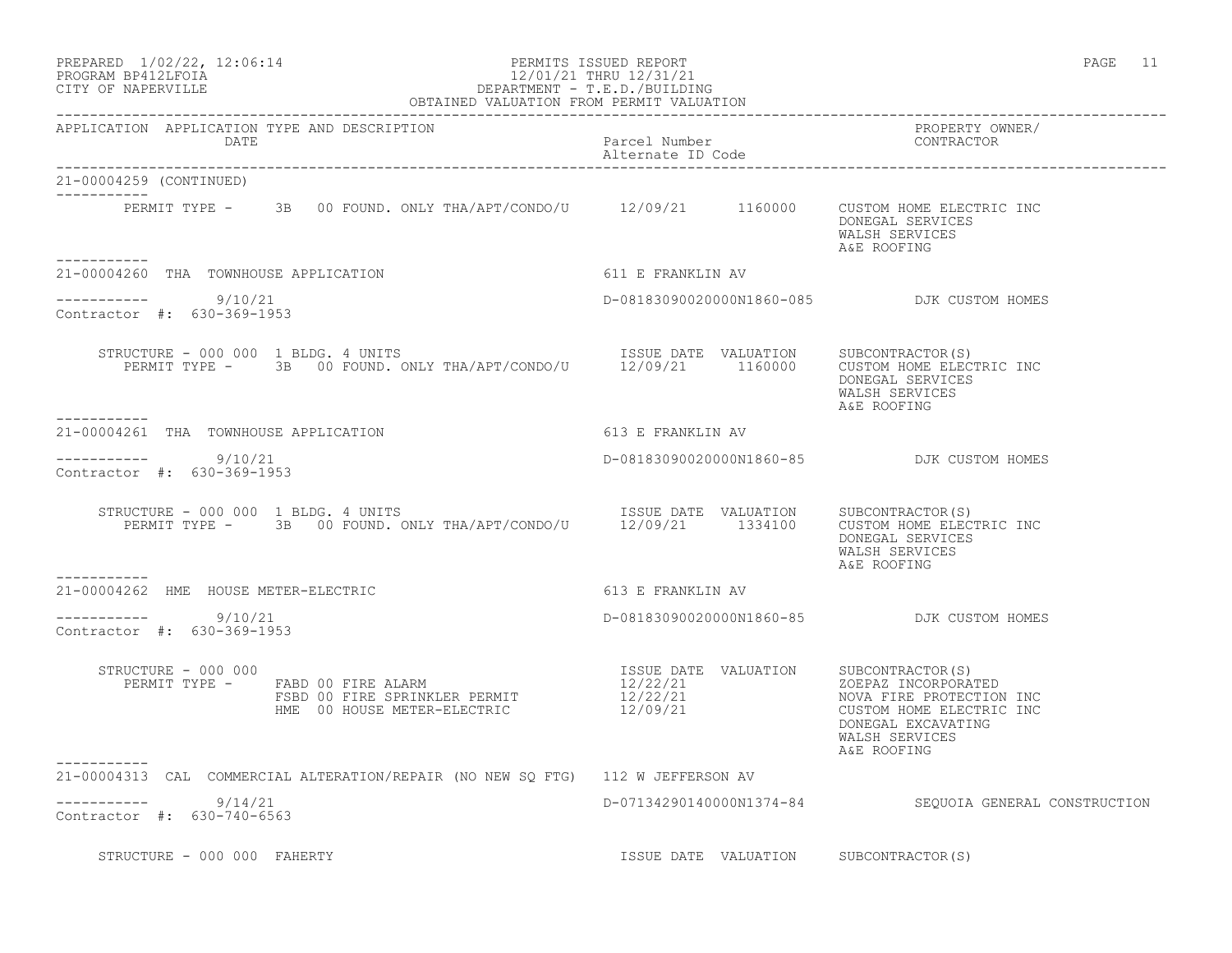## PREPARED  $1/02/22$ ,  $12:06:14$  PERMITS ISSUED REPORT PAGE 12 PROGRAM BP412LFOIA 12/01/21 THRU 12/31/21 CITY OF NAPERVILLE DEPARTMENT - T.E.D./BUILDING

| OBTAINED VALUATION FROM PERMIT VALUATION                                                                                                                                                                                |                                                   |                                                        |
|-------------------------------------------------------------------------------------------------------------------------------------------------------------------------------------------------------------------------|---------------------------------------------------|--------------------------------------------------------|
| APPLICATION APPLICATION TYPE AND DESCRIPTION<br>DATE                                                                                                                                                                    | Parcel Number<br>Alternate ID Code                | PROPERTY OWNER/<br>CONTRACTOR                          |
| 21-00004313 (CONTINUED)                                                                                                                                                                                                 |                                                   |                                                        |
| PERMIT TYPE – FABD 00 FIRE ALARM                         12/14/21               DETECTION SYSTEMS & SERV<br>FSBD 00 FIRE SPRINKLER PERMIT               12/17/21         ATLANTIC AMERICAN FIRE<br>___________          |                                                   |                                                        |
| 21-00004332 CAL COMMERCIAL ALTERATION/REPAIR (NO NEW SQ FTG) 1240 E DIEHL RD 250                                                                                                                                        |                                                   |                                                        |
| ---------- 9/16/21<br>Contractor #: 847-534-2511                                                                                                                                                                        |                                                   | D-08053020170000N125 -27 ALLEGIANCE CONSTRUCTION GROUP |
| STRUCTURE - 000 000 1240 E DIEHL RD. - VANILLA BOX            ISSUE DATE VALUATION    SUBCONTRACTOR(S)<br>PERMIT TYPE -    FSBD 00 FIRE SPRINKLER PERMIT              12/10/21                 NOVA FIRE PROTECTION INC |                                                   |                                                        |
| 21-00004417 CAL COMMERCIAL ALTERATION/REPAIR (NO NEW SO FTG) 280 SHUMAN BL 120                                                                                                                                          |                                                   |                                                        |
| -----------     9/21/21<br>Contractor #: 847-729-5600                                                                                                                                                                   |                                                   | D-07014110040000N16 -24 WOODROW DEVELOPMENT INC        |
| STRUCTURE - 000 000 KERNAL SOLUTIONS<br>PERMIT TYPE - CCAD 00 COMMERCIAL - CAD (2000 12/17/21 19000 EDGE ELECTRICAL SYSTEMS LLC<br>STRUCTURE - 000 000 KERNAL SOLUTIONS                                                 |                                                   |                                                        |
| 21-00004437 CAL COMMERCIAL ALTERATION/REPAIR (NO NEW SO FTG) 1250 E DIEHL RD 110                                                                                                                                        |                                                   |                                                        |
| ----------- 9/22/21<br>Contractor #: 847-534-2511                                                                                                                                                                       |                                                   | D-08053020150000N962 -27 ALLEGIANCE CONSTRUCTION GROUP |
| STRUCTURE - 000 000 IMAGES                                                                                                                                                                                              |                                                   |                                                        |
| 21-00004452 SIGN SIGN APPLICATIONS                                                                                                                                                                                      | 19 W CHICAGO AV HM                                |                                                        |
| $--------- 9/23/21$<br>Contractor #: 877-257-1869                                                                                                                                                                       |                                                   | D-07134350150000N538 -84 AP AWNING PARTNERS            |
| STRUCTURE - 000 000<br>PERMIT TYPE -     SIGN 00 SIGN<br>------<br>STRUCTURE - 000 000                                                                                                                                  | ISSUE DATE VALUATION SUBCONTRACTOR(S)<br>12/02/21 |                                                        |
| 21-00004453 SIGN SIGN APPLICATIONS                                                                                                                                                                                      | 19 W CHICAGO AV HM                                |                                                        |
| $--------$ 9/23/21<br>Contractor #: 877-257-1869                                                                                                                                                                        |                                                   | D-07134350150000N538 -84 AP AWNING PARTNERS            |
| STRUCTURE - 000 000<br>PERMIT TYPE - SIGN 00 SIGN                                                                                                                                                                       | ISSUE DATE VALUATION SUBCONTRACTOR(S)<br>12/02/21 |                                                        |
| 21-00004454 SIGN SIGN APPLICATIONS                                                                                                                                                                                      | 19 W CHICAGO AV HM                                |                                                        |
| $--------- 9/23/21$<br>Contractor #: 877-257-1869                                                                                                                                                                       |                                                   | D-07134350150000N538 -84 AP AWNING PARTNERS            |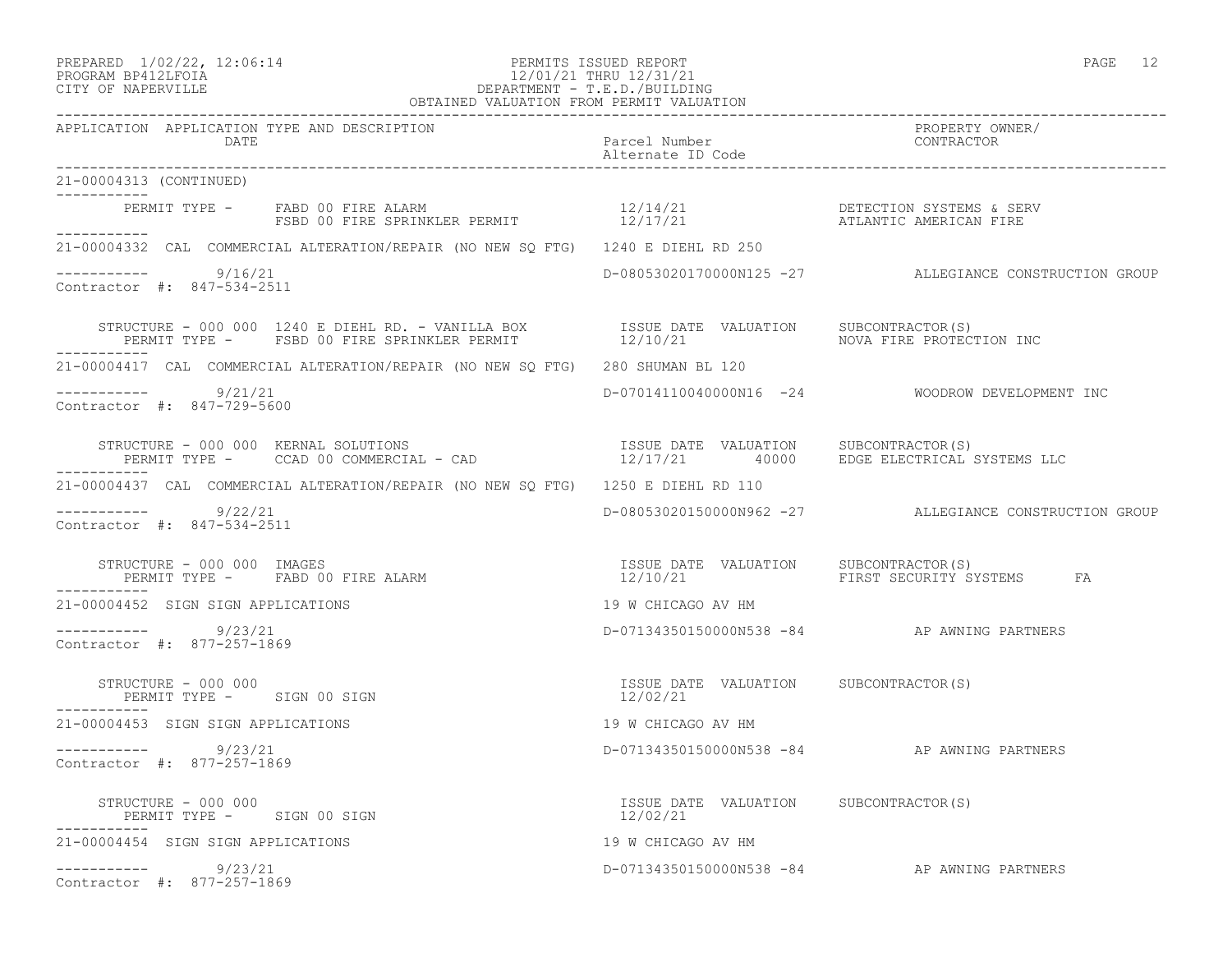| PREPARED 1/02/22, 12:06:14 | PERMITS ISSUED REPORT   | PAGE |  |
|----------------------------|-------------------------|------|--|
| PROCRAM RP412LFOIA         | 12/01/21 THRII 12/31/21 |      |  |

## PROGRAM BP412LFOIA 12/01/21 THRU 12/31/21 CITY OF NAPERVILLE DEPARTMENT - T.E.D./BUILDING OBTAINED VALUATION FROM PERMIT VALUATION

------------------------------------------------------------------------------------------------------------------------------------ APPLICATION APPLICATION TYPE AND DESCRIPTION PROPERTY OWNER/ DATE DATE Parcel Number<br>
Alternate ID Code Alternate ID Code ------------------------------------------------------------------------------------------------------------------------------------ 21-00004454 (CONTINUED) ----------- STRUCTURE – 000 000<br>
PERMIT TYPE – SIGN 00 SIGN CONTRACTOR (S) 2/02/21 PERMIT TYPE - SIGN 00 SIGN ----------- 21-00004490 SFR SINGLE FAMILY RESIDENCE 720 E HILLSIDE RD ----------- 9/27/21 D-08192160030000N133 -101 M HOUSE Contractor #: 630-748-9242 STRUCTURE - 000 000 SFR<br>PERMIT TYPE - ELEC 00 ELECTRIC FOR SINGLE FAMILY/DPX 12/06/21 12/06/21 LITTLE ELECTRICAL CONTRACTORS PERMIT TYPE - ELEC 00 ELECTRIC FOR SINGLE FAMILY/DPX 12/06/21 MECH 00 MECHANICAL FOR SFR/DPX 12/06/21 PATO 00 PATIO WITH STRUCTURE  $12/06/21$  1100000 PLRM 00 PLUMBING BASEMENT ROUGH  $12/06/21$ PLUM 00 PLUMBING FOR SINGLE FAMILY/DPX 12/06/21 ANOTHER PLUMBING COMPANY I & A EXCAVATING INC SFRP 00 SINGLE FAMILY RESIDENCE PERMIT 12/06/21 1100000 STRU 00 STRUCTURAL FOR SINGLE FAM/DPX  $12/06/21$  BRYJA ROOFING AND REMODELING TREE 00 PARKWAY TREE PLANTING PERMIT 12/06/21 ----------- 21-00004517 RAD RES ADDITIONS (NEW SQ FTG) 2264 RIVER WOODS DR  $--------- 9/27/21$ W-02062110150000N780 -191 OWNER/CONTRACTOR Contractor #: STRUCTURE - 000 000 ROOM ADDITION ISSUE DATE VALUATION SUBCONTRACTOR(S) PERMIT TYPE - RAD 00 ROOM ADDITION 12/03/21 10000 FLORES ENTERPRISES INC PHILIP BAGALANON ----------- 21-00004576 CAL COMMERCIAL ALTERATION/REPAIR (NO NEW SQ FTG) 2244 FERRY RD 103 \_\_\_\_\_\_\_\_\_\_\_ ----------- 9/30/21 D-07042030090000N1705-3 REINERT STRUCTURES Contractor #: 630-553-7988 STRUCTURE - 000 000 IRON GATE - HAGOS ISSUE DATE VALUATION SUBCONTRACTOR(S) PERMIT TYPE - CCAD 00 COMMERCIAL - CAD 12/13/21 80000 ON ELECTRIC INC JMT PLUMBING INC 21-00004583 PAT PATIO APPLICATION 839 HEATHERFIELD CR \_\_\_\_\_\_\_\_\_\_\_\_ ----------- 9/30/21 D-08293030300000N1738-147 A PLUS AJ LANDSCAPING Contractor #: 630-820-9555 STRUCTURE - 000 000 NEW PAVER PATIO ISSUE DATE VALUATION SUBCONTRACTOR(S) PERMIT TYPE - PAT 00 PATIO 12/10/21 13500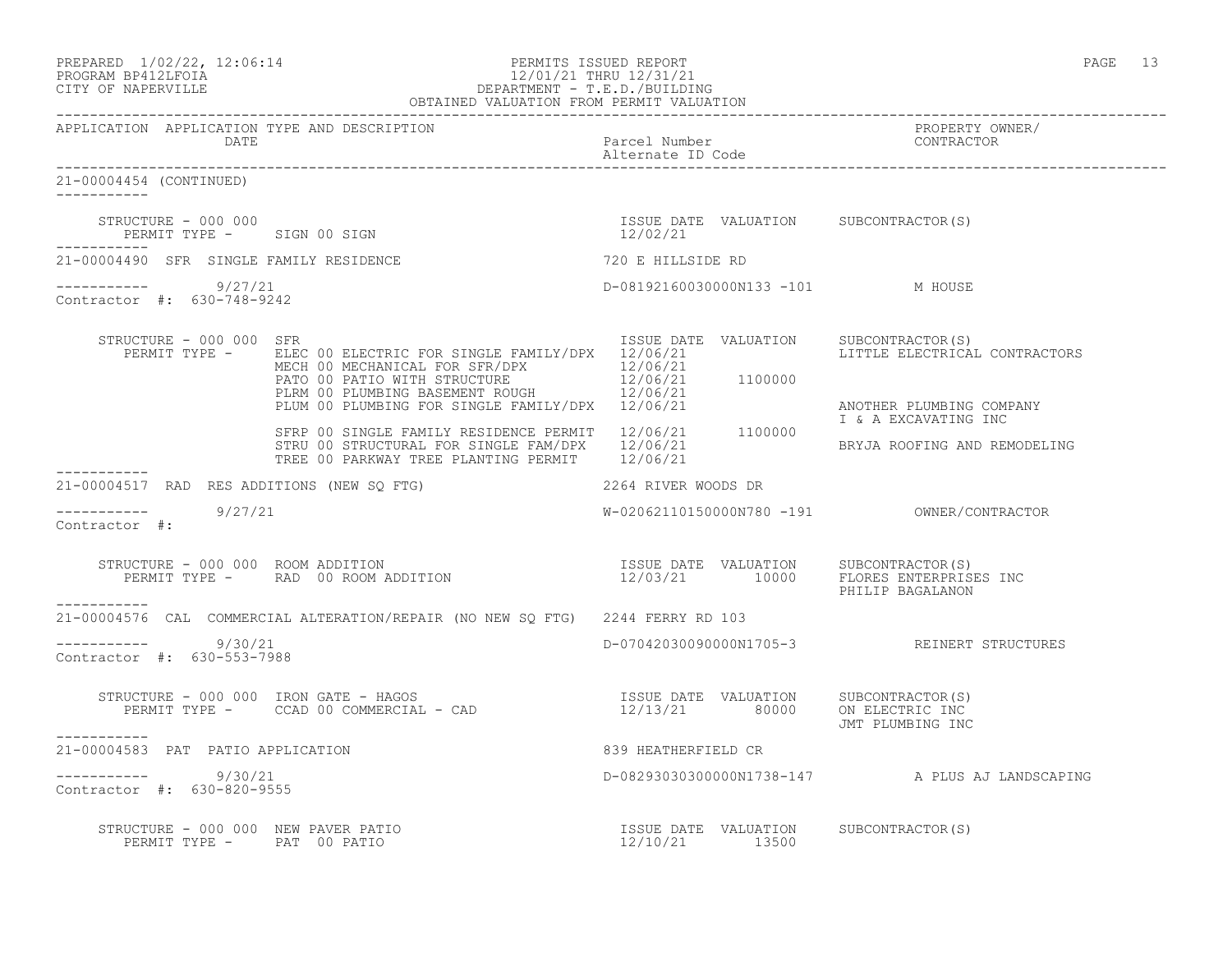### PREPARED  $1/02/22$ ,  $12:06:14$  PERMITS ISSUED REPORT PAGE 14 PROGRAM BP412LFOIA 12/01/21 THRU 12/31/21 CITY OF NAPERVILLE DEPARTMENT - T.E.D./BUILDING

| OBTAINED VALUATION FROM PERMIT VALUATION                                                                                                                                                                                                                                                                                                                                                                                                                                   |                                        |                                                        |
|----------------------------------------------------------------------------------------------------------------------------------------------------------------------------------------------------------------------------------------------------------------------------------------------------------------------------------------------------------------------------------------------------------------------------------------------------------------------------|----------------------------------------|--------------------------------------------------------|
| APPLICATION APPLICATION TYPE AND DESCRIPTION                                                                                                                                                                                                                                                                                                                                                                                                                               |                                        | PROPERTY OWNER/                                        |
| 21-00004587 CAL COMMERCIAL ALTERATION/REPAIR (NO NEW SQ FTG) 376 S ROUTE 59 108                                                                                                                                                                                                                                                                                                                                                                                            |                                        |                                                        |
| $--------- 10/01/21$<br>Contractor #: 518-877-0717                                                                                                                                                                                                                                                                                                                                                                                                                         |                                        | D-07221020240000N1153-94    UNIQUE STRUCTURES LLC      |
| STRUCTURE - 000 000 REMOVERY (S)<br>PERMIT TYPE - CCAD 00 COMMERCIAL - CAD (S) THE SUBLEMAN SUBCONTRACTOR (S)<br>ELECTRIC ONE ELECTRIC ONE                                                                                                                                                                                                                                                                                                                                 |                                        |                                                        |
| 21-00004588 CAL COMMERCIAL ALTERATION/REPAIR (NO NEW SQ FTG) 1840 CENTRE POINT CR                                                                                                                                                                                                                                                                                                                                                                                          |                                        |                                                        |
| Contractor #: 860-964-7137                                                                                                                                                                                                                                                                                                                                                                                                                                                 |                                        | D-08064090020000N310 -26 INFINITY GROUP LLC            |
| $\begin{array}{cccc} \texttt{STRUCTURE} & - & 000 & 000 & \texttt{ACTION} & \texttt{BEHAVIOR} & \texttt{CENTERS} & \texttt{ISSUE} & \texttt{DATE} & \texttt{VALUATION} & \texttt{SUBCONTRACTOR(S)} \\ \texttt{PERMIT TYPE} & - & \texttt{FABD} & 00 & \texttt{FIRE} & \texttt{ALDARM} & 12/10/21 & \texttt{K} & \texttt{N ELECTRICIAL} & \texttt{TECH} \\ \texttt{FSBD} & 01 & \texttt{FIRE} & \texttt{SPRINKLER} & \texttt{PERMIT} & 12/10/21 & \texttt{$<br>------------ |                                        |                                                        |
| 21-00004608 POOL POOL ABOVE/INGROUND RESIDENTIAL 241 ELMWOOD DR                                                                                                                                                                                                                                                                                                                                                                                                            |                                        |                                                        |
| Contractor #: 708-633-7700                                                                                                                                                                                                                                                                                                                                                                                                                                                 | D-07252050130000N56 -129 AMERICAN SALE |                                                        |
| STRUCTURE - 000 000 ABOVE GROUND POOL                                 ISSUE DATE VALUATION     SUBCONTRACTOR(S)<br>PERMIT TYPE -     POOL 00 POOL PERMIT ABOVE GROUND             12/09/21               MR HANDYMAN OF NAPERVILL                                                                                                                                                                                                                                          |                                        |                                                        |
| 21-00004615 SIGN SIGN APPLICATIONS 1355 E OGDEN AV 101                                                                                                                                                                                                                                                                                                                                                                                                                     |                                        |                                                        |
| $--------- 10/04/21$<br>Contractor #: 262-448-1448                                                                                                                                                                                                                                                                                                                                                                                                                         |                                        | D-08081010150000N1862-42 SANFORD AND SIGN INCORPORATED |
|                                                                                                                                                                                                                                                                                                                                                                                                                                                                            |                                        |                                                        |
| 21-00004616 SIGN SIGN APPLICATIONS                                                                                                                                                                                                                                                                                                                                                                                                                                         | 1355 E OGDEN AV 101                    |                                                        |
| $--------- 10/04/21$<br>Contractor #: 262-448-1448                                                                                                                                                                                                                                                                                                                                                                                                                         |                                        | D-08081010150000N1862-42 SANFORD AND SIGN INCORPORATED |
|                                                                                                                                                                                                                                                                                                                                                                                                                                                                            |                                        |                                                        |
| 21-00004617 SIGN SIGN APPLICATIONS                                                                                                                                                                                                                                                                                                                                                                                                                                         | 1355 E OGDEN AV 101                    |                                                        |
| $--------- 10/04/21$<br>Contractor #: 262-448-1448                                                                                                                                                                                                                                                                                                                                                                                                                         |                                        | D-08081010150000N1862-42 SANFORD AND SIGN INCORPORATED |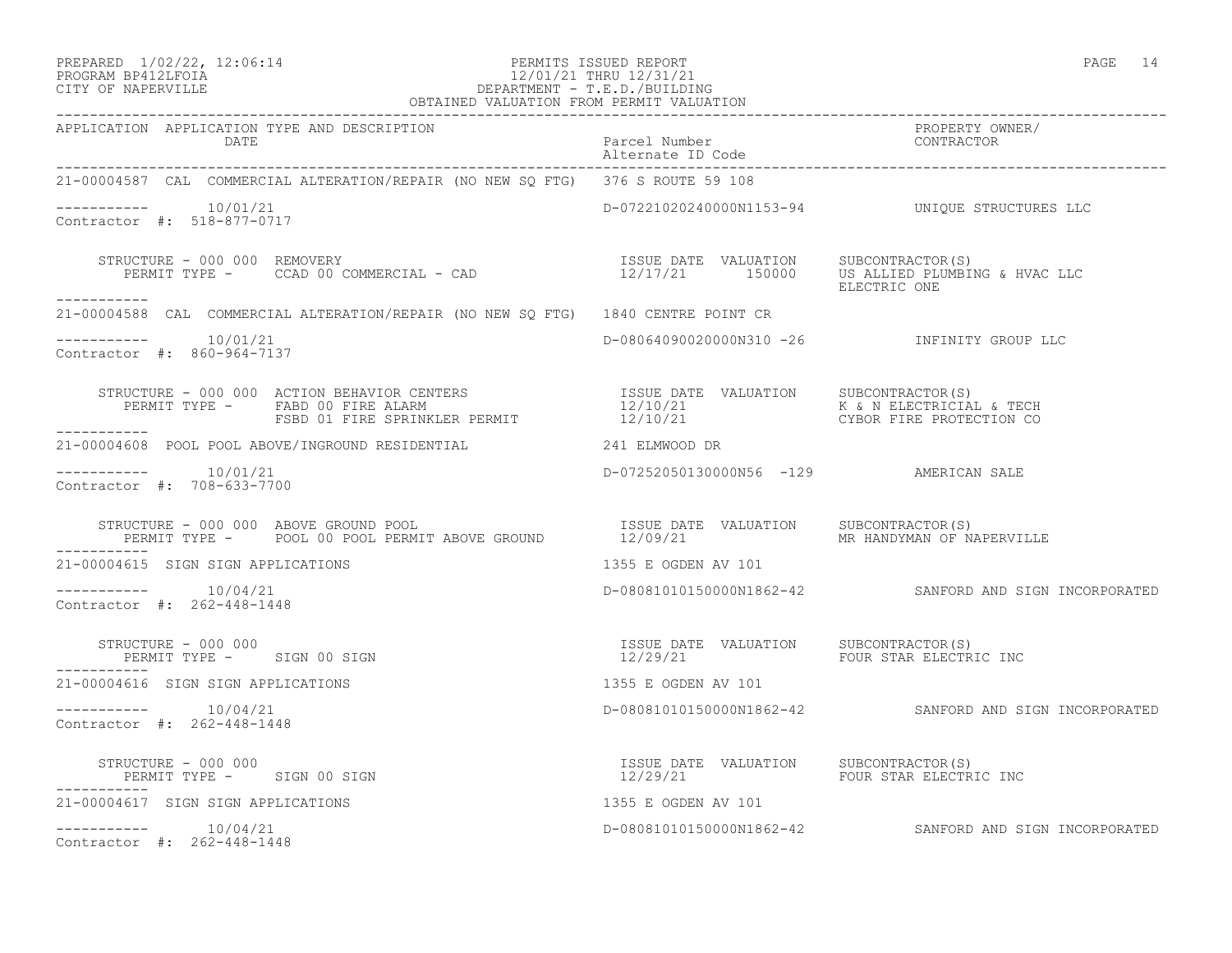| PREPARED | $1/02/22$ , $12:06:14$ |  |
|----------|------------------------|--|
|          | PROGRAM RP412LFOIA     |  |

## PERMITS ISSUED REPORT **PAGE 15** PROGRAM BP412LFOIA 12/01/21 THRU 12/31/21<br>CITY OF NAPERVILLE DEPARTMENT - T.E.D./BUILDII CITY OF NAPERVILLE DEPARTMENT - T.E.D./BUILDING

| OBTAINED VALUATION FROM PERMIT VALUATION                                                                                                                                                                                                          |                                                         |                                                        |  |
|---------------------------------------------------------------------------------------------------------------------------------------------------------------------------------------------------------------------------------------------------|---------------------------------------------------------|--------------------------------------------------------|--|
| APPLICATION APPLICATION TYPE AND DESCRIPTION                                                                                                                                                                                                      |                                                         | PROPERTY OWNER/                                        |  |
| 21-00004617 (CONTINUED)                                                                                                                                                                                                                           |                                                         |                                                        |  |
|                                                                                                                                                                                                                                                   |                                                         | FOUR STAR ELECTRIC INC                                 |  |
| 21-00004618 SIGN SIGN APPLICATIONS                                                                                                                                                                                                                | 1355 E OGDEN AV 101                                     |                                                        |  |
| Contractor #: 262-448-1448                                                                                                                                                                                                                        |                                                         | D-08081010150000N1862-42 SANFORD AND SIGN INCORPORATED |  |
| STRUCTURE - 000 000<br>PERMIT TYPE - SIGN 00 SIGN<br>------------                                                                                                                                                                                 |                                                         |                                                        |  |
| 21-00004656 CAL COMMERCIAL ALTERATION/REPAIR (NO NEW SQ FTG) 55 SHUMAN BL 600                                                                                                                                                                     |                                                         |                                                        |  |
| $--------- 10/05/21$<br>Contractor #: 312-629-2800                                                                                                                                                                                                |                                                         | D-08063000140000N7 -25 DEVELOPMENT SOLUTIONS           |  |
| STRUCTURE – 000 000 NORTHWESTERN MUTAL                                  ISSUE DATE VALUATION     SUBCONTRACTOR(S)<br>PERMIT TYPE –     FSBD 00 FIRE SPRINKLER PERMIT                 12/01/21                         CHICAGO FIR<br>------------ |                                                         |                                                        |  |
| 21-00004667 ESC ELECTRIC SERVICE CHANGE                                                                                                                                                                                                           | 5515 ROSINWEED LN                                       |                                                        |  |
| $--------- 10/05/21$<br>Contractor #: 312-788-8879                                                                                                                                                                                                | W-01223030490000N1420-189 BT ELECTRIC INC               |                                                        |  |
| ___________                                                                                                                                                                                                                                       |                                                         |                                                        |  |
| 21-00004698 DECK DECK                                                                                                                                                                                                                             | 3608 WHITE EAGLE DR                                     |                                                        |  |
| $--------- 10/06/21$<br>Contractor #: 630-879-0129                                                                                                                                                                                                | W-01041030190000N219 -182 GREENSCAPE                    |                                                        |  |
| STRUCTURE - 000 000 DECK<br>PERMIT TYPE - DECK 00 DECK<br>STRUCTURE - 000 000 DECK                                                                                                                                                                | ISSUE DATE VALUATION SUBCONTRACTOR(S)<br>12/01/21 30000 |                                                        |  |
| SPA 00 SPA/HOT TUB<br>------------                                                                                                                                                                                                                |                                                         | 12/01/21 30000 PHOENIX ELECTRIC ENTERPRISES            |  |
| 21-00004720 CAL COMMERCIAL ALTERATION/REPAIR (NO NEW SQ FTG) 8 W GARTNER RD 124                                                                                                                                                                   |                                                         |                                                        |  |
| $--------- 10/07/21$<br>Contractor #: 312-243-3700                                                                                                                                                                                                |                                                         | D-08301050130000N142 -130 SYNERGY CONSTRUCTION GROUP   |  |
| STRUCTURE - 000 000 YOGASIX<br>PERMIT TYPE - CCAD 00 COMMERCIAL - CAD COMPERTING THE STRUCTURE 250000 MGD ELECTRIC INC                                                                                                                            |                                                         |                                                        |  |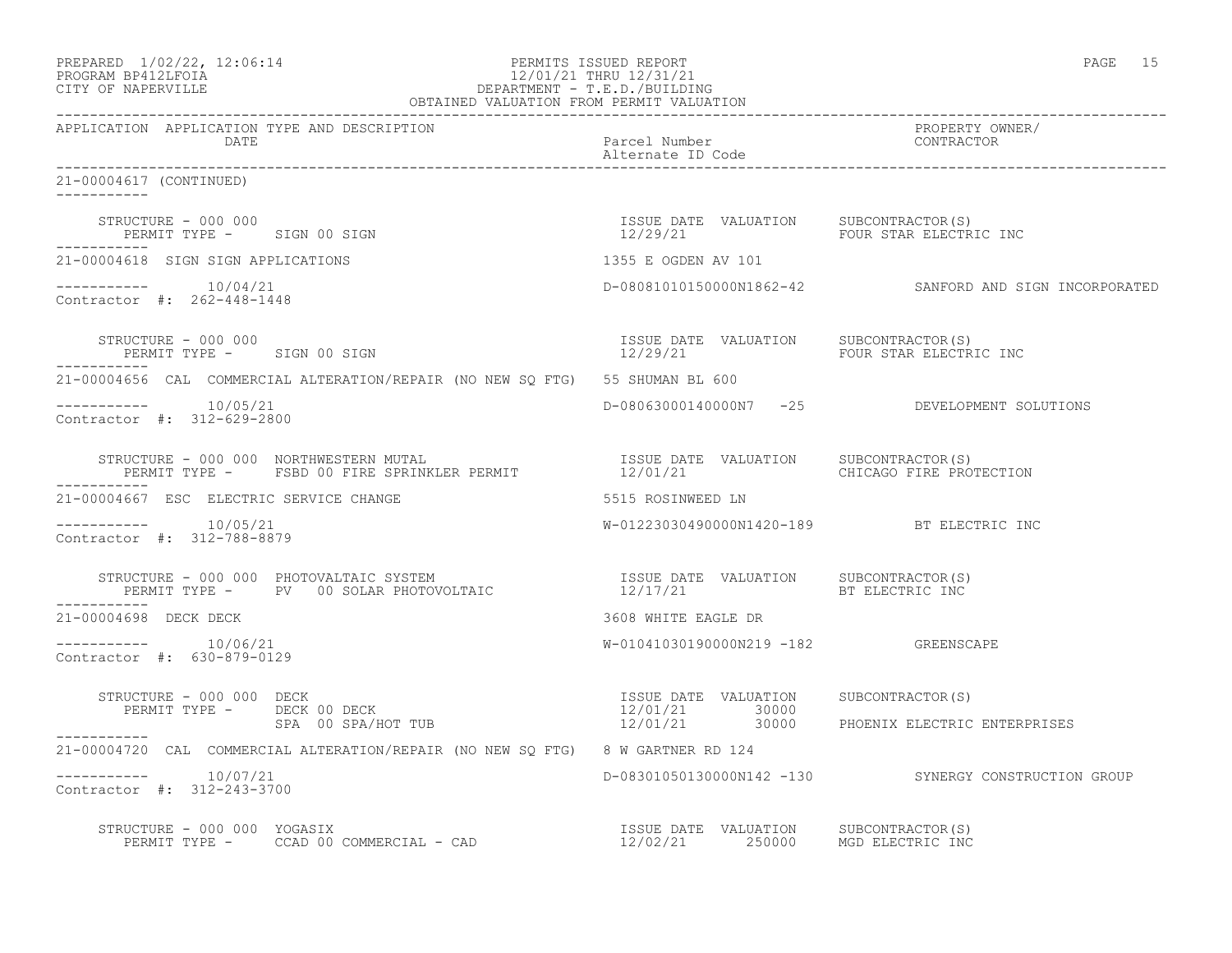| PREPARED | $1/02/22$ , $12:06:14$ |  |
|----------|------------------------|--|
|          | PROGRAM BP412LFOIA     |  |

### PREPARED  $1/02/22$ ,  $12:06:14$  PERMITS ISSUED REPORT PAGE 16 PROGRAM BP412LFOIA 12/01/21 THRU 12/31/21 CITY OF NAPERVILLE DEPARTMENT - T.E.D./BUILDING OBTAINED VALUATION FROM PERMIT VALUATION

------------------------------------------------------------------------------------------------------------------------------------ APPLICATION APPLICATION TYPE AND DESCRIPTION PROPERTY OWNER/ DATE CONTRACTOR CONTRACTOR DESCRIPTION DE PARTICIPATE DE CONTRACTOR DE CONTRACTOR DE CONTRACTOR DE CONTRACTOR <br>DE CONTRACTOR DE CONTRACTOR DE CONTRACTOR DE CONTRACTOR DE CONTRACTOR DE CONTRACTOR DE CONTRACTOR DE CONTRACTO Alternate ID Code ------------------------------------------------------------------------------------------------------------------------------------ 21-00004720 (CONTINUED) ----------- ACCOMPLISHED J PLUMBING ----------- 21-00004754 RAL RES ALTERATIONS/REMODLING (NO NEW SQ FTG) 623 WINDRIDGE CT  $--------- 10/08/21$ D-07233030280000N573 -111 OMNICON INC Contractor #: 815-722-5796 STRUCTURE - 000 000 REPAIRS FROM FIRE DAMAGE ISSUE DATE VALUATION SUBCONTRACTOR(S) PERMIT TYPE - FDR 00 FIRE DAMAGE REPAIR  $12/13/21$  18931 TRUSTY PLUMBING DEL MAR BUILDERS CTT ELECTRIC ----------- 21-00004760 CAL COMMERCIAL ALTERATION/REPAIR (NO NEW SQ FTG) 3380 LACROSSE LN 120 \_\_\_\_\_\_\_\_\_\_\_ ----------- 10/11/21 W-01101010270000N1681-214 LAKE HOME REPAIR Contractor #: 630-688-0785 STRUCTURE - 000 000 FRONTIER PLACE ISSUE DATE VALUATION SUBCONTRACTOR(S) PERMIT TYPE - FABD 00 FIRE ALARM 12/10/21 12/10/21 ALARM DETECTION SYSTEMS FA ----------- 21-00004773 CAL COMMERCIAL ALTERATION/REPAIR (NO NEW SQ FTG) 1220 HOBSON RD 132 ----------- 10/12/21 D-08292150150000N1177-133 NCH GENERAL CONTRACTORS Contractor #: 630-244-4160 STRUCTURE - 000 000 BOE INTEGRATIVE HEALTH ISSUE DATE VALUATION SUBCONTRACTOR(S) PERMIT TYPE - CCAD 00 COMMERCIAL - CAD 12/01/21 195000 ARIA PLUMBING LLC D-BEST ELECTRIC FABD 00 FIRE ALARM 12/07/21 FOX VALLEY FIRE & SAFETY FA ----------- 21-00004780 RAD RES ADDITIONS (NEW SQ FTG) 1968 NUTMEG LN  $--------- 10/12/21$ ----------- 10/12/21 D-08284190180000N693 -150 EXCEL HOME IMPROVEMENT Contractor #: 773-807-7159 STRUCTURE - 000 000 BACK SIDE ADDITION ISSUE DATE VALUATION SUBCONTRACTOR(S) PERMIT TYPE - RAD 00 ROOM ADDITION 12/14/21 52400 AP ELECTRICAL SERVICE INC EXCEL HOME IMPROVEMENTS NOBLE PLUMBING AND SEWER LLC ----------- 21-00004787 RAL RES ALTERATIONS/REMODLING (NO NEW SQ FTG) 2320 COMSTOCK CT

----------- 10/12/21 W-01032040420000N1261-185 ELITE CARPENTRY INC

 $--------- 10/12/21$ Contractor #: 630-240-4004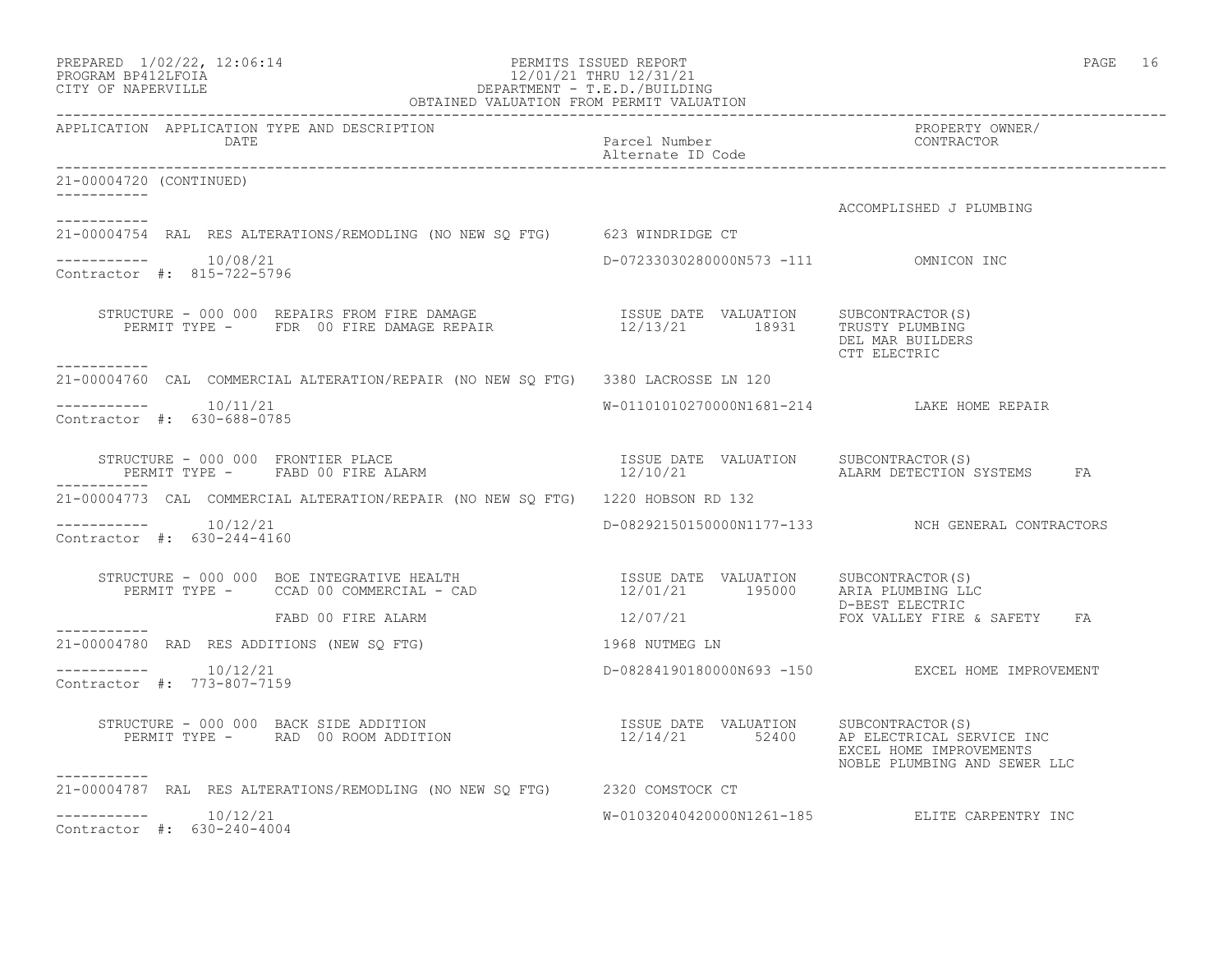## PREPARED  $1/02/22$ ,  $12:06:14$  PERMITS ISSUED REPORT PAGE 17 PROGRAM BP412LFOIA 12/01/21 THRU 12/31/21 CITY OF NAPERVILLE DEPARTMENT - T.E.D./BUILDING

| OBTAINED VALUATION FROM PERMIT VALUATION                                                                                                                             |                                                                        |                                                             |  |
|----------------------------------------------------------------------------------------------------------------------------------------------------------------------|------------------------------------------------------------------------|-------------------------------------------------------------|--|
| APPLICATION APPLICATION TYPE AND DESCRIPTION<br>DATE                                                                                                                 | Parcel Number<br>Alternate ID Code                                     | PROPERTY OWNER/<br>CONTRACTOR                               |  |
| 21-00004787 (CONTINUED)<br>-----------                                                                                                                               |                                                                        |                                                             |  |
| STRUCTURE - 000 000 BASEMENT<br>PERMIT TYPE - FB 00 FINISHED BASEMENT                      12/10/21        42000   VOLTAGE ENTERPRISE<br>PRECISION PLUMBING SERVICES |                                                                        |                                                             |  |
| -----------<br>21-00004822 SIGN SIGN APPLICATIONS                                                                                                                    | 860 W 75TH ST 124                                                      |                                                             |  |
| $--------- 10/14/21$<br>Contractor #: 847-884-6300                                                                                                                   |                                                                        | D-07253110060000N1273-143    FASTSIGNS OF SCHAUMBERG        |  |
| STRUCTURE - 000 000<br>PERMIT TYPE - SIGN 00 SIGN                                                                                                                    | ISSUE DATE VALUATION SUBCONTRACTOR(S)                                  | 12/01/21 PRO-CARE SIGN AND ELECTRIC                         |  |
| 21-00004916 RAL RES ALTERATIONS/REMODLING (NO NEW SO FTG) 1407 CHELSEA LN                                                                                            |                                                                        |                                                             |  |
| Contractor #: 708-935-2007                                                                                                                                           |                                                                        | D-08283150020000N1336-149    CONSTRUCTION & REAL EST SRV GR |  |
| STRUCTURE - 000 000 BASEMENT REMODEL                                                                                                                                 |                                                                        |                                                             |  |
| 21-00004918 FN FENCE APPLICATION                                                                                                                                     | 5 S RIVER RD                                                           |                                                             |  |
| Contractor #: 708-856-8999                                                                                                                                           |                                                                        | D-07144180040000N179 -82 ILLINOIS FENCE COMPANY             |  |
| STRUCTURE - 000 000<br>PERMIT TYPE - FN 00 FENCE                                                                                                                     | ISSUE DATE VALUATION SUBCONTRACTOR(S)<br>$\frac{13300}{22}/28/21$ 8254 |                                                             |  |
| 21-00004922 CAL COMMERCIAL ALTERATION/REPAIR (NO NEW SQ FTG) 1891 BAY SCOTT CR 113                                                                                   |                                                                        |                                                             |  |
| $--------- 10/19/21$<br>Contractor #: 847-229-8414                                                                                                                   | D-07261130100000N1447-126 ACOA                                         |                                                             |  |
| STRUCTURE - 000 000 POPE FAMILY DENTAL<br>PERMIT TYPE - CCAD 00 COMMERCIAL - CAD - 12/15/21 200000 ILLINOIS PROFESSIONAL PLUMBING                                    |                                                                        | ACOA LTD                                                    |  |
| -----------<br>21-00004935 CAL COMMERCIAL ALTERATION/REPAIR (NO NEW SQ FTG) 320 SCHOOL ST                                                                            |                                                                        |                                                             |  |
| $--------- 10/19/21$<br>Contractor #: 312-649-7613                                                                                                                   |                                                                        | D-0818306001000 N427 -85 PEPPER CONSTRUCTION CO             |  |
| STRUCTURE - 000 000 NCC - OESTERLE LIBRARY  SUBCONTRACTOR(S)                                                                                                         |                                                                        |                                                             |  |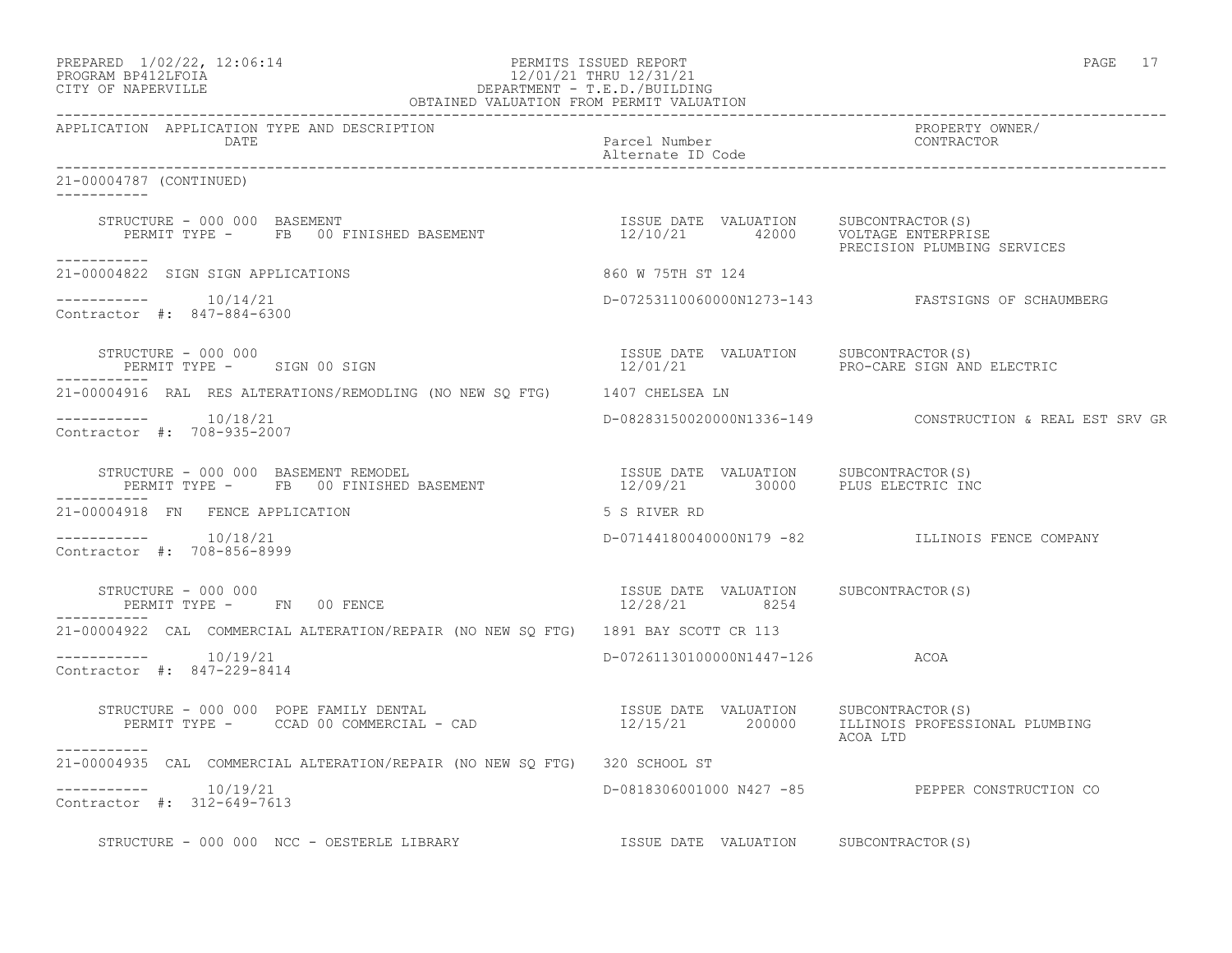### PREPARED  $1/02/22$ ,  $12:06:14$  PERMITS ISSUED REPORT PAGE 18 PROGRAM BP412LFOIA 12/01/21 THRU 12/31/21 CITY OF NAPERVILLE DEPARTMENT - T.E.D./BUILDING OBTAINED VALUATION FROM PERMIT VALUATION

------------------------------------------------------------------------------------------------------------------------------------ APPLICATION APPLICATION TYPE AND DESCRIPTION PROPERTY OWNER/ DATE Parcel Number CONTRACTOR Alternate ID Code ------------------------------------------------------------------------------------------------------------------------------------ 21-00004935 (CONTINUED) ----------- PERMIT TYPE - CCAD 00 COMMERCIAL - CAD 12/16/21 6000000 ORION ELECTRIC & MAINTENANCE C MALCOR ROOFING OF ILLINOIS CALDWELL PLUMBING ----------- 21-00004952 DECK DECK 4363 FRASER CR  $--------- 10/20/21$ W-01084000150000N1757-226 TIM BITNER Contractor #: 815-641-2575 STRUCTURE - 000 000 DECK ISSUE DATE VALUATION SUBCONTRACTOR(S) PERMIT TYPE - DECK 00 DECK 12/06/21 8500 ----------- 21-00004962 RAD RES ADDITIONS (NEW SQ FTG) 351 REDBUD DR ----------- 10/21/21 D-07244110270000N56 -114 OWNER/CONTRACTOR Contractor #: STRUCTURE - 000 000 FRAME NEW ROOF-TORNANDO RELATED REPAIRS ISSUE DATE VALUATION SUBCONTRACTOR(S)<br>PERMIT TYPE - RAD 00 ROOM ADDITION 12/10/21 PROSELECT CONSTRUCTION UNLIMTE PERMIT TYPE - RAD 00 ROOM ADDITION 12/10/21 ----------- 21-00004975 CAL COMMERCIAL ALTERATION/REPAIR (NO NEW SQ FTG) 987 MAPLEFIELD RD ----------- 10/21/21 D-07253000120000N1218-143 RWE DESIGN BUILD Contractor #: 630-734-0883 STRUCTURE - 000 000 VCA ANIMIAL HOSPITAL ISSUE DATE VALUATION SUBCONTRACTOR(S) PERMIT TYPE - CCAD 00 COMMERCIAL - CAD 12/29/21 130000 PRIORITY PLUMBING DELTA ELECTRICAL SERVICES INC ----------- 21-00004981 CMIS MISCELLANEOUS COMMERCIAL 245 S WASHINGTON ST \_\_\_\_\_\_\_\_\_\_\_ ----------- 10/22/21 D-07134350140000N538 -84 WILL CULLEN Contractor #: 630-802-7550 STRUCTURE - 000 000 BEV'S<br>
PERMIT TYPE - CMIS 00 COMMERCIAL MISC. PERMIT 12/09/21 5500 50BCONTRACTOR(S) PERMIT TYPE - CMIS 00 COMMERCIAL MISC. PERMIT 21-00004983 SFR SINGLE FAMILY RESIDENCE 1272 SNAPPER RD ----------- 10/22/21 D-05323000140116N1859-13N PULTE GROUP Contractor #: 817-875-7057 STRUCTURE - 000 000 SFR<br>PERMIT TYPE - ELEC 00 ELECTRIC FOR SINGLE FAMILY/DPX 12/09/21 MALUATION MAC ELECTRICAL CONTRACTORS INC PERMIT TYPE - ELEC 00 ELECTRIC FOR SINGLE FAMILY/DPX 12/09/21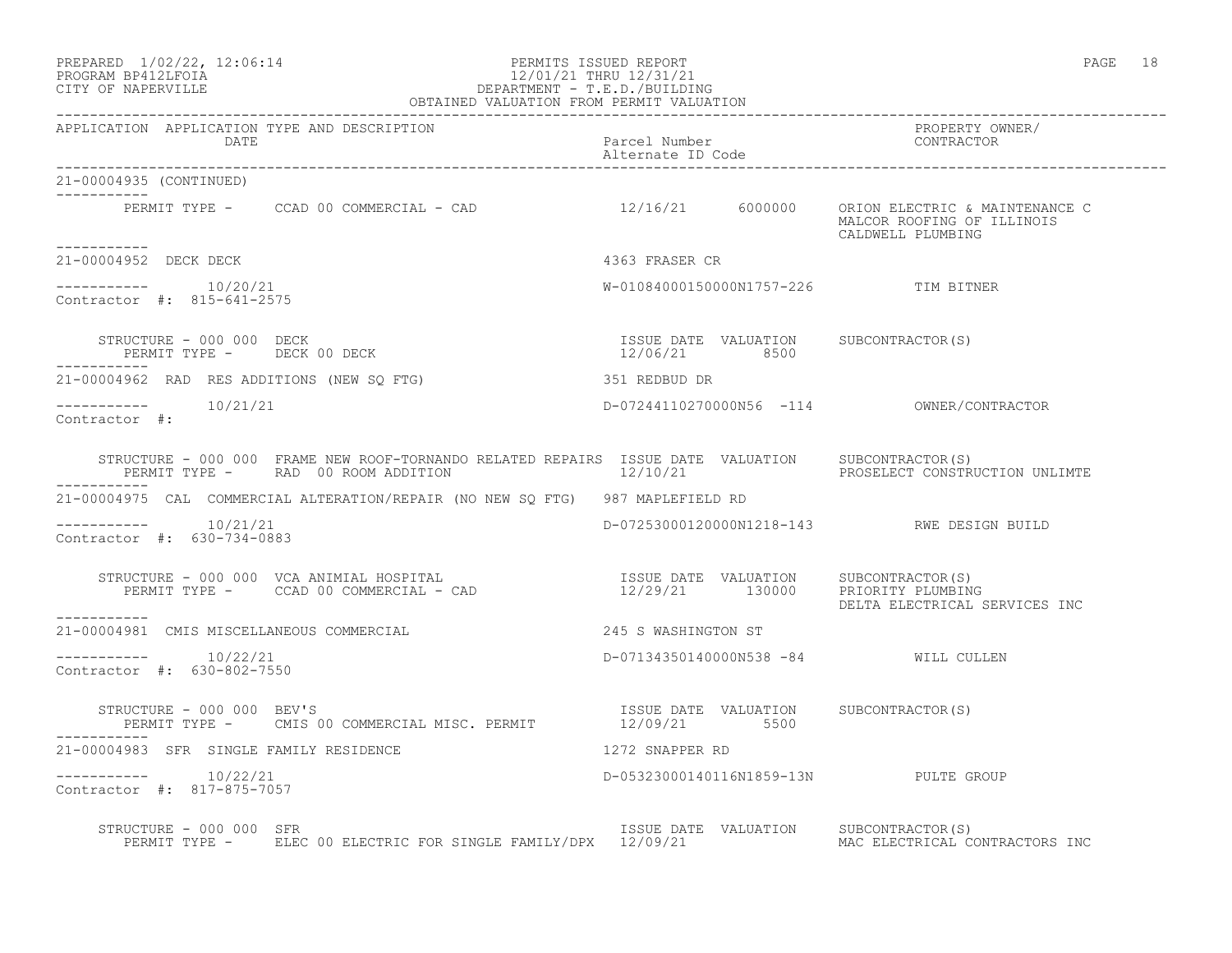## PROGRAM BP412LFOIA 12/01/21 THRU 12/31/21 CITY OF NAPERVILLE DEPARTMENT - T.E.D./BUILDING OBTAINED VALUATION FROM PERMIT VALUATION

| 21-00004983 (CONTINUED)                            |                                                                                                                                                                                  |                                                                                                                  |                                                  |
|----------------------------------------------------|----------------------------------------------------------------------------------------------------------------------------------------------------------------------------------|------------------------------------------------------------------------------------------------------------------|--------------------------------------------------|
|                                                    | MECH 00 MECHANICAL FOR SFR/DPX 12/09/21<br>PLRM 00 PLUMBING BASEMENT ROUGH 12/09/21<br>PLUM 00 PLUMBING FOR SINGLE FAMILY/DPX 12/09/21                                           |                                                                                                                  | S3 PLUMBING                                      |
|                                                    |                                                                                                                                                                                  |                                                                                                                  | HOLIDAY SEWER & WATER/WAUCONDA<br>S3 PLUMBING    |
|                                                    | HOLIDAY SEWEF تك 12/09/21 MOLIDAY SEWEF 12/09/21<br>STRU 00 STRUCTURAL FOR SINGLE FAM/DPX 12/09/21                                                                               |                                                                                                                  | HOLIDAY SEWER & WATER/WAUCONDA                   |
| 21-00004988 OCCI OCCUPANCY INSPECTION              |                                                                                                                                                                                  | 2603 AURORA AV 123                                                                                               |                                                  |
| -----------    10/22/21<br>Contractor #:           |                                                                                                                                                                                  |                                                                                                                  |                                                  |
|                                                    | STRUCTURE - 000 000 BUNDOO KHAN EXPRESS                           ISSUE DATE VALUATION     SUBCONTRACTOR(S)<br>PERMIT TYPE -     OCC 00 OCC INSPECT. PERMIT COM/RST     12/01/21 |                                                                                                                  |                                                  |
| 21-00004989 SIGN SIGN APPLICATIONS                 |                                                                                                                                                                                  | 1007 W OGDEN AV B                                                                                                |                                                  |
| $--------- 10/25/21$<br>Contractor #: 630-357-3278 |                                                                                                                                                                                  |                                                                                                                  | D-07114040310000N95 -52 FAST SIGNS OF NAPERVILLE |
| STRUCTURE - 000 000<br>PERMIT TYPE - SIGN 00 SIGN  |                                                                                                                                                                                  | ISSUE DATE VALUATION SUBCONTRACTOR(S)<br>12/29/21 CENTRAL STATES SIGNS                                           |                                                  |
| 21-00004990 SIGN SIGN APPLICATIONS                 |                                                                                                                                                                                  | 1748 W JEFFERSON AV 120                                                                                          |                                                  |
| $--------$ 10/25/21<br>Contractor #: 630-607-6298  |                                                                                                                                                                                  |                                                                                                                  | D-07222080180000 - SOUTH WATER SIGNS             |
| STRUCTURE - 000 000<br>PERMIT TYPE - SIGN 00 SIGN  |                                                                                                                                                                                  | ISSUE DATE VALUATION SUBCONTRACTOR(S)<br>12/21/21                                                                |                                                  |
| 21-00005019 SFR SINGLE FAMILY RESIDENCE            |                                                                                                                                                                                  | 2344 CORN LILY RD                                                                                                |                                                  |
| $--------$ 10/26/21<br>Contractor #: 817-875-7057  |                                                                                                                                                                                  | W-011030002885 N1841-229 PULTE GROUP                                                                             |                                                  |
| STRUCTURE - 000 000 SFR                            | PERMIT TYPE - ELEC 00 ELECTRIC FOR SINGLE FAMILY/DPX 12/13/21 SUPERIOR ELECTRICAL TECHNOLOGI                                                                                     | ISSUE DATE VALUATION SUBCONTRACTOR(S)                                                                            |                                                  |
|                                                    | MECH 00 MECHANICAL FOR SFR/DPX 12/13/21<br>PLRM 00 PLUMBING BASEMENT ROUGH 12/13/21                                                                                              | S3 PLUMBING<br>PLRM 00 PLUMBING BASEMENT ROUGH<br>PLUM 00 PLUMBING FOR SINGLE FAMILY/DPX 12/13/21<br>S3 PLUMBING | HOLIDAY SEWER & WATER/WAUCONDA                   |
|                                                    |                                                                                                                                                                                  |                                                                                                                  |                                                  |
|                                                    | EXAMPLE SEWER & WATER/WAUCONDA<br>SFRP 00 SINGLE FAMILY RESIDENCE PERMIT 12/13/21 195000 RABY ROOFING                                                                            |                                                                                                                  |                                                  |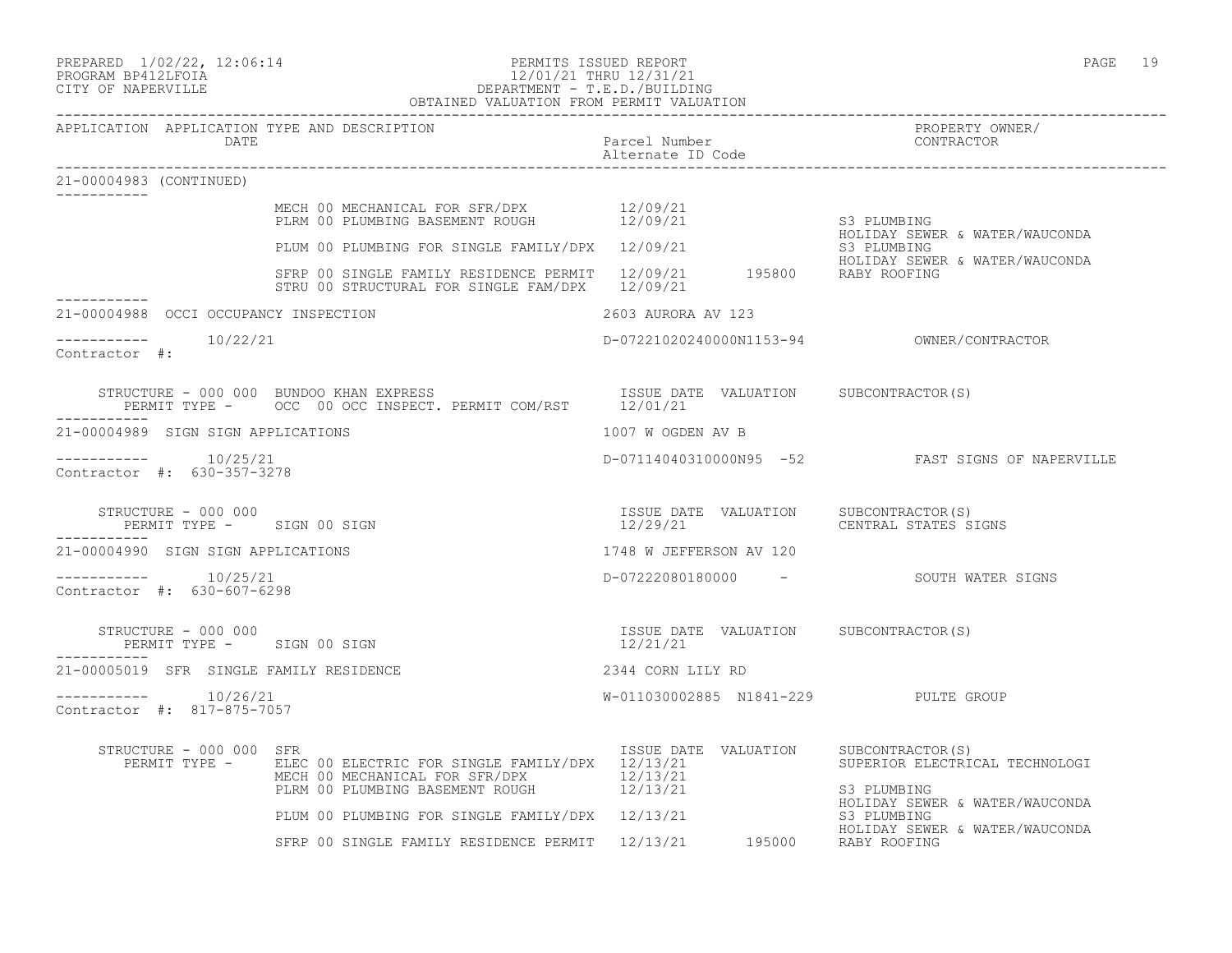| PREPARED                  | $1/02/22$ , $12:06:14$ |  |
|---------------------------|------------------------|--|
| <b>PROGRAME PRACTROTA</b> |                        |  |

## PREPARED 1/02/22, 12:06:14 PERMITS ISSUED REPORT<br>PROGRAM BP412LFOIA PAGE 20<br>12/01/21 THRU 12/31/21 PROGRAM BP412LFOIA 12/01/21 THRU 12/31/21<br>CITY OF NAPERVILLE DEPARTMENT - T.E.D./BUILDI CITY OF NAPERVILLE DEPARTMENT - T.E.D./BUILDING

|                                                       | OBTAINED VALUATION FROM PERMIT VALUATION                                                                                                                                                      |                                    |                                                                             |
|-------------------------------------------------------|-----------------------------------------------------------------------------------------------------------------------------------------------------------------------------------------------|------------------------------------|-----------------------------------------------------------------------------|
| APPLICATION APPLICATION TYPE AND DESCRIPTION<br>DATE  |                                                                                                                                                                                               | Parcel Number<br>Alternate ID Code | PROPERTY OWNER/<br>CONTRACTOR                                               |
| 21-00005019 (CONTINUED)                               |                                                                                                                                                                                               |                                    |                                                                             |
|                                                       | STRU 00 STRUCTURAL FOR SINGLE FAM/DPX 12/13/21                                                                                                                                                |                                    |                                                                             |
| 21-00005027 SIGN SIGN APPLICATIONS                    |                                                                                                                                                                                               | 1355 E OGDEN AV 109                |                                                                             |
| -----------    10/26/21<br>Contractor #: 630-264-4340 |                                                                                                                                                                                               |                                    | D-08081010150000N1862-42 J& S ELECTRIC AND SIGN                             |
| STRUCTURE - 000 000                                   | PERMIT TYPE - SIGN 00 SIGN                                                                                                                                                                    |                                    | ISSUE DATE VALUATION SUBCONTRACTOR(S)<br>$12/29/21$ J & S ELECTRIC (AURORA) |
|                                                       | 21-00005043 CAL COMMERCIAL ALTERATION/REPAIR (NO NEW SQ FTG) 120 SPALDING DR 101                                                                                                              |                                    |                                                                             |
| $--------- 10/26/21$<br>Contractor #: 847-214-6350    |                                                                                                                                                                                               |                                    | D-0724400015000 N166 -114 POWER CONSTRUCTION - CHGO                         |
|                                                       | STRUCTURE - 000 000 EDWARD HOSPITAL NEUROSCIENCE OFC SISSUE DATE VALUATION SUBCONTRACTOR(S)<br>PERMIT TYPE - CCAD 00 COMMERCIAL - CAD                                                         |                                    |                                                                             |
|                                                       |                                                                                                                                                                                               |                                    |                                                                             |
|                                                       | 21-00005044 CAL COMMERCIAL ALTERATION/REPAIR (NO NEW SO FTG) 120 SPALDING DR 308                                                                                                              |                                    |                                                                             |
| $--------$ 10/26/21<br>Contractor #: 847-214-6350     |                                                                                                                                                                                               |                                    | D-0724400015000 N166 -114 POWER CONSTRUCTION - CHGO                         |
|                                                       | STRUCTURE - 000 000 EDWARD HOSPITAL - NEUROSCIENCE TSSUE DATE VALUATION SUBCONTRACTOR(S)<br>PERMIT TYPE - CCAD 00 COMMERCIAL - CAD<br>FABD 00 FIRE ALARM 12/14/21 AFFILIATED CUSTOMER SERVICE |                                    |                                                                             |
|                                                       | FABD 00 FIRE ALARM                                                                                                                                                                            |                                    |                                                                             |
| 21-00005051 FN FENCE APPLICATION                      |                                                                                                                                                                                               | 115 RIESER CR                      |                                                                             |
| -----------    10/26/21<br>Contractor #: 630-933-9881 |                                                                                                                                                                                               |                                    | D-08314030380000N1066-176 SP FENCE-WARRENVILLE                              |
|                                                       | STRUCTURE - 000 000<br>PERMIT TYPE - FN 00 FENCE                                                                                                                                              | 12/20/21 6361                      | ISSUE DATE VALUATION SUBCONTRACTOR(S)                                       |
| 21-00005057 PAT PATIO APPLICATION                     |                                                                                                                                                                                               | 1560 LIGHTHOUSE DR                 |                                                                             |
| $--------- 10/27/21$<br>Contractor #:                 |                                                                                                                                                                                               |                                    |                                                                             |
|                                                       | ISSUE DATE VALUATION SUBCONTRACTOR(S)<br>STRUCTURE - 000 000 BRICK WALKWAY/PATIO                                                                                                              |                                    |                                                                             |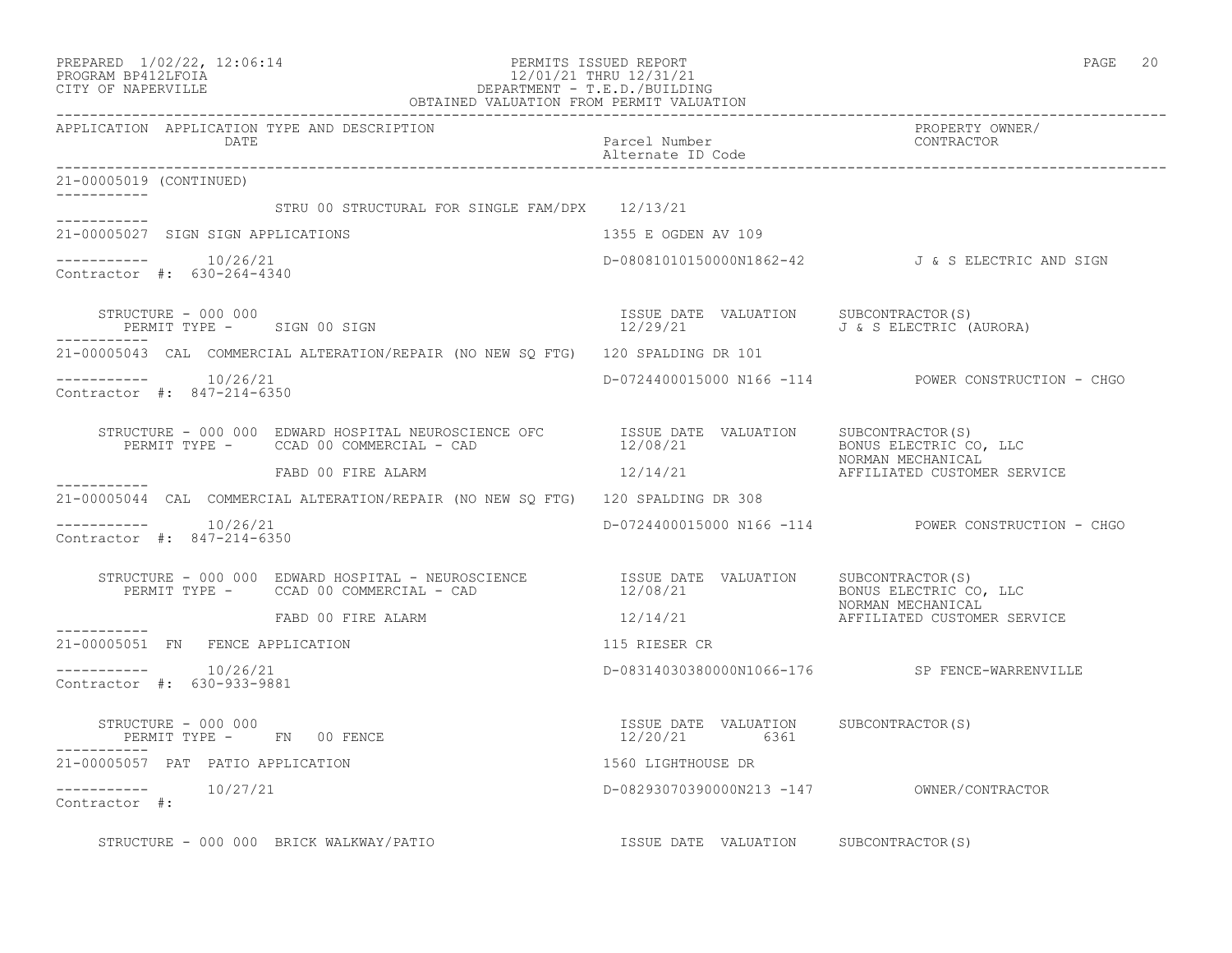21-00005057 (CONTINUED)

-----------

-----------

-----------

## PROGRAM BP412LFOIA 12/01/21 THRU 12/31/21 CITY OF NAPERVILLE DEPARTMENT - T.E.D./BUILDING OBTAINED VALUATION FROM PERMIT VALUATION

------------------------------------------------------------------------------------------------------------------------------------

APPLICATION APPLICATION TYPE AND DESCRIPTION PROPERTY OWNER/ DATE Parcel Number CONTRACTOR

Alternate ID Code

----------- PERMIT TYPE - PAT 00 PATIO 12/13/21 6000 ----------- 21-00005066 PAT PATIO APPLICATION 1326 SEQUOIA RD  $--------- 10/27/21$ D-07234120150000N672 -112 C.B. CONLIN LANDSCAPES INC Contractor #: 630-904-1303 STRUCTURE - 000 000 PAVER PATIO/PERGOLA/SEATWALL/FIREPIT ISSUE DATE VALUATION SUBCONTRACTOR(S)<br>PERMIT TYPE - PAT 00 PATIO PERMIT TYPE - PAT 00 PATIO ----------- 21-00005071 RAL RES ALTERATIONS/REMODLING (NO NEW SQ FTG) 1615 KAIMI CT ----------- 10/27/21 D-08072190040000N222 -26 PATRICK JAMES BUILDERS Contractor #: 630-960-2242 STRUCTURE - 000 000 MASTER & HALL BATH REMODEL ISSUE DATE VALUATION SUBCONTRACTOR(S) PERMIT TYPE - RAL 00 ROOM ALTERATION 12/29/21 40000 A B S ELECTRIC NRG PLUMBING, INC 21-00005073 RAD RES ADDITIONS (NEW SQ FTG) 1919 NUTMEG LN  $--------- 10/27/21$ ----------- 10/27/21 D-08284180110000N693 -150 MAXIMIZED RESTORATION LLC Contractor #: 312-882-4939 STRUCTURE - 000 000 TORNADO RELATED REPAIRS ISSUE DATE VALUATION SUBCONTRACTOR(S) PERMIT TYPE - RAD 00 ROOM ADDITION 12/02/21 65000 GENERAL ROOFING LRM PLUMBING CORP MAGIC ELECTRIC II INC 21-00005080 CAL COMMERCIAL ALTERATION/REPAIR (NO NEW SQ FTG) 3032 ENGLISH ROWS AV  $--------- 10/28/21$  $W-01162070120000N1788-243$  KDS DEVELOPMENT INC. Contractor #: 773-457-5984 STRUCTURE - 000 000 SPARTAN ALE HOUSE ISSUE DATE VALUATION SUBCONTRACTOR(S) PERMIT TYPE - CCAD 00 COMMERCIAL - CAD 12/16/21 25000 J CHAVEZ ELECTRIC SOSA INC 21-00005101 PAT PATIO APPLICATION 634 N ELLSWORTH ST  $--------- 10/29/21$ ----------- 10/29/21 D-08181120010000N426 -70 RAMIREZ LANSCAPING

------------------------------------------------------------------------------------------------------------------------------------

Contractor #: 630-330-1257

STRUCTURE - 000 000 ADDITION OF NEW CONCRETE TO BUILD RAISED ISSUE DATE VALUATION SUBCONTRACTOR(S)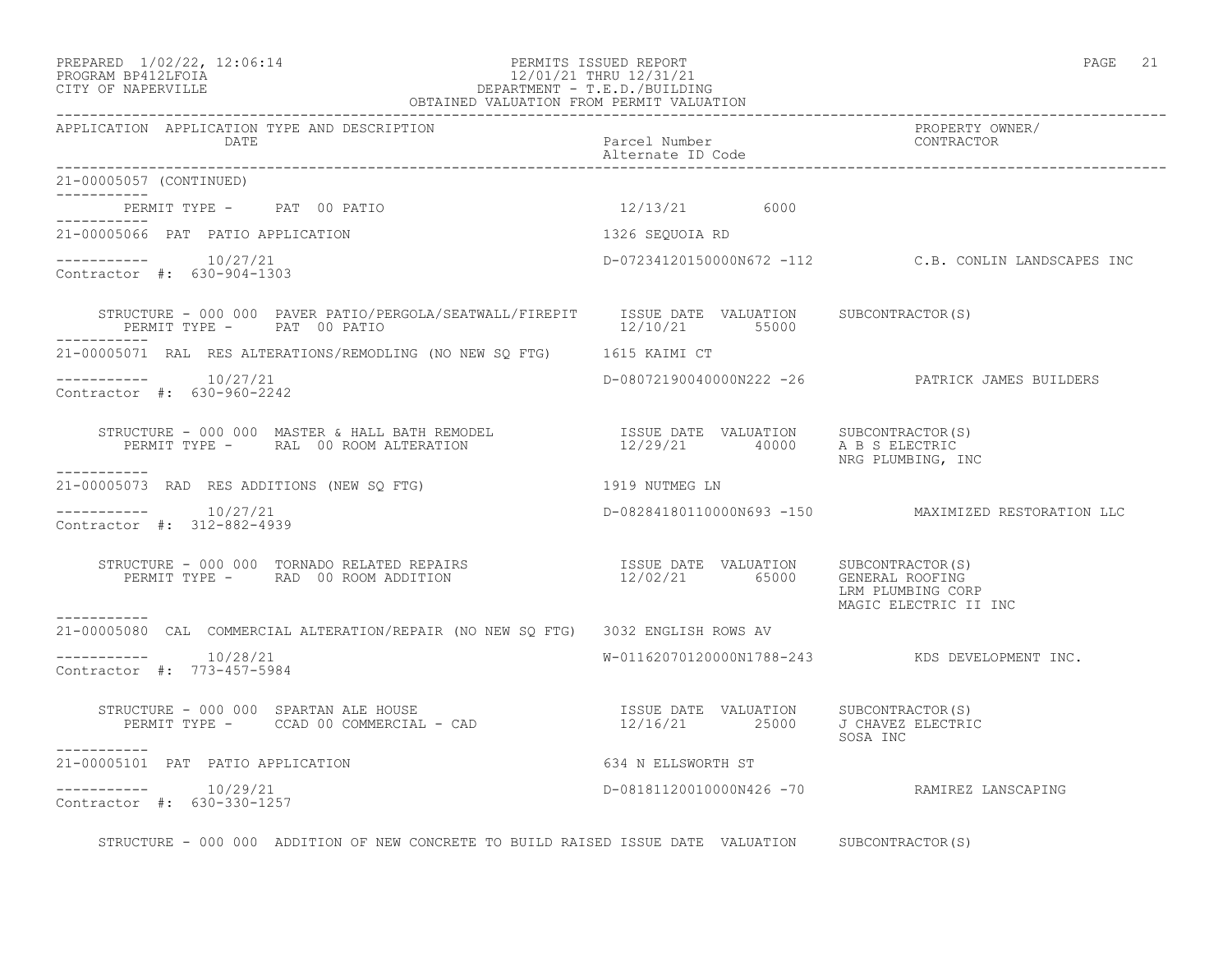### PREPARED  $1/02/22$ ,  $12:06:14$  PERMITS ISSUED REPORT PAGE 22 PROGRAM BP412LFOIA 12/01/21 THRU 12/31/21 CITY OF NAPERVILLE DEPARTMENT - T.E.D./BUILDING OBTAINED VALUATION FROM PERMIT VALUATION

| APPLICATION APPLICATION TYPE AND DESCRIPTION<br>DATE  |                                                                                                                                                                                                                                                                 | Parcel Number<br>Alternate ID Code                            | PROPERTY OWNER/<br>CONTRACTOR                    |
|-------------------------------------------------------|-----------------------------------------------------------------------------------------------------------------------------------------------------------------------------------------------------------------------------------------------------------------|---------------------------------------------------------------|--------------------------------------------------|
| 21-00005101 (CONTINUED)                               |                                                                                                                                                                                                                                                                 |                                                               |                                                  |
| PERMIT TYPE - PAT 00 PATIO<br>----------              |                                                                                                                                                                                                                                                                 | 12/07/21 11530                                                |                                                  |
| 21-00005116 SIGN SIGN APPLICATIONS                    |                                                                                                                                                                                                                                                                 | 640 S WASHINGTON ST HM                                        |                                                  |
| -----------    11/02/21<br>Contractor #: 847-650-1335 |                                                                                                                                                                                                                                                                 | D-07242060310000NNA -99 SIGN PALACE                           |                                                  |
| STRUCTURE - 000 000<br>PERMIT TYPE - SIGN 00 SIGN     |                                                                                                                                                                                                                                                                 | ISSUE DATE VALUATION<br>12/10/21                              | SUBCONTRACTOR(S)<br>MIDWEST SIGN & LIGHTING, INC |
| 21-00005148 ESC ELECTRIC SERVICE CHANGE               |                                                                                                                                                                                                                                                                 | 911 ROSE LN                                                   |                                                  |
| -----------    11/03/21<br>Contractor #: 312-859-3016 |                                                                                                                                                                                                                                                                 |                                                               |                                                  |
|                                                       | STRUCTURE - 000 000 PHOTOVALTAIC SYSTEM<br>RUCTURE – 000 000 PHOTOVALTAIC SYSTEM                              ISSUE DATE VALUATION      SUBCONTRACTOR(S)<br>PERMIT TYPE –     PV   00 SOLAR PHOTOVOLTAIC                     12/21/21      46700     GRNE SOLAR |                                                               |                                                  |
| 21-00005164 SFR SINGLE FAMILY RESIDENCE               |                                                                                                                                                                                                                                                                 | 125 N HUFFMAN ST                                              |                                                  |
| $--------- 11/04/21$<br>Contractor #: 630-414-0801    |                                                                                                                                                                                                                                                                 |                                                               | D-08184010160000N443 -86 DBM SERVICES, INC.      |
| STRUCTURE - 000 000 SFR<br>PERMIT TYPE -              | ELEC 00 ELECTRIC FOR SINGLE FAMILY/DPX 12/23/21<br>MECH 00 MECHANICAL FOR SFR/DPX<br>PATO 00 PATIO WITH STRUCTURE<br>PLUM 00 PLUMBING FOR SINGLE FAMILY/DPX 12/23/21<br>SFRP 00 SINGLE FAMILY RESIDENCE PERMIT 12/23/21                                         | ISSUE DATE VALUATION SUBCONTRACTOR(S)<br>12/23/21<br>12/23/21 | RABY ROOFING<br>CUSTOM HOME ELECTRIC INC         |
|                                                       | STRU 00 STRUCTURAL FOR SINGLE FAM/DPX 12/23/21<br>TREE 00 PARKWAY TREE PLANTING PERMIT 12/23/21                                                                                                                                                                 |                                                               | BEST PLUMBING                                    |
| -----------<br>21-00005165 FN FENCE APPLICATION       |                                                                                                                                                                                                                                                                 | 349 SYCAMORE DR                                               |                                                  |
| 11/04/21<br>-----------<br>Contractor #: 708-856-8999 |                                                                                                                                                                                                                                                                 |                                                               | D-07252150090000N183 -129 ILLINOIS FENCE COMPANY |
| STRUCTURE - 000 000<br>PERMIT TYPE - FN 00 FENCE      |                                                                                                                                                                                                                                                                 | ISSUE DATE VALUATION SUBCONTRACTOR(S)<br>12/01/21 5965        |                                                  |
| 21-00005173 THA TOWNHOUSE APPLICATION                 |                                                                                                                                                                                                                                                                 | 2240 WEATHERBEE LN                                            |                                                  |
| $---------$ 11/05/21<br>Contractor #: 847-230-5400    |                                                                                                                                                                                                                                                                 |                                                               | D-08052070361701N1859-013 PULTE GROUP-SCHAUMBURG |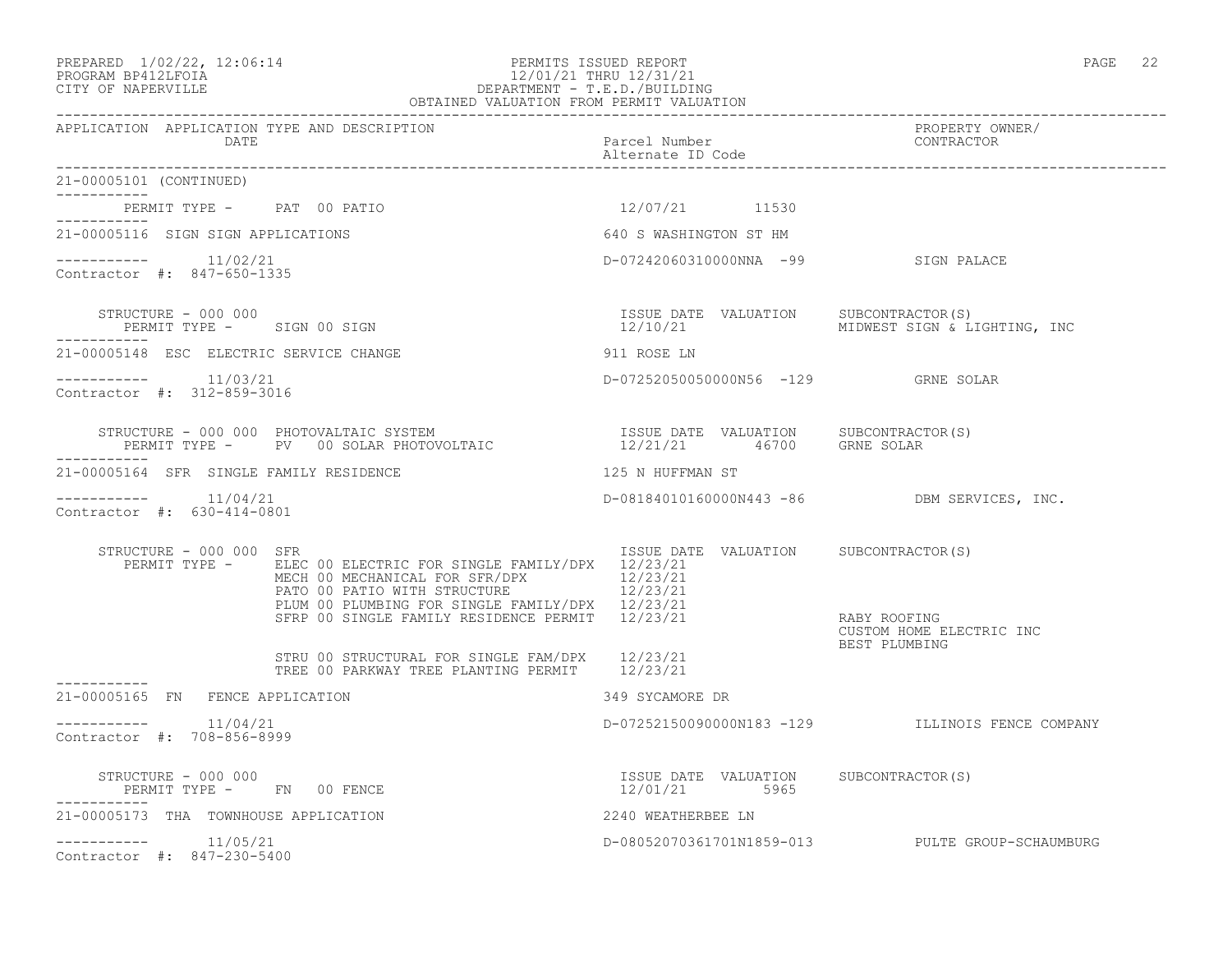| PREPARED | $1/02/22$ , $12:06:14$ |  |
|----------|------------------------|--|
|          | PROGRAM RP412LFOIA     |  |

## PERMITS ISSUED REPORT **PAGE** 23 PROGRAM BP412LFOIA 12/01/21 THRU 12/31/21<br>CITY OF NAPERVILLE CITY OF NAPERVILLE CITY OF NAPERVILLE DEPARTMENT - T.E.D./BUILDING

| OBTAINED VALUATION FROM PERMIT VALUATION                                                                                                                                                                                                                                                           |                                       |                                                                                                             |  |
|----------------------------------------------------------------------------------------------------------------------------------------------------------------------------------------------------------------------------------------------------------------------------------------------------|---------------------------------------|-------------------------------------------------------------------------------------------------------------|--|
| APPLICATION APPLICATION TYPE AND DESCRIPTION<br>DATE                                                                                                                                                                                                                                               | Parcel Number<br>Alternate ID Code    | PROPERTY OWNER/<br>CONTRACTOR                                                                               |  |
| 21-00005173 (CONTINUED)<br>-----------                                                                                                                                                                                                                                                             |                                       |                                                                                                             |  |
| $\begin{tabular}{llllll} \texttt{STRUCTURE} & 000 000 1 BLDG 3 UNITS & \texttt{INIST} & \texttt{ISSUE} \texttt{DATE} & \texttt{VALUATION} & \texttt{SUBCONTRACTOR(S)} \\ \texttt{PERMIT TYPE} & - & 3B & 00 FOUND. \texttt{ONLY THA/APT/COND/U} & 12/01/21 & 39000 & S3 PLUMBING \\ \end{tabular}$ |                                       | HOLIDAY SEWER & WATER/WAUCONDA<br>ROYALTY RESTORATIONS LLC<br>MAC ELECTRICAL CONTRACTORS INC                |  |
| 21-00005174 THA TOWNHOUSE APPLICATION                                                                                                                                                                                                                                                              | 2242 WEATHERBEE LN                    |                                                                                                             |  |
| $--------- 11/05/21$<br>Contractor #: 847-230-5400                                                                                                                                                                                                                                                 |                                       | D-08052070361702N1859-013 PULTE GROUP-SCHAUMBURG                                                            |  |
| STRUCTURE - 000 000 1 BLDG 3 UNITS<br>RUCTURE – 000 000 1 BLDG 3 UNITS<br>PERMIT TYPE – 3B 00 FOUND. ONLY THA/APT/CONDO/U 12/01/21 39000 S3 PLUMBING                                                                                                                                               |                                       | HOLIDAY SEWER & WATER/WAUCONDA<br>ROYALTY RESTORATIONS LLC<br>MAC ELECTRICAL CONTRACTORS INC                |  |
| 2244 WEATHERBEE LN<br>21-00005175 THA TOWNHOUSE APPLICATION                                                                                                                                                                                                                                        |                                       |                                                                                                             |  |
| $--------- 11/05/21$<br>Contractor #: 847-230-5400                                                                                                                                                                                                                                                 |                                       | D-08052070361703N1859-013 PULTE GROUP-SCHAUMBURG                                                            |  |
| STRUCTURE - 000 000 1 BLDG 3 UNITS<br>VUCTURE – 000 000 1 BLDG 3 UNITS<br>PERMIT TYPE – 3B 00 FOUND. ONLY THA/APT/CONDO/U 12/01/21 39000 S3 PLUMBING                                                                                                                                               |                                       | HOLIDAY SEWER & WATER/WAUCONDA<br>ROYALTY RESTORATIONS LLC<br>MAC ELECTRICAL CONTRACTORS INC                |  |
| -----------<br>21-00005176 HME HOUSE METER-ELECTRIC                                                                                                                                                                                                                                                | 2240 WEATHERBEE LN HM                 |                                                                                                             |  |
| $--------- 11/05/21$<br>Contractor #: 847-230-5400                                                                                                                                                                                                                                                 |                                       | D-08052070361701N1859-013 PULTE GROUP-SCHAUMBURG                                                            |  |
| STRUCTURE - 000 000<br>PERMIT TYPE - HME 00 HOUSE METER-ELECTRIC 12/01/21                                                                                                                                                                                                                          | ISSUE DATE VALUATION SUBCONTRACTOR(S) | ROYALTY RESTORATIONS LLC<br>HOLIDAY SEWER & WATER/WAUCONDA<br>S3 PLUMBING<br>MAC ELECTRICAL CONTRACTORS INC |  |
| 1241 JOSIAH RD<br>21-00005177 THA TOWNHOUSE APPLICATION                                                                                                                                                                                                                                            |                                       |                                                                                                             |  |
| Contractor #: 847-230-5400                                                                                                                                                                                                                                                                         |                                       | D-05325000141651N1859-13N PULTE GROUP-SCHAUMBURG                                                            |  |
| STRUCTURE - 000 000 1 BLDG 5 UNITS                                                                                                                                                                                                                                                                 | ISSUE DATE VALUATION SUBCONTRACTOR(S) |                                                                                                             |  |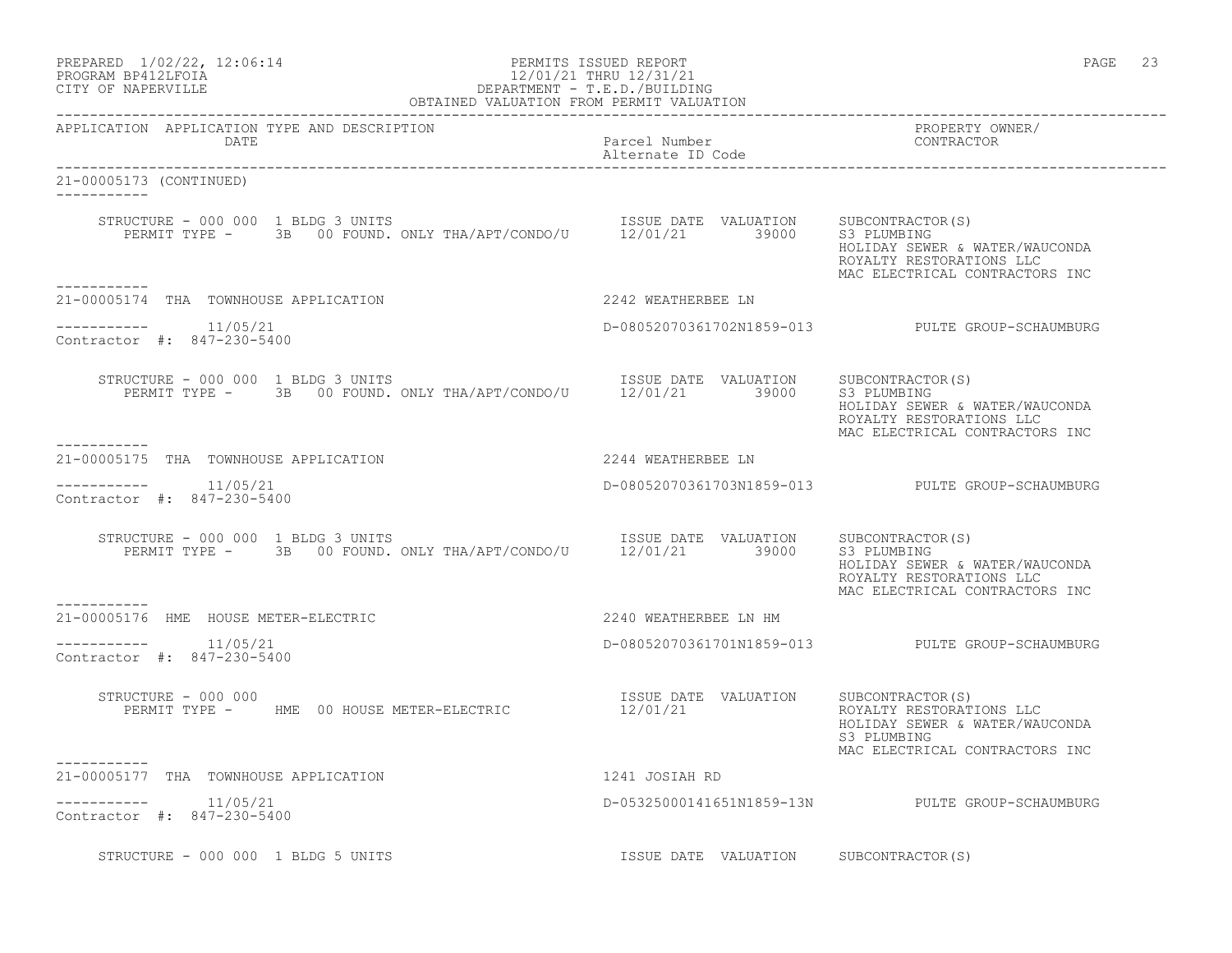### PROGRAM BP412LFOIA 12/01/21 THRU 12/31/21 CITY OF NAPERVILLE DEPARTMENT - T.E.D./BUILDING OBTAINED VALUATION FROM PERMIT VALUATION

------------------------------------------------------------------------------------------------------------------------------------ APPLICATION APPLICATION TYPE AND DESCRIPTION PROPERTY OWNER/ DATE PARTICLE IN PARTICLE IN PARTICLE IN PARTICLE IN THE PARTICLE IN THE PARTICLE IN THE PARTICLE IN THE PARTICLE IN THE PARTICLE IN THE PARTICLE IN THE PARTICLE IN THE PARTICLE IN THE PARTICLE IN THE PARTICLE IN THE PARTI Alternate ID Code ------------------------------------------------------------------------------------------------------------------------------------ 21-00005177 (CONTINUED) ----------- PERMIT TYPE - 3B 00 FOUND. ONLY THA/APT/CONDO/U 12/01/21 39000 S3 PLUMBING HOLIDAY SEWER & WATER/WAUCONDA ROYALTY RESTORATIONS LLC MAC ELECTRICAL CONTRACTORS INC ----------- 21-00005178 THA TOWNHOUSE APPLICATION 1243 JOSIAH RD  $--------- 11/05/21$ ----------- 11/05/21 D-05325000141652N1859-13N PULTE GROUP-SCHAUMBURG Contractor #: 847-230-5400 STRUCTURE - 000 000 1 BLDG 5 UNITS **ISSUE DATE VALUATION** SUBCONTRACTOR(S) PERMIT TYPE - 3B 00 FOUND. ONLY THA/APT/CONDO/U 12/01/21 39000 S3 PLUMBING HOLIDAY SEWER & WATER/WAUCONDA ROYALTY RESTORATIONS LLC MAC ELECTRICAL CONTRACTORS INC ----------- 21-00005179 THA TOWNHOUSE APPLICATION 1245 JOSIAH RD ----------- 11/05/21 D-05325000141653N1859-13N PULTE GROUP-SCHAUMBURG Contractor #: 847-230-5400 STRUCTURE - 000 000 1 BLDG 5 UNITS ISSUE DATE VALUATION SUBCONTRACTOR(S) PERMIT TYPE - 3B 00 FOUND. ONLY THA/APT/CONDO/U 12/01/21 39000 S3 PLUMBING HOLIDAY SEWER & WATER/WAUCONDA ROYALTY RESTORATIONS LLC MAC ELECTRICAL CONTRACTORS INC ----------- 21-00005180 THA TOWNHOUSE APPLICATION 1247 JOSIAH RD  $--------- 11/05/21$ ----------- 11/05/21 D-05325000141654N1859-13N PULTE GROUP-SCHAUMBURG Contractor #: 847-230-5400 STRUCTURE - 000 000 1 BLDG 5 UNITS **ISSUE DATE** VALUATION SUBCONTRACTOR(S) PERMIT TYPE - 3B 00 FOUND. ONLY THA/APT/CONDO/U 12/01/21 39000 S3 PLUMBING HOLIDAY SEWER & WATER/WAUCONDA ROYALTY RESTORATIONS LLC MAC ELECTRICAL CONTRACTORS INC ----------- 21-00005181 THA TOWNHOUSE APPLICATION 1249 JOSIAH RD ----------- 11/05/21 D-05325000141655N1859-13N PULTE GROUP-SCHAUMBURG Contractor #: 847-230-5400 STRUCTURE - 000 000 1 BLDG 5 UNITS ISSUE DATE VALUATION SUBCONTRACTOR(S) PERMIT TYPE - 3B 00 FOUND. ONLY THA/APT/CONDO/U 12/01/21 39000 ROYALTY RESTORATIONS LLC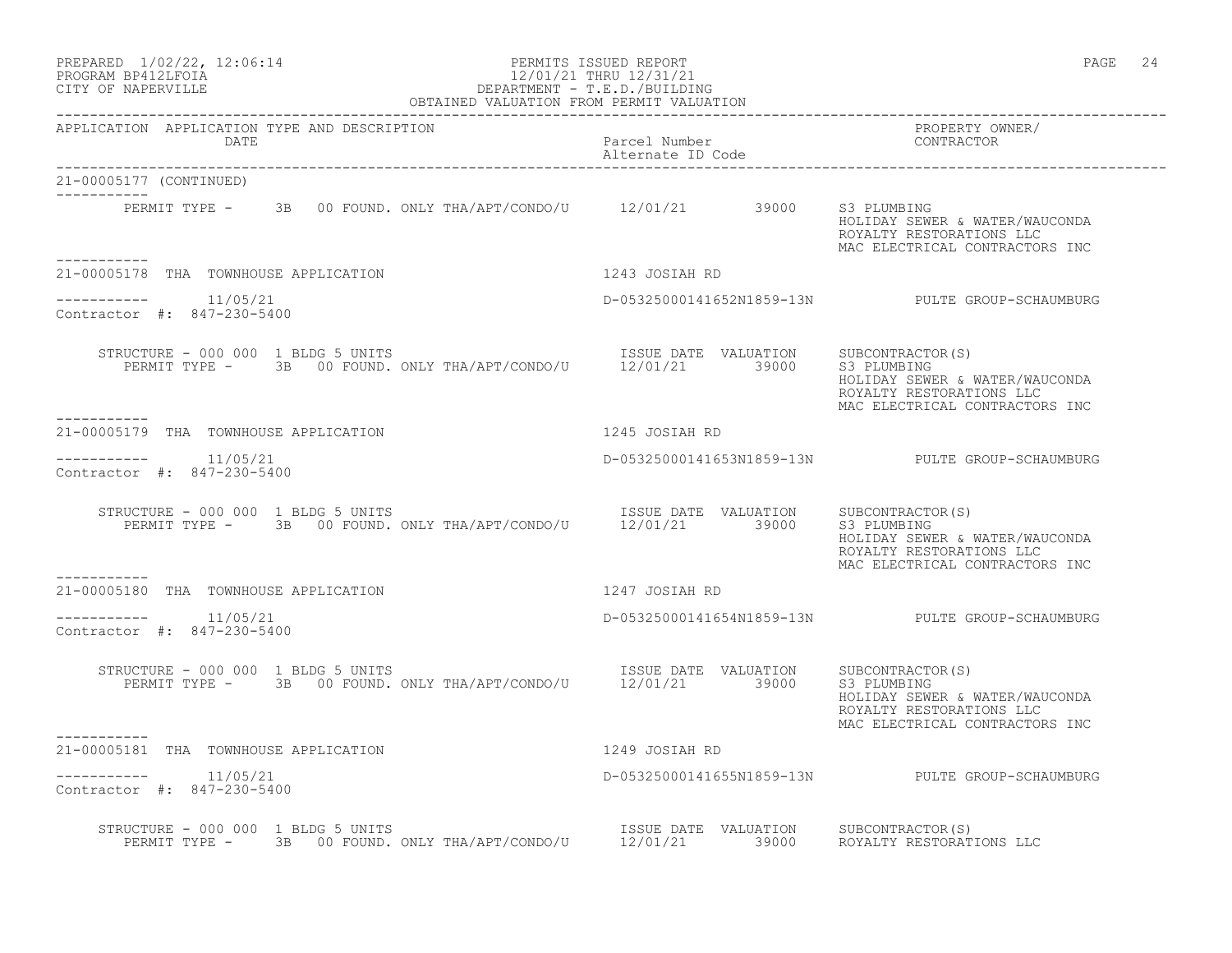| PREPARED 1/02/22, 12:06:14<br>PROGRAM BP412LFOIA 12/01/21 THRU 12/31/21<br>CITY OF NAPERVILLE<br>CITY OF NAPERVILLE<br>CEPARTMENT - T.E.D./BUILDING<br>OBTAINED VALUATION FROM PERMIT VALUATION |                                    | PAGE 25                                                                                      |
|-------------------------------------------------------------------------------------------------------------------------------------------------------------------------------------------------|------------------------------------|----------------------------------------------------------------------------------------------|
| APPLICATION APPLICATION TYPE AND DESCRIPTION<br>DATE                                                                                                                                            | Parcel Number<br>Alternate ID Code | PROPERTY OWNER/<br>CONTRACTOR                                                                |
| 21-00005181 (CONTINUED)                                                                                                                                                                         |                                    |                                                                                              |
|                                                                                                                                                                                                 |                                    | HOLIDAY SEWER & WATER/WAUCONDA<br>S3 PLUMBING<br>MAC ELECTRICAL CONTRACTORS INC              |
| 21-00005182 THA TOWNHOUSE APPLICATION                                                                                                                                                           | 1253 JOSIAH RD                     |                                                                                              |
| ---------    11/05/21<br>Contractor #: 847-230-5400                                                                                                                                             |                                    | D-05325000141661N1859-13N PULTE GROUP-SCHAUMBURG                                             |
| RUCTURE – 000 000 1 BLDG 6 UNITS<br>PERMIT TYPE – 3B 00 FOUND. ONLY THA/APT/CONDO/U 12/01/21 39000 S3 PLUMBING<br>STRUCTURE - 000 000 1 BLDG 6 UNITS<br>-----------                             |                                    | HOLIDAY SEWER & WATER/WAUCONDA<br>ROYALTY RESTORATIONS LLC<br>MAC ELECTRICAL CONTRACTORS INC |
| 21-00005183 THA TOWNHOUSE APPLICATION                                                                                                                                                           | 1255 JOSIAH RD                     |                                                                                              |
| 11/05/21<br>___________<br>Contractor #: 847-230-5400                                                                                                                                           |                                    | D-05325000141662N1859-13N PULTE GROUP-SCHAUMBURG                                             |
| STRUCTURE - 000 000 1 BLDG 6 UNITS<br>RUCTURE – 000 000 1 BLDG 6 UNITS<br>PERMIT TYPE – 3B 00 FOUND. ONLY THA/APT/CONDO/U 12/01/21 39000 S3 PLUMBING                                            |                                    | HOLIDAY SEWER & WATER/WAUCONDA<br>ROYALTY RESTORATIONS LLC<br>MAC ELECTRICAL CONTRACTORS INC |
| 21-00005184 THA TOWNHOUSE APPLICATION                                                                                                                                                           | 1257 JOSIAH RD                     |                                                                                              |
| $--------- 11/05/21$<br>Contractor #: 847-230-5400                                                                                                                                              |                                    | D-05325000141663N1859-13N PULTE GROUP-SCHAUMBURG                                             |
| RUCTURE - 000 000 1 BLDG 6 UNITS<br>PERMIT TYPE - 3B 00 FOUND. ONLY THA/APT/CONDO/U 12/01/21 39000 S3 PLUMBING<br>STRUCTURE - 000 000 1 BLDG 6 UNITS                                            |                                    | HOLIDAY SEWER & WATER/WAUCONDA<br>ROYALTY RESTORATIONS LLC<br>MAC ELECTRICAL CONTRACTORS INC |
| -----------<br>21-00005185 THA TOWNHOUSE APPLICATION                                                                                                                                            | 1259 JOSIAH RD                     |                                                                                              |
| $--------- 11/05/21$<br>Contractor #: 847-230-5400                                                                                                                                              |                                    | D-05325000141664N1859-13N PULTE GROUP-SCHAUMBURG                                             |
| STRUCTURE - 000 000 1 BLDG 6 UNITS<br>VUCTURE - 000 000 1 BLDG 6 UNITS<br>PERMIT TYPE - 3B 00 FOUND. ONLY THA/APT/CONDO/U 12/01/21 39000 S3 PLUMBING                                            |                                    | HOLIDAY SEWER & WATER/WAUCONDA                                                               |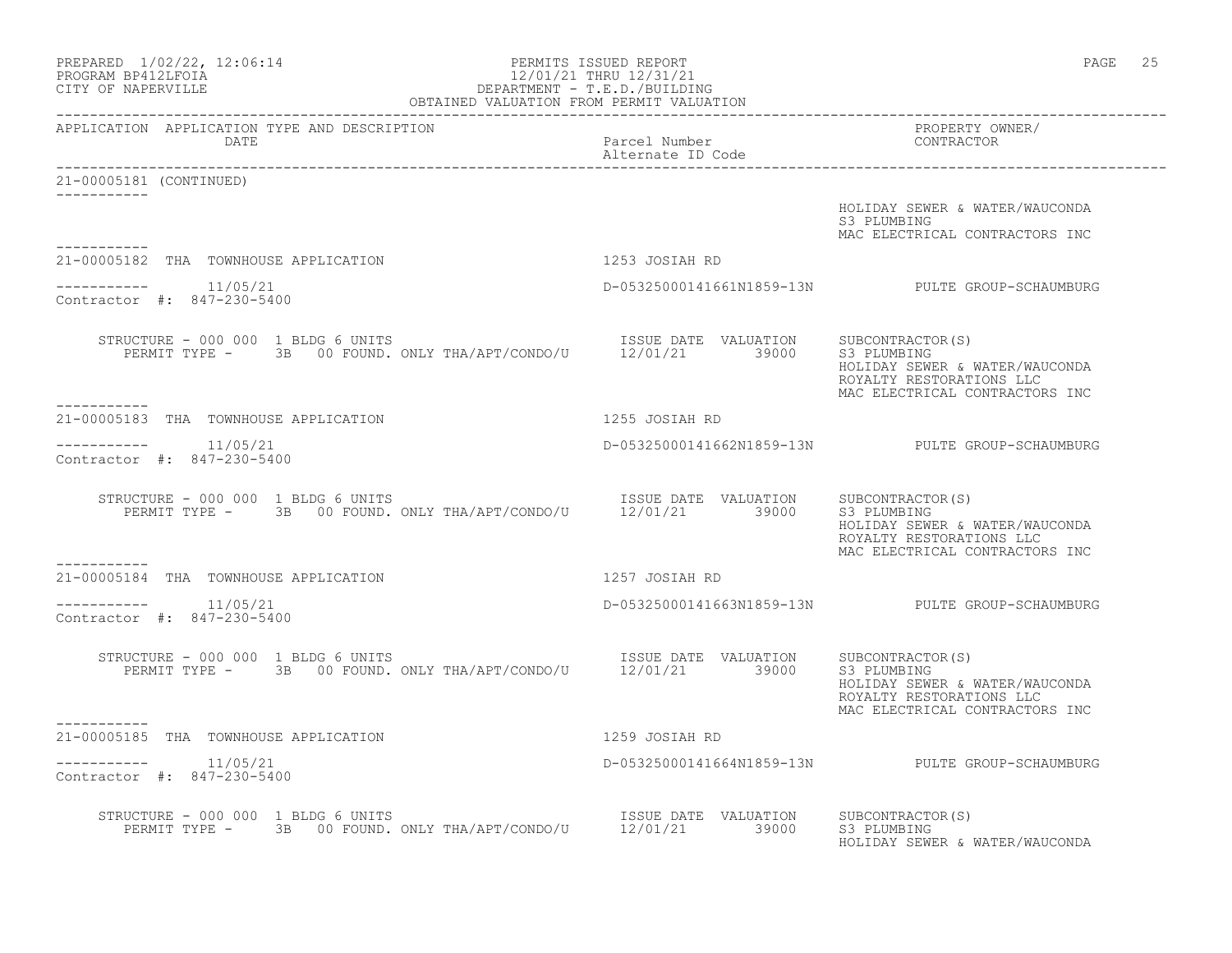| PREPARED 1/02/22, 12:06:14<br>PROGRAM BP412LFOIA<br>CITY OF NAPERVILLE                                                                                                                                                                      | PERMITS ISSUED REPORT<br>PERMITS ISSUED REPORT<br>12/01/21 THRU 12/31/21<br>DEPARTMENT - T.E.D./BUILDING<br>OBTAINED VALUATION FROM PERMIT VALUATION | PAGE 26                                                                                                     |
|---------------------------------------------------------------------------------------------------------------------------------------------------------------------------------------------------------------------------------------------|------------------------------------------------------------------------------------------------------------------------------------------------------|-------------------------------------------------------------------------------------------------------------|
| APPLICATION APPLICATION TYPE AND DESCRIPTION<br>DATE                                                                                                                                                                                        | Parcel Number                                                                                                                                        | PROPERTY OWNER/<br>CONTRACTOR                                                                               |
| 21-00005185 (CONTINUED)                                                                                                                                                                                                                     |                                                                                                                                                      |                                                                                                             |
| -----------                                                                                                                                                                                                                                 |                                                                                                                                                      | ROYALTY RESTORATIONS LLC<br>MAC ELECTRICAL CONTRACTORS INC                                                  |
| 21-00005186 THA TOWNHOUSE APPLICATION                                                                                                                                                                                                       | 1261 JOSIAH RD                                                                                                                                       |                                                                                                             |
| -----------    11/05/21<br>Contractor #: 847-230-5400                                                                                                                                                                                       |                                                                                                                                                      | D-05325000141665N1859-13N PULTE GROUP-SCHAUMBURG                                                            |
| STRUCTURE - 000 000 1 BLDG 6 UNITS<br>RUCTURE - 000 000 1 BLDG 6 UNITS<br>PERMIT TYPE - 3B 00 FOUND. ONLY THA/APT/CONDO/U 12/01/21 39000 S3 PLUMBING<br>-----------                                                                         |                                                                                                                                                      | HOLIDAY SEWER & WATER/WAUCONDA<br>ROYALTY RESTORATIONS LLC<br>MAC ELECTRICAL CONTRACTORS INC                |
| 21-00005187 THA TOWNHOUSE APPLICATION                                                                                                                                                                                                       | 1263 JOSIAH RD                                                                                                                                       |                                                                                                             |
| $--------- 11/05/21$<br>Contractor #: 847-230-5400                                                                                                                                                                                          |                                                                                                                                                      | D-05325000141666N1859-13N PULTE GROUP-SCHAUMBURG                                                            |
| $\begin{tabular}{llllll} \texttt{STRUCTURE} & 000 000 1 BLDG 6 UNITS \\ \texttt{PERMIT TYPE} & - & 3B & 00 FOUND \\ \texttt{DSWE} & - & 3B & 00 FOUND \\ \texttt{D} & - & 3B & 00 FOUND \\ \texttt{D} & - & 3B & 00 FOUND \\ \end{tabular}$ |                                                                                                                                                      | HOLIDAY SEWER & WATER/WAUCONDA<br>ROYALTY RESTORATIONS LLC<br>MAC ELECTRICAL CONTRACTORS INC                |
| -----------<br>21-00005188 HME HOUSE METER-ELECTRIC                                                                                                                                                                                         | 1253 JOSIAH RD HM                                                                                                                                    |                                                                                                             |
| $--------- 11/05/21$<br>Contractor #: 847-230-5400                                                                                                                                                                                          |                                                                                                                                                      | D-05325000141661N1859-13N PULTE GROUP-SCHAUMBURG                                                            |
| STRUCTURE - 000 000<br>PERMIT TYPE - HME 00 HOUSE METER-ELECTRIC                                                                                                                                                                            |                                                                                                                                                      | ROYALTY RESTORATIONS LLC<br>HOLIDAY SEWER & WATER/WAUCONDA<br>S3 PLUMBING<br>MAC ELECTRICAL CONTRACTORS INC |
| 21-00005192 ESC ELECTRIC SERVICE CHANGE                                                                                                                                                                                                     | 847 HEATHERFIELD CR                                                                                                                                  |                                                                                                             |
| 11/05/21<br>Contractor #: 312-859-3016                                                                                                                                                                                                      | D-08293030320000N1738-147 GRNE SOLAR                                                                                                                 |                                                                                                             |
| STRUCTURE – 000 000 PHOTOVALTAIC SYSTEM                              ISSUE DATE VALUATION      SUBCONTRACTOR(S)<br>PERMIT TYPE –      PV   00 SOLAR PHOTOVOLTAIC                       12/13/21      18600                                  |                                                                                                                                                      |                                                                                                             |
| 21-00005198 RAL RES ALTERATIONS/REMODLING (NO NEW SO FTG) 4227 CHAPARRAL DR                                                                                                                                                                 |                                                                                                                                                      |                                                                                                             |
| $--------$ 11/05/21<br>Contractor #: 630-369-1953                                                                                                                                                                                           |                                                                                                                                                      | W-01172070190000N1523-241 DJK CUSTOM HOMES                                                                  |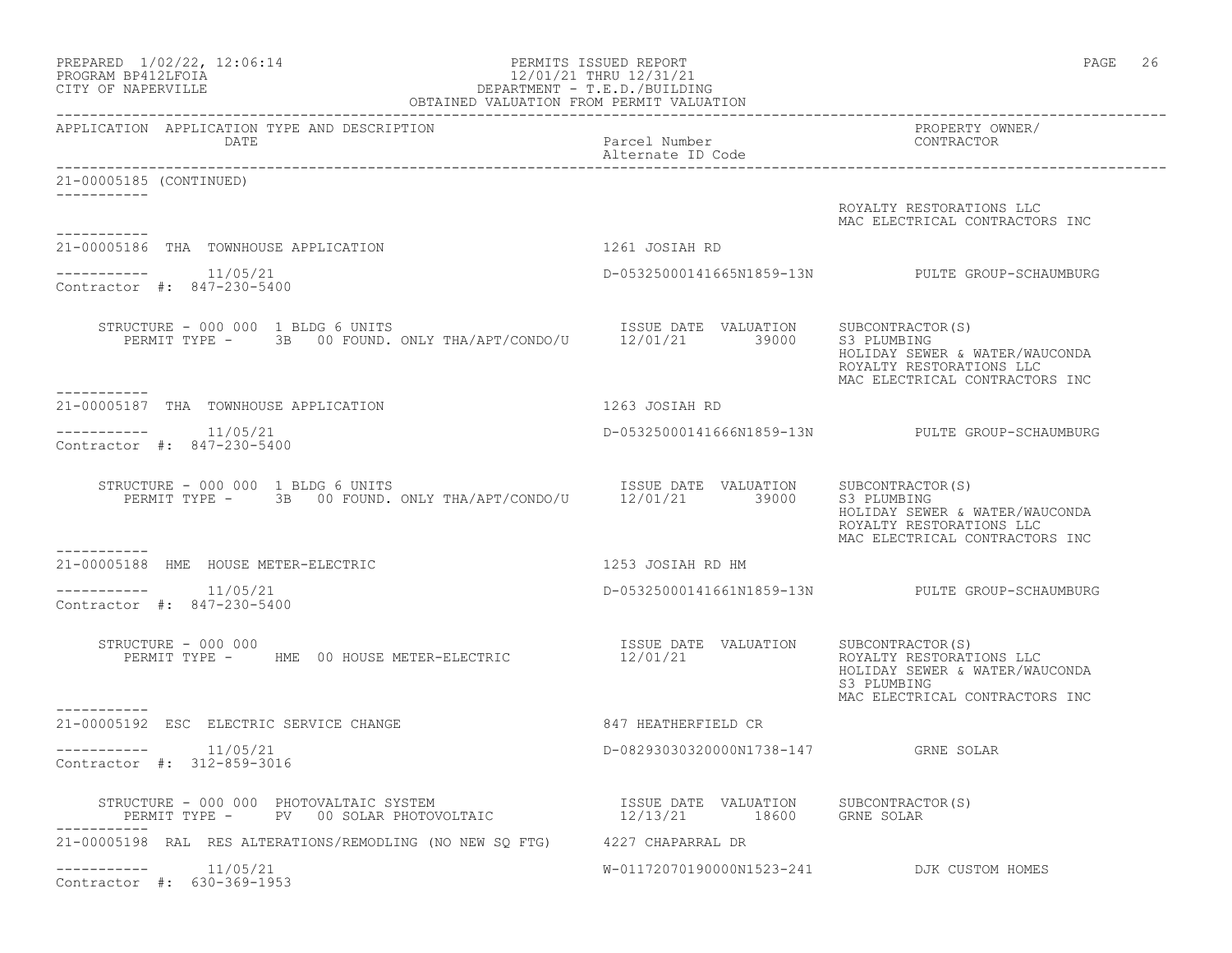## PROGRAM BP412LFOIA 12/01/21 THRU 12/31/21 CITY OF NAPERVILLE DEPARTMENT - T.E.D./BUILDING OBTAINED VALUATION FROM PERMIT VALUATION

| APPLICATION APPLICATION TYPE AND DESCRIPTION                                                                                                                                                                                                  |                                            | PROPERTY OWNER/<br>CONTRACTOR                        |
|-----------------------------------------------------------------------------------------------------------------------------------------------------------------------------------------------------------------------------------------------|--------------------------------------------|------------------------------------------------------|
| 21-00005198 (CONTINUED)                                                                                                                                                                                                                       |                                            |                                                      |
| RUCTURE – 000 000 FINISH BASEMENT<br>PERMIT TYPE – FB 00 FINISHED BASEMENT – 12/30/21 100000 CUSTOM HOME ELECTRIC INC<br>STRUCTURE - 000 000 FINISH BASEMENT<br>-----------                                                                   |                                            | ENTERPRISE PLUMBING, INC                             |
| 21-00005199 RAL RES ALTERATIONS/REMODLING (NO NEW SQ FTG) 331 N SLEIGHT ST                                                                                                                                                                    |                                            |                                                      |
| $--------- 11/05/21$<br>Contractor #: 630-983-6220                                                                                                                                                                                            | D-08181360180000N1684-70 AUTUMN HOMES INC  |                                                      |
| STRUCTURE - 000 000 FINISHED BASEMENT                           ISSUE DATE VALUATION    SUBCONTRACTOR(S)<br>PERMIT TYPE -     FB   00 FINISHED BASEMENT                  12/07/21      40000    M D ELECTRICAL CONTRACTORS INC<br>----------- |                                            | HOGAN PLUMBING                                       |
| 21-00005200 RAL RES ALTERATIONS/REMODLING (NO NEW SO FTG) 900 JULIAN CT                                                                                                                                                                       |                                            |                                                      |
| $---------$ 11/05/21<br>Contractor #: 630-983-6220                                                                                                                                                                                            | D-08194030260000N566 -116 AUTUMN HOMES INC |                                                      |
| STRUCTURE - 000 000 MASTER BATH REMODEL (S) STRUCTURE VALUATION SUBCONTRACTOR (S) SUBCONTRACTOR (S) SUBCONTRACTORS INC                                                                                                                        |                                            | HOGAN PLUMBING                                       |
| -----------<br>21-00005218 RAL RES ALTERATIONS/REMODLING (NO NEW SQ FTG) 3024 ASHBURY DR                                                                                                                                                      |                                            |                                                      |
| $--------- 11/09/21$<br>Contractor #: 630-243-6196                                                                                                                                                                                            |                                            | W-01112010060000N533 -217 ACORN CUSTOM BUILDERS, INC |
| STRUCTURE - 000 000 REMODEL MASTERBATH/HALL BATH/LAUNDRY ROO ISSUE DATE VALUATION SUBCONTRACTOR(S)<br>PERMIT TYPE - RAL 00 ROOM ALTERATION 12/14/21 87000 LITTLE ELECTRICAL CONTRACTORS<br>-----------                                        |                                            | GRAZ PLUMBING INC-OSWEGO                             |
| 21-00005219 RAL RES ALTERATIONS/REMODLING (NO NEW SQ FTG) 1512 WARBLER DR                                                                                                                                                                     |                                            |                                                      |
| $--------- 11/09/21$<br>Contractor #: 630-330-4739                                                                                                                                                                                            |                                            | D-08304120030000N62 -146 TRANQUILITY BUILDERS        |
| STRUCTURE - 000 000 KITCHEN REMODEL<br>PERMIT TYPE -      RAL 00 ROOM ALTERATION                               12/29/21                            MATRIX ELECTRIC CO<br>-----------                                                          |                                            | AFFORDABLE PLUMBING INC                              |
| 21-00005224 SIGN SIGN APPLICATIONS                                                                                                                                                                                                            | 112 W JEFFERSON AV                         |                                                      |
| $--------- 11/09/21$<br>Contractor #: 323-937-4445                                                                                                                                                                                            | D-07134290140000N1374-84 TYKO SIGN GROUP   |                                                      |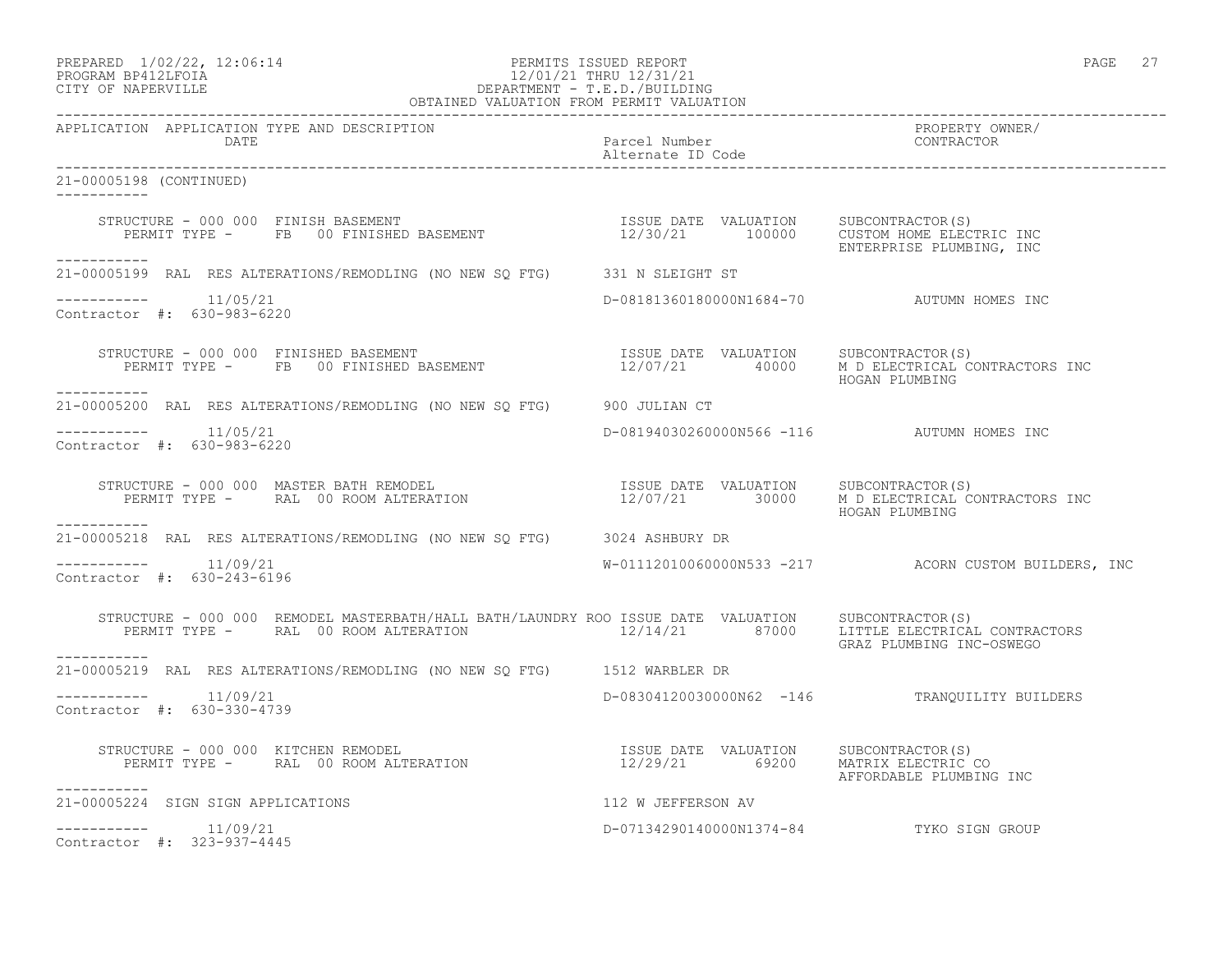| PREPARED | $1/02/22$ , $12:06:14$ |  |
|----------|------------------------|--|
|          | PROCRAM RP412LFOIA     |  |

### PREPARED  $1/02/22$ ,  $12:06:14$  PERMITS ISSUED REPORT PAGE 28 PROGRAM BP412LFOIA 12/01/21 THRU 12/31/21 CITY OF NAPERVILLE DEPARTMENT - T.E.D./BUILDING OBTAINED VALUATION FROM PERMIT VALUATION

------------------------------------------------------------------------------------------------------------------------------------ APPLICATION APPLICATION TYPE AND DESCRIPTION PROPERTY OWNER/ DATE Parcel Number Contractor of the Parcel Number Contractor of the Parcel Number Contractor of the Contractor of the Contractor of the Contractor of the Contractor of the Contractor of the Contractor of the Contractor of Alternate ID Code ------------------------------------------------------------------------------------------------------------------------------------ 21-00005224 (CONTINUED) ----------- STRUCTURE – 000 000<br>
PERMIT TYPE – SIGN 00 SIGN CONNECTION SUBCONTRACTOR(S) DERMIT TYPE – SIGN 00 SIGN CONNECTION 12/10/21 J& Y ELECTRIC PERMIT TYPE - SIGN 00 SIGN ----------- 21-00005225 SIGN SIGN APPLICATIONS 112 W JEFFERSON AV ----------- 11/09/21 D-07134290140000N1374-84 TYKO SIGN GROUP Contractor #: 323-937-4445 STRUCTURE - 000 000 ISSUE DATE VALUATION SUBCONTRACTOR(S) PERMIT TYPE - SIGN 00 SIGN 12/10/21 ----------- 21-00005235 PAT PATIO APPLICATION 93 VENTURA CT ----------- 11/09/21 D-07144200310000N123 -82 GARDEN OF EDEN LANDSCAPING Contractor #: 630-355-7140 STRUCTURE - 000 000 BRICK PATIO & PAVILLION ISSUE DATE VALUATION SUBCONTRACTOR(S) PERMIT TYPE - GAZO 00 GAZEBO / PAVILION PERMIT 12/22/21 50000 BRISKO ELECTRIC PAT 00 PATIO 12/22/21 50000 BRISKO ELECTRIC ----------- 21-00005237 PAT PATIO APPLICATION 2304 CORN LILY RD  $--------- 11/09/21$  $W-01103080050000N1839-229$  ALVARADO'S LANDSCAPE Contractor #: 630-562-1520 STRUCTURE - 000 000 PATIO ISSUE DATE VALUATION SUBCONTRACTOR(S) PERMIT TYPE - PAT 00 PATIO ----------- 21-00005243 SFR SINGLE FAMILY RESIDENCE 3615 AMBROSIA DR ----------- 11/09/21 W-0110300028224 N1842-229 PULTE GROUP Contractor #: 817-875-7057 STRUCTURE - 000 000 SFR ISSUE DATE VALUATION SUBCONTRACTOR(S) PERMIT TYPE - BLEC 00 ELECTRIC FOR SINGLE FAMILY/DPX 12/13/21 SUPERIOR ELECTRICAL TECHNOLOGI EVCR 00 ELECTRIC VEHICLE STATION RES  $12/13/21$  195000 MECH 00 MECHANICAL FOR SFR/DPX 12/13/21 PLRM 00 PLUMBING BASEMENT ROUGH  $12/13/21$  S3 PLUMBING HOLIDAY SEWER & WATER/WAUCONDA PLUM 00 PLUMBING FOR SINGLE FAMILY/DPX 12/13/21 S3 PLUMBING HOLIDAY SEWER & WATER/WAUCONDA SFRP 00 SINGLE FAMILY RESIDENCE PERMIT 12/13/21 195000 RABY ROOFING STRU 00 STRUCTURAL FOR SINGLE FAM/DPX 12/13/21 ----------- 21-00005244 SFR SINGLE FAMILY RESIDENCE 3624 AMBROSIA DR  $--------- 11/09/21$ W-0110300028213 N1842-229 PULTE GROUP Contractor #: 817-875-7057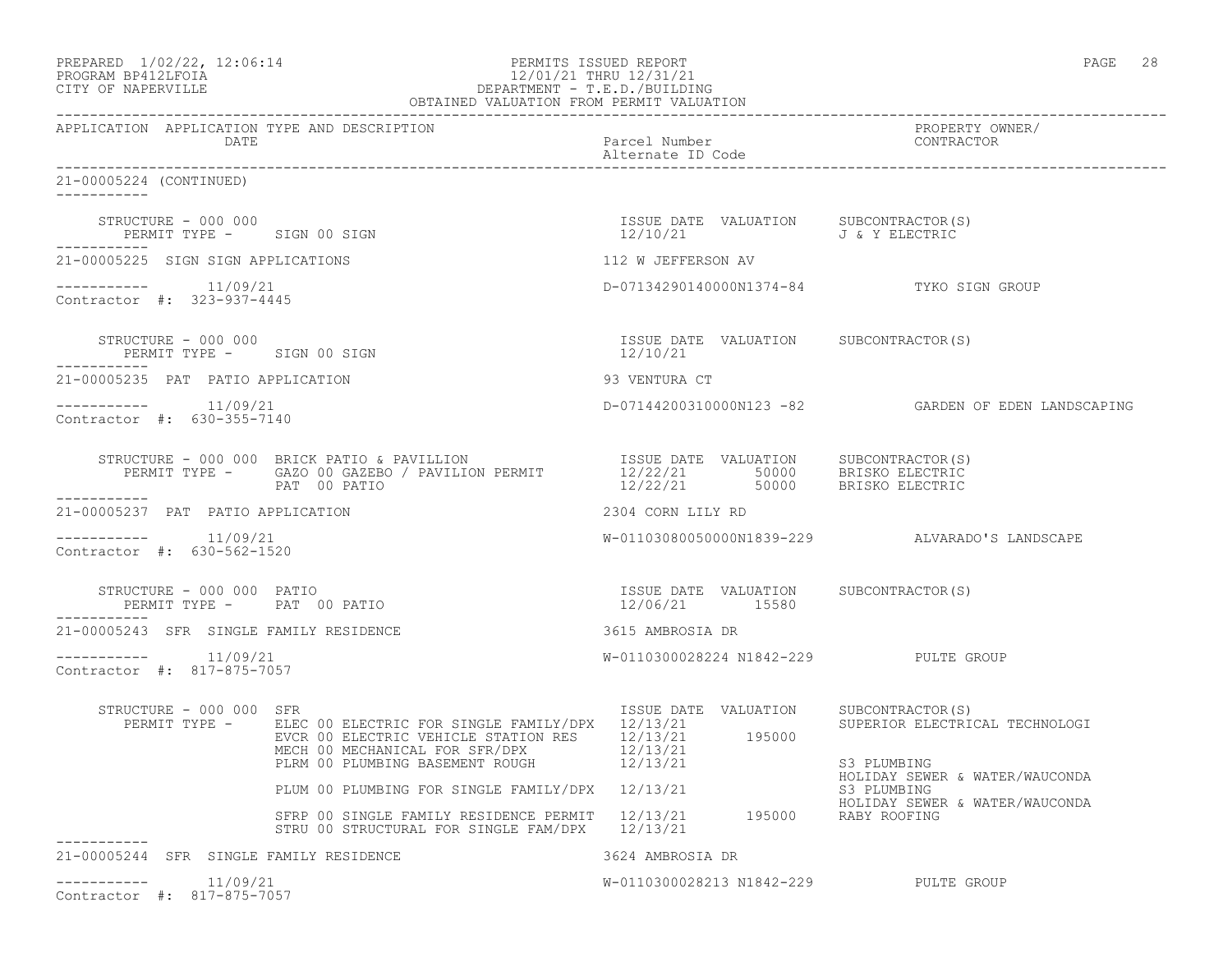# PROGRAM BP412LFOIA 12/01/21 THRU 12/31/21 CITY OF NAPERVILLE DEPARTMENT - T.E.D./BUILDING

|                                                       | OBTAINED VALUATION FROM PERMIT VALUATION                                                                                                                                                                                                                         |                                       |                                                                                                     |
|-------------------------------------------------------|------------------------------------------------------------------------------------------------------------------------------------------------------------------------------------------------------------------------------------------------------------------|---------------------------------------|-----------------------------------------------------------------------------------------------------|
| APPLICATION APPLICATION TYPE AND DESCRIPTION<br>DATE  |                                                                                                                                                                                                                                                                  | Parcel Number<br>Alternate ID Code    | PROPERTY OWNER/<br>CONTRACTOR                                                                       |
| 21-00005244 (CONTINUED)                               |                                                                                                                                                                                                                                                                  |                                       |                                                                                                     |
| STRUCTURE - 000 000 SFR                               | PERMIT TYPE - ELEC 00 ELECTRIC FOR SINGLE FAMILY/DPX 12/20/21<br>ELEC 00 ELECTRIC FOR SINGLE FAMILITIES (12/20/21<br>MECH 00 MECHANICAL FOR SFR/DPX (12/20/21)<br>PATO 00 PATIO WITH STRUCTURE (12/20/21) (195000)<br>PLRM 00 PLUMBING BASEMENT ROUGH (12/20/21) | ISSUE DATE VALUATION                  | SUBCONTRACTOR(S)<br>SUPERIOR ELECTRICAL TECHNOLOGI<br>S3 PLUMBING<br>HOLIDAY SEWER & WATER/WAUCONDA |
|                                                       | PLUM 00 PLUMBING FOR SINGLE FAMILY/DPX 12/20/21                                                                                                                                                                                                                  |                                       | S3 PLUMBING<br>HOLIDAY SEWER & WATER/WAUCONDA                                                       |
|                                                       | SFRP 00 SINGLE FAMILY RESIDENCE PERMIT 12/20/21 195000 RABY ROOFING<br>STRU 00 STRUCTURAL FOR SINGLE FAM/DPX 12/20/21                                                                                                                                            |                                       |                                                                                                     |
| 21-00005245 SFR SINGLE FAMILY RESIDENCE               |                                                                                                                                                                                                                                                                  | 3652 AMBROSIA DR                      |                                                                                                     |
| Contractor #: 817-875-7057                            |                                                                                                                                                                                                                                                                  | W-0110300028220 N1842-229 PULTE GROUP |                                                                                                     |
| STRUCTURE - 000 000 SFR                               | PERMIT TYPE - ELEC 00 ELECTRIC FOR SINGLE FAMILY/DPX 12/13/21<br>EVCR 00 ELECTRIC VEHICLE STATION RES 12/13/21 195000<br>MECH 00 MECHANICAL FOR SFR/DPX 12/13/21<br>PLRM 00 PLUMBING BASEMENT ROUGH 12/13/21                                                     | ISSUE DATE VALUATION                  | SUBCONTRACTOR(S)<br>SUPERIOR ELECTRICAL TECHNOLOGI<br>S3 PLUMBING                                   |
|                                                       | PLUM 00 PLUMBING FOR SINGLE FAMILY/DPX 12/13/21                                                                                                                                                                                                                  |                                       | HOLIDAY SEWER & WATER/WAUCONDA<br>S3 PLUMBING                                                       |
|                                                       | SFRP 00 SINGLE FAMILY RESIDENCE PERMIT 12/13/21 195000 RABY ROOFING<br>STRU 00 STRUCTURAL FOR SINGLE FAM/DPX 12/13/21                                                                                                                                            |                                       | HOLIDAY SEWER & WATER/WAUCONDA                                                                      |
| 21-00005246 SFR SINGLE FAMILY RESIDENCE               |                                                                                                                                                                                                                                                                  | 3627 AMBROSIA DR                      |                                                                                                     |
| 11/09/21<br>-----------<br>Contractor #: 817-875-7057 |                                                                                                                                                                                                                                                                  | W-0110300028227 N1842-229 PULTE GROUP |                                                                                                     |
| STRUCTURE - 000 000 SFR                               | PERMIT TYPE - ELEC 00 ELECTRIC FOR SINGLE FAMILY/DPX 12/13/21<br>MECH 00 MECHANICAL FOR SFR/DPX 12/13/21<br>MECH OU MECHANICAL FOR SFR/DPX 12/13/21<br>PLRM 00 PLUMBING BASEMENT ROUGH 12/13/21                                                                  | ISSUE DATE VALUATION                  | SUBCONTRACTOR(S)<br>SUPERIOR ELECTRICAL TECHNOLOGI<br>S3 PLUMBING                                   |
|                                                       | PLUM 00 PLUMBING FOR SINGLE FAMILY/DPX 12/13/21                                                                                                                                                                                                                  |                                       | HOLIDAY SEWER & WATER/WAUCONDA<br>S3 PLUMBING                                                       |
|                                                       | SFRP 00 SINGLE FAMILY RESIDENCE PERMIT 12/13/21 195000 RABY ROOFING<br>STRU 00 STRUCTURAL FOR SINGLE FAM/DPX 12/13/21                                                                                                                                            |                                       | HOLIDAY SEWER & WATER/WAUCONDA                                                                      |
| 21-00005247 SFR SINGLE FAMILY RESIDENCE               |                                                                                                                                                                                                                                                                  | 3715 QUICK FIRE DR                    |                                                                                                     |
| -----------<br>11/09/21<br>Contractor #: 817-875-7057 |                                                                                                                                                                                                                                                                  | W-01103010320000N1839-229 PULTE GROUP |                                                                                                     |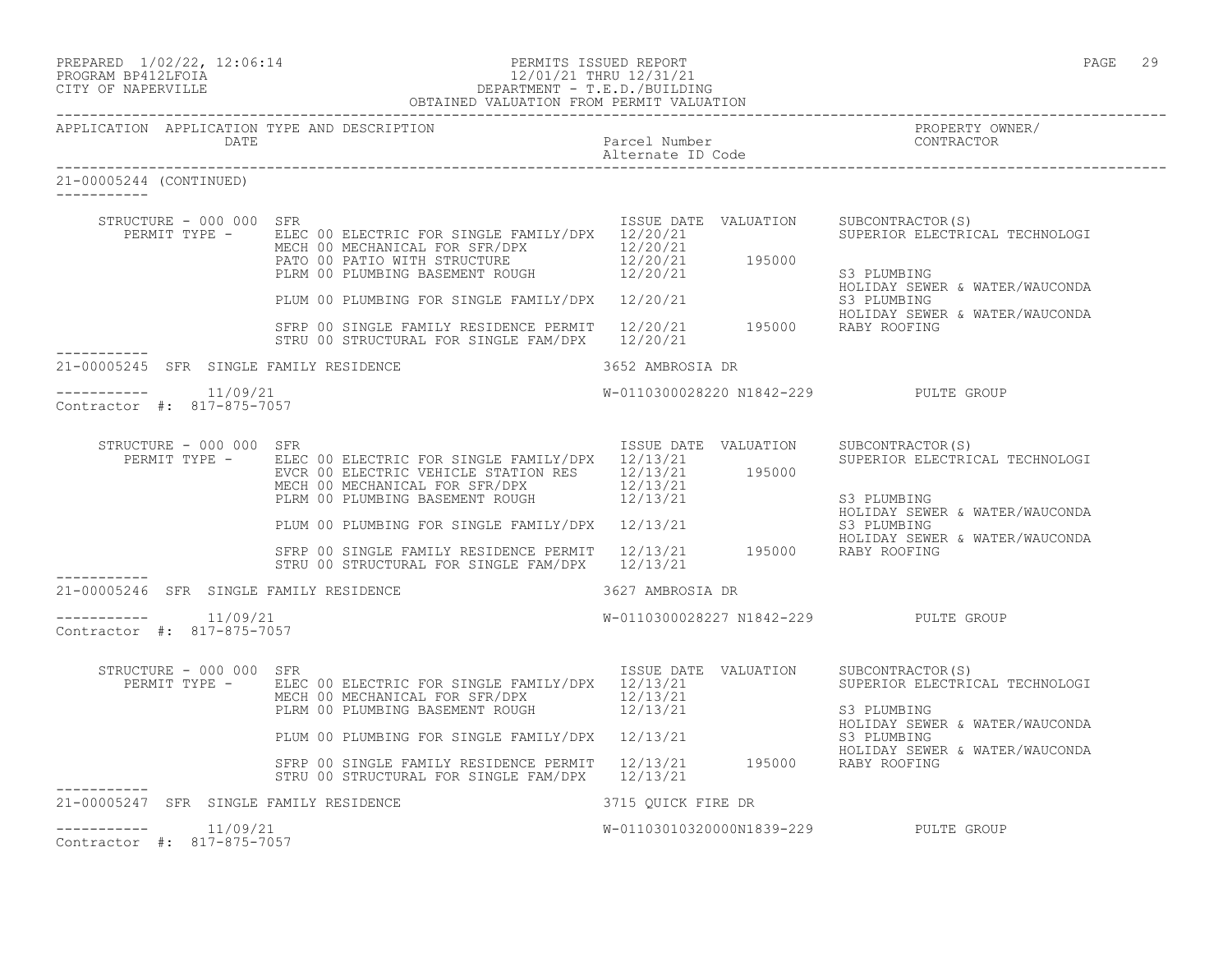## PREPARED 1/02/22, 12:06:14 PERMITS ISSUED REPORT<br>PROGRAM BP412LFOIA PAGE 30<br>12/01/21 THRU 12/31/21 PROGRAM BP412LFOIA 12/01/21 THRU 12/31/21 CITY OF NAPERVILLE DEPARTMENT - T.E.D./BUILDING

|                                                    |                         | OBTAINED VALUATION FROM PERMIT VALUATION                                                                                                                                                                                                            |                    |                                    |                                                      |
|----------------------------------------------------|-------------------------|-----------------------------------------------------------------------------------------------------------------------------------------------------------------------------------------------------------------------------------------------------|--------------------|------------------------------------|------------------------------------------------------|
|                                                    | DATE                    | APPLICATION APPLICATION TYPE AND DESCRIPTION                                                                                                                                                                                                        |                    | Parcel Number<br>Alternate ID Code | PROPERTY OWNER/<br>CONTRACTOR                        |
| 21-00005247 (CONTINUED)                            |                         |                                                                                                                                                                                                                                                     |                    |                                    |                                                      |
|                                                    | STRUCTURE - 000 000 SFR | PERMIT TYPE - ELEC 00 ELECTRIC FOR SINGLE FAMILY/DPX 12/13/21 SUPERIOR ELECTRICAL TECHNOLOGI<br>ELEC 00 ELECTRIC FOR SINGLE FAMILIZUES (12/13/21)<br>MECH 00 MECHANICAL FOR SFR/DPX (12/13/21)<br>PLUM 00 PLUMBING FOR SINGLE FAMILY/DPX (12/13/21) |                    |                                    | ISSUE DATE VALUATION SUBCONTRACTOR(S)<br>S3 PLUMBING |
|                                                    |                         | HOLIDAY SEWER<br>STRU 00 STRUCTURAL FOR SINGLE FAM/DPX 12/13/21 195000 RABY ROOFING<br>STRU 00 STRUCTURAL FOR SINGLE FAM/DPX 12/13/21                                                                                                               |                    |                                    | HOLIDAY SEWER & WATER/WAUCONDA                       |
|                                                    |                         | 21-00005261 BDD DEMOLITION SINGLE FAMILY 417 BAYBERRY LN                                                                                                                                                                                            |                    |                                    |                                                      |
| $------- 11/10/21$<br>Contractor #: 630-983-6220   |                         |                                                                                                                                                                                                                                                     |                    |                                    | D-08073010150000N366 -55 AUTUMN HOMES INC            |
|                                                    |                         | STRUCTURE - 000 000 BDD<br>PERMIT TYPE -     BDD 00 DEMOLITION PERMIT                         12/06/21               DONEGAL EXCAVATING                                                                                                             |                    |                                    |                                                      |
|                                                    |                         | 21-00005266 OCCI OCCUPANCY INSPECTION                                                                                                                                                                                                               | 507 FAIRWAY DR 111 |                                    |                                                      |
| -----------    11/10/21<br>Contractor #:           |                         |                                                                                                                                                                                                                                                     |                    |                                    | D-07162010180000N1363-63 OWNER/CONTRACTOR            |
|                                                    |                         | STRUCTURE - 000 000 EXAM LABS INC<br>PERMIT TYPE - OCC 00 OCC INSPECT. PERMIT COM/RST 12/06/21                                                                                                                                                      |                    |                                    |                                                      |
|                                                    |                         | 21-00005269 CAL COMMERCIAL ALTERATION/REPAIR (NO NEW SQ FTG) 2308 WEATHERBEE LN                                                                                                                                                                     |                    |                                    |                                                      |
| Contractor #: 847-230-5400                         |                         |                                                                                                                                                                                                                                                     |                    |                                    | D-05323000140001N1859-13N PULTE GROUP-SCHAUMBURG     |
|                                                    |                         | STRUCTURE - 000 000 NAPER COMMONS - SALES OFFICE                ISSUE DATE VALUATION    SUBCONTRACTOR(S)<br>PERMIT TYPE -     CCAD 00 COMMERCIAL - CAD                      12/13/21       5000    SUPERIOR ELECTRICAL TECHNOLOGI                   |                    |                                    |                                                      |
| 21-00005271 TSG TEMPORARY SIGNS                    |                         |                                                                                                                                                                                                                                                     | 924 W 75TH ST 128  |                                    |                                                      |
| $--------- 11/10/21$<br>Contractor #: 630-652-4106 |                         |                                                                                                                                                                                                                                                     |                    |                                    | D-07253000180000N1218-143    QLYMPIK SIGN CO         |
|                                                    |                         | STRUCTURE – 000 000 TEMP BANNER 11/30/21- 12/21/21          ISSUE DATE VALUATION SUBCONTRACTOR(S)<br>PERMIT TYPE –     TSG 00 TEMPORARY SIGN                               12/20/21                                                                 |                    |                                    |                                                      |
|                                                    |                         | 21-00005274 CMIS MISCELLANEOUS COMMERCIAL                                                                                                                                                                                                           | 42 W JEFFERSON AV  |                                    |                                                      |
| Contractor #:                                      |                         |                                                                                                                                                                                                                                                     |                    |                                    | D-07134300430000N538 -84 MALCOR ROOFING OF ILLINOIS  |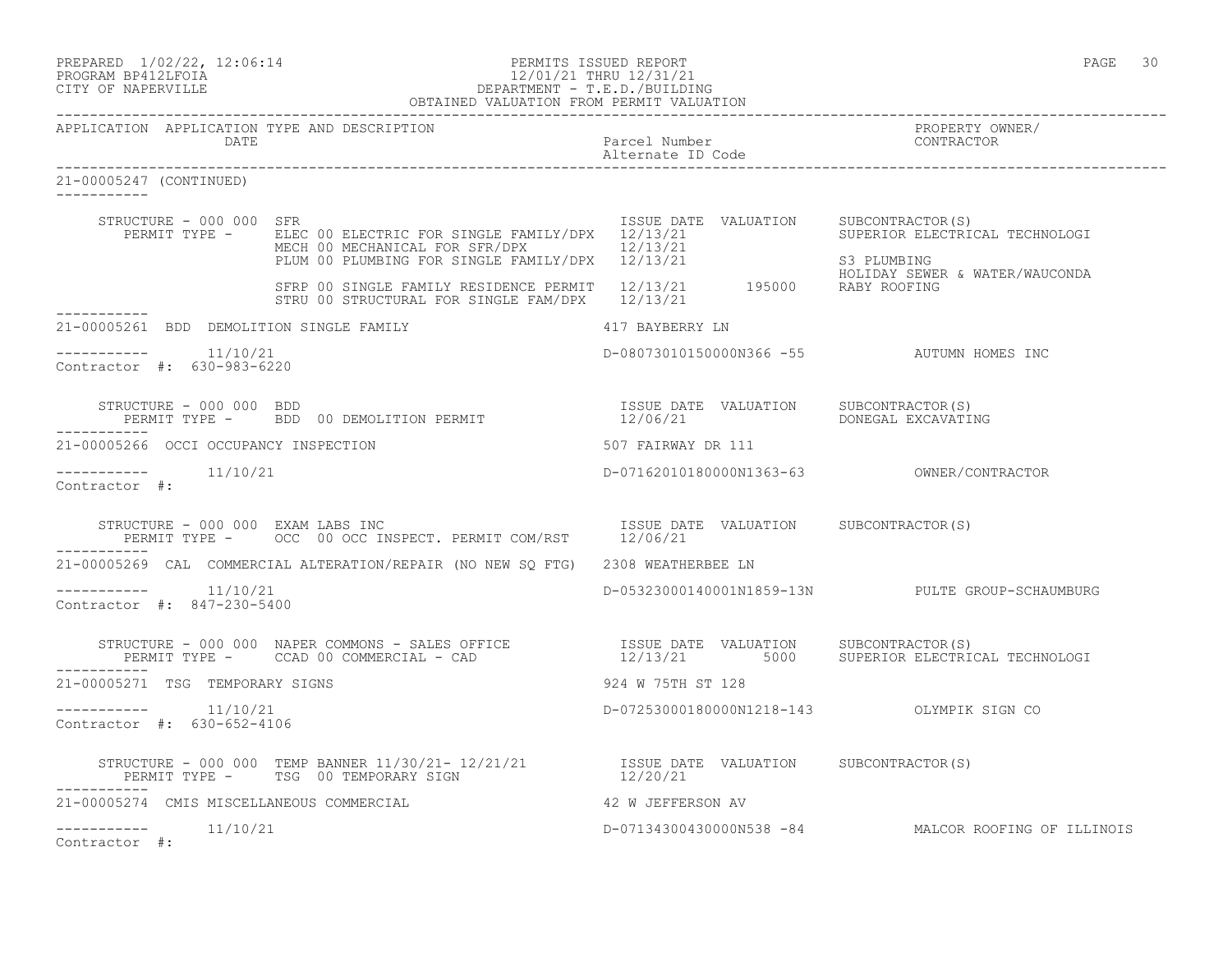| PREPARED           | $1/02/22$ , $12:06:14$ |  |
|--------------------|------------------------|--|
| PROGRAM RP412LFOIA |                        |  |

## A PERMITS ISSUED REPORT AND SERVED REPORT AND LOCAL SERVED ON A STATE OF A STATE 31 PAGE 31 PROGRAM BP412LFOIA 12/01/21 THRU 12/31/21<br>CITY OF NAPERVILLE DEPARTMENT - T.E.D./BUILDII CITY OF NAPERVILLE DEPARTMENT - T.E.D./BUILDING

|                                                       | OBTAINED VALUATION FROM PERMIT VALUATION                                                                                                                                                                                                                                                                                |                                       |                                                                                      |
|-------------------------------------------------------|-------------------------------------------------------------------------------------------------------------------------------------------------------------------------------------------------------------------------------------------------------------------------------------------------------------------------|---------------------------------------|--------------------------------------------------------------------------------------|
| APPLICATION APPLICATION TYPE AND DESCRIPTION          |                                                                                                                                                                                                                                                                                                                         |                                       | PROPERTY OWNER/                                                                      |
| 21-00005274 (CONTINUED)<br>----------                 |                                                                                                                                                                                                                                                                                                                         |                                       |                                                                                      |
|                                                       | STRUCTURE - 000 000 MALCOR<br>PERMIT TYPE - CMIS 00 COMMERCIAL MISC. PERMIT 12/06/21 30000 MALCOR ROOFING OF ILLINOIS                                                                                                                                                                                                   |                                       |                                                                                      |
| 21-00005288 SFR SINGLE FAMILY RESIDENCE               |                                                                                                                                                                                                                                                                                                                         | 1027 E BAUER RD                       |                                                                                      |
| -----------    11/12/21<br>Contractor #: 630-554-2444 |                                                                                                                                                                                                                                                                                                                         |                                       | D-08072240150000N1763-41 BAUMGARTNER CUSTOM HOMES                                    |
| STRUCTURE - 000 000 SFR<br>PERMIT TYPE -              | DCK 00 DECK WITH STRUCTURE - SFR/DPX 12/29/21 500000<br>ELEC 00 ELECTRIC FOR SINGLE FAMILY/DPX 12/29/21<br>PLUM 00 PLUMBING FOR SINGLE FAMILY/DPX 12/29/21 WILLIANCE PLUMBING<br>SFRP 00 SINGLE FAMILY RESIDENCE PERMIT 12/29/21 500000 APEX EXTERIORS INC - SO ELGIN<br>STRU 00 STRUCTURAL FOR SINGLE FAM/DPX 12/29/21 | ISSUE DATE VALUATION                  | SUBCONTRACTOR (S)<br>THREE-WAY ELECTRIC<br>ALLIANCE PLUMBING<br>WILKENSON EXCAVATING |
| 21-00005289 SFR SINGLE FAMILY RESIDENCE               | TREE 00 PARKWAY TREE PLANTING PERMIT 12/29/21<br>3636 SARGENT DR                                                                                                                                                                                                                                                        |                                       |                                                                                      |
| 11/12/21<br>Contractor #: 817-875-7057                |                                                                                                                                                                                                                                                                                                                         | W-0110300028103 N1841-229 PULTE GROUP |                                                                                      |
| STRUCTURE - 000 000 SFR                               | PERMIT TYPE - ELEC 00 ELECTRIC FOR SINGLE FAMILY/DPX 12/13/21<br>ELEC OU ELECTRIC FOR SINGLE FAMILY/DIA (12/13/21<br>PLRM 00 PLUMBING BASEMENT ROUGH 12/13/21 S3 PLUMBING<br>PLUM 00 PLUMBING FOR SINGLE FAMILY/DPX 12/13/21 S3 PLUMBING<br>SFRP 00 SINGLE FAMILY RESIDENCE PERMIT 12/13/21 195000 RA                   | ISSUE DATE VALUATION                  | SUBCONTRACTOR(S)<br>SUPERIOR ELECTRICAL TECHNOLOGI                                   |
|                                                       | STRU 00 STRUCTURAL FOR SINGLE FAM/DPX 12/13/21                                                                                                                                                                                                                                                                          |                                       | HOLIDAY SEWER & WATER/WAUCONDA                                                       |
| 21-00005290 SFR SINGLE FAMILY RESIDENCE               |                                                                                                                                                                                                                                                                                                                         | 3644 SARGENT DR                       |                                                                                      |
| ----------    11/12/21<br>Contractor #: 817-875-7057  |                                                                                                                                                                                                                                                                                                                         | W-0110300028105 N1841-229 PULTE GROUP |                                                                                      |
| STRUCTURE - 000 000 SFR                               | PERMIT TYPE - ELEC 00 ELECTRIC FOR SINGLE FAMILY/DPX 12/13/21<br>MECH 00 MECHANICAL FOR SFR/DPX 12/13/21<br>PLRM 00 PLUMBING BASEMENT ROUGH 12/13/21                                                                                                                                                                    | ISSUE DATE VALUATION SUBCONTRACTOR(S) | SUPERIOR ELECTRICAL TECHNOLOGI<br>S3 PLUMBING<br>HOLIDAY SEWER & WATER/WAUCONDA      |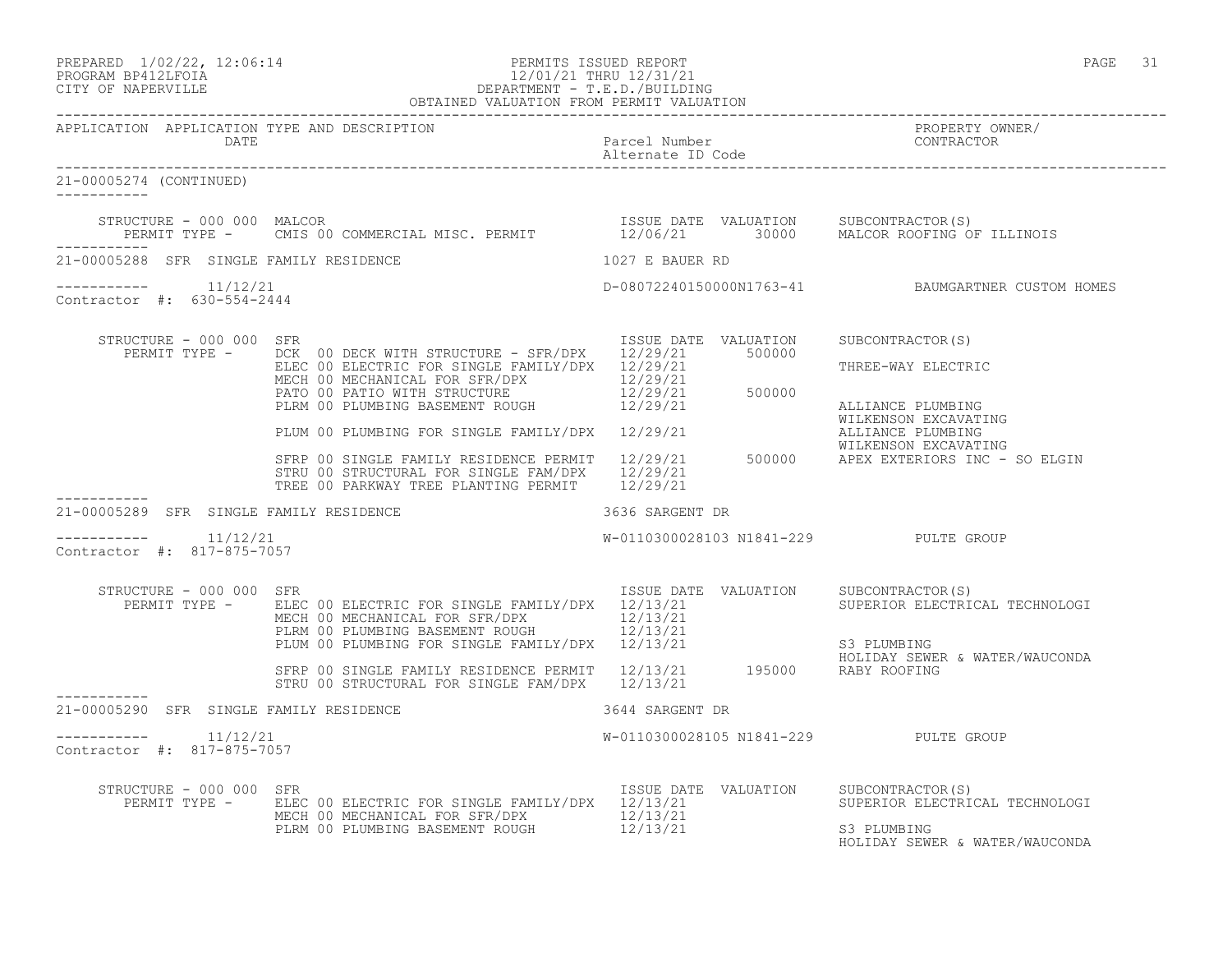# PROGRAM BP412LFOIA 12/01/21 THRU 12/31/21 CITY OF NAPERVILLE DEPARTMENT - T.E.D./BUILDING

|                                                      | OBTAINED VALUATION FROM PERMIT VALUATION                                                                                                                                                                       |                                                        |                                                                          |
|------------------------------------------------------|----------------------------------------------------------------------------------------------------------------------------------------------------------------------------------------------------------------|--------------------------------------------------------|--------------------------------------------------------------------------|
| APPLICATION APPLICATION TYPE AND DESCRIPTION<br>DATE |                                                                                                                                                                                                                | Parcel Number<br>Alternate ID Code                     | PROPERTY OWNER/<br>CONTRACTOR                                            |
| 21-00005290 (CONTINUED)                              |                                                                                                                                                                                                                |                                                        |                                                                          |
|                                                      |                                                                                                                                                                                                                |                                                        |                                                                          |
|                                                      | PLUM 00 PLUMBING FOR SINGLE FAMILY/DPX 12/13/21 S3 PLUMBING<br>SFRP 00 SINGLE FAMILY RESIDENCE PERMIT 12/13/21 195000 RABY ROOFING<br>STRU 00 STRUCTURAL FOR SINGLE FAM/DPX 12/13/21                           |                                                        |                                                                          |
| 21-00005295 SFR SINGLE FAMILY RESIDENCE              | 4475 SASSAFRAS LN                                                                                                                                                                                              |                                                        |                                                                          |
| ----------    11/12/21<br>Contractor #: 630-554-2444 |                                                                                                                                                                                                                |                                                        | W-01172100380000N1743-241 BAUMGARTNER CUSTOM HOMES                       |
| STRUCTURE - 000 000 SFR                              | PERMIT TYPE - DCK 00 DECK WITH STRUCTURE - SFR/DPX 12/23/21<br>ELEC 00 ELECTRIC FOR SINGLE FAMILY/DPX 12/23/21<br>MECH 00 MECHANICAL FOR SFR/DPX 12/23/21                                                      | ISSUE DATE VALUATION SUBCONTRACTOR(S)<br>500000        |                                                                          |
|                                                      | PATO 00 PATIO WITH STRUCTURE $\frac{12}{23/21}$ 500000<br>PLRM 00 PLUMBING BASEMENT ROUGH 12/23/21<br>PLE PO PLUMBING FOR SINGLE FAMILY/DPX 12/23/21<br>SFRP 00 SINGLE FAMILY RESIDENCE PERMIT 12/23/21 500000 |                                                        | APEX EXTERIORS INC - SO ELGIN<br>ALLIANCE PLUMBING<br>THREE-WAY ELECTRIC |
|                                                      | STRU 00 STRUCTURAL FOR SINGLE FAM/DPX 12/23/21<br>TREE 00 PARKWAY TREE PLANTING PERMIT 12/23/21                                                                                                                |                                                        | WILKENSON EXCAVATING                                                     |
| 21-00005298 FN FENCE APPLICATION                     |                                                                                                                                                                                                                | 2063 SHADY GROVE CT                                    |                                                                          |
| Contractor #: 847-745-9977                           |                                                                                                                                                                                                                | D-08284170510000N693 -150 SRS EXTERIORS                |                                                                          |
| STRUCTURE - 000 000                                  | PERMIT TYPE - FN 00 FENCE                                                                                                                                                                                      | ISSUE DATE VALUATION SUBCONTRACTOR(S)<br>12/01/21 5700 |                                                                          |
|                                                      | 21-00005300 RAL RES ALTERATIONS/REMODLING (NO NEW SQ FTG) 2063 SHADY GROVE CT                                                                                                                                  |                                                        |                                                                          |
| $--------- 11/15/21$<br>Contractor #: 773-822-8215   |                                                                                                                                                                                                                |                                                        | D-08284170510000N693 -150 JF FRAGO CONSTRUCTION LLC                      |
|                                                      | STRUCTURE - 000 000 REMOVE AND REFRAME CHIMNEY STRUCTURE ISSUE DATE VALUATION SUBCONTRACTOR(S)<br>PERMIT TYPE - MISC 00 MISCELLANEOUS PERMIT 12/30/21 12000                                                    |                                                        |                                                                          |
| 21-00005303 SIGN SIGN APPLICATIONS                   |                                                                                                                                                                                                                | 2764 AURORA AV 104                                     |                                                                          |
| $--------- 11/15/21$<br>Contractor #: 224-653-8445   |                                                                                                                                                                                                                |                                                        | D-07221010150000N1506-94 OZKO SIGNS & LIGHTING CO                        |
| STRUCTURE - 000 000                                  |                                                                                                                                                                                                                | ISSUE DATE VALUATION SUBCONTRACTOR(S)                  |                                                                          |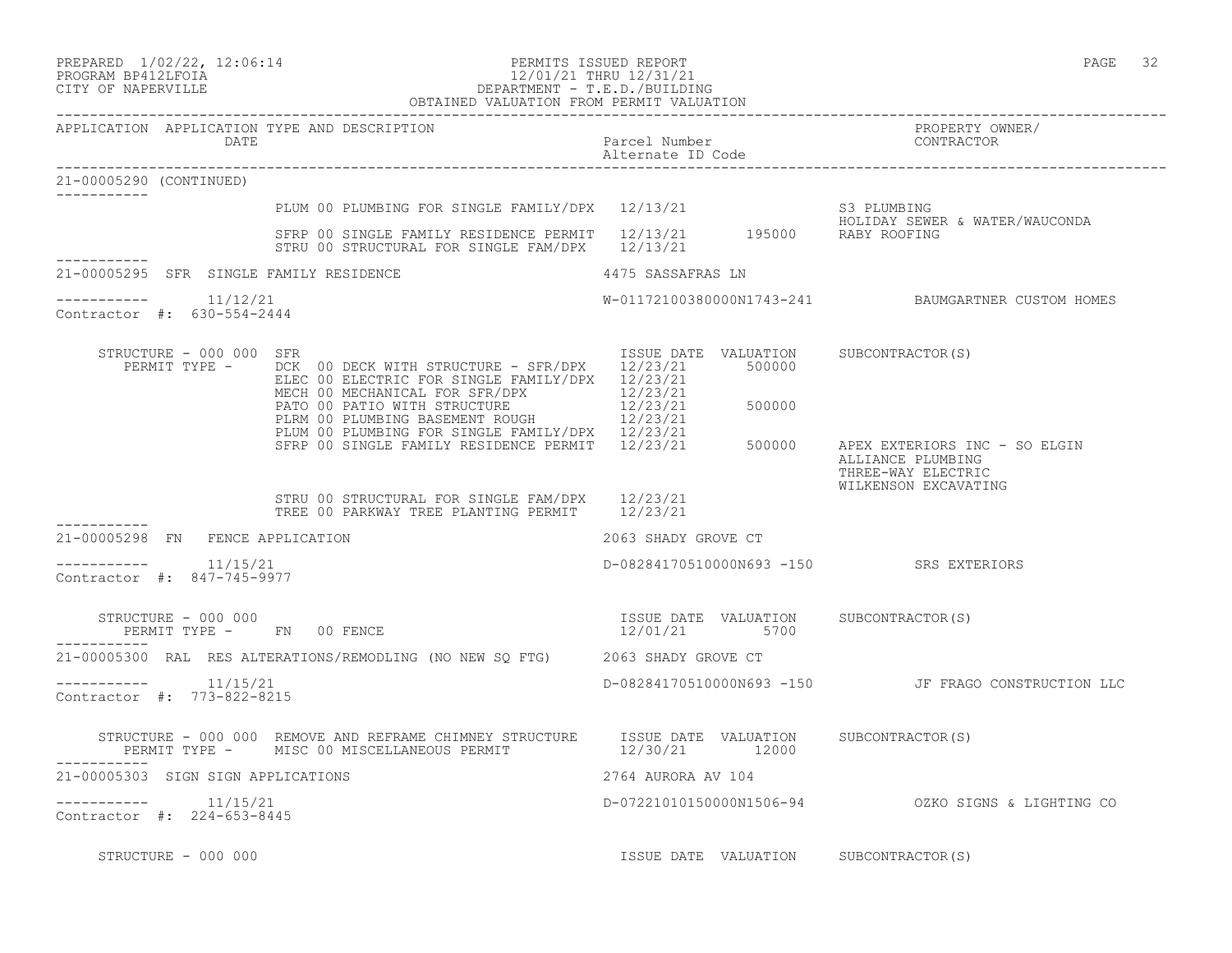### PREPARED  $1/02/22$ ,  $12:06:14$  PERMITS ISSUED REPORT PAGE 33 PROGRAM BP412LFOIA 12/01/21 THRU 12/31/21 CITY OF NAPERVILLE DEPARTMENT - T.E.D./BUILDING OBTAINED VALUATION FROM PERMIT VALUATION

APPLICATION APPLICATION TYPE AND DESCRIPTION PROPERTY OWNER/

------------------------------------------------------------------------------------------------------------------------------------

 DATE Parcel Number CONTRACTOR Alternate ID Code ------------------------------------------------------------------------------------------------------------------------------------ 21-00005303 (CONTINUED) ----------- PERMIT TYPE - SIGN 00 SIGN 12/09/21 ANDAS ELECTRIC ----------- 21-00005304 SIGN SIGN APPLICATIONS 600 INDUSTRIAL DR 101  $--------- 11/15/21$ D-07162060010000N917 -63 SIGN A RAMA (JOLIET) Contractor #: 815-744-8702 STRUCTURE - 000 000 ISSUE DATE VALUATION SUBCONTRACTOR(S) PERMIT TYPE - SIGN 00 SIGN ----------- 21-00005309 FN FENCE APPLICATION 2714 GATESHEAD DR ----------- 11/15/21 W-01024130140000N270 -202 CEDAR RUSTIC/JOLIET Contractor #: 815-436-7440 STRUCTURE - 000 000 ISSUE DATE VALUATION SUBCONTRACTOR(S) PERMIT TYPE - FN 00 FENCE ----------- 21-00005315 RAL RES ALTERATIONS/REMODLING (NO NEW SQ FTG) 1649 IRONWOOD DR ----------- 11/15/21 D-08322080130000N218 -163 THE REAL SEAL, LLC Contractor #: 847-756-7987 STRUCTURE - 000 000 EGRESS WINDOW ISSUE DATE VALUATION SUBCONTRACTOR(S) PERMIT TYPE - MISC 00 MISCELLANEOUS PERMIT  $12/02/21$  7000 ----------- 21-00005316 RAL RES ALTERATIONS/REMODLING (NO NEW SQ FTG) 694 S RIVER RD ----------- 11/15/21 D-07232160500000N631 -97 SG HOME BUILDERS Contractor #: 847-602-7641 STRUCTURE - 000 000 1ST/2ND FLOOR/BASEMENT REMODEL ISSUE DATE VALUATION SUBCONTRACTOR(S) PERMIT TYPE - RAL 00 ROOM ALTERATION 12/15/21 70000 DAC ELECTRIC INC JP UNIVERSAL PLUMBING, INC ----------- 21-00005330 PPA PLUMBING PERMIT 120 SPALDING DR HM \_\_\_\_\_\_\_\_\_\_\_ ----------- 11/16/21 D-0724400015000 N166 -114 TAYLOR PLUMBING INC Contractor #: 847-279-8581 STRUCTURE - 000 000 BACKFLOW REPLACEMENT FOR SPRINKLER SYSTE ISSUE DATE VALUATION SUBCONTRACTOR(S) PERMIT TYPE - BFP 00 BACKFLOW PREVENTOR STATUS 12/03/21 TAYLOR PLUMBING INC ----------- 21-00005332 ESC ELECTRIC SERVICE CHANGE 3456 BIRCH LN ----------- 11/16/21 W-01082030150000N1707-211 GRNE SOLAR Contractor #: 312-859-3016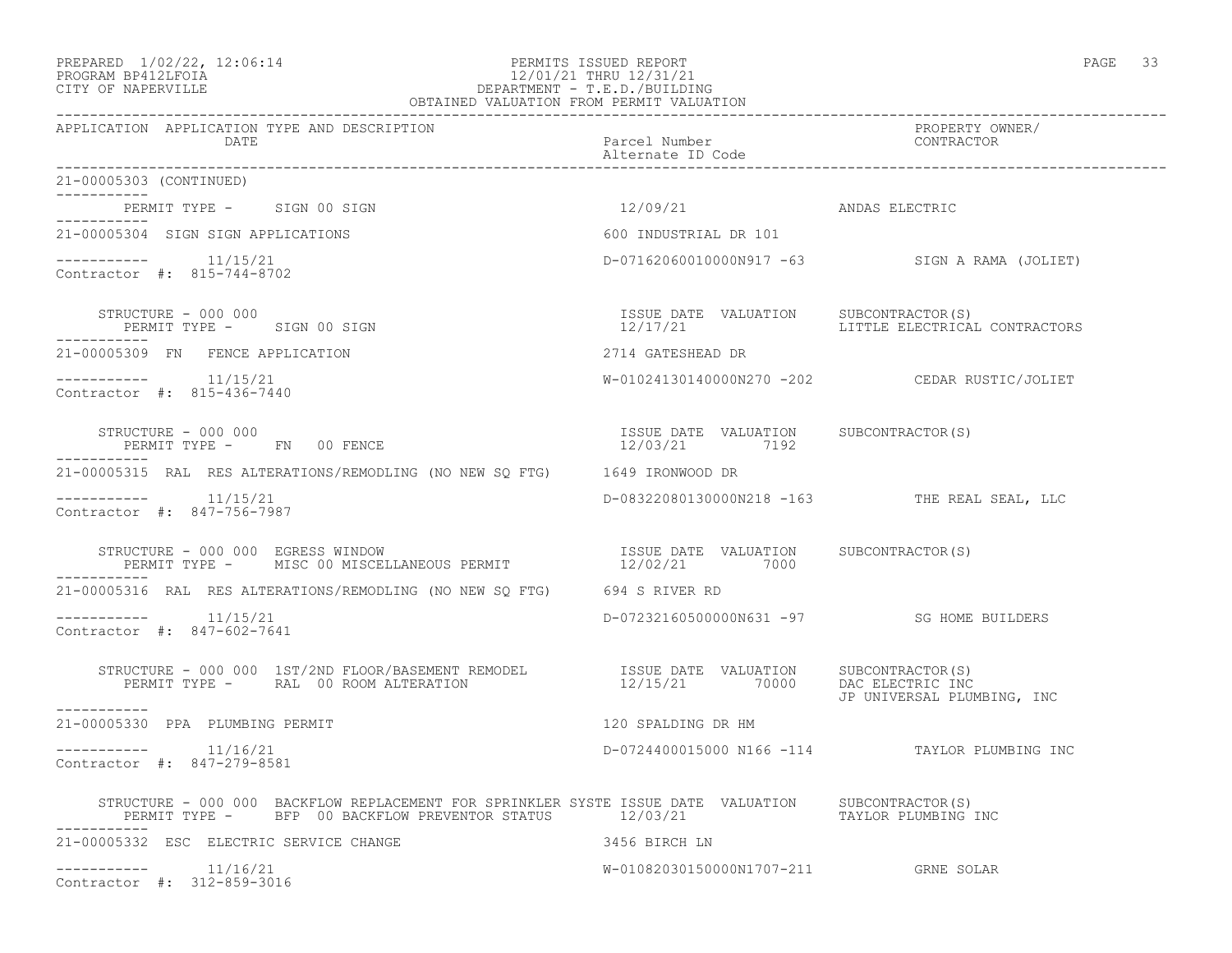## PREPARED  $1/02/22$ ,  $12:06:14$  PERMITS ISSUED REPORT PAGE 34 PROGRAM BP412LFOIA 12/01/21 THRU 12/31/21 CITY OF NAPERVILLE DEPARTMENT - T.E.D./BUILDING

| OBTAINED VALUATION FROM PERMIT VALUATION                                                                                                                                                                                              |                                         |                                                         |  |
|---------------------------------------------------------------------------------------------------------------------------------------------------------------------------------------------------------------------------------------|-----------------------------------------|---------------------------------------------------------|--|
| APPLICATION APPLICATION TYPE AND DESCRIPTION<br>DATE                                                                                                                                                                                  | Parcel Number<br>Alternate ID Code      | PROPERTY OWNER/<br>CONTRACTOR                           |  |
| 21-00005332 (CONTINUED)                                                                                                                                                                                                               |                                         |                                                         |  |
| STRUCTURE – 000 000 PHOTOVALTAIC SYSTEM                            ISSUE DATE VALUATION     SUBCONTRACTOR(S)<br>PERMIT TYPE –     PV  00 SOLAR PHOTOVOLTAIC                    12/14/21       29300     GRNE SOLAR<br>___________     |                                         |                                                         |  |
| 21-00005333 RAL RES ALTERATIONS/REMODLING (NO NEW SQ FTG) 560 DORSET CT                                                                                                                                                               |                                         |                                                         |  |
| $--------- 11/16/21$<br>Contractor #: 630-517-4771                                                                                                                                                                                    | D-08201090180000N104 -102 123 EXTERIORS |                                                         |  |
| STRUCTURE - 000 000 INSTALL SMALL CHIMNEY CRICKET              ISSUE DATE VALUATION    SUBCONTRACTOR(S)<br>PERMIT TYPE -    MISC 00 MISCELLANEOUS PERMIT                12/03/21       20999     123 EXTERIORS, LLC<br>___________    |                                         |                                                         |  |
|                                                                                                                                                                                                                                       |                                         |                                                         |  |
| $--------- 11/16/21$<br>Contractor #:                                                                                                                                                                                                 | D-07091020310000N1762-032 CERTASUN, LLC |                                                         |  |
| STRUCTURE – 000 000 PHOTOVALTAIC SYSTEM                           ISSUE DATE VALUATION     SUBCONTRACTOR(S)<br>PERMIT TYPE –     PV   00 SOLAR PHOTOVOLTAIC                    12/20/21        21275     CERTASUN, LLC<br>----------- |                                         |                                                         |  |
| 21-00005336 RAL RES ALTERATIONS/REMODLING (NO NEW SQ FTG) 1124 MARY LN                                                                                                                                                                |                                         |                                                         |  |
| $--------- 11/16/21$<br>Contractor #: 847-382-2882                                                                                                                                                                                    |                                         | D-08201010050000N413 -102 UNITED STRUCTURAL SYS. OF ILL |  |
| STRUCTURE - 000 000 INSTALL 2 PIERS TO EXISTING FOUNDATION ISSUE DATE VALUATION SUBCONTRACTOR(S)<br>PERMIT TYPE - MISC 00 MISCELLANEOUS PERMIT 42/09/21 4780                                                                          |                                         |                                                         |  |
| 21-00005340 ESC ELECTRIC SERVICE CHANGE <b>And Strip Strip Strip STS</b> 376 RIVER BLUFF CR                                                                                                                                           |                                         |                                                         |  |
| $--------- 11/16/21$<br>Contractor #: 312-859-3016                                                                                                                                                                                    | D-07133170310000N341 -83 GRNE SOLAR     |                                                         |  |
| STRUCTURE - 000 000 PHOTOVALTAIC SYSTEM                          ISSUE DATE VALUATION    SUBCONTRACTOR(S)<br>PERMIT TYPE -     PV  00 SOLAR PHOTOVOLTAIC                 12/14/21       18900    GRNE SOLAR                           |                                         |                                                         |  |
| -----------<br>21-00005343 GAR GARAGE                                                                                                                                                                                                 | 1107 N EAGLE ST                         |                                                         |  |
| $--------- 11/16/21$<br>Contractor #: 630-664-7336                                                                                                                                                                                    |                                         | D-07124030250000N514 -54 LISLE VENTURES, LLC            |  |
| STRUCTURE - 000 000 NEW GARAGE<br>PERMIT TYPE - GAR 00 GARAGE PERMIT SFR THE 12/22/21 15000 KBS ELECTRIC, INC                                                                                                                         |                                         | JDC CONSTRUCTION INC                                    |  |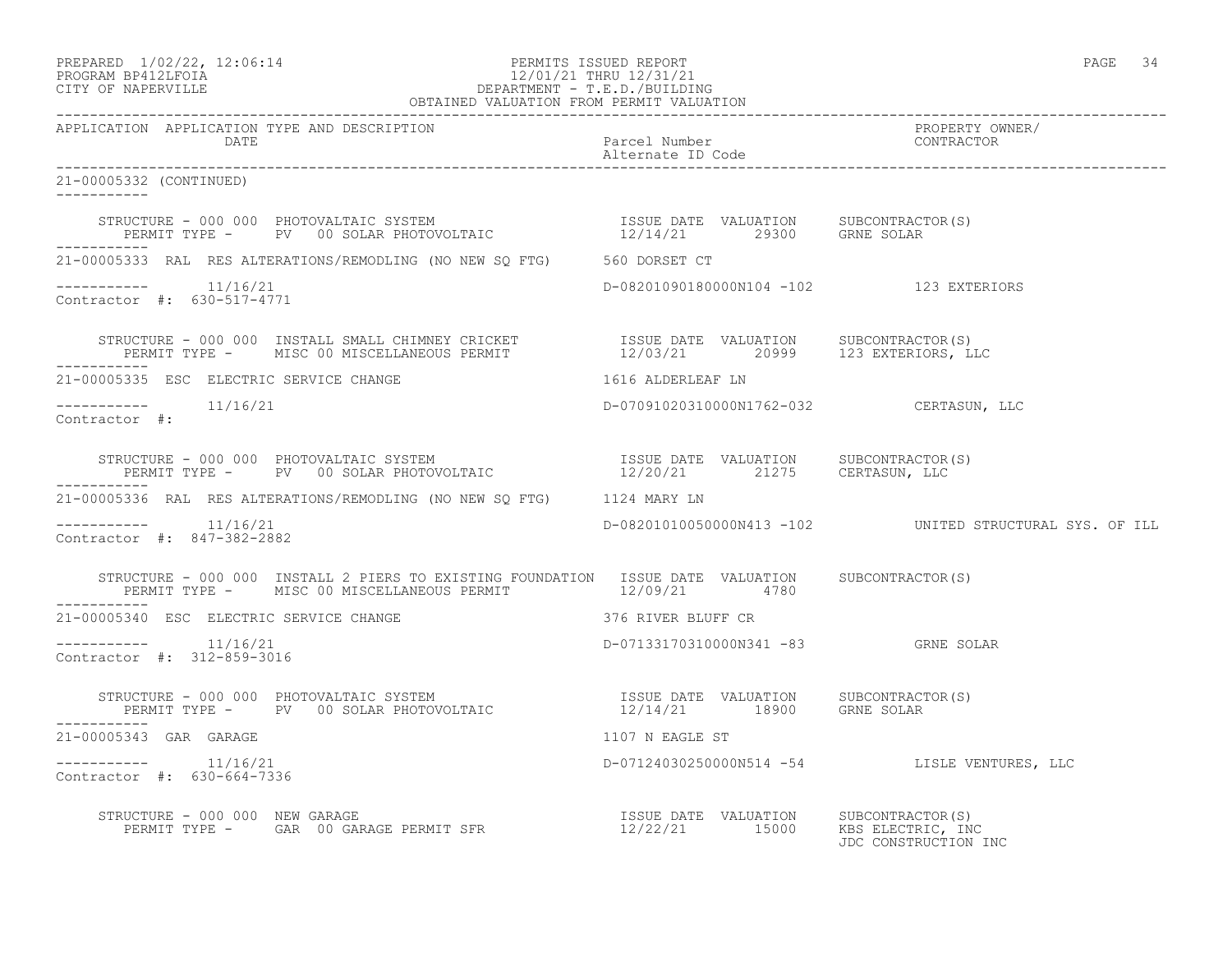## PROGRAM BP412LFOIA 12/01/21 THRU 12/31/21 CITY OF NAPERVILLE DEPARTMENT - T.E.D./BUILDING OBTAINED VALUATION FROM PERMIT VALUATION

| 21-00005344 RAL RES ALTERATIONS/REMODLING (NO NEW SQ FTG) 3616 SHAKESPEARE LN                                                                                                                 |                                                                                                                                                                                                                                |                                                    |
|-----------------------------------------------------------------------------------------------------------------------------------------------------------------------------------------------|--------------------------------------------------------------------------------------------------------------------------------------------------------------------------------------------------------------------------------|----------------------------------------------------|
| $--------- 11/16/21$<br>Contractor #: 630-364-3669                                                                                                                                            |                                                                                                                                                                                                                                | W-01113090010000N533 -231 REDSTART CONSTRUCTION    |
| STRUCTURE - 000 000 1ST FLOOR REMODEL<br>PERMIT TYPE - RAL 00 ROOM ALTERATION 12/10/21 250000 A B S ELECTRIC<br>-----------                                                                   |                                                                                                                                                                                                                                | KPS PLUMBING                                       |
| 21-00005352 RAL RES ALTERATIONS/REMODLING (NO NEW SQ FTG) 1939 HANSOM CT                                                                                                                      |                                                                                                                                                                                                                                |                                                    |
| $---------$ 11/16/21<br>Contractor #: 630-579-6600                                                                                                                                            |                                                                                                                                                                                                                                | D-08323020330000N78 -177 RELIABLE HOME IMPROVEMENT |
| -----------                                                                                                                                                                                   |                                                                                                                                                                                                                                |                                                    |
| 21-00005359 ESC ELECTRIC SERVICE CHANGE                                                                                                                                                       | 2950 WHITE THORN CR HM                                                                                                                                                                                                         |                                                    |
| $--------- 11/17/21$<br>Contractor #: 630-557-9015                                                                                                                                            | - Parties and the set of the set of the set of the set of the set of the set of the set of the set of the set of the set of the set of the set of the set of the set of the set of the set of the set of the set of the set of |                                                    |
| STRUCTURE - 000 000 REPLACE EXISTING FEEDER TO METERFITTING ISSUE DATE VALUATION SUBCONTRACTOR(S)<br>PERMIT TYPE - ESCC 00 ELECTRIC SERVICE CHANGE COMM 12/03/21 ROSS ELECTRIC<br>----------- |                                                                                                                                                                                                                                |                                                    |
| 21-00005360 ESC ELECTRIC SERVICE CHANGE                                                                                                                                                       | 2815 VERNAL LN HM                                                                                                                                                                                                              |                                                    |
| $--------- 11/17/21$<br>Contractor #: 630-557-9015                                                                                                                                            | W-01031130040000 -184 ROSS ELECTRIC                                                                                                                                                                                            |                                                    |
| STRUCTURE - 000 000 REPLACE EXISTING FEEDER TO METERFITTING ISSUE DATE VALUATION SUBCONTRACTOR(S)<br>PERMIT TYPE - ESCC 00 ELECTRIC SERVICE CHANGE COMM 12/03/21 ROSS ELECTRIC                |                                                                                                                                                                                                                                |                                                    |
| -----------<br>21-00005364 SIGN SIGN APPLICATIONS                                                                                                                                             | 1952 MCDOWELL RD 305                                                                                                                                                                                                           |                                                    |
| $--------- 11/17/21$<br>Contractor #: 630-482-9901                                                                                                                                            | D-07101080130000N1369-34 AUBREY SIGN CO                                                                                                                                                                                        |                                                    |
| STRUCTURE - 000 000<br>PERMIT TYPE - SIGN 00 SIGN                                                                                                                                             |                                                                                                                                                                                                                                |                                                    |
| ___________<br>21-00005365 DECK DECK                                                                                                                                                          | 620 BALMORAL CR                                                                                                                                                                                                                |                                                    |
| $--------- 11/17/21$<br>Contractor #: 847-344-6664                                                                                                                                            | D-08201120320000N233 -102 PLATINUM DECKING                                                                                                                                                                                     |                                                    |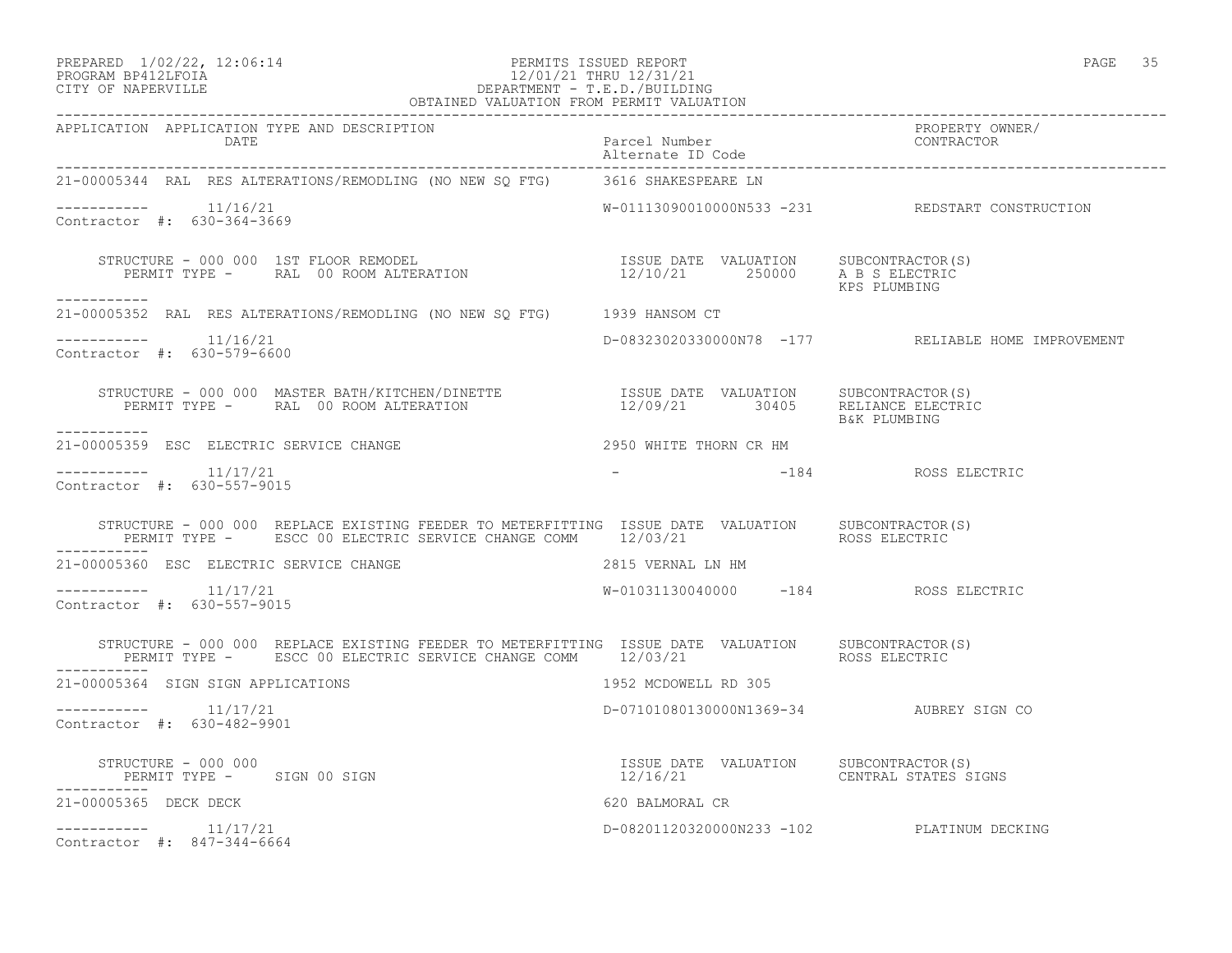# PROGRAM BP412LFOIA 12/01/21 THRU 12/31/21 CITY OF NAPERVILLE DEPARTMENT - T.E.D./BUILDING

| OBTAINED VALUATION FROM PERMIT VALUATION                                                                                                                                                             |                                                         |                                                  |  |  |
|------------------------------------------------------------------------------------------------------------------------------------------------------------------------------------------------------|---------------------------------------------------------|--------------------------------------------------|--|--|
| APPLICATION APPLICATION TYPE AND DESCRIPTION<br><b>DATE</b>                                                                                                                                          | Parcel Number<br>Alternate ID Code                      | PROPERTY OWNER/<br>CONTRACTOR                    |  |  |
| 21-00005365 (CONTINUED)<br>-----------                                                                                                                                                               |                                                         |                                                  |  |  |
| STRUCTURE - 000 000 DECK<br>PERMIT TYPE - DECK 00 DECK                                                                                                                                               | ISSUE DATE VALUATION SUBCONTRACTOR(S)<br>12/10/21 10000 |                                                  |  |  |
| 21-00005369 RAL RES ALTERATIONS/REMODLING (NO NEW SQ FTG) 1903 SAGINAW CT                                                                                                                            |                                                         |                                                  |  |  |
| $------- 11/17/21$<br>Contractor #: 630-355-6557                                                                                                                                                     |                                                         | D-08313000020000N159 -175 OPAL ENTERPRISES INC   |  |  |
| STRUCTURE - 000 000 NEW MASTER BATHROOM WINDOW                  ISSUE DATE VALUATION     SUBCONTRACTOR(S)<br>PERMIT TYPE -      MISC 00 MISCELLANEOUS PERMIT                   12/10/21         1575 |                                                         |                                                  |  |  |
| 21-00005379 FN FENCE APPLICATION                                                                                                                                                                     | 1671 ESTATE CR                                          |                                                  |  |  |
| $---------$ 11/17/21<br>Contractor #: 800-543-6511                                                                                                                                                   | D-08284020310000N464 -150 PEERLESS FENCE                |                                                  |  |  |
| STRUCTURE - 000 000<br>STRUCTURE - 000 000<br>PERMIT TYPE - FN 00 FENCE                                                                                                                              | ISSUE DATE VALUATION SUBCONTRACTOR(S)<br>12/01/21 1250  |                                                  |  |  |
| 21-00005381 SIGN SIGN APPLICATIONS                                                                                                                                                                   | 1277 S NAPER BL                                         |                                                  |  |  |
| $------- 11/18/21$<br>Contractor #: 630-717-9233                                                                                                                                                     |                                                         | D-08292030070000N143 -133 CUTTING EDGE GRAPHICS  |  |  |
| STRUCTURE - 000 000<br>PERMIT TYPE - SIGN 00 SIGN<br>-------<br>STRUCTURE - 000 000                                                                                                                  | ISSUE DATE VALUATION SUBCONTRACTOR(S)<br>12/09/21       | REAL NEON INCORPORATED                           |  |  |
| 21-00005382 SIGN SIGN APPLICATIONS                                                                                                                                                                   | 760 N ROUTE 59 108                                      |                                                  |  |  |
| Contractor #: 708-233-6677                                                                                                                                                                           |                                                         | D-07151000170000N1611-64 REESHA PRINTING & SIGNS |  |  |
| STRUCTURE - 000 000<br>PERMIT TYPE - SIGN 00 SIGN                                                                                                                                                    | ISSUE DATE VALUATION SUBCONTRACTOR(S)<br>12/09/21       | A PLUS REFRIGERATION                             |  |  |
| 21-00005385 CMIS MISCELLANEOUS COMMERCIAL                                                                                                                                                            | 523 S WEBSTER ST                                        |                                                  |  |  |
| Contractor #: 815-577-1515                                                                                                                                                                           |                                                         | D-07242010090000N169 -99 BAISH EXCAVATING INC    |  |  |
| STRUCTURE - 000 000 NAPER SETTLEMENT - CHAPEL                 ISSUE DATE VALUATION     SUBCONTRACTOR(S)<br>PERMIT TYPE -     CMIS 00 COMMERCIAL MISC. PERMIT             12/02/21       9998         |                                                         |                                                  |  |  |
| 21-00005386 ESC ELECTRIC SERVICE CHANGE                                                                                                                                                              | 523 GATESHEAD DR                                        |                                                  |  |  |
| $--------- 11/18/21$<br>Contractor #: 630-833-2389                                                                                                                                                   |                                                         | W-01014200180000N1137-204 KAPITAL ELECTRIC INC   |  |  |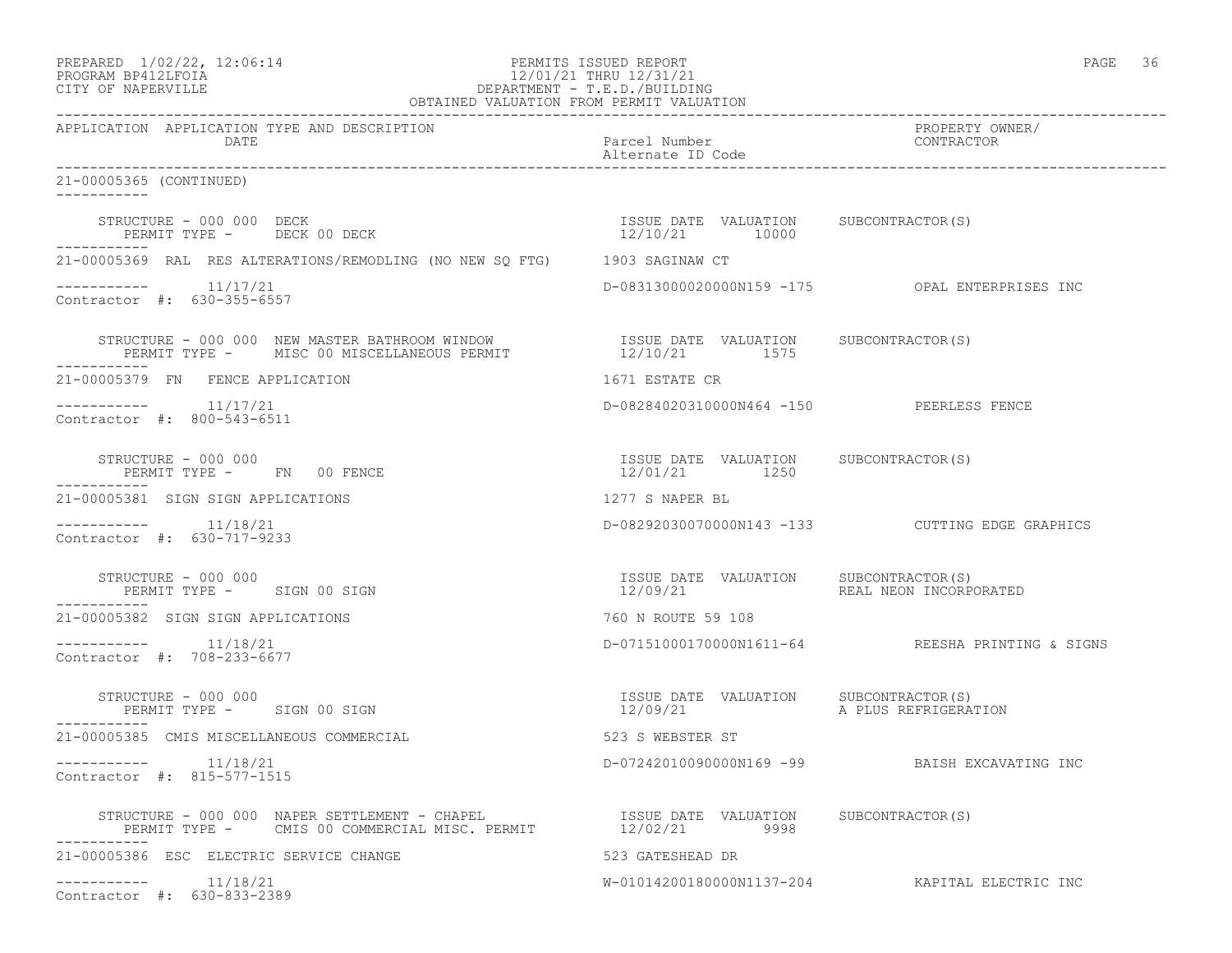### PREPARED  $1/02/22$ ,  $12:06:14$  PERMITS ISSUED REPORT PAGE 37 PROGRAM BP412LFOIA 12/01/21 THRU 12/31/21 CITY OF NAPERVILLE DEPARTMENT - T.E.D./BUILDING OBTAINED VALUATION FROM PERMIT VALUATION

------------------------------------------------------------------------------------------------------------------------------------ APPLICATION APPLICATION TYPE AND DESCRIPTION PROPERTY OWNER/ DATE Parcel Number Contractor of the Parcel Number Contractor of the Parcel Number Contractor of the Contractor of the Contractor of the Contractor of the Contractor of the Contractor of the Contractor of the Contractor of Alternate ID Code ------------------------------------------------------------------------------------------------------------------------------------ 21-00005386 (CONTINUED) ----------- STRUCTURE - 000 000 INSTALL EV CHARGER ISSUE DATE VALUATION SUBCONTRACTOR(S) PERMIT TYPE - EVCR 00 ELECTRIC VEHICLE STATION RES 12/21/21 1600 KAPITAL ELECTRIC INC ----------- 21-00005388 CAL COMMERCIAL ALTERATION/REPAIR (NO NEW SQ FTG) 1250 E DIEHL RD 103 ----------- 11/18/21 D-08053020150000N962 -27 CREATIVE CONTRACTING Contractor #: 708-531-9000 STRUCTURE - 000 000 TETRA TECH INC. ISSUE DATE VALUATION SUBCONTRACTOR(S) PERMIT TYPE - CCAD 00 COMMERCIAL - CAD  $12/14/21$  80000 C.W. BURNS CO., INC. KALISH ELECTRIC FABD 00 FIRE ALARM 12/17/21 FIRST SECURITY SYSTEMS FA FSBD 00 FIRE SPRINKLER PERMIT 12/17/21 ALERT FIRE PROTECTION/MOKENA ----------- 21-00005389 FN FENCE APPLICATION 807 LEVERENZ RD ----------- 11/18/21 W-01013150020000N716 -203 CEDAR RUSTIC/JOLIET Contractor #: 815-436-7440 STRUCTURE - 000 000 ISSUE DATE VALUATION SUBCONTRACTOR(S) PERMIT TYPE - FN 00 FENCE ----------- 21-00005396 FN FENCE APPLICATION 616 HYDE PARK LN ----------- 11/18/21 D-08294050130000N1855-148 ILLINOIS FENCE COMPANY Contractor #: 708-856-8999 STRUCTURE - 000 000 ISSUE DATE VALUATION SUBCONTRACTOR(S) PERMIT TYPE - FN 00 FENCE ----------- 21-00005399 FN FENCE APPLICATION 4003 IDLEWILD LN ----------- 11/18/21 W-01043090030000N1586-196 CLASSIC FENCE/OSWEGO Contractor #: 630-551-3400 STRUCTURE - 000 000 ISSUE DATE VALUATION SUBCONTRACTOR(S) PERMIT TYPE - FN 00 FENCE ----------- 21-00005402 PAT PATIO APPLICATION 1303 BAYOU PATH CT ----------- 11/18/21 D-07093110860000N1767-047 FERNANDO CRUZ Contractor #: 630-809-6911

STRUCTURE - 000 000 BRICK PATIO IN BACKYARD **ISSUE DATE VALUATION** SUBCONTRACTOR(S)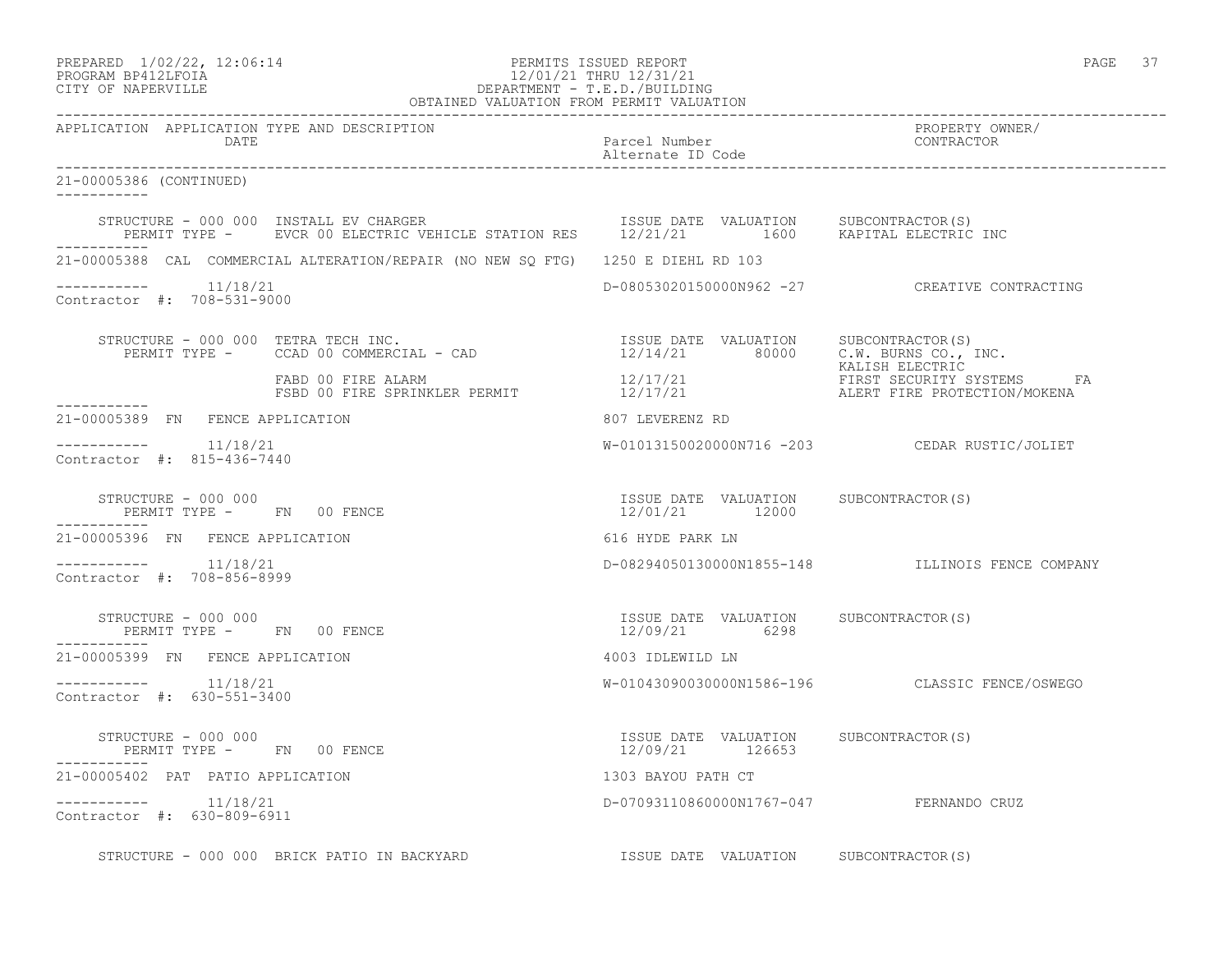### PREPARED  $1/02/22$ ,  $12:06:14$  PERMITS ISSUED REPORT PAGE 38 PROGRAM BP412LFOIA 12/01/21 THRU 12/31/21 CITY OF NAPERVILLE DEPARTMENT - T.E.D./BUILDING OBTAINED VALUATION FROM PERMIT VALUATION ------------------------------------------------------------------------------------------------------------------------------------

| APPLICATION APPLICATION TYPE AND DESCRIPTION<br>DATE            |                                                                                                                               | Parcel Number<br>Alternate ID Code                     | PROPERTY OWNER/<br>CONTRACTOR                                                                       |
|-----------------------------------------------------------------|-------------------------------------------------------------------------------------------------------------------------------|--------------------------------------------------------|-----------------------------------------------------------------------------------------------------|
| 21-00005402 (CONTINUED)                                         |                                                                                                                               |                                                        |                                                                                                     |
| PERMIT TYPE - PAT 00 PATIO                                      |                                                                                                                               | 12/09/21 8000                                          |                                                                                                     |
| 21-00005404 OCCI OCCUPANCY INSPECTION                           |                                                                                                                               | 1955 GLACIER PARK AV                                   |                                                                                                     |
| 11/19/21<br>Contractor #:                                       |                                                                                                                               |                                                        |                                                                                                     |
|                                                                 |                                                                                                                               |                                                        |                                                                                                     |
| 21-00005408 FN FENCE APPLICATION                                |                                                                                                                               | 1920 ENCLAVE CT                                        |                                                                                                     |
| $--------- 11/19/21$<br>Contractor #: 815-744-9390              |                                                                                                                               |                                                        | W-011430000510 N1840-261 CEDAR MILL FENCE/MORRIS                                                    |
| STRUCTURE - 000 000<br>PERMIT TYPE - FN 00 FENCE<br>----------- |                                                                                                                               | ISSUE DATE VALUATION SUBCONTRACTOR(S)<br>12/09/21 9800 |                                                                                                     |
| 21-00005412 SFR SINGLE FAMILY RESIDENCE                         |                                                                                                                               | 3619 AMBROSIA DR                                       |                                                                                                     |
| $--------- 11/19/21$<br>Contractor #: 817-875-7057              |                                                                                                                               | W-0110300028225 N1842-229 PULTE GROUP                  |                                                                                                     |
| STRUCTURE - 000 000 SFR<br>PERMIT TYPE -                        | ELEC 00 ELECTRIC FOR SINGLE FAMILY/DPX 12/17/21<br>MECH 00 MECHANICAL FOR SFR/DPX 12/17/21<br>PLRM 00 PLUMBING BASEMENT ROUGH | ISSUE DATE VALUATION<br>12/17/21                       | SUBCONTRACTOR(S)<br>SUPERIOR ELECTRICAL TECHNOLOGI<br>S3 PLUMBING<br>HOLIDAY SEWER & WATER/WAUCONDA |
|                                                                 | PLUM 00 PLUMBING FOR SINGLE FAMILY/DPX 12/17/21                                                                               |                                                        | S3 PLUMBING<br>HOLIDAY SEWER & WATER/WAUCONDA                                                       |
|                                                                 | SFRP 00 SINGLE FAMILY RESIDENCE PERMIT 12/17/21 195000 RABY ROOFING<br>STRU 00 STRUCTURAL FOR SINGLE FAM/DPX 12/17/21         |                                                        |                                                                                                     |
| 21-00005414 FN FENCE APPLICATION                                |                                                                                                                               | 3416 SUNNYSIDE CT                                      |                                                                                                     |
| $--------- 11/19/21$<br>Contractor #: 630-551-3400              |                                                                                                                               |                                                        | W-01093030260000N1386-227 CLASSIC FENCE/OSWEGO                                                      |
| STRUCTURE - 000 000<br>PERMIT TYPE - FN 00 FENCE<br>----------- |                                                                                                                               | ISSUE DATE VALUATION SUBCONTRACTOR(S)<br>12/01/21 9870 |                                                                                                     |
|                                                                 | 21-00005415 RAL RES ALTERATIONS/REMODLING (NO NEW SO FTG) 2412 RIVER WOODS DR                                                 |                                                        |                                                                                                     |
| $--------- 11/19/21$<br>Contractor #: 630-579-6600              |                                                                                                                               |                                                        | W-02062120140000N780 -191 RELIABLE HOME IMPROVEMENT                                                 |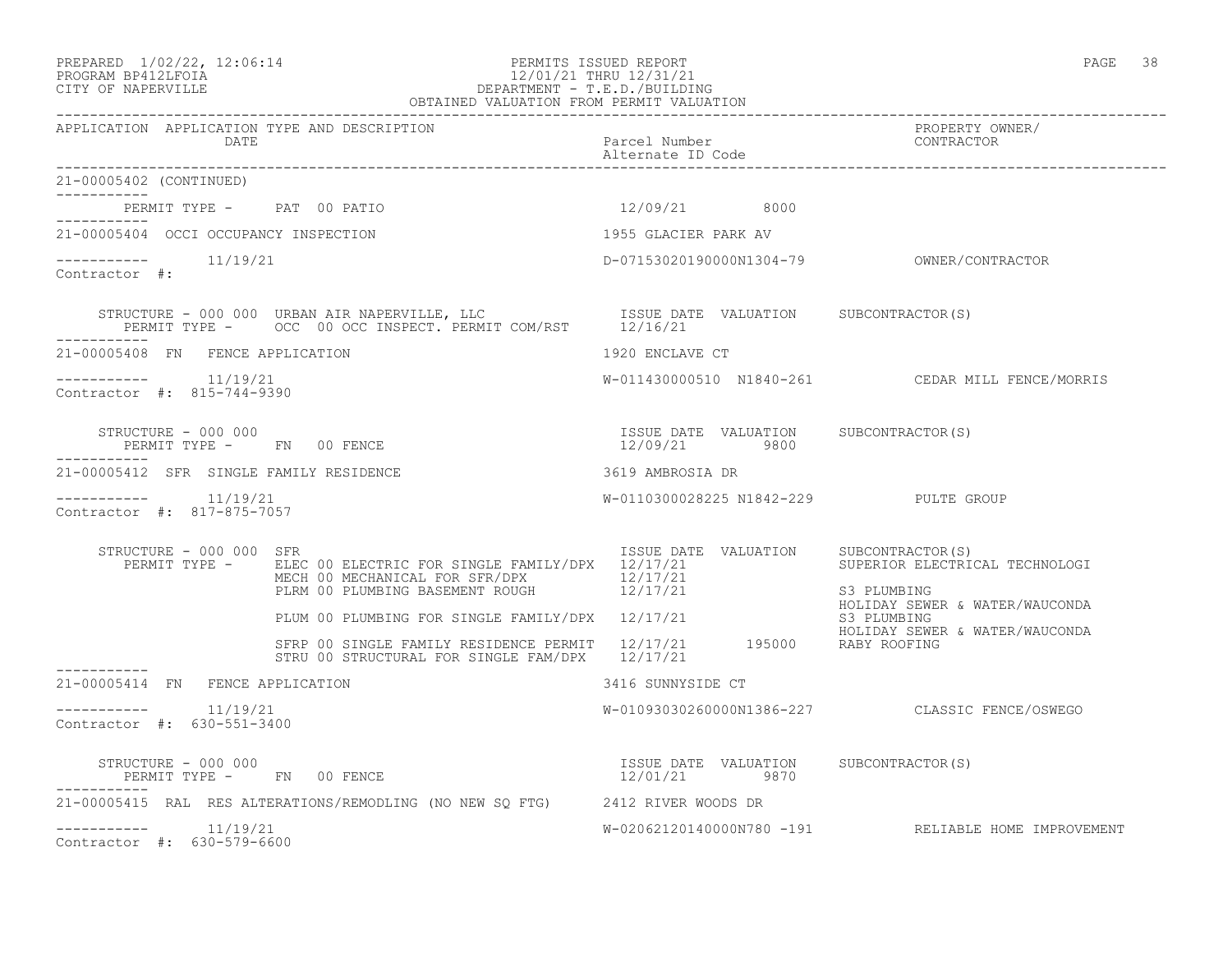### PREPARED  $1/02/22$ ,  $12:06:14$  PERMITS ISSUED REPORT PAGE 39 PROGRAM BP412LFOIA 12/01/21 THRU 12/31/21 CITY OF NAPERVILLE DEPARTMENT - T.E.D./BUILDING OBTAINED VALUATION FROM PERMIT VALUATION

------------------------------------------------------------------------------------------------------------------------------------ APPLICATION APPLICATION TYPE AND DESCRIPTION PROPERTY OWNER/ DATE DESCRIPTION OF THE PARTICULAR PARTICULAR PARTICULAR POLICIAL PROPERTY AND LODGE THAT A PARTICULAR POLICIA<br>DRIVING A PARTICULAR POLICIAL PROPERTY AND THE PARTICULAR POLICIAL PROPERTY AND MANUSCRIPTION OF THE PARTICULA Alternate ID Code ------------------------------------------------------------------------------------------------------------------------------------ 21-00005415 (CONTINUED) ----------- STRUCTURE - 000 000 KITCHEN REMODEL ISSUE DATE VALUATION SUBCONTRACTOR(S) PERMIT TYPE - RAL 00 ROOM ALTERATION 12/14/21 48190 RELIANCE ELECTRIC A-KEVELOH PLUMBING ----------- 21-00005416 SIGN SIGN APPLICATIONS 1535 W OGDEN AV  $--------- 11/22/21$ D-07154040020000N913 -80 OLYMPIK SIGNS INC Contractor #: 630-424-6100 STRUCTURE - 000 000 ISSUE DATE VALUATION SUBCONTRACTOR(S) PERMIT TYPE - SIGN 00 SIGN ----------- 21-00005418 CMIS MISCELLANEOUS COMMERCIAL 1203 WHISPERING HILLS CT 2B ----------- 11/22/21 D-07142240040000N898 -67 HIGHER QUALITY RENOVATIONS Contractor #: 630-674-3908 STRUCTURE - 000 000 WHISPERING HILLS CT. CONDOS ISSUE DATE VALUATION SUBCONTRACTOR(S) PERMIT TYPE - CMIS 00 COMMERCIAL MISC. PERMIT 12/14/21 1750 ----------- 21-00005419 CMIS MISCELLANEOUS COMMERCIAL 1203 WHISPERING HILLS CT 3B ----------- 11/22/21 D-07142240060000N898 -67 HIGHER QUALITY RENOVATIONS Contractor #: 630-674-3908 STRUCTURE - 000 000 WHISPERING HILLS CT. CONDOS ISSUE DATE VALUATION SUBCONTRACTOR(S) PERMIT TYPE - CMIS 00 COMMERCIAL MISC. PERMIT  $12/14/21$  1750 ----------- 21-00005421 CAL COMMERCIAL ALTERATION/REPAIR (NO NEW SQ FTG) 263 SHUMAN BL 450 ----------- 11/22/21 D-07014000340000N7 -24 DEVELOPMENT SOLUTIONS INC Contractor #: 312-741-5378 STRUCTURE - 000 000 AGI ISSUE DATE VALUATION SUBCONTRACTOR(S) PERMIT TYPE - CCAD 00 COMMERCIAL - CAD 21-00005424 HME HOUSE METER-ELECTRIC 1249 JOSIAH RD HM ----------- 11/23/21 D-05325000141655N1859-13N PULTE GROUP-SCHAUMBURG Contractor #: 847-230-5400 STRUCTURE - 000 000 ISSUE DATE VALUATION SUBCONTRACTOR(S) PERMIT TYPE - HME 00 HOUSE METER-ELECTRIC  $12/01/21$  ROYALTY RESTORATIONS LLC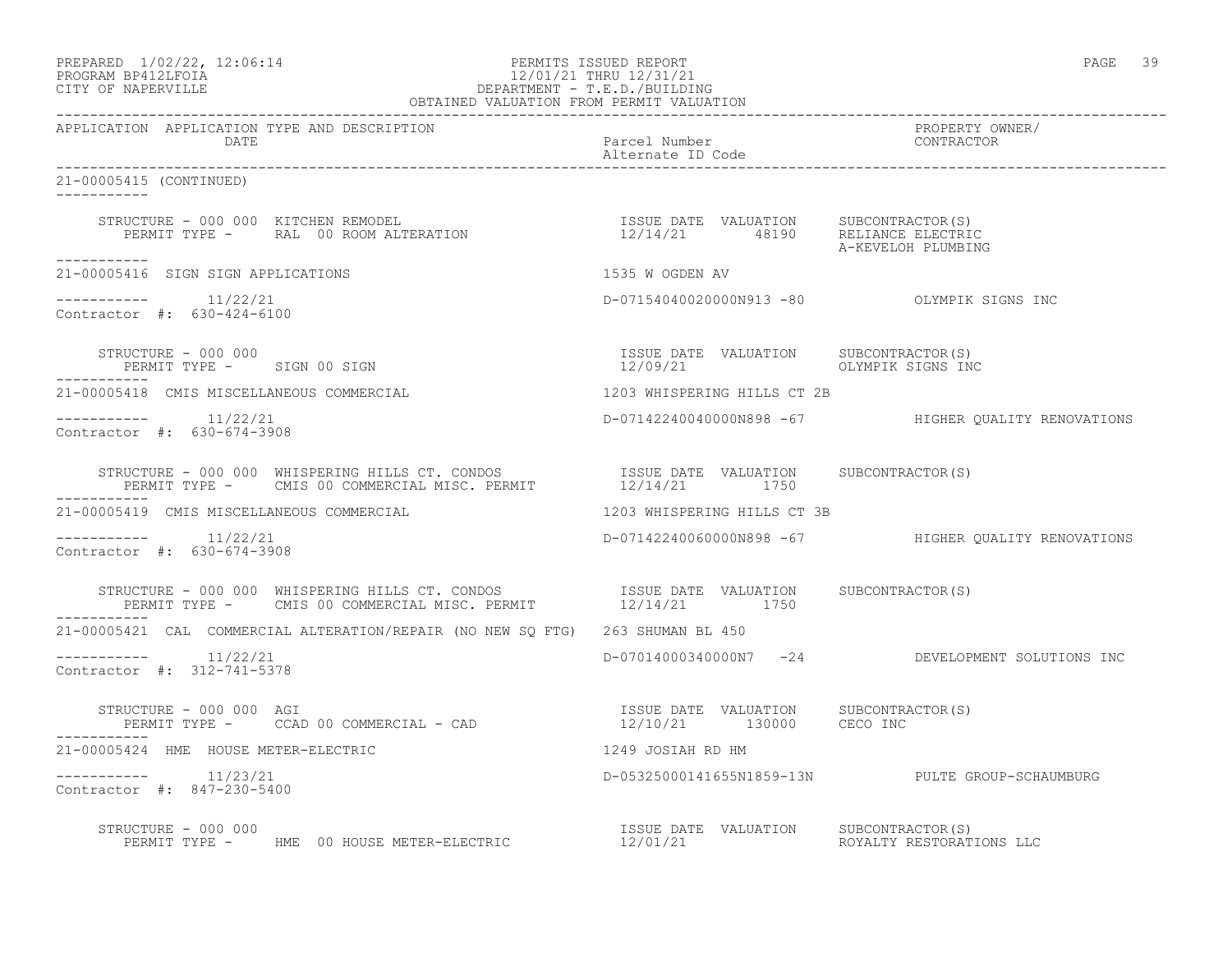| PREPARED 1/02/22, 12:06:14<br>PROGRAM BP412LFOIA<br>CITY OF NAPERVILLE                                                      | PERMITS ISSUED REPORT<br>12/01/21 THRU 12/31/21<br>DEPARTMENT - T.E.D./BUILDING<br>OBTAINED VALUATION FROM PERMIT VALUATION | PAGE 40                                                                         |
|-----------------------------------------------------------------------------------------------------------------------------|-----------------------------------------------------------------------------------------------------------------------------|---------------------------------------------------------------------------------|
| APPLICATION APPLICATION TYPE AND DESCRIPTION<br>DATE                                                                        | Parcel Number<br>Alternate ID Code                                                                                          | PROPERTY OWNER/<br>CONTRACTOR                                                   |
| 21-00005424 (CONTINUED)                                                                                                     |                                                                                                                             |                                                                                 |
|                                                                                                                             |                                                                                                                             | HOLIDAY SEWER & WATER/WAUCONDA<br>S3 PLUMBING<br>MAC ELECTRICAL CONTRACTORS INC |
| 21-00005426 SIGN SIGN APPLICATIONS                                                                                          | 1840 CENTRE POINT CR                                                                                                        |                                                                                 |
| $--------- 11/23/21$<br>Contractor #: 219-728-5102                                                                          |                                                                                                                             | D-08064090020000N310 -26 LEGACY SIGN GROUP                                      |
| STRUCTURE - 000 000<br>PERMIT TYPE - SIGN 00 SIGN                                                                           | ISSUE DATE VALUATION SUBCONTRACTOR(S)<br>12/17/21                                                                           |                                                                                 |
| 21-00005428 ESC ELECTRIC SERVICE CHANGE                                                                                     | 858 MT VERNON CT                                                                                                            |                                                                                 |
| $--------- 11/23/21$<br>Contractor #: 443-538-2958                                                                          | D-08074150100000N100 -56 TESLA, INC.                                                                                        |                                                                                 |
| STRUCTURE - 000 000 PHOTOVALTAIC SYSTEM<br>PERMIT TYPE - PV 00 SOLAR PHOTOVOLTAIC 12/15/21 11493 TESLA, INC.<br>----------- | ISSUE DATE VALUATION SUBCONTRACTOR(S)                                                                                       |                                                                                 |
| 21-00005432 FN FENCE APPLICATION                                                                                            | 405 IROQUOIS AV                                                                                                             |                                                                                 |
| $--------- 11/23/21$<br>Contractor #: 630-584-7710                                                                          | D-08071060020000N173 -40 PEERLESS FENCE                                                                                     |                                                                                 |
| STRUCTURE - 000 000<br>PERMIT TYPE - FN 00 FENCE                                                                            | ISSUE DATE VALUATION SUBCONTRACTOR(S)<br>12/03/21 6500                                                                      |                                                                                 |
| 21-00005437 SADC SATELLITE DISH/ANTENNA COMMERCIAL                                                                          | 2052 W OGDEN AV CELL                                                                                                        |                                                                                 |
| $--------- 11/23/21$<br>Contractor #: 484-804-4500                                                                          |                                                                                                                             | D-07224010030000N1497-110    VERTICAL LIMIT CONST.                              |
| STRUCTURE - 000 000<br>PERMIT TYPE - SADC 00 SATELLITE DISH/ANT COMMERCIAL 12/20/21                                         | ISSUE DATE VALUATION                                                                                                        | SUBCONTRACTOR(S)<br>QUALTEK WIRELESS, LLC                                       |
| 21-00005439 FN FENCE APPLICATION                                                                                            | 3636 LAWRENCE DR                                                                                                            |                                                                                 |
| 11/23/21<br>Contractor #: 630-584-7710                                                                                      | W-01113100430000N1211-231                                                                                                   | PEERLESS FENCE                                                                  |
| STRUCTURE - 000 000<br>PERMIT TYPE - FN 00 FENCE                                                                            | ISSUE DATE VALUATION<br>12/03/21<br>3900                                                                                    | SUBCONTRACTOR(S)                                                                |
| 21-00005440 FN FENCE APPLICATION                                                                                            | 808 ALAMOSA CT                                                                                                              |                                                                                 |
| 11/23/21<br>-----------<br>Contractor #: 630-584-7710                                                                       | W-01013020180000N1243-203                                                                                                   | PEERLESS FENCE                                                                  |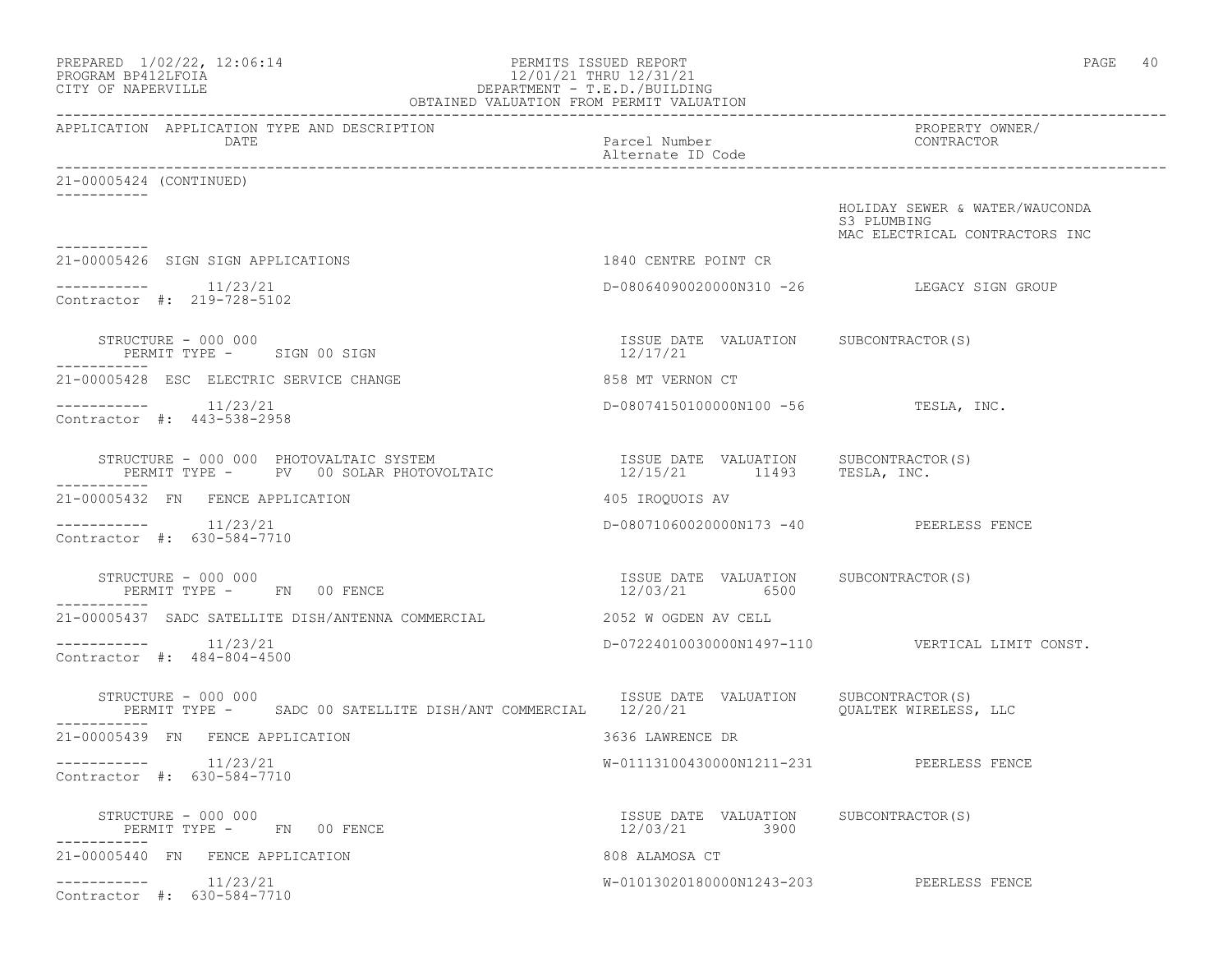| PREPARED            | $1/02/22$ , $12:06:14$ |  |
|---------------------|------------------------|--|
| DDACDAM BDA12T FATA |                        |  |

### PERMITS ISSUED REPORT FOR THE PAGE 41 PAGE 41 PROGRAM BP412LFOIA 12/01/21 THRU 12/31/21 CITY OF NAPERVILLE DEPARTMENT - T.E.D./BUILDING OBTAINED VALUATION FROM PERMIT VALUATION

------------------------------------------------------------------------------------------------------------------------------------ APPLICATION APPLICATION TYPE AND DESCRIPTION PROPERTY OWNER/ DATE Parcel Number Alternate ID Code ------------------------------------------------------------------------------------------------------------------------------------ 21-00005440 (CONTINUED) ----------- STRUCTURE - 000 000 ISSUE DATE VALUATION SUBCONTRACTOR(S) PERMIT TYPE - FN 00 FENCE ----------- 21-00005442 FN FENCE APPLICATION 625 N WEBSTER ST ----------- 11/23/21 D-07132050220000N42 -69 PEERLESS FENCE Contractor #: 630-584-7710 STRUCTURE - 000 000 ISSUE DATE VALUATION SUBCONTRACTOR(S) PERMIT TYPE - FN 00 FENCE 12/03/21 4100 ----------- 21-00005443 RAL RES ALTERATIONS/REMODLING (NO NEW SQ FTG) 26 N EAGLE ST ----------- 11/23/21 D-07134090010000N538 -84 PREMIUM WATERPROOFING Contractor #: 630-879-6116 STRUCTURE - 000 000 INTERIOR DRAIN TILE SYSTEM ISSUE DATE VALUATION SUBCONTRACTOR(S) PERMIT TYPE - MISC 00 MISCELLANEOUS PERMIT 12/16/21 ----------- 21-00005445 OCCI OCCUPANCY INSPECTION 1601 CONDENSE 1601 BOND ST 316 ----------- 11/23/21 D-07033050050000N200 -19 OWNER/CONTRACTOR Contractor #: STRUCTURE - 000 000 NEXA MORTGAGE, LLC ISSUE DATE VALUATION SUBCONTRACTOR(S) PERMIT TYPE - OCC 00 OCC INSPECT. PERMIT COM/RST 12/06/21 ----------- 21-00005447 OCCI OCCUPANCY INSPECTION 1888 1620 PEBBLEWOOD LN 124 ----------- 11/24/21 D-07092020050000N833 -33 OWNER/CONTRACTOR Contractor #: STRUCTURE - 000 000 RHSU, INC COVID TESTING CENTER ISSUE DATE VALUATION SUBCONTRACTOR(S) PERMIT TYPE - OCC 00 OCC INSPECT. PERMIT COM/RST 12/06/21 ----------- 21-00005448 RAL RES ALTERATIONS/REMODLING (NO NEW SQ FTG) 2317 KEIM RD ----------- 11/24/21 W-02052090050000N400 -193 PRO V REMODELING Contractor #: 815-212-1212 STRUCTURE - 000 000 BATHROOM REMODEL ISSUE DATE VALUATION SUBCONTRACTOR(S) PERMIT TYPE - RAL 00 ROOM ALTERATION 12/08/21 14090 MAXSON PLUMBING

MONOLIT CONSTRUCTION INC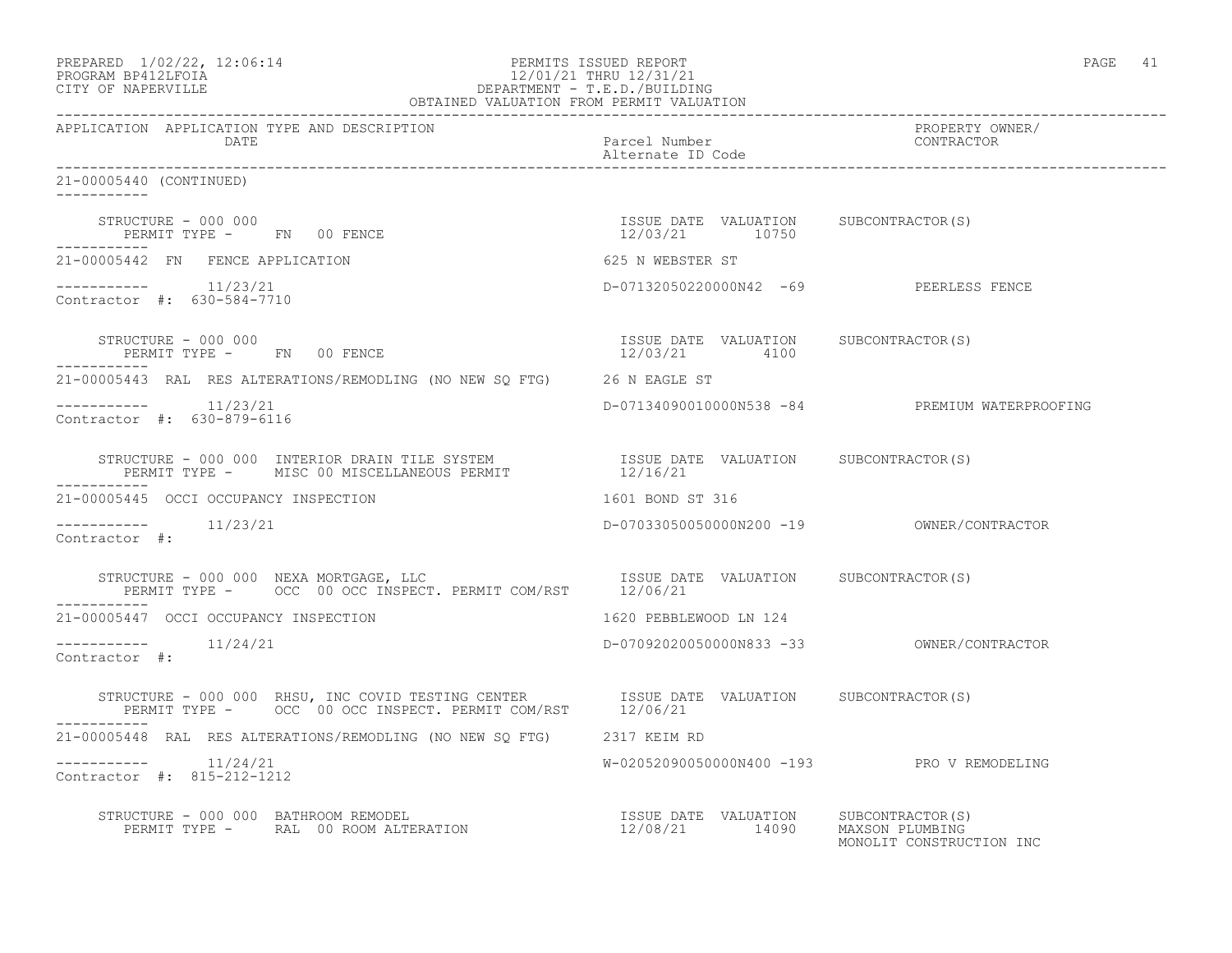## PREPARED 1/02/22, 12:06:14 PERMITS ISSUED REPORT<br>PROGRAM BP412LFOIA PAGE 42<br>12/01/21 THRU 12/31/21 PROGRAM BP412LFOIA  $12/01/21$  THRU  $12/31/21$  CITY OF NAPERVILLE CITY OF NAPERVILLE DEPARTMENT - T.E.D./BUILDING OBTAINED VALUATION FROM PERMIT VALUATION ------------------------------------------------------------------------------------------------------------------------------------

| APPLICATION APPLICATION TYPE AND DESCRIPTION<br>DATE                                                                                                                                                                                                                                                         | Parcel Number<br>Alternate ID Code                     | PROPERTY OWNER/<br>CONTRACTOR                     |
|--------------------------------------------------------------------------------------------------------------------------------------------------------------------------------------------------------------------------------------------------------------------------------------------------------------|--------------------------------------------------------|---------------------------------------------------|
| 21-00005456 TSG TEMPORARY SIGNS                                                                                                                                                                                                                                                                              | 1044 S ROUTE 59                                        |                                                   |
| $--------- 11/24/21$<br>Contractor #:                                                                                                                                                                                                                                                                        |                                                        |                                                   |
| -----------                                                                                                                                                                                                                                                                                                  |                                                        |                                                   |
| 21-00005463 RAL RES ALTERATIONS/REMODLING (NO NEW SQ FTG) 1353 W JEFFERSON AV                                                                                                                                                                                                                                |                                                        |                                                   |
| $--------- 11/29/21$<br>Contractor #: 630-253-0175                                                                                                                                                                                                                                                           |                                                        | D-07143110030000N532 -81 EMERALD RE HOLDINGS      |
| STRUCTURE - 000 000 KITCHEN REMODEL/REMODEL BEDROOM            ISSUE DATE VALUATION     SUBCONTRACTOR(S)<br>PERMIT TYPE -      RAL 00 ROOM ALTERATION                        12/15/21        75000     OMEGA PLUMBING-JOLIET                                                                                 |                                                        | KUHRT ELECTRIC INC                                |
| 21-00005464 RAL RES ALTERATIONS/REMODLING (NO NEW SQ FTG) 120 HUDSON CT                                                                                                                                                                                                                                      |                                                        |                                                   |
| -----------    11/29/21<br>Contractor #: 630-569-0394                                                                                                                                                                                                                                                        | W-02062110140000N627 -191 DJI SERVICES                 |                                                   |
| $\begin{array}{cccc} \texttt{STRUCTURE} - 000 000 & \texttt{KITCHEN REMOPEL} & \texttt{ISSUE DATE} & \texttt{VALUATION} & \texttt{SUBCONTRACTOR(S)} \\ \texttt{PERMIT TYPE} - & \texttt{RAL} & 00 ROM ALTERATION & \texttt{12/22/21} & 37000 & \texttt{PRECISION POWER ELECTRIC} \end{array}$<br>----------- |                                                        | PURE PLUMBING                                     |
| 21-00005467 FN FENCE APPLICATION                                                                                                                                                                                                                                                                             | 2252 SALISBURY DR                                      |                                                   |
| $--------- 11/29/21$<br>Contractor #: 630-406-8410                                                                                                                                                                                                                                                           |                                                        | W-01012130030000N733 -189 PARAMOUNT FENCE-BATAVIA |
| STRUCTURE - 000 000 $_{\text{FN}}$ 00 FENCE                                                                                                                                                                                                                                                                  | ISSUE DATE VALUATION SUBCONTRACTOR(S)<br>12/01/21 3088 |                                                   |
| 21-00005468 RAL RES ALTERATIONS/REMODLING (NO NEW SQ FTG) 209 RICHARD RD                                                                                                                                                                                                                                     |                                                        |                                                   |
| $--------$ 11/29/21<br>Contractor #: 630-585-8369                                                                                                                                                                                                                                                            | D-08173080110000N412 -87 GIZMO HOME CRAFT              |                                                   |
| STRUCTURE - 000 000 KITCHEN REMODEL/PATIO DOOR/ELEC PANEL ISSUE DATE VALUATION SUBCONTRACTOR(S)<br>PERMIT TYPE - RAL 00 ROOM ALTERATION<br>------------                                                                                                                                                      | 12/06/21 30000                                         | STORM ELECTRIC COMPANY<br>WIZ PLUMBING            |
| 21-00005470 ESC ELECTRIC SERVICE CHANGE                                                                                                                                                                                                                                                                      | 1440 ROYAL ST GEORGE DR                                |                                                   |
| $--------- 11/30/21$<br>Contractor #:                                                                                                                                                                                                                                                                        |                                                        |                                                   |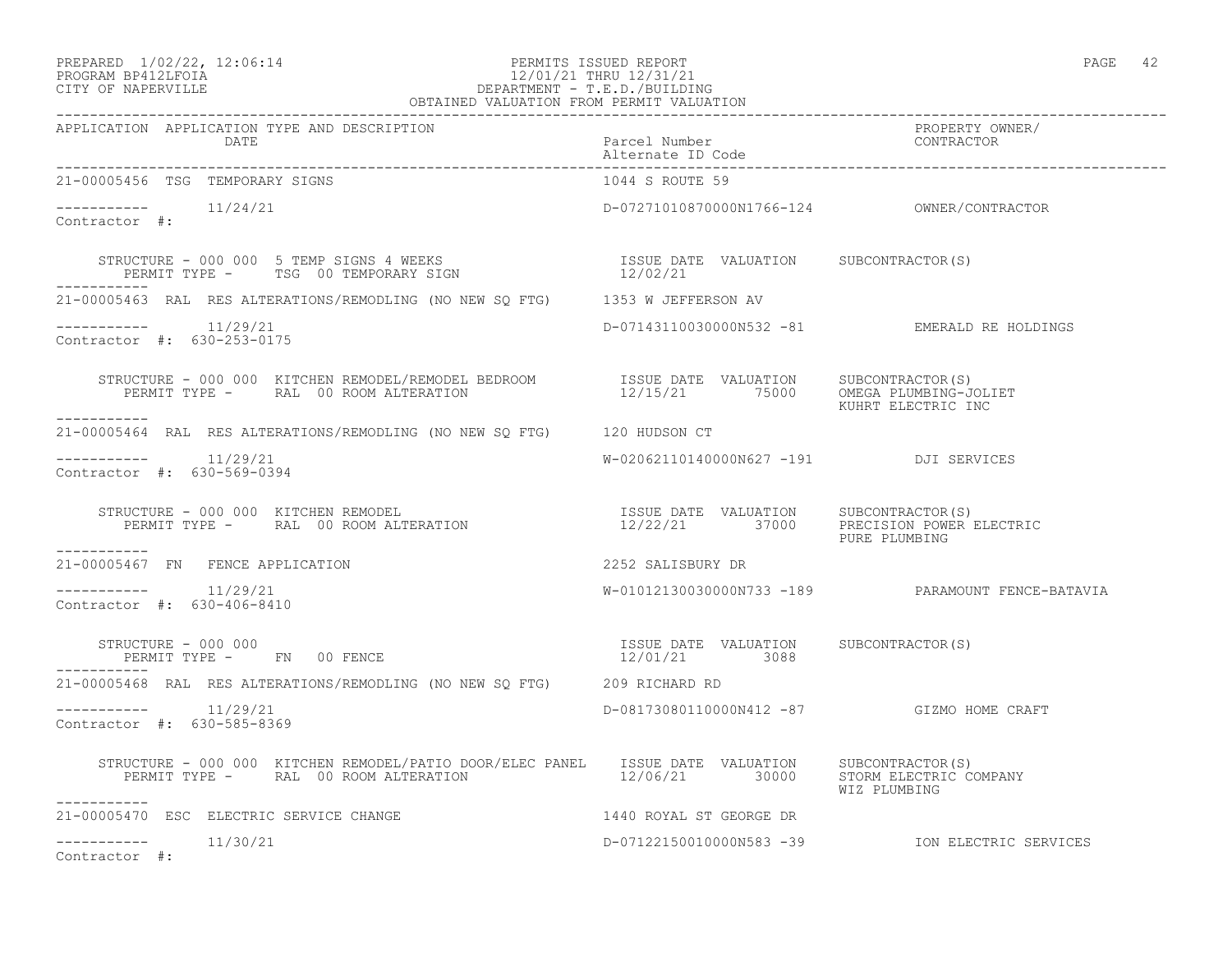### PREPARED  $1/02/22$ ,  $12:06:14$  PERMITS ISSUED REPORT PAGE 43 PROGRAM BP412LFOIA 12/01/21 THRU 12/31/21 CITY OF NAPERVILLE DEPARTMENT - T.E.D./BUILDING OBTAINED VALUATION FROM PERMIT VALUATION

| APPLICATION APPLICATION TYPE AND DESCRIPTION<br>DATE                                                                                                                                          | Parcel Number<br>Alternate ID Code                      | PROPERTY OWNER/<br>CONTRACTOR                            |
|-----------------------------------------------------------------------------------------------------------------------------------------------------------------------------------------------|---------------------------------------------------------|----------------------------------------------------------|
| 21-00005470 (CONTINUED)                                                                                                                                                                       |                                                         |                                                          |
| STRUCTURE - 000 000 PANEL UPGRADE FROM 100AMP TO 200AMP ISSUE DATE VALUATION SUBCONTRACTOR(S)<br>PERMIT TYPE - ELSC 00 ELECTRIC SVC CHANGE RES. 12/14/21 1211 1211 1211 100 ELECTRIC SERVICES |                                                         |                                                          |
| 21-00005473 FN FENCE APPLICATION                                                                                                                                                              | 452 TUPELO AV                                           |                                                          |
| $11/30/21$<br>Contractor #:                                                                                                                                                                   |                                                         |                                                          |
| STRUCTURE - 000 000<br>PERMIT TYPE - FN 00 FENCE<br>-----------                                                                                                                               | ISSUE DATE VALUATION SUBCONTRACTOR(S)<br>12/01/21 3500  |                                                          |
| 21-00005476 FN FENCE APPLICATION                                                                                                                                                              | 1217 SUFFOLK ST                                         |                                                          |
| $--------$ 11/30/21<br>Contractor #:                                                                                                                                                          |                                                         |                                                          |
| STRUCTURE - 000 000<br>PERMIT TYPE - FN 00 FENCE                                                                                                                                              | ISSUE DATE VALUATION SUBCONTRACTOR(S)<br>12/03/21 1000  |                                                          |
| 21-00005477 FN FENCE APPLICATION                                                                                                                                                              | 987 HUNTLEIGH DR                                        |                                                          |
| -----------    11/30/21<br>Contractor #: 630-551-3400                                                                                                                                         |                                                         | D-08204060150000N454 -118 CLASSIC FENCE/OSWEGO           |
| STRUCTURE - 000 000<br>PERMIT TYPE - FN 00 FENCE<br>-----------                                                                                                                               | ISSUE DATE VALUATION SUBCONTRACTOR (S)<br>12/16/21 3500 |                                                          |
| 21-00005478 RAL RES ALTERATIONS/REMODLING (NO NEW SQ FTG) 943 HEATHROW LN                                                                                                                     |                                                         |                                                          |
| -----------    11/30/21<br>Contractor #: 630-933-9323                                                                                                                                         | D-07262060470000N702 -127 AM KITCHEN & BATH             |                                                          |
| STRUCTURE - 000 000 BASEMENT REMODEL<br>------------                                                                                                                                          |                                                         | PM PLUMBING, HEATING, COOLING                            |
| 21-00005479 SIGN SIGN APPLICATIONS                                                                                                                                                            | 1163 E OGDEN AV 509                                     |                                                          |
| $--------- 12/01/21$<br>Contractor #: 847-891-3155                                                                                                                                            |                                                         | D-08081020120000N210 -42    VOLKAN SIGNS & LIGHTING, INC |
| STRUCTURE - 000 000<br>PERMIT TYPE - SIGN 00 SIGN                                                                                                                                             | ISSUE DATE VALUATION SUBCONTRACTOR (S)                  |                                                          |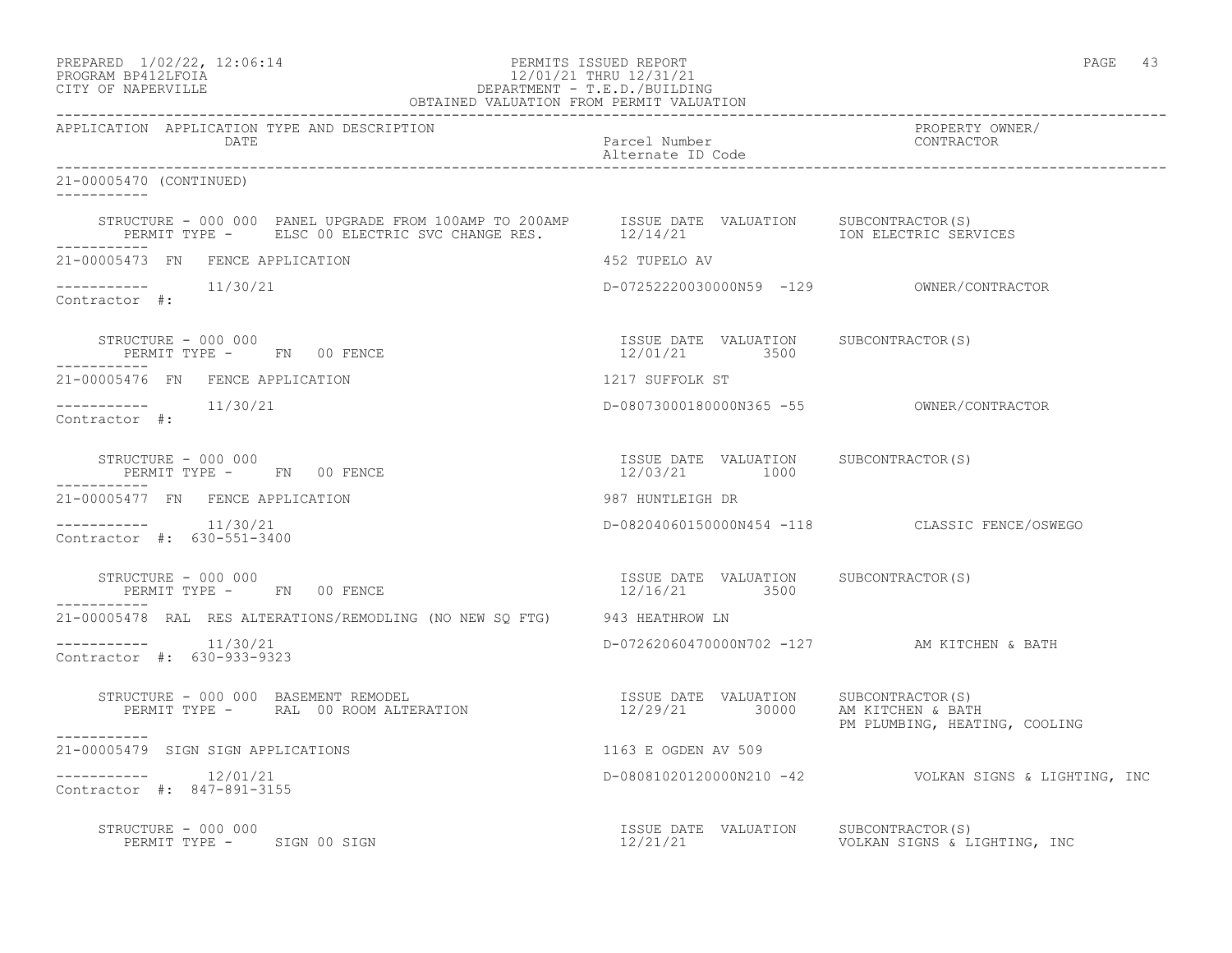### PREPARED  $1/02/22$ ,  $12:06:14$  PERMITS ISSUED REPORT PAGE 44 PROGRAM BP412LFOIA 12/01/21 THRU 12/31/21 CITY OF NAPERVILLE DEPARTMENT - T.E.D./BUILDING DEPARTMENT - T.E.D./BUILDING<br>OBTAINED VALUATION FROM PERMIT VALUATION

| APPLICATION APPLICATION TYPE AND DESCRIPTION<br>DATE                                                                                    | PROPERTY OWNER/<br>Parcel Number<br>Alternate ID Code<br>------------ |                                                   |
|-----------------------------------------------------------------------------------------------------------------------------------------|-----------------------------------------------------------------------|---------------------------------------------------|
| 21-00005484 FN FENCE APPLICATION                                                                                                        | 1695 CARTHAGE CT                                                      |                                                   |
| $--------- 12/01/21$<br>Contractor #: 815-436-7440                                                                                      |                                                                       | D-08331010280000N769 -164 CEDAR RUSTIC/JOLIET     |
| STRUCTURE - 000 000<br>PERMIT TYPE - FN 00 FENCE                                                                                        | ISSUE DATE VALUATION SUBCONTRACTOR(S)<br>12/02/21 6044                |                                                   |
| 21-00005488 ESC ELECTRIC SERVICE CHANGE                                                                                                 | 1542 CEALS CT                                                         |                                                   |
| $--------- 12/01/21$<br>Contractor #: 847-419-1000                                                                                      | D-08311090380000N488 -160 ABC ELECTRIC                                |                                                   |
|                                                                                                                                         |                                                                       |                                                   |
| 21-00005490 BDD DEMOLITION SINGLE FAMILY                                                                                                | 520 W JEFFERSON AV                                                    |                                                   |
| $--------- 12/01/21$<br>Contractor #: 630-514-3582                                                                                      |                                                                       | D-07134250010000N539 -84 BARCZI CUSTOM HOMES, INC |
| STRUCTURE - 000 000 BDD<br>PERMIT TYPE -     BDD 00 DEMOLITION PERMIT                         12/21/21           DONEGAL EXCAVATING     |                                                                       |                                                   |
| 21-00005491 TSG TEMPORARY SIGNS                                                                                                         | 8 W GARTNER RD 124                                                    |                                                   |
| $--------- 12/02/21$<br>Contractor #: 630-896-3113                                                                                      | D-08301050130000N142 -130 FOX VALLEY SIGNS                            |                                                   |
| STRUCTURE - 000 000 COMING SOON $12/10-12/13$ & $1/7-1/10$ ISSUE DATE VALUATION SUBCONTRACTOR(S)<br>PERMIT TYPE - TSG 00 TEMPORARY SIGN | 12/08/21                                                              |                                                   |
| 21-00005492 SIGN SIGN APPLICATIONS                                                                                                      | 8 W GARTNER RD 124                                                    |                                                   |
| $--------- 12/02/21$<br>Contractor #: 630-896-3113                                                                                      | D-08301050130000N142 -130 FOX VALLEY SIGNS                            |                                                   |
| STRUCTURE - 000 000<br>PERMIT TYPE - SIGN 00 SIGN                                                                                       | ISSUE DATE VALUATION SUBCONTRACTOR(S)                                 |                                                   |
| 21-00005493 OCCI OCCUPANCY INSPECTION                                                                                                   | 4003 PLAINFIELD/NAPERVILLE RD 107                                     |                                                   |
| $--------- 12/02/21$<br>Contractor #:                                                                                                   |                                                                       |                                                   |
| STRUCTURE - 000 000 O'HARE CLINICAL LABS TESSUE DATE VALUATION SUBCONTRACTOR(S)                                                         |                                                                       |                                                   |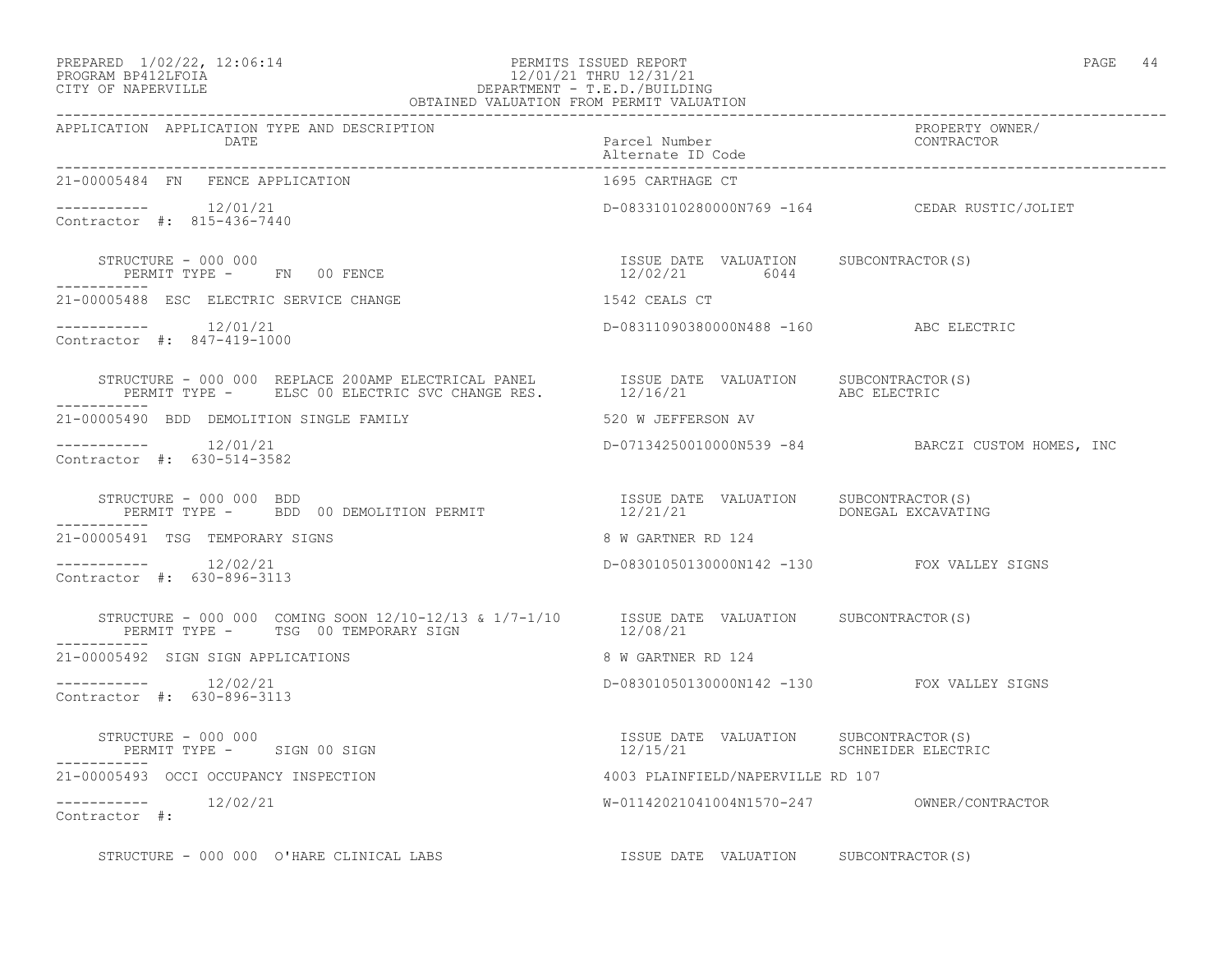### PREPARED  $1/02/22$ ,  $12:06:14$  PERMITS ISSUED REPORT PAGE 45 PROGRAM BP412LFOIA 12/01/21 THRU 12/31/21 CITY OF NAPERVILLE DEPARTMENT - T.E.D./BUILDING OBTAINED VALUATION FROM PERMIT VALUATION

------------------------------------------------------------------------------------------------------------------------------------ APPLICATION APPLICATION TYPE AND DESCRIPTION PROPERTY OWNER/ DATE PARTICLE IN PARTICLE IN THE PARTICLE IN THE PARTICLE IN THE PARTICLE IN THE PARTICLE IN THE PARTICLE IN THE PARTICLE IN THE PARTICLE IN THE PARTICLE IN THE PARTICLE IN THE PARTICLE IN THE PARTICLE IN THE PARTICLE IN T Alternate ID Code ------------------------------------------------------------------------------------------------------------------------------------ 21-00005493 (CONTINUED) ----------- PERMIT TYPE - OCC 00 OCC INSPECT. PERMIT COM/RST 12/08/21 ----------- 21-00005494 OCCI OCCUPANCY INSPECTION 1665 QUINCY AV 111 ----------- 12/02/21 D-07154020040000N1162-80 OWNER/CONTRACTOR Contractor #: STRUCTURE - 000 000 GINGERBREAD TROPICAL FISH & CORAL ISSUE DATE VALUATION SUBCONTRACTOR(S) PERMIT TYPE - OCC 00 OCC INSPECT. PERMIT COM/RST 12/08/21 ----------- 21-00005495 TSG TEMPORARY SIGNS 2656 SHOWPLACE DR ----------- 12/02/21 W-01044100710000N1572-198 OWNER/CONTRACTOR Contractor #: STRUCTURE - 000 000 2 NOW OPEN BANNERS 12/6-12/31 4 WEEKS ISSUE DATE VALUATION SUBCONTRACTOR(S)<br>PERMIT TYPE - TSG 00 TEMPORARY SIGN 12/08/21 PERMIT TYPE - TSG 00 TEMPORARY SIGN ----------- 21-00005496 FN FENCE APPLICATION 1924 COBBLEBROOK LN ----------- 12/02/21 D-08284180050000N17 -150 CEDAR RUSTIC/JOLIET Contractor #: 815-436-7440 STRUCTURE - 000 000 ISSUE DATE VALUATION SUBCONTRACTOR(S) PERMIT TYPE - FN 00 FENCE ----------- 21-00005497 FN FENCE APPLICATION 1159 CHESHIRE AV ----------- 12/02/21 D-08201010250000N146 -102 CEDAR MOUNTAIN FENCE COMPANY Contractor #: 224-220-1042 STRUCTURE - 000 000 ISSUE DATE VALUATION SUBCONTRACTOR(S) PERMIT TYPE - FN 00 FENCE ----------- 21-00005498 SFR SINGLE FAMILY RESIDENCE 4212 CARPENTER RD ----------- 12/02/21 W-01174140040000N1711-256 KINGS COURT BUILDERS, INC Contractor #: 630-369-4150 STRUCTURE - 000 000 SFR **ISSUE DATE VALUATION** SUBCONTRACTOR(S) PERMIT TYPE - DCK 00 DECK WITH STRUCTURE - SFR/DPX 12/21/21 1100000 ELEC 00 ELECTRIC FOR SINGLE FAMILY/DPX 12/21/21 AVINO ELECTRIC, INC FB 00 FINISHED BASEMENT 12/21/21 1100000 MECH 00 MECHANICAL FOR SFR/DPX 12/21/21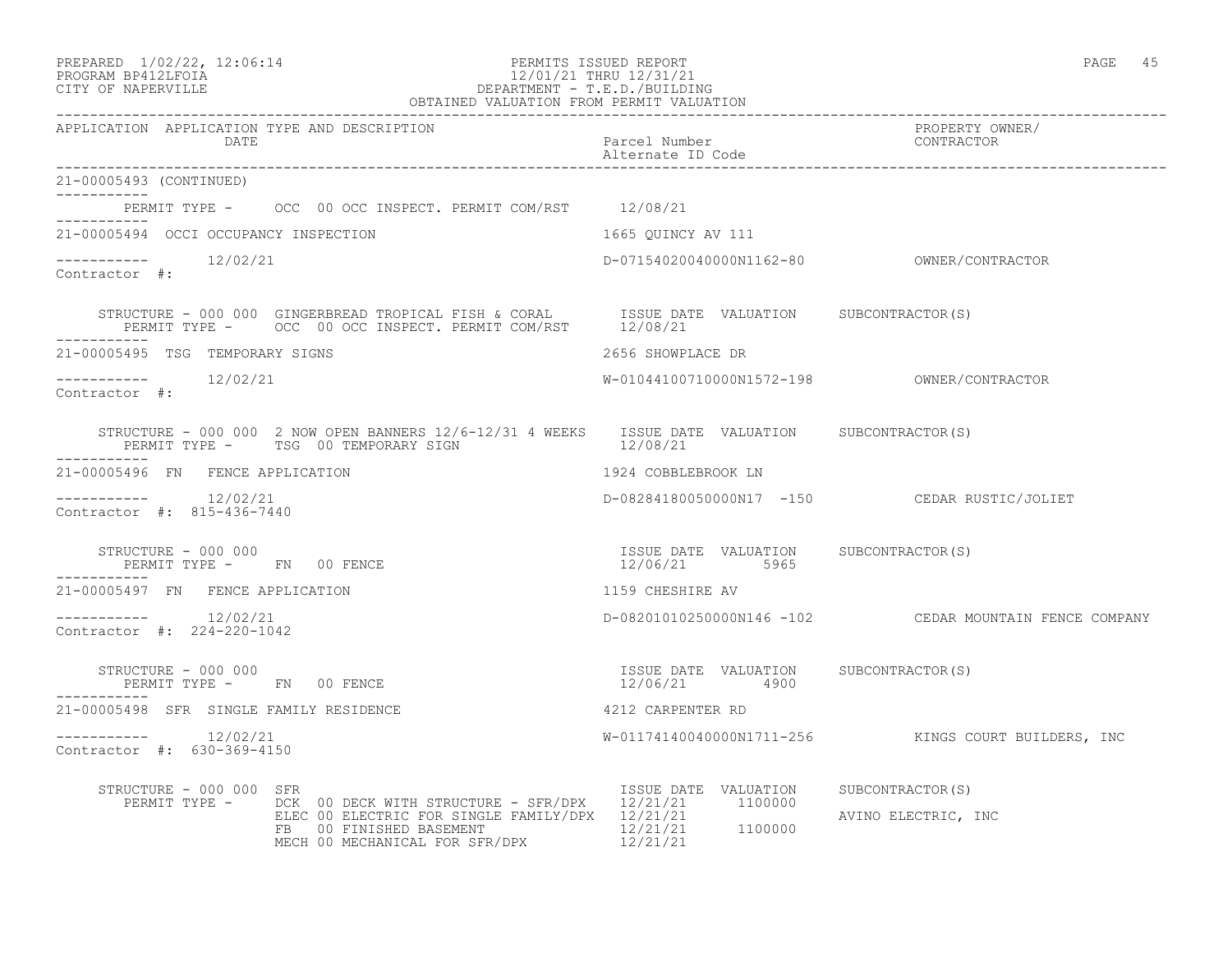### PREPARED  $1/02/22$ ,  $12:06:14$  PERMITS ISSUED REPORT PAGE 46 PROGRAM BP412LFOIA 12/01/21 THRU 12/31/21 CITY OF NAPERVILLE DEPARTMENT - T.E.D./BUILDING OBTAINED VALUATION FROM PERMIT VALUATION

------------------------------------------------------------------------------------------------------------------------------------

APPLICATION APPLICATION TYPE AND DESCRIPTION PROPERTY OWNER/ Parcel Number Alternate ID Code ------------------------------------------------------------------------------------------------------------------------------------ 21-00005498 (CONTINUED) ----------- PATO 00 PATIO WITH STRUCTURE  $12/21/21$  1100000 PLRM 00 PLUMBING BASEMENT ROUGH 12/21/21 PLUM 00 PLUMBING FOR SINGLE FAMILY/DPX 12/21/21 HOGAN PLUMBING DRY COUNTY ENTERPRISES SFRP 00 SINGLE FAMILY RESIDENCE PERMIT 12/21/21 1100000 STRU 00 STRUCTURAL FOR SINGLE FAM/DPX  $12/21/21$  PHEX EXTERIORS INC - SO ELGIN TREE 00 PARKWAY TREE PLANTING PERMIT 12/21/21 ----------- 21-00005499 FN FENCE APPLICATION 1517 BRADLEY CT  $--------- 12/02/21$ ----------- 12/02/21 D-08283060130000N160 -149 CEDAR RUSTIC/JOLIET Contractor #: 815-436-7440 STRUCTURE - 000 000 ISSUE DATE VALUATION SUBCONTRACTOR(S) PERMIT TYPE - FN 00 FENCE 12/03/21 3700 ----------- 21-00005500 ESC ELECTRIC SERVICE CHANGE 3804 GOLD CUP LN ----------- 12/02/21 W-01103110020000N1839-229 TESLA, INC. Contractor #: 443-538-2958 STRUCTURE - 000 000 PHOTOVALTAIC SYSTEM ISSUE DATE VALUATION SUBCONTRACTOR(S) PERMIT TYPE - PV 00 SOLAR PHOTOVOLTAIC  $12/16/21$  12000 TESLA, INC. ----------- 21-00005501 ESC ELECTRIC SERVICE CHANGE 828 GLENMORE CT ----------- 12/02/21 D-08204120270000N71 -118 OAKWOOD ELECTRIC - GENERATOR Contractor #: 630-964-0541 STRUCTURE - 000 000 GENERATOR ISSUE DATE VALUATION SUBCONTRACTOR(S) PERMIT TYPE - GENR 00 GENERATOR PERMIT 12/15/21 OAKWOOD ELECTRIC - GENERATOR ----------- 21-00005503 RAL RES ALTERATIONS/REMODLING (NO NEW SQ FTG) 213 N SLEIGHT ST ----------- 12/02/21 D-08181370070000N433 -70 TRIPLE M DESIGN Contractor #: 847-420-4943 STRUCTURE - 000 000 INTERIOR REMODEL/2ND FLOOR BATH/LAUNDRY ISSUE DATE VALUATION SUBCONTRACTOR(S) PERMIT TYPE - RAL 00 ROOM ALTERATION 12/17/21 75000 KULA PLUMBING BRANDYS ELECTRIC ----------- 21-00005504 OCCI OCCUPANCY INSPECTION 504 N RIVER RD  $--------- 12/02/21$ ----------- 12/02/21 D-07141010110000N1417-66 OWNER/CONTRACTOR

Contractor #: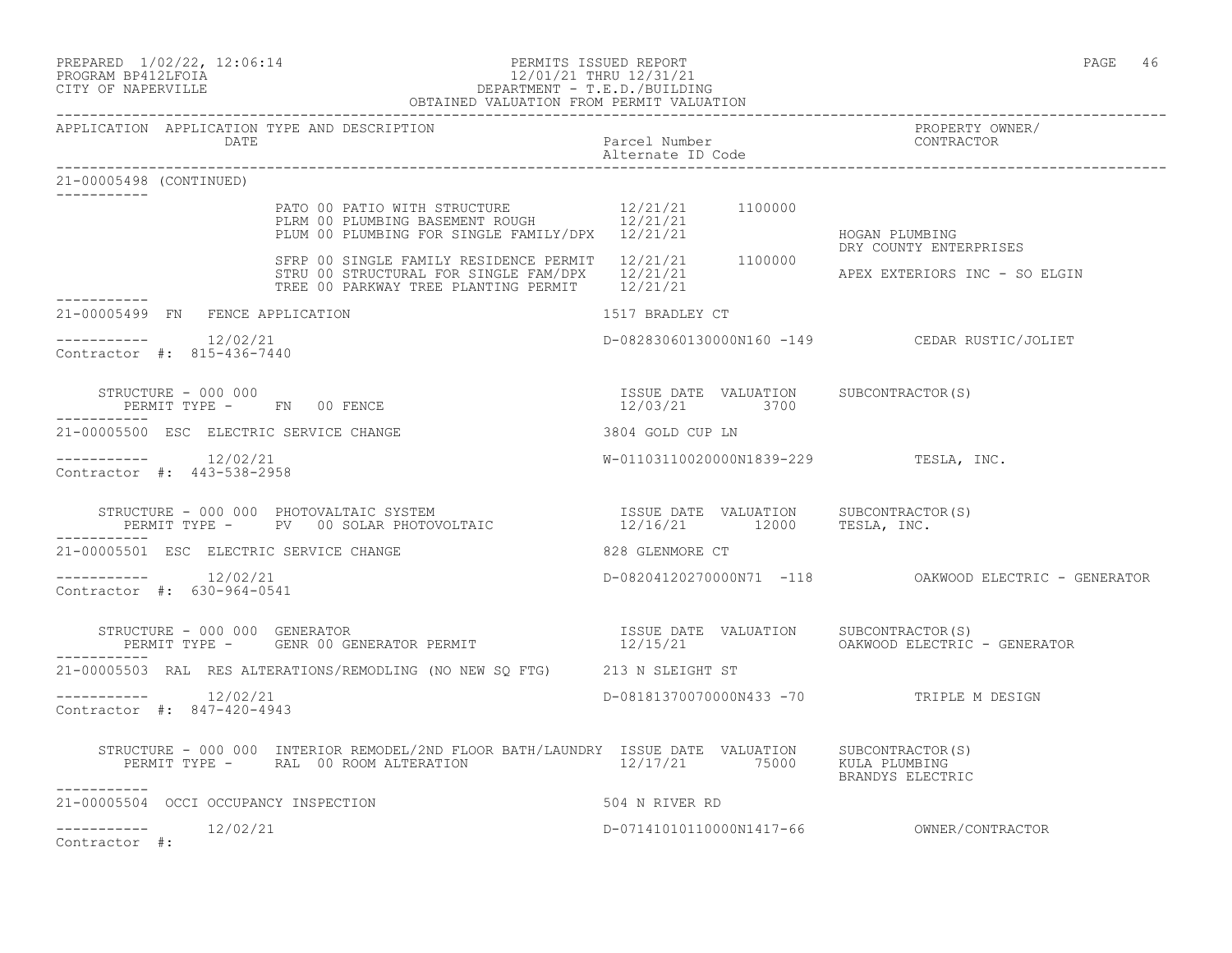## PREPARED  $1/02/22$ ,  $12:06:14$  PERMITS ISSUED REPORT PAGE 47 PROGRAM BP412LFOIA 12/01/21 THRU 12/31/21 CITY OF NAPERVILLE DEPARTMENT - T.E.D./BUILDING

| OBTAINED VALUATION FROM PERMIT VALUATION              |                                                                                                                                                                                                                      |                                    |  |                                                  |  |
|-------------------------------------------------------|----------------------------------------------------------------------------------------------------------------------------------------------------------------------------------------------------------------------|------------------------------------|--|--------------------------------------------------|--|
| APPLICATION APPLICATION TYPE AND DESCRIPTION<br>DATE  |                                                                                                                                                                                                                      | Parcel Number<br>Alternate ID Code |  | PROPERTY OWNER/<br>CONTRACTOR                    |  |
| 21-00005504 (CONTINUED)                               |                                                                                                                                                                                                                      |                                    |  |                                                  |  |
| STRUCTURE - 000 000 PS SALON & SPA                    | TRUCTURE – 000 000 PS SALON & SPA<br>PERMIT TYPE – OCC 00 OCC INSPECT. PERMIT COM/RST 12/08/21                                                                                                                       |                                    |  |                                                  |  |
| 21-00005505 OCCI OCCUPANCY INSPECTION                 |                                                                                                                                                                                                                      | 3027 ENGLISH ROWS AV 101           |  |                                                  |  |
| -----------    12/02/21<br>Contractor #:              |                                                                                                                                                                                                                      |                                    |  |                                                  |  |
|                                                       | STRUCTURE - 000 000 O'HARE CLINICAL LAB SERVICES INC      ISSUE DATE VALUATION     SUBCONTRACTOR(S)     PERMIT TYPE -     OCC 00 OCC INSPECT. PERMIT COM/RST     12/08/21                                            |                                    |  |                                                  |  |
| 21-00005506 OCCI OCCUPANCY INSPECTION                 |                                                                                                                                                                                                                      | 844 S ROUTE 59                     |  |                                                  |  |
| -----------    12/02/21<br>Contractor #:              |                                                                                                                                                                                                                      |                                    |  |                                                  |  |
| STRUCTURE - 000 000 JUICY-O                           | PERMIT TYPE - OCC 00 OCC INSPECT. PERMIT COM/RST 12/10/21                                                                                                                                                            |                                    |  | ISSUE DATE VALUATION SUBCONTRACTOR(S)            |  |
| 21-00005507 DMOC DEMOLITION COMMERCIAL                |                                                                                                                                                                                                                      | 1841 CENTRE POINT CR 100           |  |                                                  |  |
| 12/03/21<br>---------<br>Contractor #: 331-251-2726   |                                                                                                                                                                                                                      |                                    |  | D-08064080070000N310 -26 ARCO MURRAY             |  |
| STRUCTURE - 000 000 CELL CARTA                        | ISSUE DATE VALUATION SUBCONTRACTOR(S)<br>PERMIT TYPE - DMIC 00 DEMOLITION COMMERCIAL INTERIOR 12/17/21 40000                                                                                                         |                                    |  |                                                  |  |
| 21-00005510 ESC ELECTRIC SERVICE CHANGE               |                                                                                                                                                                                                                      | 3164 TREESDALE CT                  |  |                                                  |  |
| Contractor #: 630-915-8068                            |                                                                                                                                                                                                                      |                                    |  | W-01042530030000N260 -183 R J ELECTRIC SERVICE   |  |
| -----------                                           | STRUCTURE - 000 000 INSTALL EV CHARGER                         ISSUE DATE VALUATION     SUBCONTRACTOR(S)<br>PERMIT TYPE -     EVCR 00 ELECTRIC VEHICLE STATION RES     12/17/21         950     R J ELECTRIC SERVICE |                                    |  |                                                  |  |
|                                                       | 21-00005512 RAL RES ALTERATIONS/REMODLING (NO NEW SO FTG) 37 S MILL ST                                                                                                                                               |                                    |  |                                                  |  |
| -----------    12/03/21<br>Contractor #: 630-209-2809 |                                                                                                                                                                                                                      |                                    |  | D-07134150170000N539 -84 OLD RIVER BUILDERS      |  |
|                                                       | STRUCTURE – 000 000 RAL (STRUCTURE – 1999) STRUCTURE – 1999 RALUATION SUBCONTRACTOR<br>PERMIT TYPE – RAL 00 ROOM ALTERATION (STRUCTURE 12/03/21) DEPENDABLE PLUMBING INC                                             |                                    |  |                                                  |  |
| 21-00005515 FN FENCE APPLICATION                      |                                                                                                                                                                                                                      | 2312 MOONLIGHT CT                  |  |                                                  |  |
| $--------$ 12/03/21<br>Contractor #: 708-856-8999     |                                                                                                                                                                                                                      |                                    |  | W-01011130280000N767 -188 ILLINOIS FENCE COMPANY |  |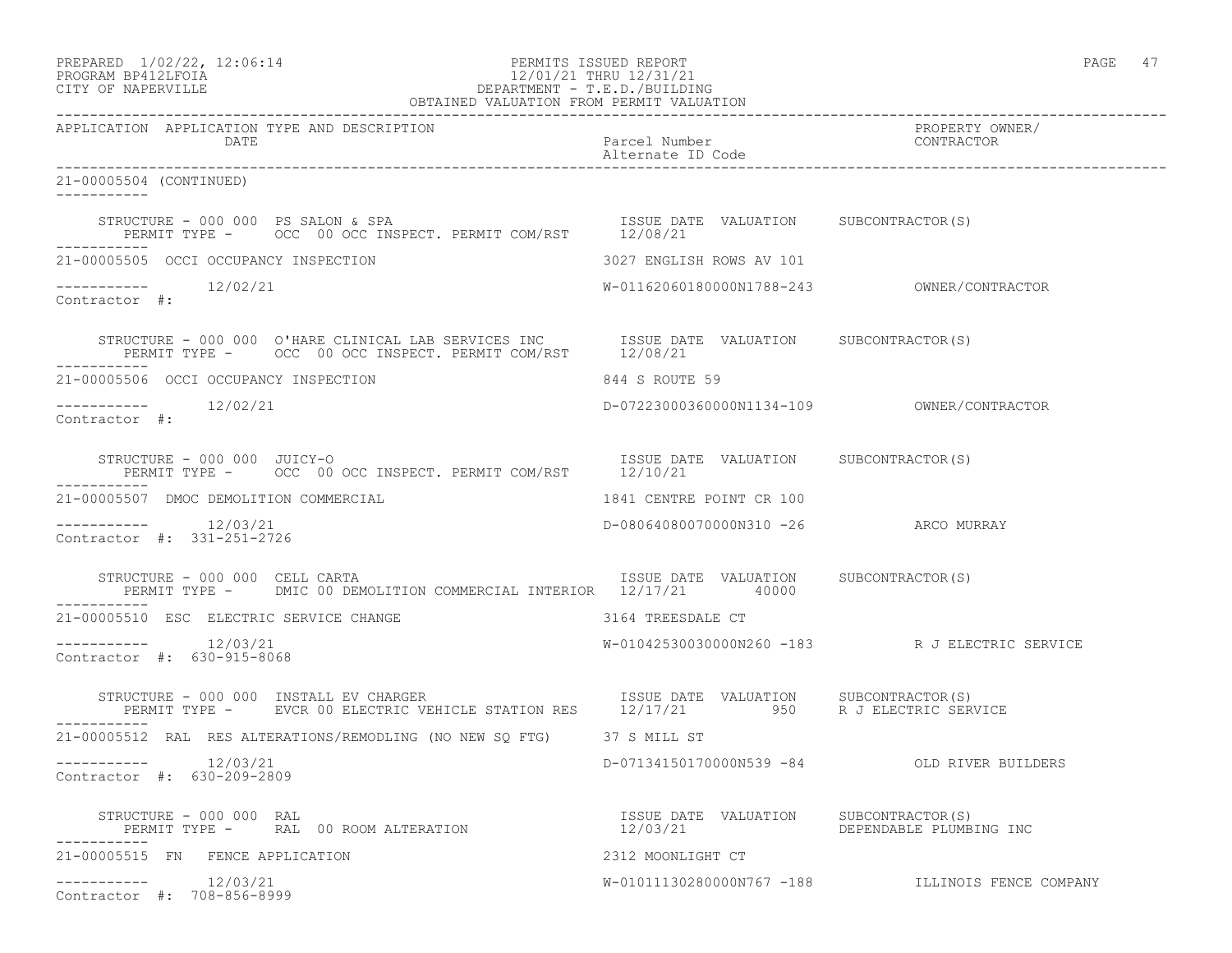| PREPARED | $1/02/22$ , $12:06:14$ |  |
|----------|------------------------|--|
|          | PROGRAM RP412LFOIA     |  |

### PERMITS ISSUED REPORT **PAGE 48** PROGRAM BP412LFOIA 12/01/21 THRU 12/31/21<br>CITY OF NAPERVILLE DEPARTMENT - T.E.D./BUILDIN CITY OF NAPERVILLE DEPARTMENT - T.E.D./BUILDING OBTAINED VALUATION FROM PERMIT VALUATION

| APPLICATION APPLICATION TYPE AND DESCRIPTION<br><b>DATE</b> |                                                                                                                                                                             | Parcel Number<br>Alternate ID Code                     | PROPERTY OWNER/<br>CONTRACTOR                                                   |
|-------------------------------------------------------------|-----------------------------------------------------------------------------------------------------------------------------------------------------------------------------|--------------------------------------------------------|---------------------------------------------------------------------------------|
| 21-00005515 (CONTINUED)                                     |                                                                                                                                                                             |                                                        |                                                                                 |
| STRUCTURE - 000 000<br>PERMIT TYPE - FN 00 FENCE            |                                                                                                                                                                             | ISSUE DATE VALUATION SUBCONTRACTOR(S)<br>12/06/21 5800 |                                                                                 |
| 21-00005518 DMOC DEMOLITION COMMERCIAL                      |                                                                                                                                                                             | 2012 CORPORATE LN 140                                  |                                                                                 |
| $--------$ 12/03/21<br>Contractor #: 815-572-7013           |                                                                                                                                                                             |                                                        | D-07032050040000N1390-5   GALLANT BUILDING SOLUTIONS                            |
| STRUCTURE - 000 000 SHOOT 360                               | PERMIT TYPE - DMIC 00 DEMOLITION COMMERCIAL INTERIOR 12/17/21 10000                                                                                                         | ISSUE DATE VALUATION SUBCONTRACTOR(S)                  |                                                                                 |
|                                                             | 21-00005519 RAL RES ALTERATIONS/REMODLING (NO NEW SQ FTG) 981 COLLINGWOOD DR                                                                                                |                                                        |                                                                                 |
| $--------- 12/06/21$<br>Contractor #: 847-763-1100          |                                                                                                                                                                             | D-08204100170000N108 -118 AIROOM INC                   |                                                                                 |
| -----------                                                 | STRUCTURE - 000 000 630-768-8530 THOMAS/NEW PATH CONSTRUCTIO ISSUE DATE VALUATION SUBCONTRACTOR(S)<br>PERMIT TYPE - RAL 00 ROOM ALTERATION 12/20/21 117500 BRANDYS ELECTRIC |                                                        | EXPRESS PLUMBING, INC.                                                          |
|                                                             | 21-00005522 SADC SATELLITE DISH/ANTENNA COMMERCIAL 320 N MILL ST CELL1                                                                                                      |                                                        |                                                                                 |
| $--------- 12/06/21$<br>Contractor #: 331-999-2100          |                                                                                                                                                                             |                                                        | D-07132170040000N536 -69  UTILITY CORE CONSTRUCTION LLC                         |
| STRUCTURE - 000 000                                         | PERMIT TYPE - SADC 00 SATELLITE DISH/ANT COMMERCIAL 12/29/21                                                                                                                | ISSUE DATE VALUATION SUBCONTRACTOR(S)                  | UTILITY CORE CONSTRUCTION LLC                                                   |
| 21-00005523 SFR SINGLE FAMILY RESIDENCE                     |                                                                                                                                                                             | 3663 AMBROSIA DR                                       |                                                                                 |
| $--------$ 12/06/21<br>Contractor #: 817-875-7057           |                                                                                                                                                                             | W-0110300028236 N1842-229 PULTE GROUP                  |                                                                                 |
| STRUCTURE - 000 000 SFR                                     | PERMIT TYPE - ELEC 00 ELECTRIC FOR SINGLE FAMILY/DPX 12/21/21<br>MECH 00 MECHANICAL FOR SFR/DPX 12/21/21<br>PLRM 00 PLUMBING BASEMENT ROUGH 12/21/21                        | ISSUE DATE VALUATION SUBCONTRACTOR(S)                  |                                                                                 |
|                                                             | PLUM 00 PLUMBING FOR SINGLE FAMILY/DPX 12/21/21<br>SFRP 00 SINGLE FAMILY RESIDENCE PERMIT 12/21/21 195000 RABY ROOFING                                                      |                                                        | SUPERIOR ELECTRICAL TECHNOLOGI<br>S3 PLUMBING<br>HOLIDAY SEWER & WATER/WAUCONDA |
|                                                             | STRU 00 STRUCTURAL FOR SINGLE FAM/DPX 12/21/21                                                                                                                              |                                                        |                                                                                 |
| 21-00005527 PPA PLUMBING PERMIT                             |                                                                                                                                                                             | 736 VIOLET CR                                          |                                                                                 |
| $--------$ 12/06/21<br>Contractor #: 708-372-0105           |                                                                                                                                                                             |                                                        | D-07224100160000N742 -110 AMERICAN MUNICIPAL PRIV. PLUMB                        |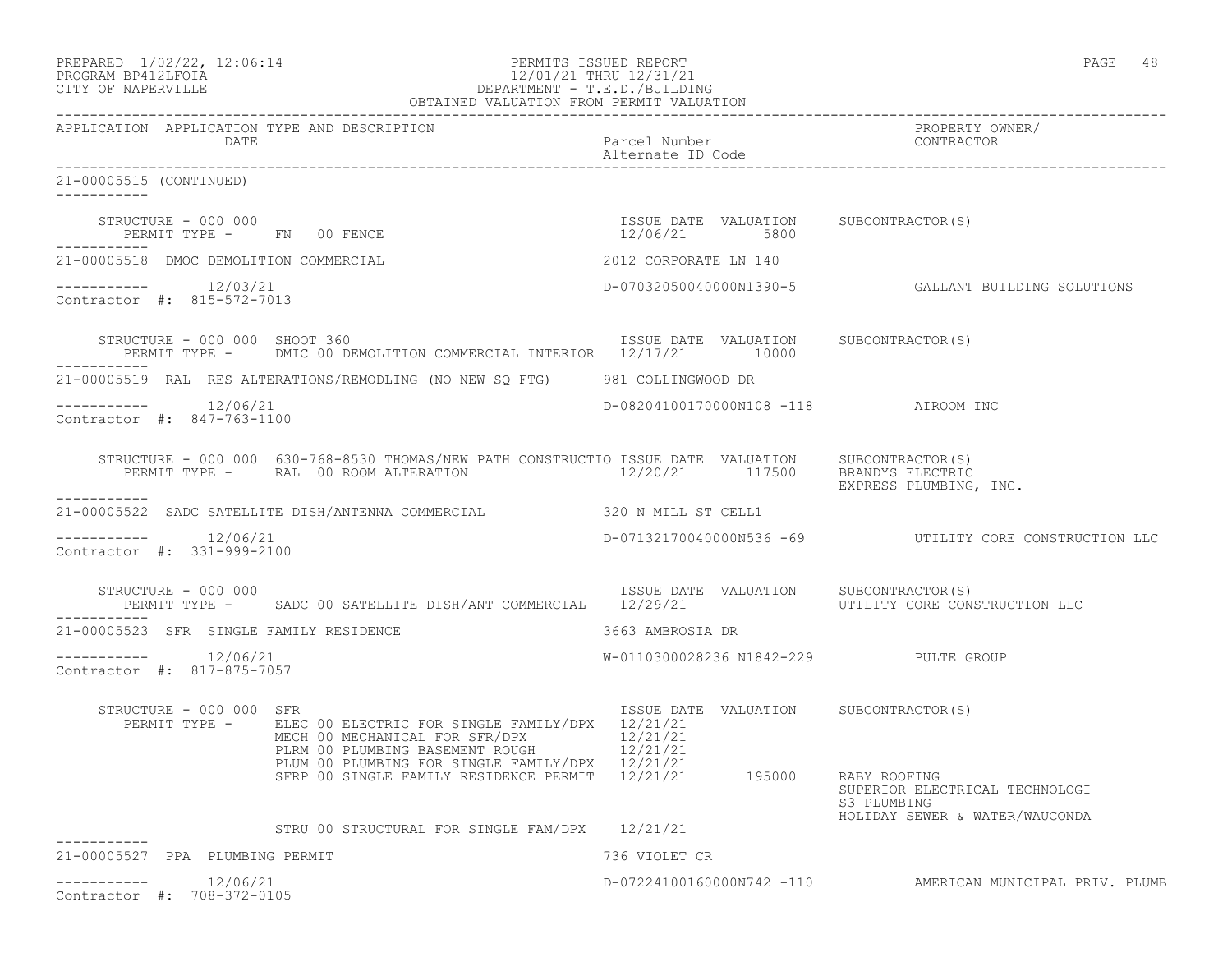## PREPARED 1/02/22, 12:06:14 PERMITS ISSUED REPORT<br>PROGRAM BP412LFOIA PAGE 49 PROGRAM BP412LFOIA 12/01/21 THRU 12/31/21 CITY OF NAPERVILLE DEPARTMENT - T.E.D./BUILDING

| OBTAINED VALUATION FROM PERMIT VALUATION                                                                                                                                                                                       |                                       |                                                |  |
|--------------------------------------------------------------------------------------------------------------------------------------------------------------------------------------------------------------------------------|---------------------------------------|------------------------------------------------|--|
| APPLICATION APPLICATION TYPE AND DESCRIPTION<br>DATE                                                                                                                                                                           | Parcel Number<br>Alternate ID Code    | PROPERTY OWNER/<br>CONTRACTOR                  |  |
| 21-00005527 (CONTINUED)<br>-----------                                                                                                                                                                                         |                                       |                                                |  |
| STRUCTURE - 000 000 EMERGENCY SEWER/WATER REAPIR             ISSUE DATE VALUATION     SUBCONTRACTOR(S)<br>PERMIT TYPE -     SEW 00 SEWER/WATER REPAIR OR REPLACE    12/06/21                       AMERICAN MUNICIPAL PRIV. PL |                                       | AMERICAN MUNICIPAL PRIV. PLUMB                 |  |
| 21-00005531 RAL RES ALTERATIONS/REMODLING (NO NEW SQ FTG) 1575 BAYOU PATH DR                                                                                                                                                   |                                       |                                                |  |
| $--------- 12/07/21$<br>Contractor #:                                                                                                                                                                                          |                                       |                                                |  |
| -----------                                                                                                                                                                                                                    |                                       | P & W PLUMBING                                 |  |
| 21-00005532 RPZ REVERSE PRESSURE ZONE/BACKFLOW PREVENTER 4223 CHINABERRY LN                                                                                                                                                    |                                       |                                                |  |
| -----------    12/07/21<br>Contractor #: 815-521-3247                                                                                                                                                                          |                                       | W-01172130070000N1743-241 EVERGREEN SPRINKLERS |  |
| TRUCTURE - 000 000 RPZ NO ROW <b>EXAMPLE SECULE SECULE SECULE EXALUATION</b> SUBCONTRACTOR(S)<br>PERMIT TYPE - LSP 00 LAWN SPRINKLER RESIDENTIAL 12/13/21 3600 EVERGREEN SPRINKLERS<br>STRUCTURE - 000 000 RPZ NO ROW          |                                       | HARTLAND PLUMBING & MECH                       |  |
| -----------<br>21-00005533 OCCI OCCUPANCY INSPECTION                                                                                                                                                                           | 659 S WASHINGTON ST                   |                                                |  |
| $--------- 12/07/21$<br>Contractor #:                                                                                                                                                                                          |                                       |                                                |  |
| STRUCTURE - 000 000 SPOPHIE'S<br>PERMIT TYPE - OCC 00 OCC INSPECT. PERMIT COM/RST 12/15/21                                                                                                                                     |                                       |                                                |  |
| 21-00005534 OCCI OCCUPANCY INSPECTION                                                                                                                                                                                          | 612 E OGDEN AV                        |                                                |  |
| -----------    12/07/21<br>Contractor #:                                                                                                                                                                                       |                                       |                                                |  |
| STRUCTURE - 000 000 O'HARE CLINICAL LAB SERVICES TSSUE DATE VALUATION SUBCONTRACTOR(S)<br>PERMIT TYPE - OCC 00 OCC INSPECT. PERMIT COM/RST 12/15/21                                                                            |                                       |                                                |  |
| 21-00005537 FN FENCE APPLICATION                                                                                                                                                                                               | 3743 CAINE DR                         |                                                |  |
| $--------- 12/07/21$<br>Contractor #: 630-551-3400                                                                                                                                                                             |                                       | W-01114020830000N411 -232 CLASSIC FENCE/OSWEGO |  |
| STRUCTURE - 000 000                                                                                                                                                                                                            | ISSUE DATE VALUATION SUBCONTRACTOR(S) |                                                |  |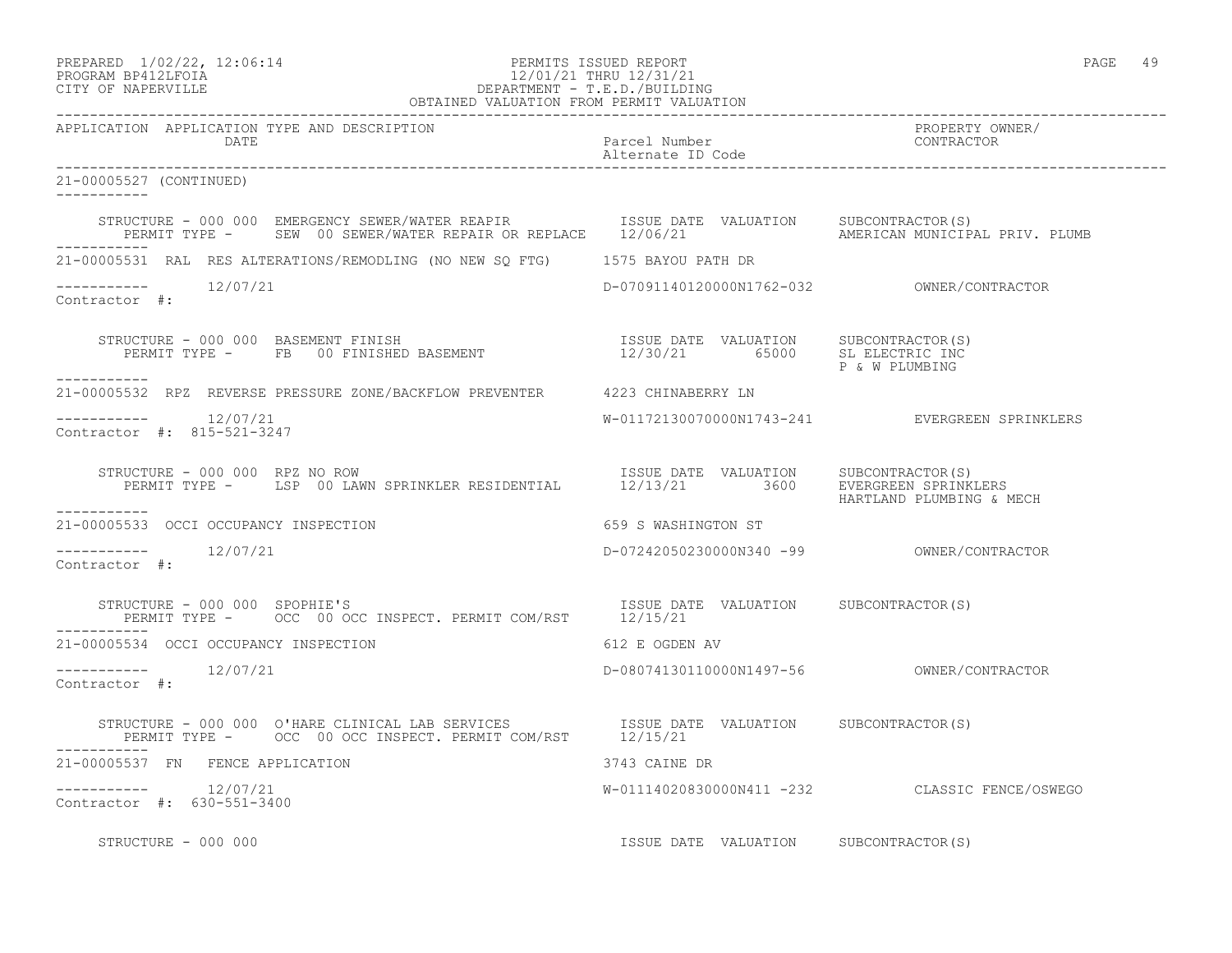## PROGRAM BP412LFOIA 12/01/21 THRU 12/31/21 CITY OF NAPERVILLE DEPARTMENT - T.E.D./BUILDING OBTAINED VALUATION FROM PERMIT VALUATION

| APPLICATION APPLICATION TYPE AND DESCRIPTION<br><b>DATE</b>                                                                                                        | Parcel Number<br>Alternate ID Code                      | PROPERTY OWNER/<br>CONTRACTOR                           |
|--------------------------------------------------------------------------------------------------------------------------------------------------------------------|---------------------------------------------------------|---------------------------------------------------------|
| 21-00005537 (CONTINUED)                                                                                                                                            |                                                         |                                                         |
| PERMIT TYPE - FN 00 FENCE<br>-----------                                                                                                                           | 12/09/21 3283                                           |                                                         |
| 21-00005538 PPA PLUMBING PERMIT                                                                                                                                    | 2132 FELDOTT LN                                         |                                                         |
| Contractor #: 630-759-8999                                                                                                                                         |                                                         | D-07224090160000N742 -110 COURTESY PLUMBING & SERVICES, |
|                                                                                                                                                                    |                                                         |                                                         |
| 21-00005539 OCCI OCCUPANCY INSPECTION                                                                                                                              | 600 INDUSTRIAL DR 101                                   |                                                         |
| Contractor #:                                                                                                                                                      |                                                         |                                                         |
| STRUCTURE - 000 000 REAL PEOPLE REALTY <b>1990 Example 2010</b> ISSUE DATE VALUATION SUBCONTRACTOR(S)<br>PERMIT TYPE - OCC 00 OCC INSPECT. PERMIT COM/RST 12/16/21 |                                                         |                                                         |
| 21-00005540 OCCI OCCUPANCY INSPECTION                                                                                                                              | 2603 AURORA AV 107                                      |                                                         |
| Contractor #:                                                                                                                                                      |                                                         |                                                         |
| STRUCTURE - 000 000 LL FLOORING<br>PERMIT TYPE - OCC 00 OCC INSPECT. PERMIT COM/RST 12/15/21<br>STRUCTURE - 000 000 LL FLOORING                                    |                                                         |                                                         |
| 21-00005542 PAT PATIO APPLICATION                                                                                                                                  | 2408 COASTAL SAGE CT                                    |                                                         |
| $--------- 12/08/21$<br>Contractor #: 630-809-6911                                                                                                                 | D-07093110690000N1767-047 FERNANDO CRUZ                 |                                                         |
| STRUCTURE - 000 000 BRICK PATIO<br>PERMIT TYPE - PAT 00 PATIO                                                                                                      | ISSUE DATE VALUATION SUBCONTRACTOR(S)<br>12/21/21 15000 |                                                         |
| 21-00005548 DECK DECK                                                                                                                                              | 1172 STANDISH CT                                        |                                                         |
| Contractor #: 847-344-6664                                                                                                                                         | D-08302140340000N422 -131 PLATINUM DECKING              |                                                         |
| STRUCTURE - 000 000 DECK<br>PERMIT TYPE - DECK 00 DECK                                                                                                             | ISSUE DATE VALUATION SUBCONTRACTOR(S)<br>12/30/21 36000 |                                                         |
| 21-00005551 RAL RES ALTERATIONS/REMODLING (NO NEW SQ FTG) 1407 WHITESPIRE CT                                                                                       |                                                         |                                                         |
| $--------- 12/08/21$<br>Contractor #: 630-585-0123                                                                                                                 |                                                         | D-08293121530000N1224-147 SEABREEZE WEST CONSTRUCTION   |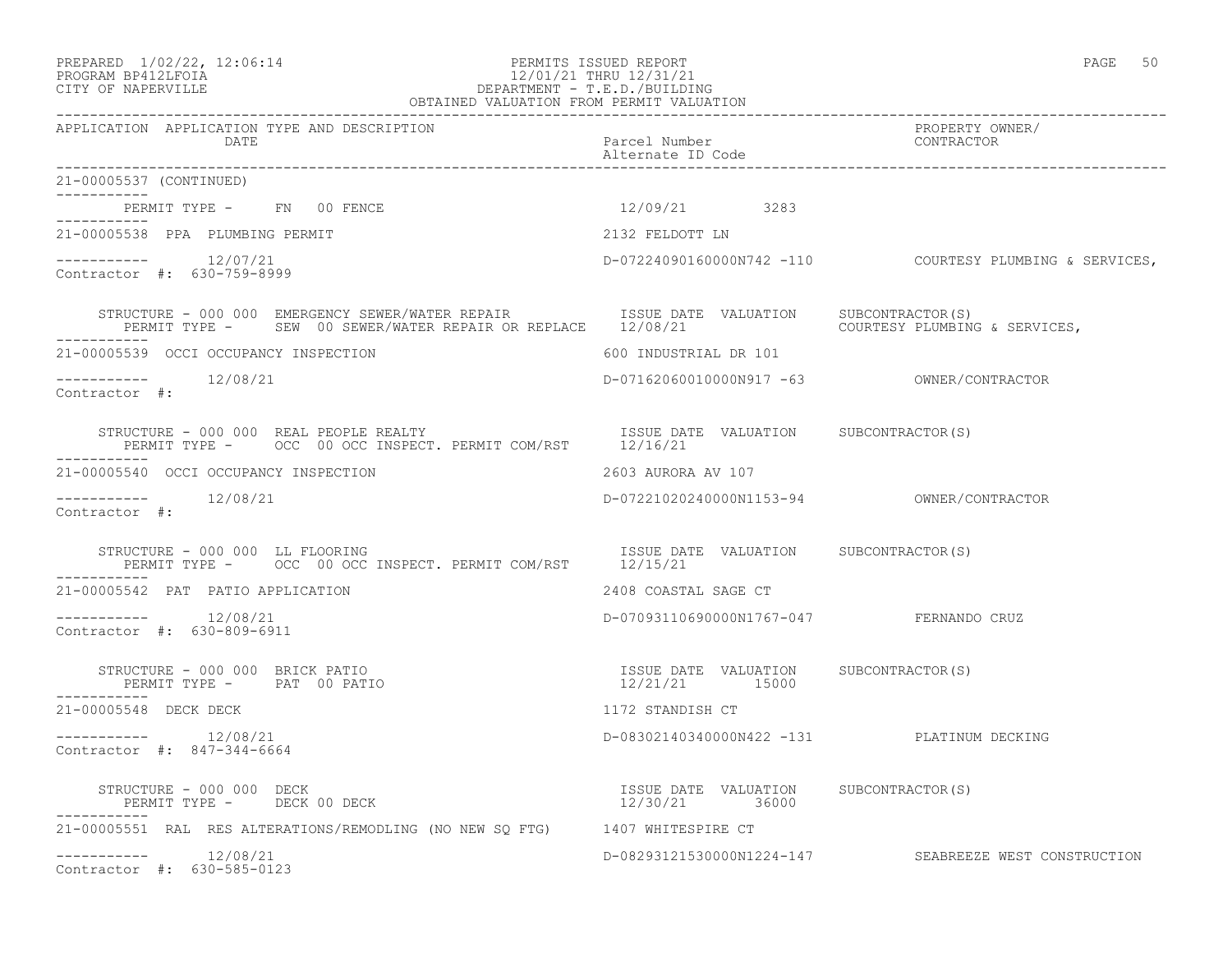## PREPARED  $1/02/22$ ,  $12:06:14$  PERMITS ISSUED REPORT PAGE 51 PROGRAM BP412LFOIA 12/01/21 THRU 12/31/21 CITY OF NAPERVILLE DEPARTMENT - T.E.D./BUILDING

| OBTAINED VALUATION FROM PERMIT VALUATION                                                                                                                                                                                                                                                                                                                         |                                                        |                                                     |  |
|------------------------------------------------------------------------------------------------------------------------------------------------------------------------------------------------------------------------------------------------------------------------------------------------------------------------------------------------------------------|--------------------------------------------------------|-----------------------------------------------------|--|
| APPLICATION APPLICATION TYPE AND DESCRIPTION<br>DATE                                                                                                                                                                                                                                                                                                             | Parcel Number<br>Alternate ID Code                     | PROPERTY OWNER/<br>CONTRACTOR                       |  |
| 21-00005551 (CONTINUED)<br>___________                                                                                                                                                                                                                                                                                                                           |                                                        |                                                     |  |
| STRUCTURE – 000 000 KITCHEN REMODEL<br>PERMIT TYPE – RAL 00 ROOM ALTERATION 12/30/21 49974 HI-LITE ELECTRIC                                                                                                                                                                                                                                                      |                                                        | STEALTH SERVICES LTD                                |  |
| -----------<br>21-00005552 RAL RES ALTERATIONS/REMODLING (NO NEW SQ FTG) 846 RAINTREE DR                                                                                                                                                                                                                                                                         |                                                        |                                                     |  |
| Contractor #: 630-664-1406                                                                                                                                                                                                                                                                                                                                       |                                                        | D-07234110150000N673 -112 TIMELESS DEVELOPMENT CORP |  |
| STRUCTURE – 000 000 KITCHEN REMODEL<br>PERMIT TYPE – RAL 00 ROOM ALTERATION 12/30/21 72000 UP YOUR ALTER<br>------------                                                                                                                                                                                                                                         |                                                        | B&K PLUMBING                                        |  |
| 21-00005553 FSBD FIRE PROTECTION SYSTEM                                                                                                                                                                                                                                                                                                                          | 1555 W OGDEN AV                                        |                                                     |  |
| $--------- 12/08/21$<br>Contractor #: 630-725-0500                                                                                                                                                                                                                                                                                                               | D-07154000150000N1425-80 SHAMBAUGH & SON               |                                                     |  |
|                                                                                                                                                                                                                                                                                                                                                                  | ISSUE DATE VALUATION SUBCONTRACTOR(S)                  |                                                     |  |
| 21-00005554 FN FENCE APPLICATION                                                                                                                                                                                                                                                                                                                                 | 2157 UNIVERSITY DR                                     |                                                     |  |
| -----------    12/08/21<br>Contractor #: 847-438-3630                                                                                                                                                                                                                                                                                                            | W-02052120160000N400 -193 PREMIER FENCE INC            |                                                     |  |
| $\begin{array}{cccc} \texttt{STRUCTURE} & - & 000 & 000 \\ \texttt{PERMIT} & \texttt{YPE} & - & \texttt{FN} \\ \end{array} \qquad \begin{array}{cccc} \texttt{OSUE} & \texttt{DATE} & \texttt{VALUATION} \\ & \texttt{12/10/21} & \texttt{14431} \\ \end{array} \qquad \begin{array}{cccc} \texttt{SUECOMTRACTOR(S)} & \texttt{SUECONTRACTOR(S)} \\ \end{array}$ |                                                        |                                                     |  |
| 21-00005555 FN FENCE APPLICATION                                                                                                                                                                                                                                                                                                                                 | 220 OXFORD CT                                          |                                                     |  |
| $--------- 12/08/21$<br>Contractor #: 847-043-8330                                                                                                                                                                                                                                                                                                               | D-08173130330000N229 -87 PREMIER FENCE                 |                                                     |  |
| STRUCTURE - 000 000<br>PERMIT TYPE -      FN    00 FENCE                                                                                                                                                                                                                                                                                                         | ISSUE DATE VALUATION SUBCONTRACTOR(S)<br>12/10/21 8152 |                                                     |  |
| 21-00005558 FN FENCE APPLICATION                                                                                                                                                                                                                                                                                                                                 | 1228 SUFFOLK ST                                        |                                                     |  |
| $--------- 12/09/21$<br>Contractor #: 815-836-8731                                                                                                                                                                                                                                                                                                               |                                                        | D-08073020010000N365 -55 NORTHWEST CEDAR/ROMEOVILLE |  |
| STRUCTURE - 000 000                                                                                                                                                                                                                                                                                                                                              | ISSUE DATE VALUATION SUBCONTRACTOR(S)                  |                                                     |  |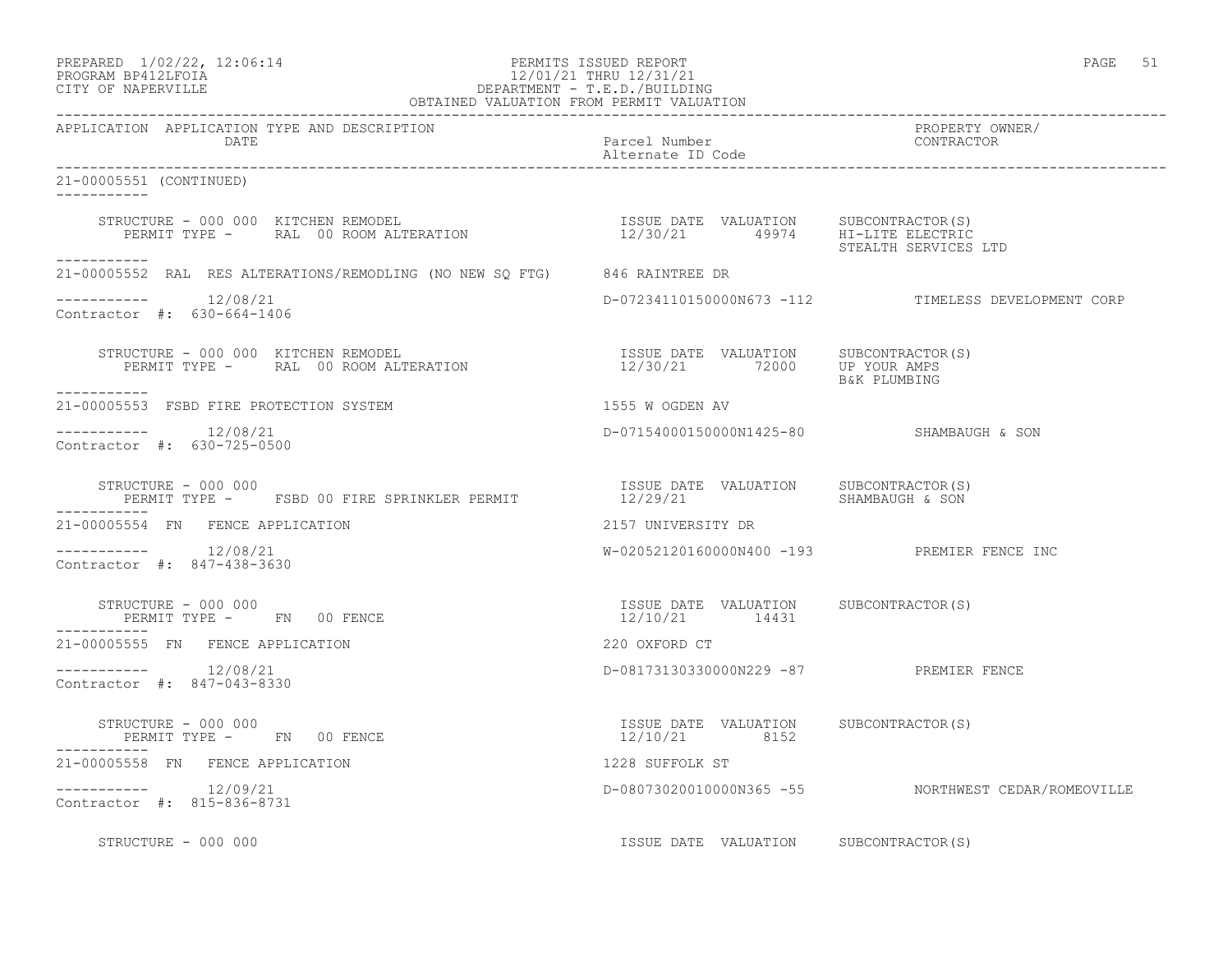## PREPARED  $1/02/22$ ,  $12:06:14$  PERMITS ISSUED REPORT PAGE 52 PROGRAM BP412LFOIA 12/01/21 THRU 12/31/21 CITY OF NAPERVILLE DEPARTMENT - T.E.D./BUILDING

| OBTAINED VALUATION FROM PERMIT VALUATION                                                                                                                                                                                                                                 |                                            |                                                         |  |
|--------------------------------------------------------------------------------------------------------------------------------------------------------------------------------------------------------------------------------------------------------------------------|--------------------------------------------|---------------------------------------------------------|--|
| APPLICATION APPLICATION TYPE AND DESCRIPTION<br>DATE                                                                                                                                                                                                                     | Parcel Number<br>Alternate ID Code         | PROPERTY OWNER/<br>CONTRACTOR                           |  |
| 21-00005558 (CONTINUED)<br>___________                                                                                                                                                                                                                                   |                                            |                                                         |  |
| PERMIT TYPE - FN 00 FENCE<br>------------                                                                                                                                                                                                                                | $12/20/21$ 4500                            |                                                         |  |
| 21-00005559 DECK DECK                                                                                                                                                                                                                                                    | 1742 AUBURN AV                             |                                                         |  |
| $--------- 12/09/21$<br>Contractor #: 847-344-6664                                                                                                                                                                                                                       | D-08332040090000N472 -165 PLATINUM DECKING |                                                         |  |
|                                                                                                                                                                                                                                                                          | ISSUE DATE VALUATION SUBCONTRACTOR(S)      |                                                         |  |
| 21-00005560 ESC ELECTRIC SERVICE CHANGE                                                                                                                                                                                                                                  | 1511 BAYOU PATH DR                         |                                                         |  |
| $--------- 12/09/21$<br>Contractor #: 630-833-2389                                                                                                                                                                                                                       |                                            | D-07091140270000N1767-032 KAPITAL ELECTRIC INC          |  |
| STRUCTURE - 000 000 INSTALL EV CHARGER<br>STRUCTURE – 000 000 INSTALL EV CHARGER                                ISSUE DATE VALUATION     SUBCONTRACTOR(S)<br>PERMIT TYPE –      EVCR 00 ELECTRIC VEHICLE STATION RES      12/29/21         1170     KAPITAL ELECTRIC INC |                                            |                                                         |  |
| 21-00005564 RAL RES ALTERATIONS/REMODLING (NO NEW SQ FTG) 3504 LAWRENCE DR                                                                                                                                                                                               |                                            |                                                         |  |
| $--------- 12/09/21$<br>Contractor #: 773-930-4465                                                                                                                                                                                                                       |                                            | W-01113100100000N915 -231 REGENCY HOME REMODELING       |  |
| $\begin{array}{cccc} \texttt{STRUCTURE} & - & 000 & 000 & \texttt{MASTER BATH REMODEL} \\ \texttt{PERMIT TYPE} & - & \texttt{RAL} & 00\texttt{ ROM ALTERATION} & \texttt{SUSUR} & 12/14/21 & 31700 & \texttt{POWER SOURCE ELECTRIC} \end{array}$<br>___________          |                                            | SPEED PLUMBING                                          |  |
| 21-00005565 LV ELECTRIC LOW VOLTAGE                                                                                                                                                                                                                                      | 2835 AURORA AV 115                         |                                                         |  |
| $--------$ 12/09/21<br>Contractor #: 630-706-5038                                                                                                                                                                                                                        |                                            | D-07221020240000N1153-94 JOHNSON CONTROLS SECURITY SOLU |  |
| STRUCTURE – 000 000 INSTALL LV CARD ACCESS CONTROL/CCTV      ISSUE DATE VALUATION     SUBCONTRACTOR(S)     PERMIT TYPE –     LV   00 ELECTRIC LOW VOLTAGE        12/10/21                                                                                                |                                            |                                                         |  |
| 21-00005566 RAL RES ALTERATIONS/REMODLING (NO NEW SQ FTG) 606 N WRIGHT ST                                                                                                                                                                                                |                                            |                                                         |  |
| 12/09/21<br>Contractor #: 331-204-6492                                                                                                                                                                                                                                   | D-08182010090000N44 -71 HOMEWERKS, INC     |                                                         |  |
| STRUCTURE – 000 000 MASTER BATH REMODEL<br>PERMIT TYPE –     RAL 00 ROOM ALTERATION                          12/15/21      41633    JP ELECTRICAL SERVICES INC.<br>STRUCTURE - 000 000 MASTER BATH REMODEL                                                               |                                            | HORIZON PLUMBING                                        |  |
| 21-00005570 FN FENCE APPLICATION                                                                                                                                                                                                                                         | 51 ROCK RIVER CT                           |                                                         |  |
| 12/09/21<br>___________<br>Contractor #: 630-401-2650                                                                                                                                                                                                                    |                                            | W-02062090460000N780 -206 PRO FENCE NAPERVILLE          |  |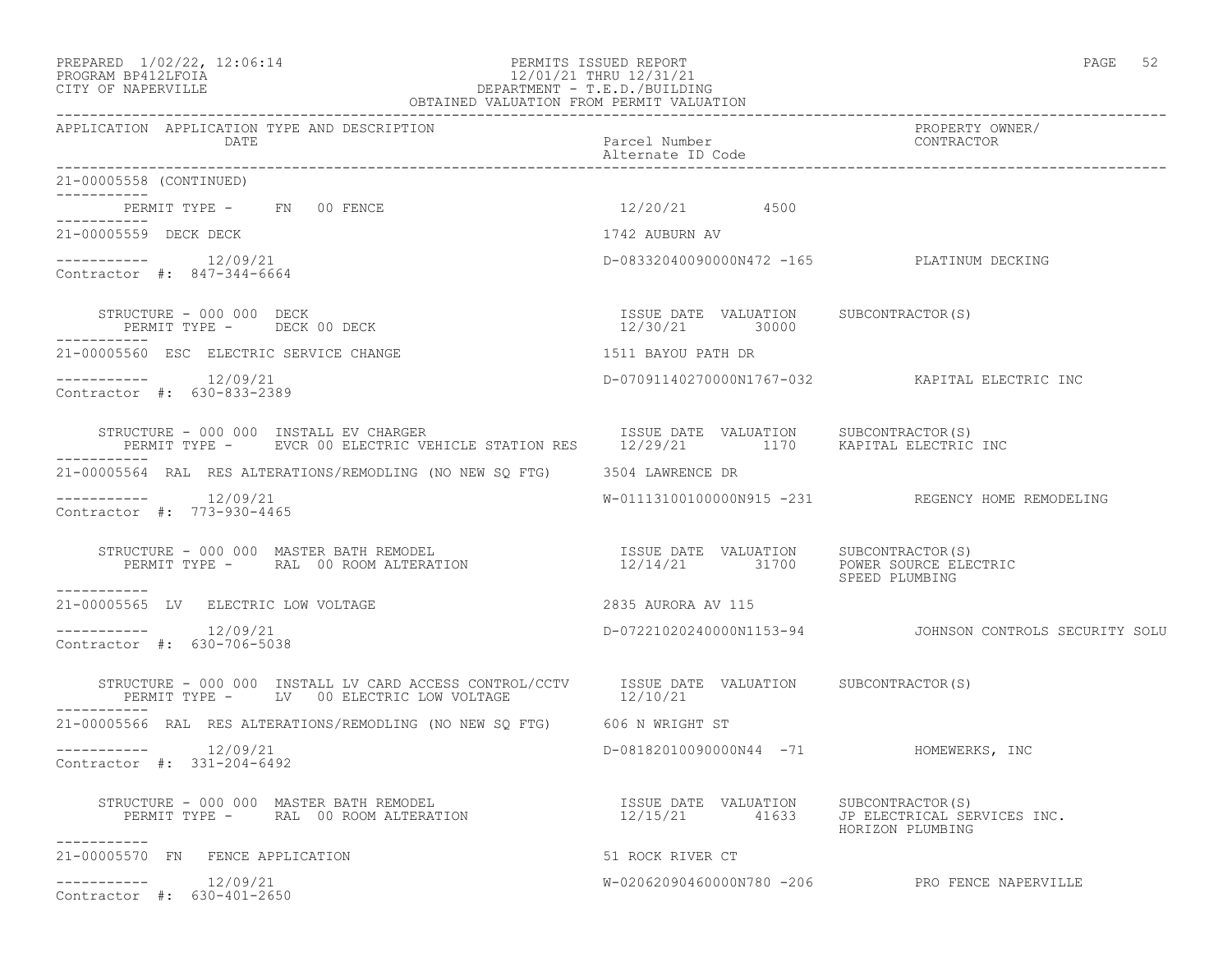### PREPARED  $1/02/22$ ,  $12:06:14$  PERMITS ISSUED REPORT PAGE 53 PROGRAM BP412LFOIA 12/01/21 THRU 12/31/21 CITY OF NAPERVILLE DEPARTMENT - T.E.D./BUILDING OBTAINED VALUATION FROM PERMIT VALUATION

------------------------------------------------------------------------------------------------------------------------------------ APPLICATION APPLICATION TYPE AND DESCRIPTION PROPERTY OWNER/ Parcel Number Alternate ID Code ------------------------------------------------------------------------------------------------------------------------------------ 21-00005570 (CONTINUED) ----------- STRUCTURE - 000 000 ISSUE DATE VALUATION SUBCONTRACTOR(S) PERMIT TYPE - FN 00 FENCE ----------- 21-00005574 CMIS MISCELLANEOUS COMMERCIAL 2835 SHOWPLACE DR 131 ----------- 12/10/21 12/10/21 M-01044100730000N1572-198 BEERY HEATING/COOLING Contractor #: 630-217-0686 STRUCTURE - 000 000 KIDSNIPS ISSUE DATE VALUATION SUBCONTRACTOR(S) PERMIT TYPE - CMIS 00 COMMERCIAL MISC. PERMIT 12/20/21 9345 BEERY HEATING & COOLING, INC ----------- 21-00005575 ESC ELECTRIC SERVICE CHANGE 947 W BAILEY RD ----------- 12/10/21 D-07253030160000N565 -143 PRO ELECTRIC CORPORATION Contractor #: 630-964-9179 STRUCTURE - 000 000 REPLACE DAMAGED METER SOCKET ISSUE DATE VALUATION SUBCONTRACTOR(S) PERMIT TYPE - ELSC 00 ELECTRIC SVC CHANGE RES.  $12/10/21$  PRO ELECTRIC CORPORATION ----------- 21-00005576 RAL RES ALTERATIONS/REMODLING (NO NEW SQ FTG) 1413 ROLLING GROVE CT ----------- 12/10/21 D-07233040180000N338 -111 TIMELESS DEVELOPMENT CORP Contractor #: 630-664-1406 STRUCTURE - 000 000 BATHROOM REMODEL ISSUE DATE VALUATION SUBCONTRACTOR(S) PERMIT TYPE - RAL 00 ROOM ALTERATION 12/15/21 20000 UP YOUR AMPS B&K PLUMBING ----------- 21-00005584 FN FENCE APPLICATION 1709 77TH ST  $--------- 12/13/21$ ----------- 12/13/21 D-08284020200000N160 -150 CLASSIC FENCE INC Contractor #: 630-551-3400 STRUCTURE - 000 000 ISSUE DATE VALUATION SUBCONTRACTOR(S) PERMIT TYPE - FN 00 FENCE ----------- 21-00005588 RAL RES ALTERATIONS/REMODLING (NO NEW SQ FTG) 605 HYDE PARK LN ----------- 12/13/21 D-08294040190000N1855-148 DJI SERVICES Contractor #: 630-569-0394 STRUCTURE - 000 000 MASTER/HALL BATH REMODEL ISSUE DATE VALUATION SUBCONTRACTOR(S) PERMIT TYPE - RAL 00 ROOM ALTERATION 12/16/21 73000 PRECISION POWER ELECTRIC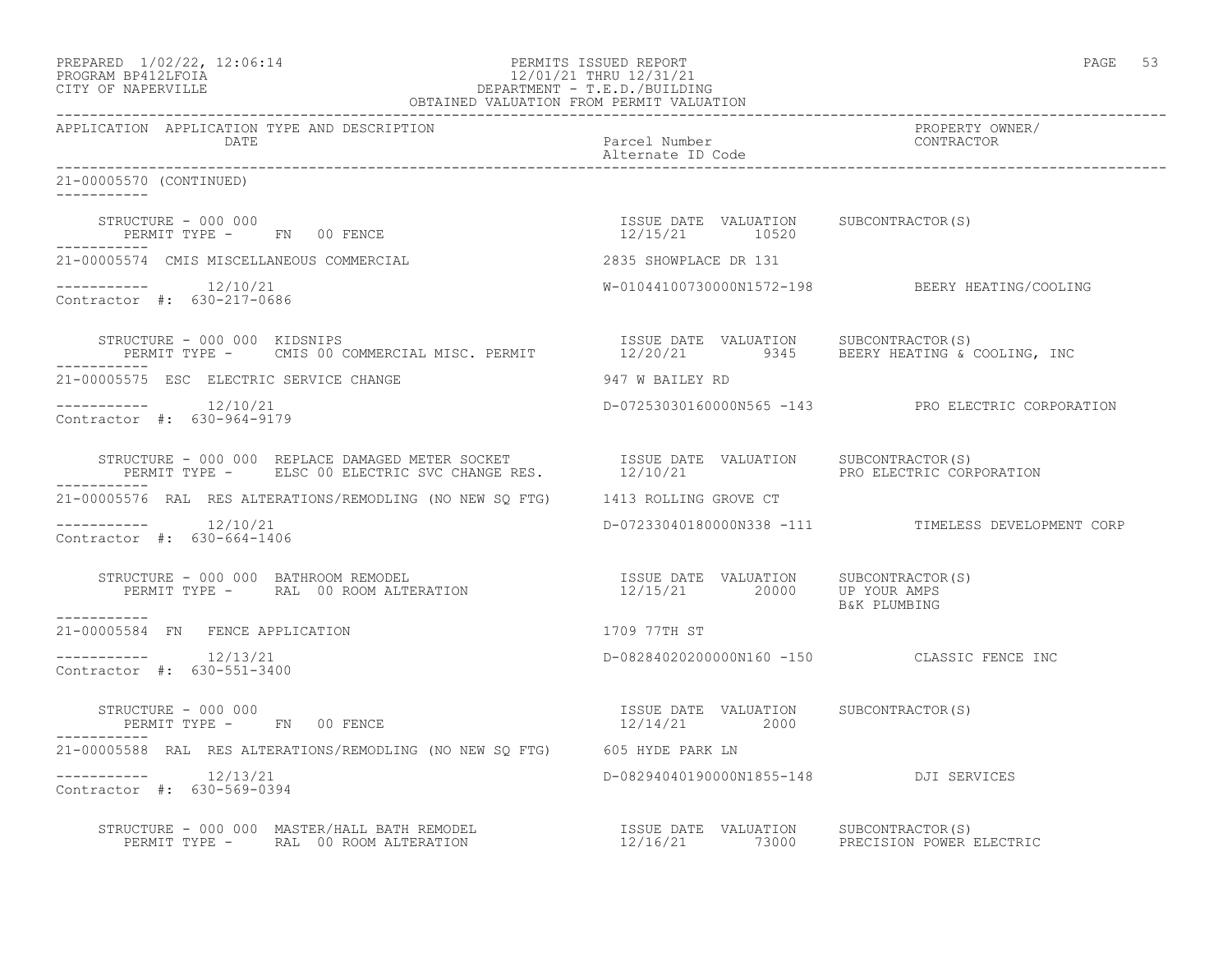| PREPARED | $1/02/22$ , $12:06:14$ |  |
|----------|------------------------|--|
|          | PROGRAM BP412LFOIA     |  |

### PERMITS ISSUED REPORT **PAGE 102:06:22, 12:06:22:06:22:06:22:06:22:06:22:06:22:06:06:06:06:06:06:06:06:06:06:06:0** PROGRAM BP412LFOIA  $12/01/21$  THRU  $12/31/21$  CITY OF NAPERVILLE DEPARTMENT - T.E.D./BUILDING OBTAINED VALUATION FROM PERMIT VALUATION

------------------------------------------------------------------------------------------------------------------------------------

APPLICATION APPLICATION TYPE AND DESCRIPTION PROPERTY OWNER/ DATE **Parcel Number** Parcel Number Alternate ID Code ------------------------------------------------------------------------------------------------------------------------------------ 21-00005588 (CONTINUED) ----------- PURE PLUMBING ----------- 21-00005590 FN FENCE APPLICATION 415 KNOCH KNOLLS RD  $--------- 12/13/21$ W-01014110380000N563 -204 T.J. BRUNI Contractor #: 630-544-1421 STRUCTURE - 000 000 ISSUE DATE VALUATION SUBCONTRACTOR(S) PERMIT TYPE - FN 00 FENCE ----------- 21-00005594 PPA PLUMBING PERMIT 2604 ROCKPORT LN ----------- 12/13/21 W-01033080100000N1354-199 ROTO ROOTER-SCHAUMBURG Contractor #: 708-259-1942 STRUCTURE - 000 000 EMERGENCY SEWER/WATER REPAIR ISSUE DATE VALUATION SUBCONTRACTOR(S) PERMIT TYPE - SEW 00 SEWER/WATER REPAIR OR REPLACE 12/14/21 ----------- 21-00005595 RAL RES ALTERATIONS/REMODLING (NO NEW SQ FTG) 2612 GARLAND CT ----------- 12/13/21 W-01043101570000N1698-197 SYNERGY BUILDERS Contractor #: 630-206-9506 STRUCTURE - 000 000 MASTER BATH REMODEL ISSUE DATE VALUATION SUBCONTRACTOR(S) PERMIT TYPE - RAL 00 ROOM ALTERATION 12/17/21 30520 SYNERGY BUILDERS TOPPEL PLUMBING INC ----------- 21-00005598 OCCI OCCUPANCY INSPECTION 1260 BOOK RD  $--------- 12/13/21$ ----------- 12/13/21 D-07261130070000N1376-126 OWNER/CONTRACTOR Contractor #: STRUCTURE - 000 000 GREENSTATE CREDIT UNION **ISSUE DATE** VALUATION SUBCONTRACTOR(S) PERMIT TYPE - OCC 00 OCC INSPECT. PERMIT COM/RST 12/22/21 ----------- 21-00005601 ESC ELECTRIC SERVICE CHANGE 952 COMMONS RD ----------- 12/13/21 D-07024060070000N1315-22 CERTASUN, LLC Contractor #: STRUCTURE - 000 000 INSTALL EV CHARGER ISSUE DATE VALUATION SUBCONTRACTOR(S) PERMIT TYPE - EVCR 00 ELECTRIC VEHICLE STATION RES 12/30/21 1300 CERTASUN, LLC ----------- 21-00005603 RAD RES ADDITIONS (NEW SQ FTG) 1840 PRINCETON CR ----------- 12/14/21 D-08284030010000N160 -150 OWNER/CONTRACTOR Contractor #: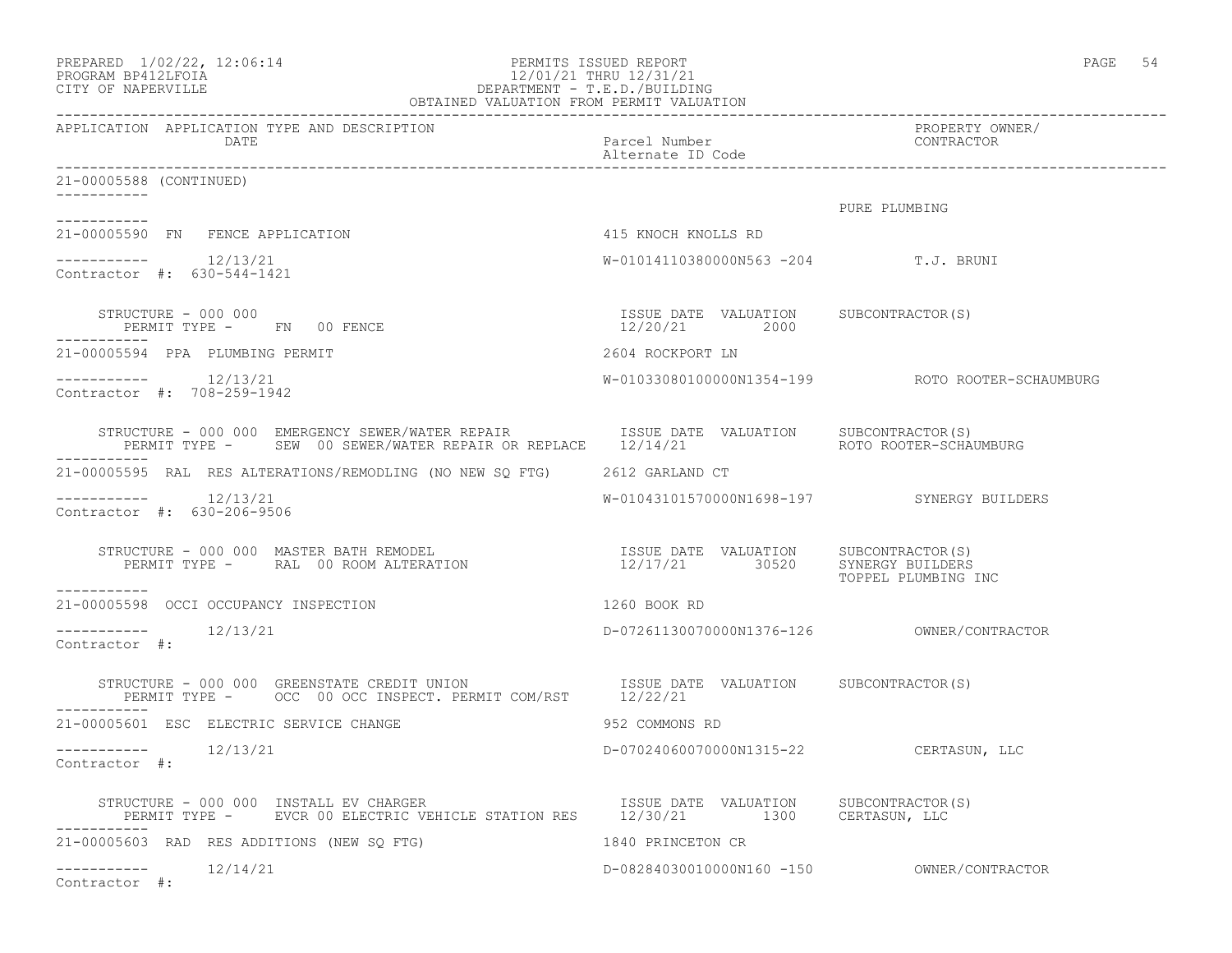## PREPARED  $1/02/22$ ,  $12:06:14$  PERMITS ISSUED REPORT PAGE 55 PROGRAM BP412LFOIA 12/01/21 THRU 12/31/21 CITY OF NAPERVILLE DEPARTMENT - T.E.D./BUILDING

| OBTAINED VALUATION FROM PERMIT VALUATION                                                                                                                                                                                                   |                                                        |                                                |  |
|--------------------------------------------------------------------------------------------------------------------------------------------------------------------------------------------------------------------------------------------|--------------------------------------------------------|------------------------------------------------|--|
| APPLICATION APPLICATION TYPE AND DESCRIPTION<br>DATE                                                                                                                                                                                       | Parcel Number<br>Alternate ID Code                     | PROPERTY OWNER/<br>CONTRACTOR                  |  |
| 21-00005603 (CONTINUED)<br>___________                                                                                                                                                                                                     |                                                        |                                                |  |
|                                                                                                                                                                                                                                            |                                                        |                                                |  |
| 21-00005604 RAL RES ALTERATIONS/REMODLING (NO NEW SQ FTG) 1104 TIARA CT                                                                                                                                                                    |                                                        |                                                |  |
| $--------$ 12/14/21<br>Contractor #: 630-330-4739                                                                                                                                                                                          |                                                        | W-01142010160000N812 -247 TRANQUILITY BUILDERS |  |
| STRUCTURE - 000 000 MASTER & HALL BATH REMODEL                  ISSUE DATE VALUATION     SUBCONTRACTOR(S)<br>PERMIT TYPE -      RAL  00 ROOM ALTERATION                        12/20/21        29640    MATRIX ELECTRIC CO<br>------------ |                                                        | AFFORDABLE PLUMBING SERVICES                   |  |
| 21-00005607 FN FENCE APPLICATION                                                                                                                                                                                                           | 543 SPRINGHILL CR                                      |                                                |  |
| Contractor #: 708-856-8999                                                                                                                                                                                                                 |                                                        | D-08171080290000N80 -72 ILLINOIS FENCE COMPANY |  |
| STRUCTURE - 000 000<br>PERMIT TYPE - FN 00 FENCE                                                                                                                                                                                           | ISSUE DATE VALUATION SUBCONTRACTOR(S)<br>12/15/21 7761 |                                                |  |
| 21-00005608 ESC ELECTRIC SERVICE CHANGE                                                                                                                                                                                                    | 903 N MILL ST WOW                                      |                                                |  |
| Contractor #: 708-670-5014                                                                                                                                                                                                                 |                                                        | D-07124240700000N861 -54 BME ELECTRIC, INC     |  |
|                                                                                                                                                                                                                                            |                                                        |                                                |  |
| 21-00005609 PPA PLUMBING PERMIT                                                                                                                                                                                                            | 3415 BOOK RD                                           |                                                |  |
| $--------- 12/14/21$<br>Contractor #: 630-554-3336                                                                                                                                                                                         | W-01101010160000N1474-215 RJ KUHN                      |                                                |  |
| STRUCTURE - 000 000 EMERGENCY SEWER/WATER REPAIR TSSUE DATE VALUATION SUBCONTRACTOR(S)<br>PERMIT TYPE - SEW 00 SEWER/WATER REPAIR OR REPLACE 12/14/21 RJ KUHN                                                                              |                                                        |                                                |  |
| 21-00005611 FN FENCE APPLICATION                                                                                                                                                                                                           | 2583 WARM SPRINGS LN                                   |                                                |  |
| $--------$ 12/14/21<br>Contractor #: 630-551-3400                                                                                                                                                                                          |                                                        | W-01033010400000N1287-199 CLASSIC FENCE INC    |  |
| STRUCTURE - 000 000<br>RUCTURE - 000 000<br>PERMIT TYPE -     FN   00 FENCE                                                                                                                                                                | ISSUE DATE VALUATION SUBCONTRACTOR(S)<br>12/22/21 5000 |                                                |  |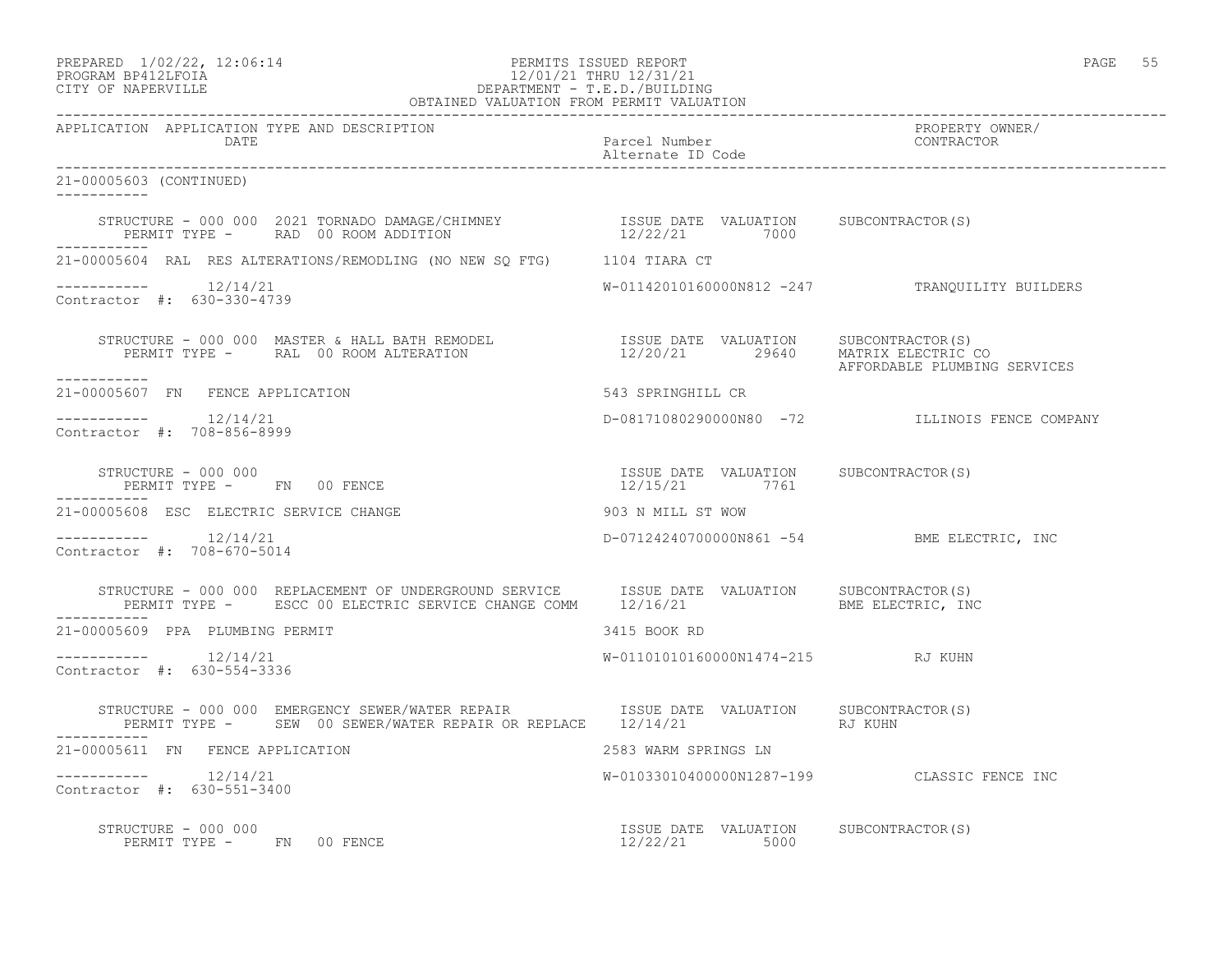### PREPARED  $1/02/22$ ,  $12:06:14$  PERMITS ISSUED REPORT PAGE 56 PROGRAM BP412LFOIA 12/01/21 THRU 12/31/21 CITY OF NAPERVILLE DEPARTMENT - T.E.D./BUILDING OBTAINED VALUATION FROM PERMIT VALUATION

| 21-00005613 ESC ELECTRIC SERVICE CHANGE                                                                                                                                                         | 1626 ITHACA DR            |                                                     |
|-------------------------------------------------------------------------------------------------------------------------------------------------------------------------------------------------|---------------------------|-----------------------------------------------------|
| Contractor #: 630-417-0537                                                                                                                                                                      |                           | D-08333010510000N769 -179 AARDVARK ELECTRIC, INC    |
| STRUCTURE - 000 000 UPGRADE EXISTING SERVICE/NEW PANEL ISSUE DATE VALUATION SUBCONTRACTOR(S)<br>PERMIT TYPE - ELSC 00 ELECTRIC SVC CHANGE RES. 12/21/21 AARDVARK ELECTRIC, INC                  |                           |                                                     |
| 21-00005617 PPA PLUMBING PERMIT                                                                                                                                                                 | 472 BOURBON LN            |                                                     |
| $--------- 12/15/21$<br>Contractor #: 815-404-6859                                                                                                                                              |                           | D-08321170180000N720 -162 CENTER GUARD PLUMBING     |
|                                                                                                                                                                                                 |                           |                                                     |
| 21-00005631 ESC ELECTRIC SERVICE CHANGE                                                                                                                                                         | 324 W GARTNER RD          |                                                     |
| $--------- 12/16/21$<br>Contractor #: 630-369-8065                                                                                                                                              |                           | D-08301060020000N452 -130 ACE ELECTRIC SERVICE INC  |
| STRUCTURE - 000 000 EMERGENCY ELECTRICAL-DAMAGE FROM TREE ISSUE DATE VALUATION SUBCONTRACTOR(S)<br>PERMIT TYPE - ELSC 00 ELECTRIC SVC CHANGE RES. 12/17/21 ACE ELECTRIC SERVICE INC             |                           |                                                     |
| 21-00005634 RPZ REVERSE PRESSURE ZONE/BACKFLOW PREVENTER 4327 CONIFER RD                                                                                                                        |                           |                                                     |
| -----------    12/16/21<br>Contractor #: 815-385-5599                                                                                                                                           |                           | W-01172010020059N1780-241 WATER WORKS INC-JOHNSBURG |
| RUCTURE - 000 000 RPZ NO RO<br>PERMIT TYPE - LSP 00 LAWN SPRINKLER RESIDENTIAL 12/17/21 4200 WALUATION SUBCONTRACTOR(S)<br>STRUCTURE - 000 000 RPZ NO RO<br>-----------                         |                           | ENGLAND PLUMBING                                    |
| 21-00005635 RPZ REVERSE PRESSURE ZONE/BACKFLOW PREVENTER 4308 CHINABERRY LN                                                                                                                     |                           |                                                     |
| $--------- 12/16/21$<br>Contractor #: 815-385-5599                                                                                                                                              |                           | W-01172110140000N1743-241 WATER WORKS INC-JOHNSBURG |
| STRUCTURE - 000 000 RPZ NO ROW<br>PERMIT TYPE - LSP 00 LAWN SPRINKLER RESIDENTIAL 12/17/21 4600 WATER WORKS INC-JOHNSBURG<br>ENGLAND PLUMBING<br>STRUCTURE - 000 000 RPZ NO ROW<br>------------ |                           |                                                     |
| 1301 PESHTIGO AV<br>21-00005636 ESC ELECTRIC SERVICE CHANGE                                                                                                                                     |                           |                                                     |
| $--------- 12/16/21$<br>Contractor #:                                                                                                                                                           | W-01022130500000N181 -187 |                                                     |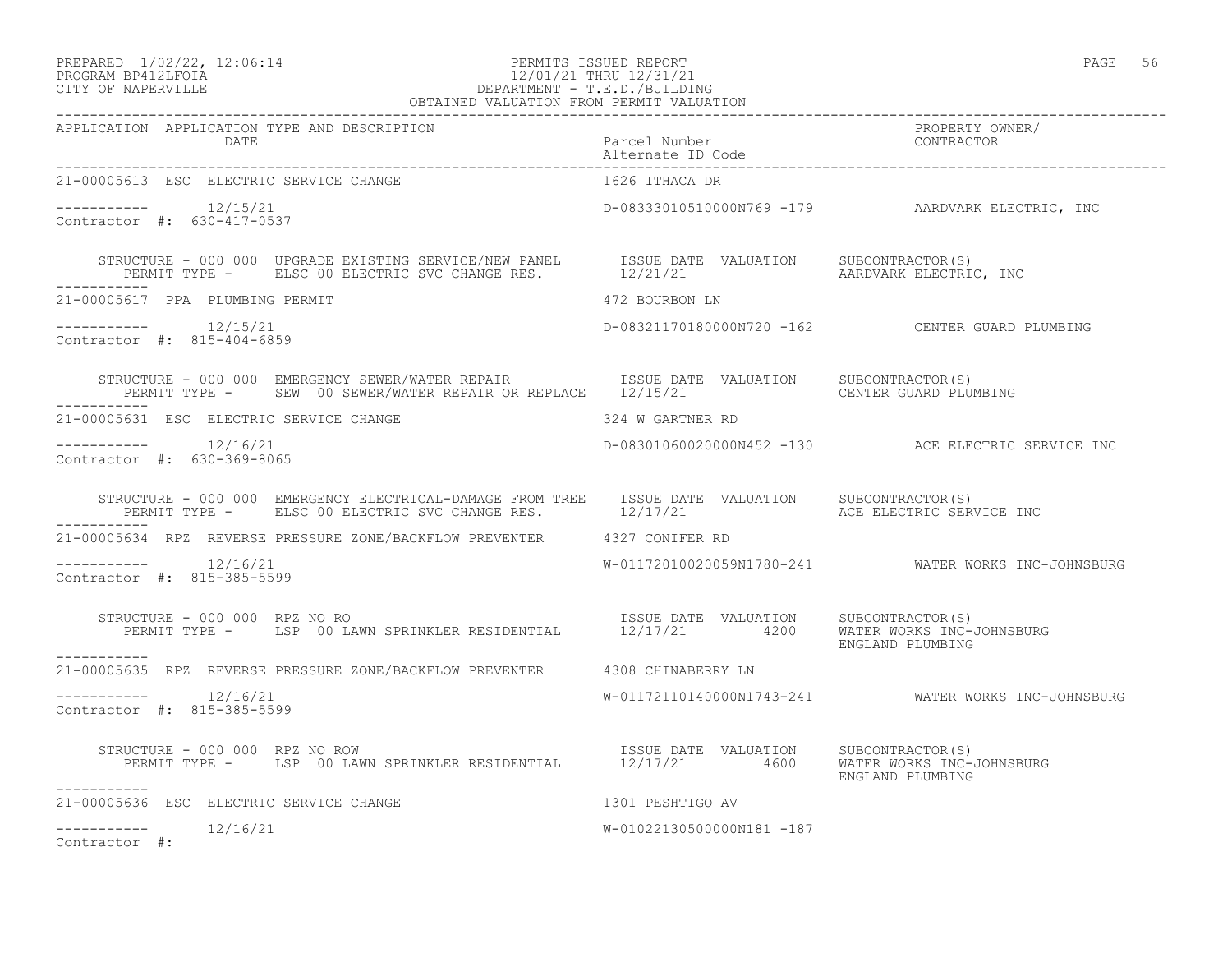### PREPARED  $1/02/22$ ,  $12:06:14$  PERMITS ISSUED REPORT PAGE 57 PROGRAM BP412LFOIA 12/01/21 THRU 12/31/21 CITY OF NAPERVILLE DEPARTMENT - T.E.D./BUILDING OBTAINED VALUATION FROM PERMIT VALUATION

------------------------------------------------------------------------------------------------------------------------------------ APPLICATION APPLICATION TYPE AND DESCRIPTION PROPERTY OWNER/ DATE Parcel Number Contractor Contractor Contractor Contractor Contractor Contractor Contractor Contractor Contractor Contractor Contractor Contractor Contractor Contractor Contractor Contractor Contractor Contractor Contr Alternate ID Code ------------------------------------------------------------------------------------------------------------------------------------ 21-00005636 (CONTINUED) ----------- STRUCTURE - 000 000 PANEL REPAIR ISSUE DATE VALUATION SUBCONTRACTOR(S) PERMIT TYPE - ELSC 00 ELECTRIC SVC CHANGE RES. 12/22/21 6 6 6 6 6 6 6 6 6 6 6 6 6 6 6 6 6 6 7 6 6 7 7 8 7 7 8 7 7 8 7 7 8 7 7 8 7 7 8 7 7 8 7 7 8 7 7 8 7 7 8 7 7 8 7 7 8 7 7 8 7 7 8 7 7 8 7 7 8 7 7 8 7 7 8 7 7 8 7 7 8 7 7 ----------- 21-00005645 RPZ REVERSE PRESSURE ZONE/BACKFLOW PREVENTER 1038 COLONIAL CT ----------- 12/17/21 D-08184060590000N157 -86 COLLINS BACKFLOW SPECIALIST Contractor #: 847-358-1666 STRUCTURE - 000 000 RPZ NO ROW ISSUE DATE VALUATION SUBCONTRACTOR(S) PERMIT TYPE - LSP 00 LAWN SPRINKLER RESIDENTIAL 12/20/21 5800 ABA IRRIGATION COLLINS BACKFLOW SPECIALIST ----------- 21-00005647 FN FENCE APPLICATION 521 N ELLSWORTH ST ---------------------- 12/20/21 D-08181080070000N424 -70 ILLINOIS FENCE COMPANY Contractor #: 708-856-8999 STRUCTURE - 000 000 ISSUE DATE VALUATION SUBCONTRACTOR(S) PERMIT TYPE - FN 00 FENCE ----------- 21-00005649 FN FENCE APPLICATION 221 SANDALWOOD DR ----------- 12/20/21 D-07244120210000N679 -114 ACOSTA FENCE CORP. Contractor #: 815-255-2137 STRUCTURE - 000 000 ISSUE DATE VALUATION SUBCONTRACTOR(S) PERMIT TYPE - FN 00 FENCE ----------- 21-00005667 FN FENCE APPLICATION 753 S RIVER RD ----------- 12/20/21 D-07234090110000N349 -112 AMERICA'S BACKYARD/JOLIET Contractor #: 708-301-1200 STRUCTURE - 000 000 ISSUE DATE VALUATION SUBCONTRACTOR(S) PERMIT TYPE - FN 00 FENCE ----------- 21-00005675 FN FENCE APPLICATION 1681 ITHACA DR ----------- 12/20/21 D-08333220090000N769 -179 CEDAR MOUNTAIN FENCE CO Contractor #: 630-292-4649 STRUCTURE - 000 000 ISSUE DATE VALUATION SUBCONTRACTOR(S) PERMIT TYPE - FN 00 FENCE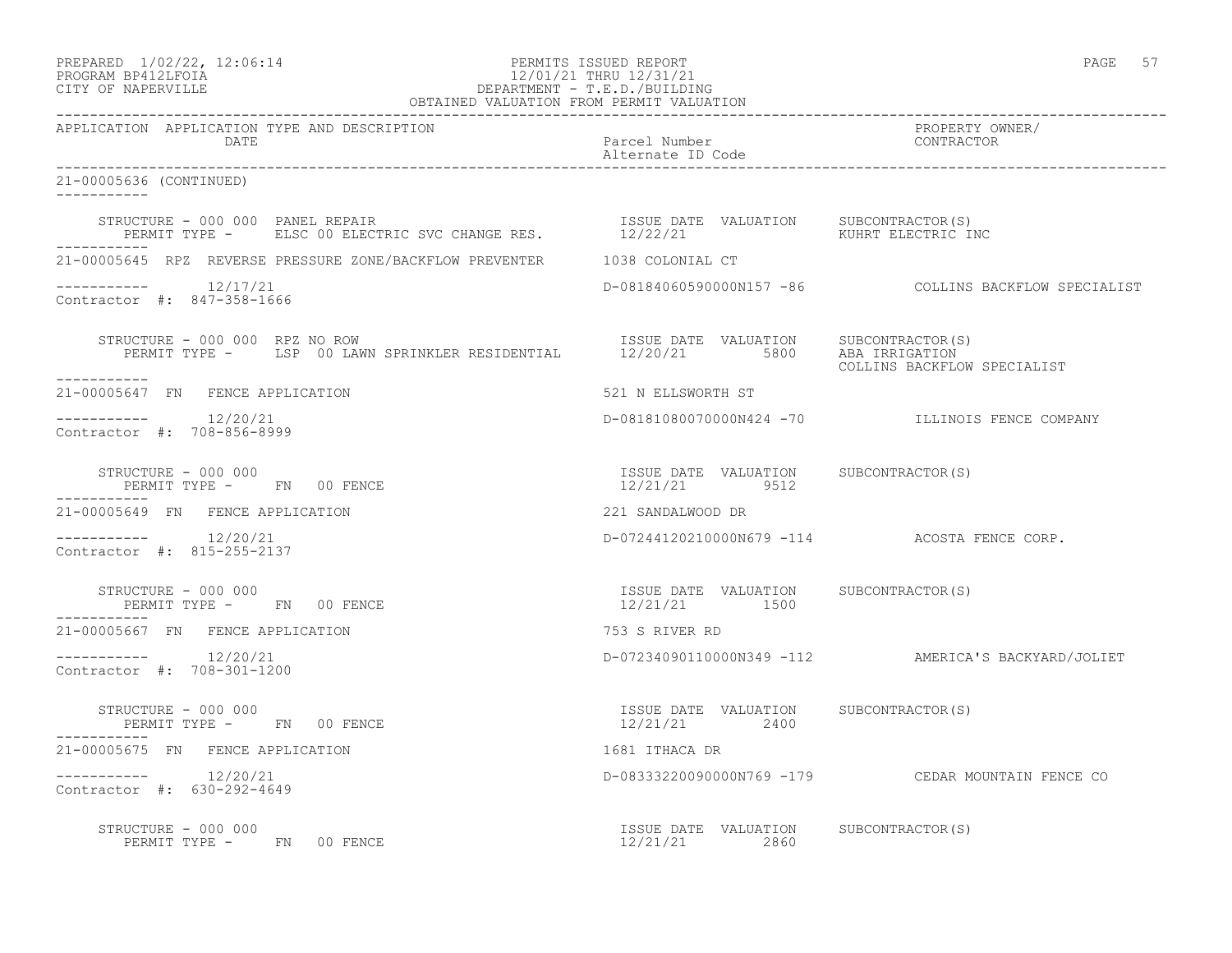### PREPARED  $1/02/22$ ,  $12:06:14$  PERMITS ISSUED REPORT PAGE 58 PROGRAM BP412LFOIA 12/01/21 THRU 12/31/21 CITY OF NAPERVILLE DEPARTMENT - T.E.D./BUILDING OBTAINED VALUATION FROM PERMIT VALUATION

| APPLICATION APPLICATION TYPE AND DESCRIPTION<br>DATE                                                                                                                                                | PROPERTY OWNER/<br>Parcel Number<br>Alternate ID Code<br>-----------   |                                                 |
|-----------------------------------------------------------------------------------------------------------------------------------------------------------------------------------------------------|------------------------------------------------------------------------|-------------------------------------------------|
| 21-00005681 FN FENCE APPLICATION                                                                                                                                                                    | 217 DURHAM CT                                                          |                                                 |
| $--------- 12/21/21$<br>Contractor #: 708-856-8999                                                                                                                                                  |                                                                        | D-08173130150000N229 -87 ILLINOIS FENCE COMPANY |
| STRUCTURE - 000 000<br>PERMIT TYPE - FN 00 FENCE                                                                                                                                                    | ISSUE DATE VALUATION SUBCONTRACTOR(S)<br>$\frac{15552}{12/29/21}$ 9713 |                                                 |
| 21-00005697 FN FENCE APPLICATION                                                                                                                                                                    | 21 N FREMONT ST                                                        |                                                 |
| $--------- 12/22/21$<br>Contractor #: 630-551-3400                                                                                                                                                  |                                                                        | D-07133030100000N141 -83 CLASSIC FENCE/OSWEGO   |
| STRUCTURE - 000 000<br>PERMIT TYPE - FN 00 FENCE                                                                                                                                                    | ISSUE DATE VALUATION SUBCONTRACTOR(S)<br>12/29/21 8180                 |                                                 |
| 21-00005698 ELEV ELEVATOR                                                                                                                                                                           | 426 S LOOMIS ST                                                        |                                                 |
| $--------- 12/22/21$<br>Contractor #: 630-892-7514                                                                                                                                                  | D-08191030050000N345 -100 DME ACCESS, LLC                              |                                                 |
| STRUCTURE - 000 000 SYMMETRY                                                                                                                                                                        |                                                                        |                                                 |
| 21-00005706 DRWY DRIVEWAY NEW AND ALTERATIONS                                                                                                                                                       | 3919 GOLD CUP LN                                                       |                                                 |
| $--------- 12/23/21$<br>Contractor #: 630-809-6911                                                                                                                                                  | W-01103120170000N1839-229 FERNANDO CRUZ                                |                                                 |
| STRUCTURE - 000 000 R/R FRONT STOOP & SIDEWALK                  ISSUE DATE VALUATION     SUBCONTRACTOR(S)<br>PERMIT TYPE -     MISC 00 MISCELLANEOUS PERMIT                   12/29/21         8000 |                                                                        |                                                 |
| 21-00005721 PPA PLUMBING PERMIT                                                                                                                                                                     | 2079 MAPLEWOOD CR                                                      |                                                 |
| $--------- 12/28/21$<br>Contractor #: 630-355-1020                                                                                                                                                  | D-07094130040000N557 -48 COURTESY PLUMBING                             |                                                 |
| STRUCTURE - 000 000 SEWER REPAIRS STRUCTURE TO THE VALUATION SUBCONTRACTOR(S)<br>PERMIT TYPE - SEW 00 SEWER/WATER REPAIR OR REPLACE 12/29/21                                                        |                                                                        | COURTESY PLUMBING                               |
| 21-00005737 GBP GREENER BUSINESS PROGRAM                                                                                                                                                            | 2368 CORPORATE LN 106                                                  |                                                 |
| $--------- 12/29/21$<br>Contractor #:                                                                                                                                                               |                                                                        |                                                 |
| STRUCTURE - 000 000                                                                                                                                                                                 | ISSUE DATE VALUATION SUBCONTRACTOR(S)                                  |                                                 |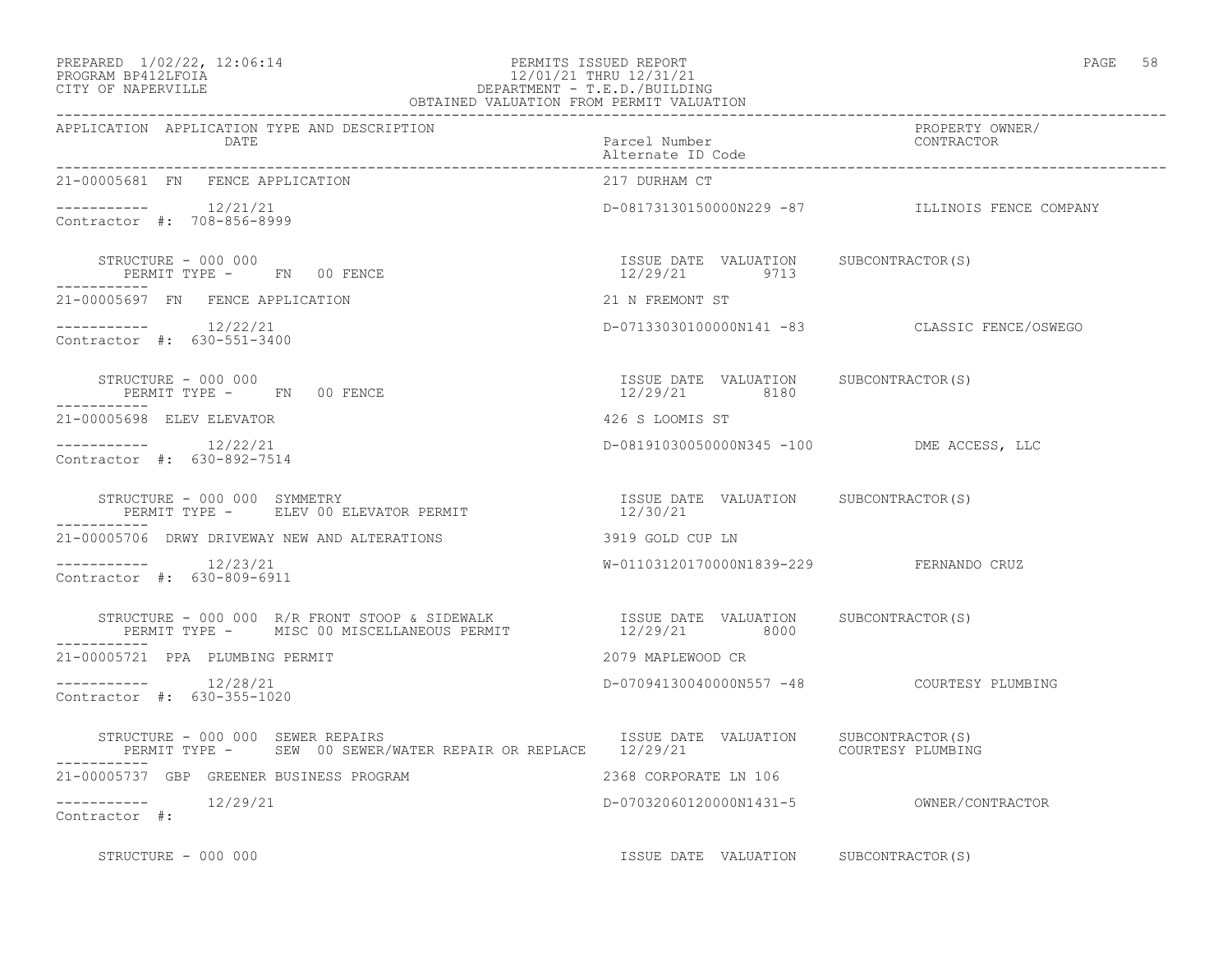# PROGRAM BP412LFOIA 12/01/21 THRU 12/31/21 CITY OF NAPERVILLE DEPARTMENT - T.E.D./BUILDING

 OBTAINED VALUATION FROM PERMIT VALUATION ------------------------------------------------------------------------------------------------------------------------------------ APPLICATION APPLICATION TYPE AND DESCRIPTION<br>DATE DATE DATE DATE DATE DATE DATE Parcel Number CONTRACTOR Alternate ID Code ------------------------------------------------------------------------------------------------------------------------------------ 21-00005737 (CONTINUED) ----------- PERMIT TYPE - GBP 00 GREENER BUSINESS PROGRAM 12/29/21 TOTAL PERMITS ISSUED 425 TOTAL PERMITS HELD 0 TOTAL PERMIT VALUATION 0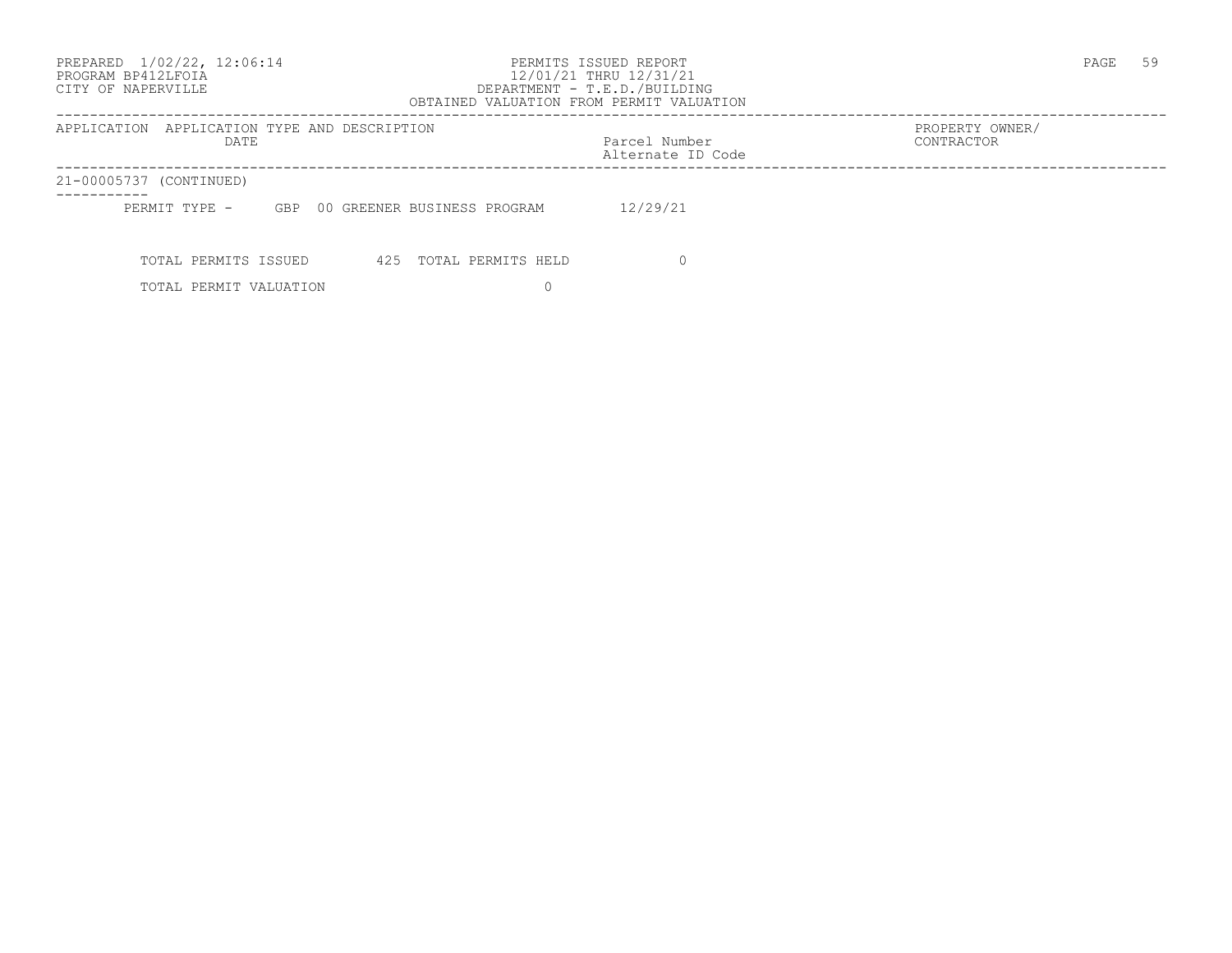# PROGRAM BP412LFOIA 12/01/21 THRU 12/31/21 CITY OF NAPERVILLE DEPARTMENT - FIBER OPTIC ROW

|                                                                            | OBTAINED VALUATION FROM PERMIT VALUATION           |                                 |
|----------------------------------------------------------------------------|----------------------------------------------------|---------------------------------|
| APPLICATION APPLICATION TYPE AND DESCRIPTION<br>DATE                       | Parcel Number<br>Alternate ID Code                 | PROPERTY OWNER/<br>CONTRACTOR   |
| 21-66600019 FO FIBER OPTIC ROW                                             | ROUTE 59 -SHOWPL -95TH ST EVST                     |                                 |
| $--------- 3/17/21$<br>Contractor #:                                       |                                                    |                                 |
| STRUCTURE - 000 000                                                        | ISSUE DATE VALUATION SUBCONTRACTOR(S)              |                                 |
| 21-66600020 FO FIBER OPTIC ROW                                             | ROUTE 59 & 103RD STREET EVST                       |                                 |
| $--------- 3/17/21$<br>Contractor #:                                       | $ -$<br>$\sim$ $-$                                 |                                 |
| STRUCTURE - 000 000<br>PERMIT TYPE - FO 00 FIBER OPTIC ROW<br>-----------  | ISSUE DATE VALUATION SUBCONTRACTOR(S)<br>12/03/21  |                                 |
| 21-66600046 FO FIBER OPTIC ROW                                             | ROUTE 59 & CRYSTAL ROCK EVST                       |                                 |
| $       4/26/21$<br>Contractor #: 630-615-3930                             |                                                    | - AMERICAN CABLE & TELEPHONE    |
| STRUCTURE - 000 000<br>PERMIT TYPE - FOOO FIBER OPTIC ROW                  | ISSUE DATE VALUATION SUBCONTRACTOR(S)<br>12/15/21  |                                 |
| 21-66600079 FO FIBER OPTIC ROW                                             | 1844 FERRY RD LVL3                                 |                                 |
| $--------- 8/26/21$<br>Contractor #:                                       | D-0703105003 -4                                    |                                 |
| STRUCTURE - 000 000<br>PERMIT TYPE - FO 00 FIBER OPTIC ROW<br>------------ | ISSUE DATE VALUATION SUBCONTRACTOR(S)<br>12/14/21  |                                 |
| 21-66600081 FO FIBER OPTIC ROW                                             | 1979 MCDOWELL RD WOW                               |                                 |
| $--------- 9/01/21$<br>Contractor #: 815-378-3834                          | D-07101050140000N840 -34 WE BORE IT                |                                 |
| STRUCTURE - 000 000<br>PERMIT TYPE - FO 00 FIBER OPTIC ROW                 | ISSUE DATE VALUATION SUBCONTRACTOR (S)<br>12/22/21 |                                 |
| 21-66600084 FO FIBER OPTIC ROW                                             | OGDEN AV SS EAST OF RIVER CMST                     |                                 |
| 9/14/21<br>Contractor #: 847-875-7153                                      |                                                    | - BIRECTIONAL CONSTRUCTION SVCS |
| STRUCTURE - 000 000                                                        | ISSUE DATE VALUATION SUBCONTRACTOR(S)              |                                 |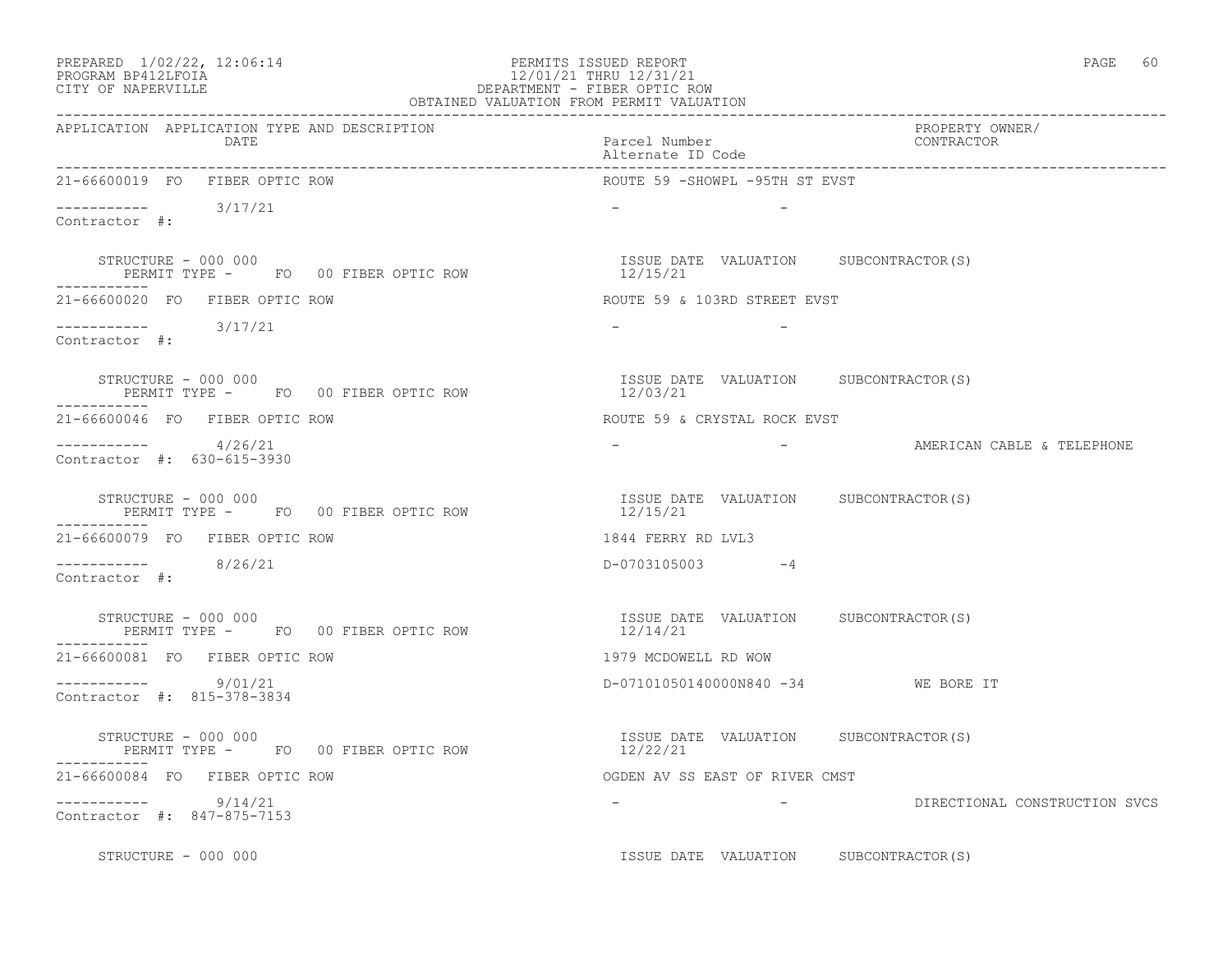### PREPARED  $1/02/22$ ,  $12:06:14$  PERMITS ISSUED REPORT PAGE 61 PROGRAM BP412LFOIA 12/01/21 THRU 12/31/21 CITY OF NAPERVILLE DEPARTMENT - FIBER OPTIC ROW OBTAINED VALUATION FROM PERMIT VALUATION

| APPLICATION APPLICATION TYPE AND DESCRIPTION<br>DATE                               | Parcel Number<br>Alternate ID Code                | PROPERTY OWNER/<br>CONTRACTOR                              |
|------------------------------------------------------------------------------------|---------------------------------------------------|------------------------------------------------------------|
| 21-66600084 (CONTINUED)                                                            |                                                   |                                                            |
| PERMIT TYPE - FO 00 FIBER OPTIC ROW 12/22/21                                       |                                                   |                                                            |
| 21-66600085 FO FIBER OPTIC ROW                                                     | I-88 & WASHINGTON ST VRZN                         |                                                            |
| $--------- 9/15/21$<br>Contractor #: 219-765-0233                                  |                                                   | -                                   ALWAYS UNDERGROUND INC |
| STRUCTURE - 000 000<br>PERMIT TYPE - FO 00 FIBER OPTIC ROW                         | ISSUE DATE VALUATION SUBCONTRACTOR(S)<br>12/09/21 |                                                            |
| 21-66600090 FO FIBER OPTIC ROW                                                     | 640 N RIVER RD CMST                               |                                                            |
| $--------- 9/17/21$<br>Contractor #: 847-875-7153                                  |                                                   | DIRECTIONAL CONSTRUCTION SVCS                              |
| STRUCTURE - 000 000<br>PERMIT TYPE - FO 00 FIBER OPTIC ROW<br>-----------          | ISSUE DATE VALUATION SUBCONTRACTOR(S)<br>12/22/21 |                                                            |
| 21-66600100 FO FIBER OPTIC ROW                                                     | 1824 ABRITER CT CMST                              |                                                            |
| $--------- 10/22/21$<br>Contractor #: 847-875-7153                                 |                                                   | D-0805300  0000N1689-27  DIRECTIONAL CONSTRUCTION SVCS     |
| STRUCTURE - 000 000<br>PERMIT TYPE - FO 00 FIBER OPTIC ROW<br>۲EK<br>------------  | ISSUE DATE VALUATION SUBCONTRACTOR(S)<br>12/29/21 |                                                            |
| 21-66600101 FO FIBER OPTIC ROW                                                     | 1651 FRONTENAC RD AT&T                            |                                                            |
| $--------- 11/05/21$<br>Contractor #:                                              |                                                   | D-0708206001 N547 -31 JOSCO CONSTRUCTION SERVICES          |
| STRUCTURE - 000 000<br>PERMIT TYPE - FO 00 FIBER OPTIC ROW                         | ISSUE DATE VALUATION SUBCONTRACTOR(S)<br>12/15/21 |                                                            |
| 21-66600102 FO FIBER OPTIC ROW                                                     | 720 BROM DR AT&T                                  |                                                            |
| $------- 11/15/21$<br>Contractor $\#$ :                                            |                                                   | D-0724400006 N678 -114 JOSCO CONSTRUCTION SERVICES         |
| STRUCTURE - 000 000<br>PERMIT TYPE - FO 00 FIBER OPTIC ROW                         | ISSUE DATE VALUATION SUBCONTRACTOR(S)<br>12/22/21 |                                                            |
| TOTAL PERMITS ISSUED 11 TOTAL PERMITS HELD 0<br>TOTAL PERMIT VALUATION<br>$\Omega$ |                                                   |                                                            |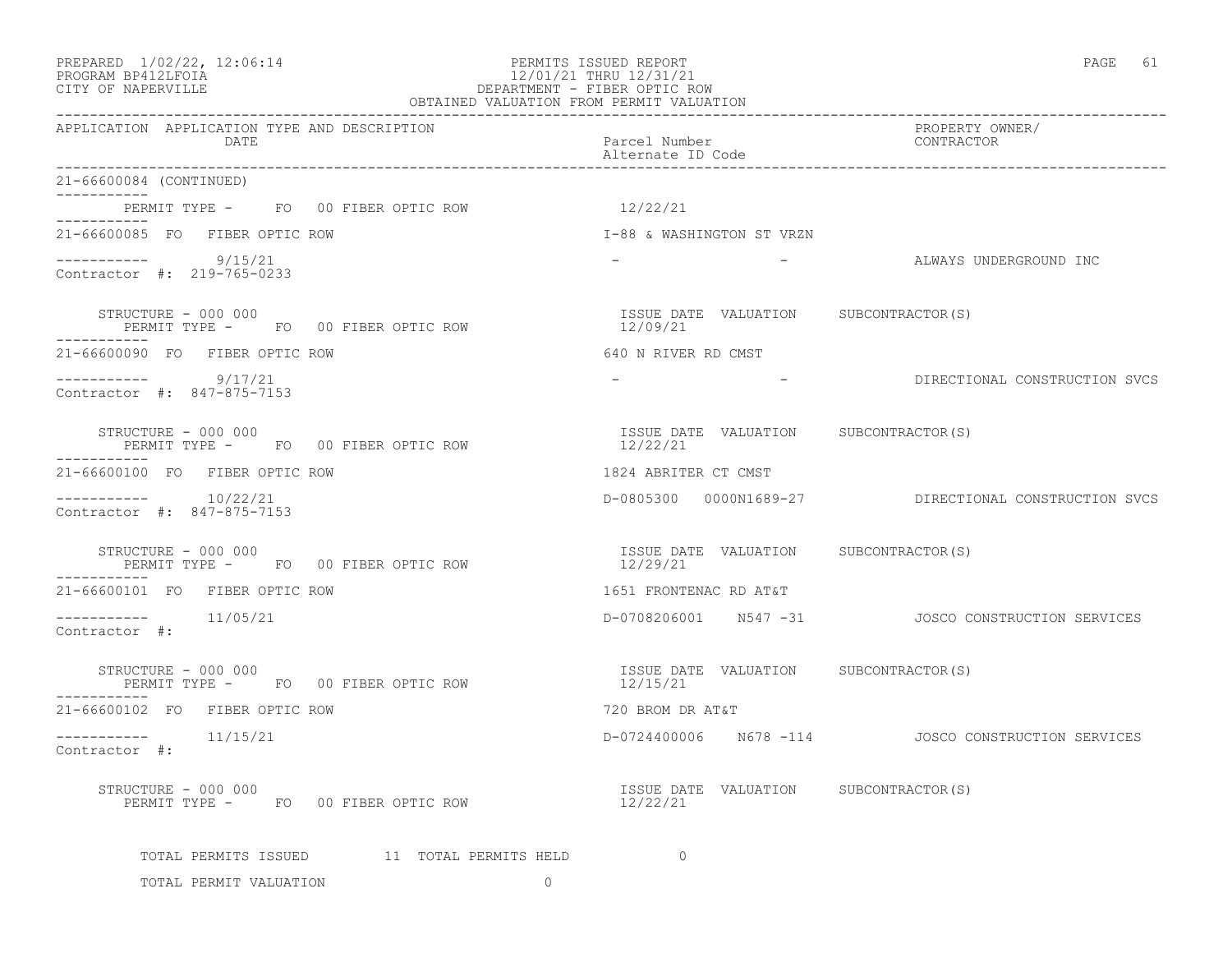| PREPARED | $1/02/22$ , $12:06:14$ |  |
|----------|------------------------|--|
|          |                        |  |

### PREPARED 1/02/22, 12:06:14 PERMITS ISSUED REPORT<br>PROGRAM BP412LFOIA PAGE 62<br>12/01/21 THRU 12/31/21 PROGRAM BP412LFOIA 12/01/21 THRU 12/31/21 CITY OF NAPERVILLE (1999) 2008 2012 2021 2022 2023 2024 2024 2025 20 DEPARTMENT - TED/ROW

| OBTAINED VALUATION FROM PERMIT VALUATION                                       |                                                   |                                                         |
|--------------------------------------------------------------------------------|---------------------------------------------------|---------------------------------------------------------|
| APPLICATION APPLICATION TYPE AND DESCRIPTION<br><b>DATE</b>                    | Parcel Number<br>Alternate ID Code                | PROPERTY OWNER/<br>CONTRACTOR                           |
| 21-88800145 TROW TD RIGHT OF WAY                                               | 1561 SWALLOW ST                                   |                                                         |
| Contractor #: 847-875-7153                                                     |                                                   | D-08304140290000N62 -146 DIRECTIONAL CONSTRUCTION SVCS  |
| STRUCTURE - 000 000                                                            | ISSUE DATE VALUATION SUBCONTRACTOR(S)             |                                                         |
| 21-88800162 TROW TD RIGHT OF WAY                                               | 2132 CITYGATE LN                                  |                                                         |
| $--------- 11/01/21$<br>Contractor #:                                          | D-0703103017000 N1579-4                           |                                                         |
| STRUCTURE - 000 000<br>PERMIT TYPE - TROW 00 TD RIGHT OF WAY PERMIT 12/17/21   | ISSUE DATE VALUATION SUBCONTRACTOR(S)             |                                                         |
| 21-88800171 TROW TD RIGHT OF WAY                                               | DPUE WEST, MARTIN - OSLER                         |                                                         |
| Contractor #: 630-420-6653                                                     |                                                   | - CITY OF NAPERVILLE /DPU-E                             |
| STRUCTURE - 000 000<br>PERMIT TYPE -     TROW 00 TD RIGHT OF WAY PERMIT        | ISSUE DATE VALUATION SUBCONTRACTOR(S)<br>12/13/21 |                                                         |
| 21-88800173 TROW TD RIGHT OF WAY                                               | 2103 SAND ISLAND CT                               |                                                         |
| $--------- 11/18/21$<br>Contractor #: 815-531-5822                             | W-01154030130000N743 -260 AXS POINTS              |                                                         |
| STRUCTURE - 000 000<br>PERMIT TYPE - TROW 00 TD RIGHT OF WAY PERMIT $12/07/21$ | ISSUE DATE VALUATION SUBCONTRACTOR(S)             |                                                         |
| 21-88800175 TROW TD RIGHT OF WAY                                               | 1230 CHESHIRE AV                                  |                                                         |
| $------- 11/18/21$<br>Contractor #: 815-531-5822                               | D-08201050350000N109 -102 AXS POINTS              |                                                         |
| STRUCTURE - 000 000<br>PERMIT TYPE - TROW 00 TD RIGHT OF WAY PERMIT 12/06/21   | ISSUE DATE VALUATION SUBCONTRACTOR(S)             |                                                         |
| 21-88800177 TROW TD RIGHT OF WAY                                               | 1218 OLESEN DR                                    |                                                         |
| -----------    11/19/21<br>Contractor #: 847-875-7153                          |                                                   | D-08291020420000N457 -132 DIRECTIONAL CONSTRUCTION SVCS |
| STRUCTURE - 000 000                                                            | ISSUE DATE VALUATION SUBCONTRACTOR(S)             |                                                         |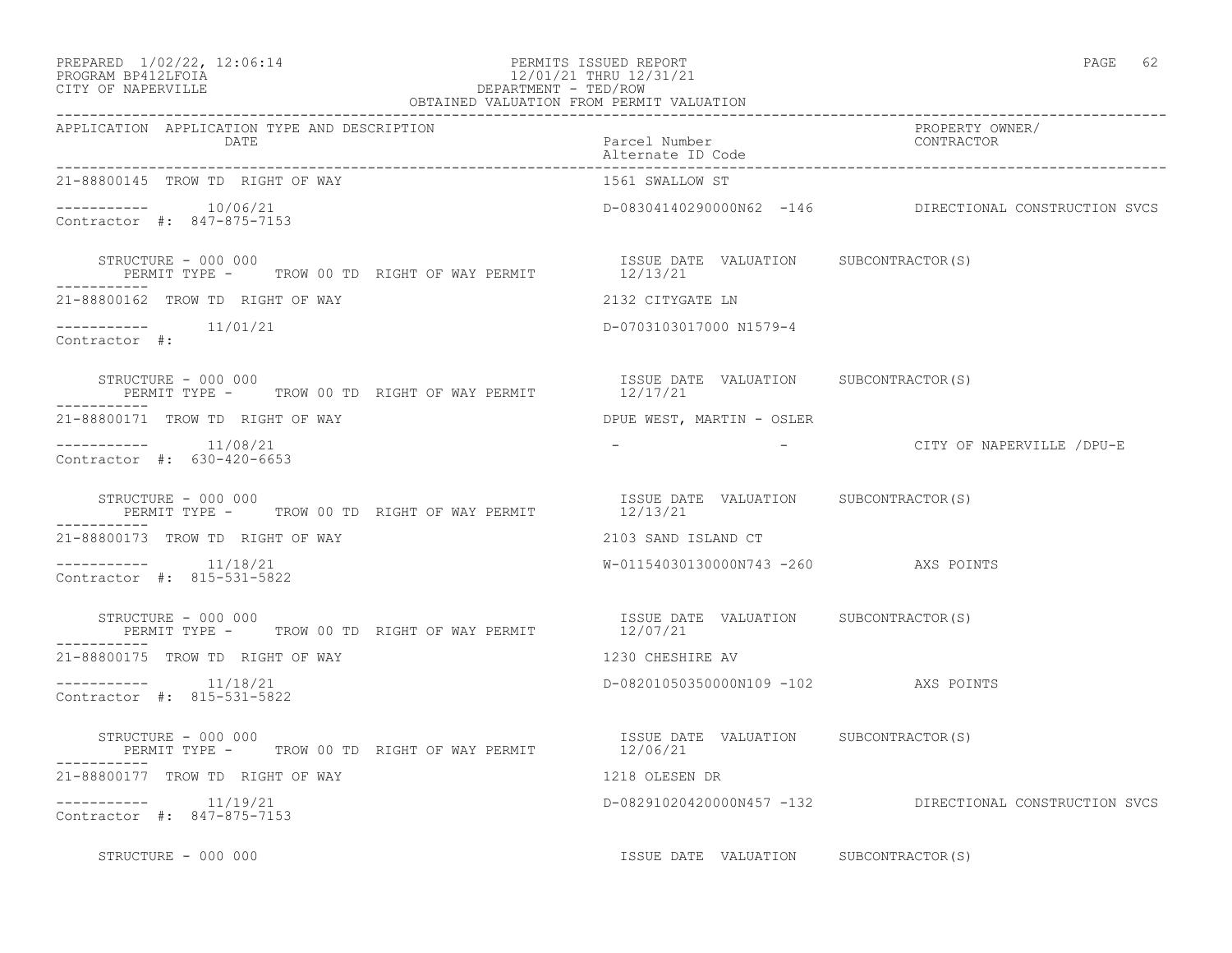| PREPARED | $1/02/22$ , $12:06:14$ |  |
|----------|------------------------|--|
|          |                        |  |

## PREPARED 1/02/22, 12:06:14 PERMITS ISSUED REPORT<br>PROGRAM BP412LFOIA PAGE 63<br>12/01/21 THRU 12/31/21 PROGRAM BP412LFOIA 12/01/21 THRU 12/31/21 CITY OF NAPERVILLE CITY OF NAPERVILLE **Example 20** and the contract of the DEPARTMENT - TED/ROW

|                                                                                                     | OBTAINED VALUATION FROM PERMIT VALUATION          |                                                         |
|-----------------------------------------------------------------------------------------------------|---------------------------------------------------|---------------------------------------------------------|
| APPLICATION APPLICATION TYPE AND DESCRIPTION<br>DATE                                                | Parcel Number<br>Alternate ID Code                | PROPERTY OWNER/<br>CONTRACTOR                           |
| 21-88800177 (CONTINUED)                                                                             |                                                   |                                                         |
| PERMIT TYPE - TROW 00 TD RIGHT OF WAY PERMIT 12/06/21                                               |                                                   |                                                         |
| 21-88800180 TROW TD RIGHT OF WAY                                                                    | 3704 GOLD CUP LN                                  |                                                         |
| $--------- 11/29/21$<br>Contractor #: 847-875-7153                                                  |                                                   | W-0110300028181 N1841-229 DIRECTIONAL CONSTRUCTION SVCS |
| STRUCTURE - 000 000<br>PERMIT TYPE - TROW 00 TD RIGHT OF WAY PERMIT 12/17/21                        | ISSUE DATE VALUATION SUBCONTRACTOR(S)             |                                                         |
| 21-88800181 TROW TD RIGHT OF WAY                                                                    | 800 ENTERPRISE CT                                 |                                                         |
| $--------$ 11/29/21<br>Contractor #: 815-923-2300                                                   | D-07172060070000N1792-61 INTREN LLC               |                                                         |
| STRUCTURE - 000 000<br>STRUCTURE - 000 000<br>PERMIT TYPE - TROW 00 TD RIGHT OF WAY PERMIT 12/17/21 | ISSUE DATE VALUATION SUBCONTRACTOR(S)             |                                                         |
| 21-88800182 TROW TD RIGHT OF WAY                                                                    | 994 W BAILEY RD                                   |                                                         |
| $--------- 12/08/21$<br>Contractor #: 847-875-7153                                                  |                                                   | D-07253060040000N569 -143 DIRECTIONAL CONSTRUCTION SVCS |
| STRUCTURE - 000 000<br>PERMIT TYPE - TROW 00 TD RIGHT OF WAY PERMIT                                 | ISSUE DATE VALUATION SUBCONTRACTOR(S)<br>12/13/21 |                                                         |
| 21-88800183 TROW TD RIGHT OF WAY                                                                    | 3020 ASHBURY DR                                   |                                                         |
| $--------- 12/10/21$<br>Contractor #: 847-875-7153                                                  |                                                   | W-01112010050000N533 -217 DIRECTIONAL CONSTRUCTION SVCS |
| STRUCTURE - 000 000<br>THE PERMIT TYPE - TROW 00 TD RIGHT OF WAY PERMIT 12/30/21                    | ISSUE DATE VALUATION SUBCONTRACTOR(S)             |                                                         |
| 21-88800184 TROW TD RIGHT OF WAY                                                                    | 2711 WOLF RIVER CT                                |                                                         |
| $--------- 12/10/21$<br>Contractor #: 847-875-7153                                                  |                                                   | W-02064070130000N774 -206 DIRECTIONAL CONSTRUCTION SVCS |
| STRUCTURE - 000 000<br>PERMIT TYPE - TROW 00 TD RIGHT OF WAY PERMIT 12/17/21                        |                                                   |                                                         |
| 21-88800185 TROW TD RIGHT OF WAY                                                                    | 690 S RIVER RD                                    |                                                         |
| $--------$ 12/16/21<br>Contractor #: 847-875-7153                                                   |                                                   | D-07232160490000N631 -97 DIRECTIONAL CONSTRUCTION SVCS  |